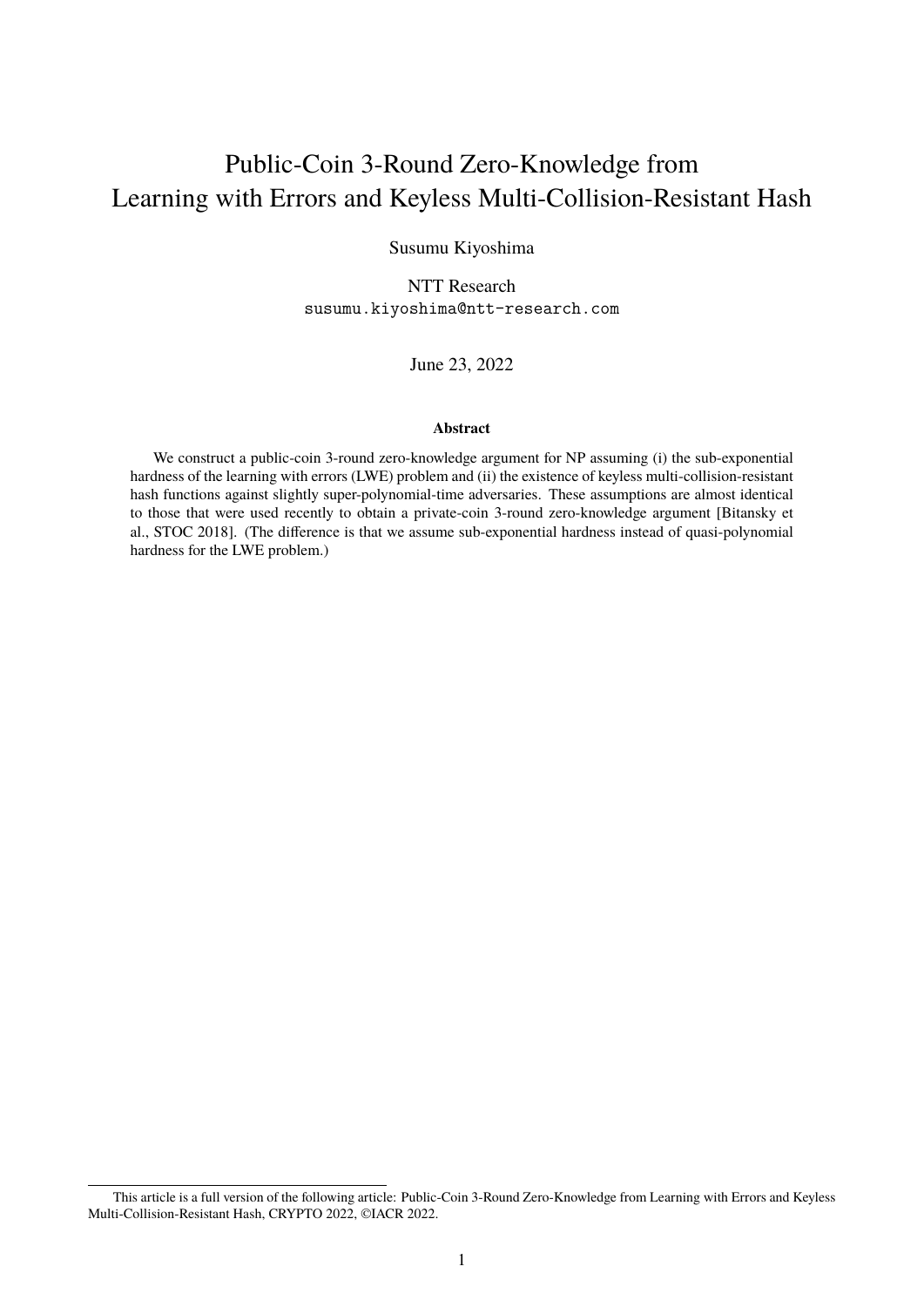# **Contents**

| $\mathbf{1}$            | <b>Introduction</b>                                                                                                                                  | 3                                                                                   |
|-------------------------|------------------------------------------------------------------------------------------------------------------------------------------------------|-------------------------------------------------------------------------------------|
| $\overline{2}$          | <b>Overview of Our Techniques</b><br>2.1<br>2.2                                                                                                      | $\boldsymbol{3}$<br>$\overline{4}$<br>5                                             |
| $\overline{\mathbf{3}}$ | <b>Preliminaries</b><br>3.1<br><b>Notations</b><br>3.2<br>3.3<br>3.4<br>3.5<br>3.6<br>3.7<br>3.8                                                     | $\overline{7}$<br>$\overline{7}$<br>$\overline{7}$<br>8<br>8<br>9<br>10<br>11<br>12 |
| 4                       | <b>Public-Coin Tree-Hash Oracle Memory Delegation</b><br>4.1<br>4.2                                                                                  | 12<br>12<br>17                                                                      |
| 5                       | <b>Public-Coin Oracle Memory Delegation</b><br>5.1<br>5.2                                                                                            | 21<br>21<br>23                                                                      |
| 6                       | <b>Public-Coin Weak Memory Delegation</b><br>Preliminary: Multi-Collision-Resistant Hash with Local Opening<br>6.1<br>6.2                            | 27<br>28<br>29                                                                      |
| 7                       | <b>Public-coin 3-round Zero-Knowledge Argument</b><br>Preliminary: Witness Indistinguishability with First-Message-Dependent Instances<br>7.1<br>7.2 | 32<br>33<br>34                                                                      |
| $\mathbf{A}$            | <b>Additional Preliminaries</b><br>A.3                                                                                                               | 40<br>40<br>40<br>40                                                                |
| B                       | <b>Proof of Corollary 1</b>                                                                                                                          | 43                                                                                  |
|                         | C Proof of Lemma 5<br>Circuit $C$<br>C.1<br>C.2<br>C.3<br>C.4                                                                                        | 44<br>44<br>44<br>44<br>48                                                          |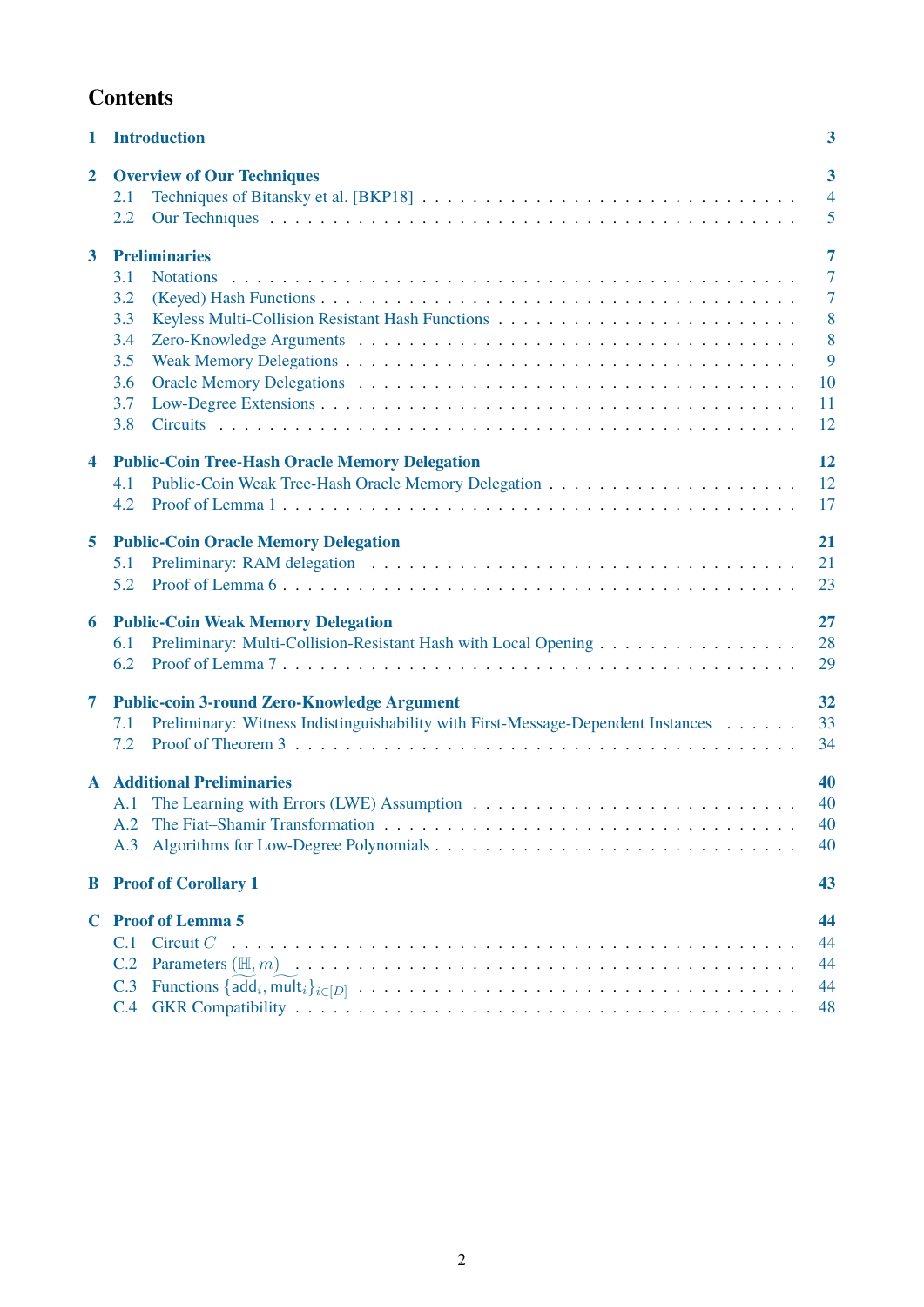# **1 Introduction**

This paper concerns computational zero-knowledge (ZK) arguments, i.e., ZK proofs where soundness and zeroknowledge are both defined against polynomial-time adversaries.

<span id="page-2-0"></span>A central research topic about ZK arguments is 3-round ZK arguments, which are optimal in terms of round complexity due to the impossibility of 2-round ZK arguments [GO94]. Obtaining 3-round ZK arguments is notoriously hard, and obtaining 3-round ZK arguments with black-box simulations is known to be impossible [GK96]. Until recently, 3-round ZK arguments had been obtained only under unfalsifiable knowledge-type assumptions (e.g., [HT98, BP04, CD08, BCC+17, BEP20]) or under weak security definitions (e.g., [Pas03, BCPR14, BBK<sup>+</sup>16, JKKR17, KS17, BGJ<sup>+</sup>18, BL18, BKP19, D[en20\]](#page-37-0)<sup>1</sup>).

Recently, Bitansky, Kalai, and Paneth [BKP18] obtained a 3-round ZK argument by relying on super[polynom](#page-37-1)ial hardness of the learning with errors (LW[E\) assum](#page-36-2)ption [Reg09] and *keyless multi-collision-resistant hash functions*. <sup>2</sup> M[ulti-co](#page-38-0)l[lision](#page-36-0) r[esistan](#page-37-2)[ce \[BDRV](#page-36-1)18, BKP18, KNY1[8](#page-2-2)] is a natural relaxation of the st[andard](#page-39-4) [collision](#page-36-3) [resistance.](#page-36-4) [In the sta](#page-38-1)[ndard](#page-38-2) [keyed set](#page-36-5)t[ing,](#page-36-6) *K*[-collisio](#page-36-7)[n resista](#page-37-3)nce  $(K \in \mathbb{N})$  of a hash function family *H* is defined by requiring that for a random [hash func](#page-36-8)tion  $h \in H$ , any polynomial-time adversary cannot find a *K*-collision, i.[e.,](#page-2-3) any  $(x_1, \ldots, x_K)$  such that  $h(x_1) = \cdots = h(x_K)$ [. In the](#page-39-5) keyless setting, multi-collision resistance is defined by allowing *K* to grow with t[he adversa](#page-36-9)[ry's size](#page-36-8). [That is,](#page-38-3) *K*-collision resistance of a keyless hash function *h* is defined by requiring that any polynomial-time adversary with any polynomial-size non-uniform advice *z* cannot find a  $K(|z|)$ -collision. It is unknown whether keyless multi-collision-resistant hash functions can be obtained from more standard cryptographic primitives (including keyed collision-resistant hash function families), but they have a simple falsifiable definition. Recently, they were used to obtain new results about, e.g., ZK proofs/arguments [BKP18, BL18, BP19], succinct arguments [BKP18], and non-malleable commitments [BL18]. (See [BKP18] for more about keyless multi-collision-resistant hash functions.)

Given the result of Bitansky et al. [BKP18], a natural question is whether we can obtain *public-coin* 3-round ZK arguments by relying on the LWE assumption and keyless multi-collision-resistant hash functions. Recall that an interactive argu[ment is](#page-36-8) c[alled p](#page-36-6)[ublic c](#page-36-10)oin if (i) the verifier o[nly send](#page-36-8)s the outcome of a coin toss in each [round a](#page-36-6)nd (ii) [the final](#page-36-8) output of the verifier is deterministically computed from the transcript. (Well-known examples of public-coin ZK proofs/argu[ments inc](#page-36-8)lude the classical ZK proofs of Goldreich, Micali, and Wigderson [GMW91] and Blum [Blu86].) In addition to being simple, public-coin ZK arguments have useful properties such as (i) they are *publicly verifiable*, i.e., verifying a proof does not require any secret information, and (ii) they can be used to achieve additional security such as *leakage-soundness* [GJS11] and *resettable soundness* [BGGL01]. The 3-round ZK argument of Bitansky et al. [BKP18] (as well as the subsequent 3-round statistical [ZK argum](#page-37-4)ent of Bitan[sky and](#page-36-11) Paneth [BP19]) is not public coin.

**[Our resul](#page-36-12)t.** In this paper, we give a positive result abou[t public](#page-36-8)-coin 3-rou[nd ZK a](#page-37-5)rguments.

**Main Theorem (informal).** Assume [the ex](#page-36-10)istence of polynomially compressing keyless hash functions<sup>3</sup> that *are multi-collision resistant against slightly super-polynomial-time (e.g., quasi-polynomial-time) adversaries, and additionally assume the sub-exponential hardness of the LWE assumption. Then, there exists a public-coin 3-round zero-knowledge argument for NP.*

(The formal description of this theorem is given in Section 7 as Theorem 3.) The assumptions that we use are similar to those that are used by Bitansky et al. [BKP18] for their (private-coin) 3-round ZK argument. The difference is that we assume the sub-exponential hardness of the LWE assumption whereas Bitansky et al. [BKP18] assume the quasi-polynomial hardness of t[he LWE as](#page-31-0)su[mption.](#page-31-1)

# **2 Overview of Our Techniques**

<span id="page-2-1"></span>[Our star](#page-36-8)ting point is the (private-coin) 3-round ZK argument of Bitansky, Kalai, and Paneth [BKP18]. Thus, we first recall their techniques before explaining our techniques.

<sup>&</sup>lt;sup>1</sup>Some of these works constructed even 2-round or non-interactive ZK arguments under weak security definitions.

<sup>&</sup>lt;sup>2</sup>More precisely, they obtained it by relying on various cryptographic primitives that can be based on these assu[mptions.](#page-36-8)

<span id="page-2-3"></span><span id="page-2-2"></span><sup>&</sup>lt;sup>3</sup>e.g., those that hash length- $\lambda^2$  strings to length- $\lambda$  strings.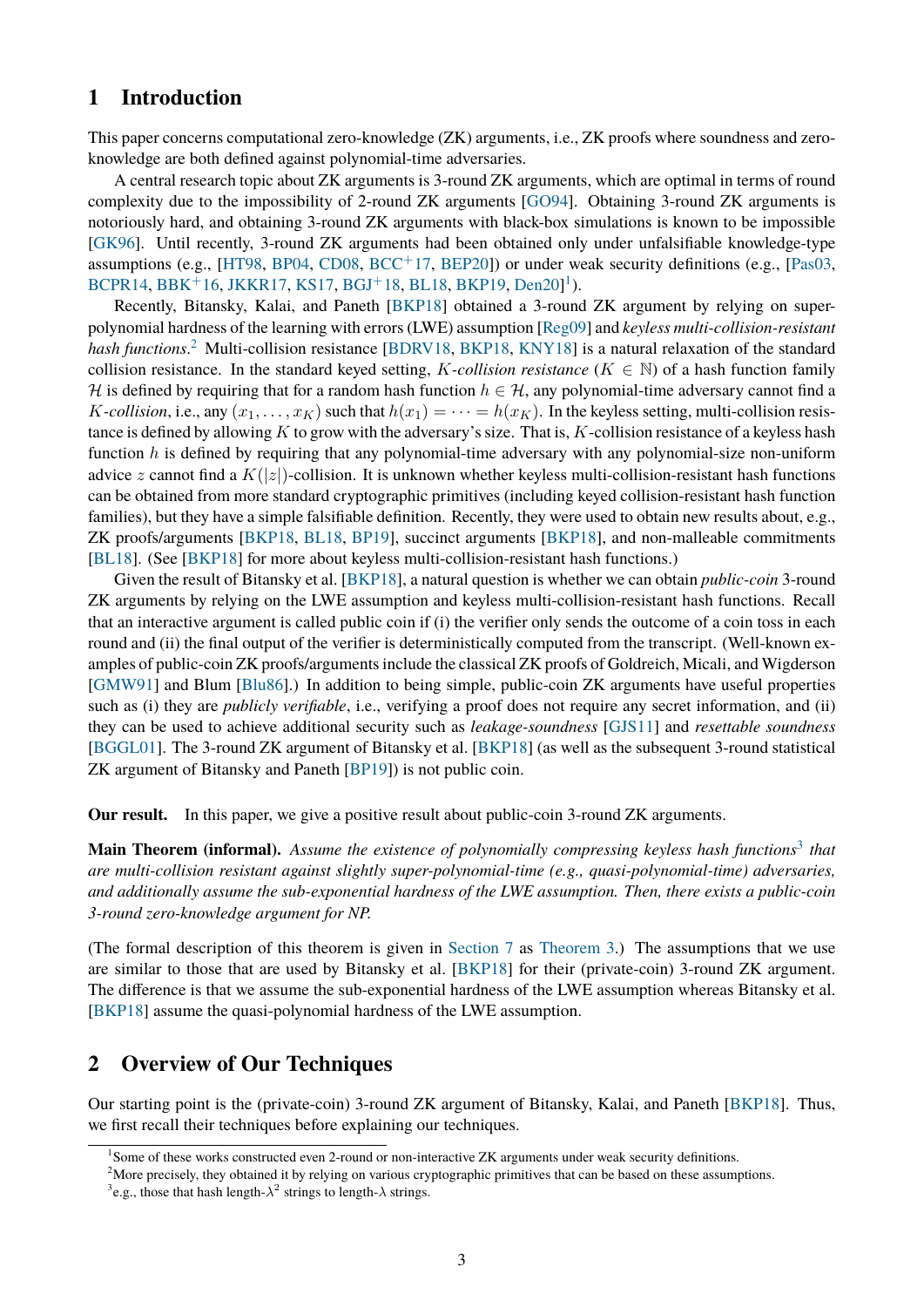#### **2.1 Techniques of Bitansky et al. [BKP18]**

<span id="page-3-0"></span>The main component of the 3-round ZK argument of Bitansky et al. [BKP18] is a memory delegation scheme [CKLR11, BBK<sup>+</sup>16]. In the setting cons[idered in](#page-36-8) [BBK<sup>+</sup>16, BKP18], memory delegation schemes proceed in 3 rounds.

- 1. The prover sends the verifier a short digest of a long memory [string. \(](#page-36-8)Importantly, the digest is created [non](#page-37-6)-[interactive](#page-36-4)ly.)
- 2. The verifier chooses a computation to be executed on the memory, and sends the prover the description of the computation (e.g., a Turing machine) and a challenge string.
- 3. The prover responds with the computation output and a proof of correctness.

It is required that the verifier runs in polynomial time even when the length of the memory (and the running time of the computation to be evaluated on it) is slightly super-polynomial, such as  $\lambda^{\log \lambda}$  for the security parameter *λ*. For security, the soundness notion given by Bitansky et al. [BKP18] requires that no prover can generate an accepting proof for a randomly sampled output (which is sampled after a digest and a computation to be evaluated on the memory are fixed).

Bitansky et al. [BKP18] obtained a memory delegation scheme by using a keyless multi-collision-resistant hash function and the 2-round delegation scheme of Kalai, Raz, [and Rot](#page-36-8)hblum [KRR14] (the KRR delegating scheme in short). Specifically, their scheme was obtained based on the following two observations.

- 1. The first obse[rvation](#page-36-8) is that the KRR delegating scheme can be converted to a memory delegation scheme if there exists a keyless multi-collision-resistant hash function with a local [opening](#page-38-4) property (i.e., a property that any location of a hashed string can be opened without revealing the entire string). In the KRR delegating scheme, for an input *x* and a Turing machine *M*, the verifier sends a challenge string to the prover, and the prover responds with the output  $y := M(x)$  and a proof of the correctness of *y*. A nice property of the KRR delegating scheme is that soundness holds even when the verifier only has oracle access to (an encoding of) the input *x*, where the verifier only makes a small number of non-adaptive queries. Given this property, the KRR delegation scheme can be converted to a memory delegation scheme as follows. The digest is created by hashing a memory with the keyless hash function. The verifier sends a challenge string and input queries of the KRR delegation scheme.<sup>4</sup> The prover responds with the computation output *y*, a proof of the KRR delegation scheme for the correctness of *y*, and local opening of the queried locations of the memory. Intuitively, if local opening of the keyless hash function satisfies a sufficiently strong multi-collision-resistant property, the prover [ca](#page-3-1)n only create accepting proofs for a small number of values of *y*. Thus, the prover cannot generate an accepting proof for a randomly chosen value of *y*.
- 2. The second observation is that any multi-collision-resistant hash functions can be converted to those that have a local opening property. It should be noted that the standard tree-hashing technique cannot be used for this purpose. Indeed, in the case of multi-collision resistance, an adversary might be able to open each location to two values, and thus, it might be able to open  $\lambda$  locations to  $2^{\lambda}$  combinations of such values. The conversion given in Bitansky et al. [BKP18] yields a multi-collision resistant hash function for long inputs while avoiding this exponential deterioration of multi-collision resistance. (Details about this conversion, including the formal definition of multi-collision resistance of local opening, are not important to this overview.) A notable limitation is that when multiple locations are opened, they must be opened simultaneously so that the above "mix[ed-and-m](#page-36-8)atch" attack can be prevented. That is, opening each location individually as in the case of the standard tree-hashing is not allowed. Fortunately, this limitation does not cause a problem for the current purpose since the KRR delegation scheme only makes non-adaptive input queries.

The memory delegation scheme of Bitansky et al. [BKP18] is private coin, and this is the reason why their 3-round ZK argument is private coin. Specifically, their 3-round ZK argument is obtained from a memory

<span id="page-3-1"></span><sup>&</sup>lt;sup>4</sup>In Bitansky et al. [BKP18], the input queries need to be encrypted by an FHE scheme so that the prover cannot learn the input queries. We ignite this detail in this overview.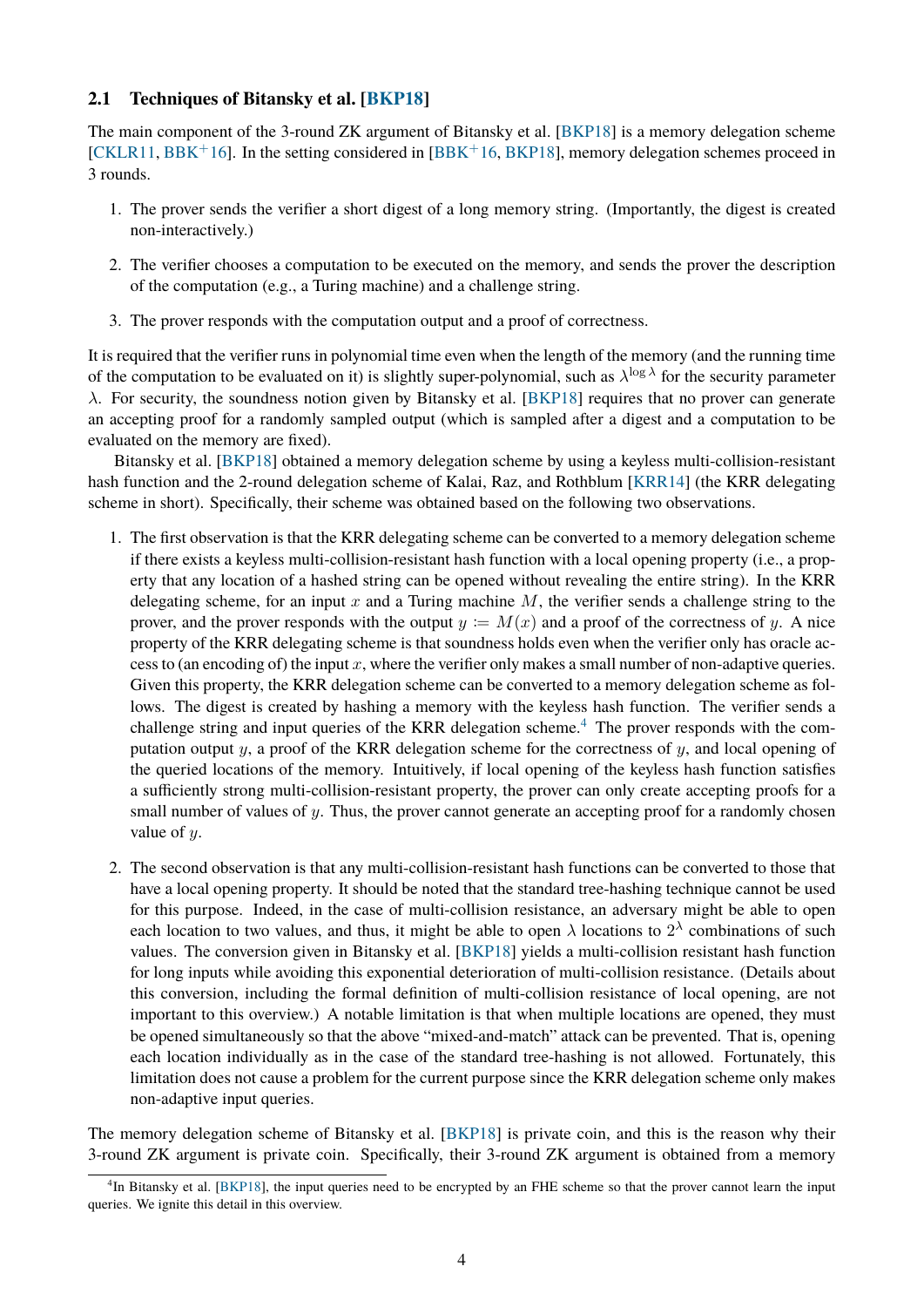delegation scheme by following the idea of an earlier work  $[B B K<sup>+</sup>16]$  (roughly speaking, the idea is to reduce the round complexity of the public-coin ZK argument of Barak [Bar01] by using a memory delegation scheme), and if the underlying memory delegation scheme is public coin, this step can be simplified straightforwardly and yields a public-coin 3-round ZK argument.

# **2.2 Our Techniques**

<span id="page-4-0"></span>We obtain a public-coin memory delegation scheme (and as a result a public-coin 3-round ZK argument) by using recent results about *succinct non-interactive arguments (SNARGs)* for deterministic computations [JKKZ21, HLR21b, CJJ22].

**Failed attempt #1.** First, let us consider using the result of Choudhuri, Jain, and Jin [CJJ22] th[at gives a](#page-38-5) [SNARG](#page-38-6) [for RA](#page-37-7)M computations. When their scheme is viewed as a public-coin 2-round RAM delegation scheme,<sup>5</sup> a memory DB is tree-hashed to a digest by using a keyed collision-resistant hash function (the key is sampled by the verifier), the verifier chooses a RAM machine *R* and a challenge string, and the prover responds with the output  $y = R^{DB}$  and a proof of correctness of *y*. Choudhuri et al. [CJJ2[2\] show](#page-37-7)ed that their scheme [w](#page-4-1)orks for all polynomial-time RAM computations under the polynomial hardness of the LWE assumption, and their analysis can be trivially extended for  $\lambda^{\omega(1)}$ -time RAM computations under the  $\lambda^{\omega(1)}$ -hardness of the LWE assumption. (The verifier still runs in polynomial time.) Since the prover needs to compute a digest non-interactively in memory delegation schemes, a natural approach is to modify the R[AM de](#page-37-7)legation scheme of Choudhuri et al. [CJJ22] so that it works even when the memory is hashed by a keyless multi-collision-resistant hash function. Unfortunately, this approach does not work (at least when naively implemented) since the scheme of Choudhuri et al. [CJJ22] requires each memory location to be locally opened individually on a locating-bylocation basis as explained below. (Recall that the local opening method given by Bitansky et al. [BKP18] for multi-collision-r[esistant](#page-37-7) hash functions does not allow such individual opening.) At a high level, the scheme of Choudhuri et al. [CJJ22] proves the correctness of a RAM computation by proving the correctness of multiple evaluations of a sin[gle sma](#page-37-7)ll circuit. Intuitively, this small circuit represents a single step of the RAM computation. That is, it takes as input a local state of the RAM machine, a digest of the memory, and lo[cal open](#page-36-8)ing of a single location of the memory, and it outputs an updated local state of the RAM machine along with an updated digest of [the me](#page-37-7)mory and a corresponding certificate. The circuit size depends on the memory length only polylogarithmically since local opening of a single location is given as input rather than the entire memory. Since this polylogarithmic dependence is essential for the verifier efficiency of the RAM delegation scheme, it is required that each location of the memory can be locally opened individually.

**Failed attempt #2.** Next, let us consider using the result of Jawale, Kalai, Khurana, and Zhang [JKKZ21] that obtains a SNARG from the public-coin interactive proof of Goldwasser, Kalai, and Rothblum [GKR15] (the GKR interactive proof in short). The scheme of Jawale et al. [JKKZ21], when viewed as a public-coin 2-round delegation scheme,<sup>6</sup> has the same syntax as the KRR delegation scheme (cf. Section 2.1). In addition, it has the same additional property as the KRR delegation scheme, i.e., soundness holds even when th[e verifier](#page-38-5) only makes a small number of non-adaptive queries to (an encoding of) the input. Therefore, just lik[e Bitans](#page-37-8)ky et al. [BKP18] obtai[ne](#page-4-2)d a (private-coin) memory delegation sc[heme fro](#page-38-5)m the KRR delegation scheme, we can obtain a (public-coin) memory delegation scheme from the scheme of Jawale [et al. \[JKKZ](#page-3-0)21] by combining it with a keyless multi-collision-resistant hash function. (We need to assume the sub-exponential hardness of the LWE assumption since the scheme of Jawale et al. [JKKZ21] requires it.) The problem is that the scheme of Jaw[ale et al](#page-36-8). [JKKZ21] is only shown to work for log-uniform<sup>7</sup> bounded-depth computations. As a result, the memory delegation scheme that we can obtain from it has the same limitation. Unfort[unately, f](#page-38-5)or the application to 3-round ZK arguments, memory delegation sche[mes for su](#page-38-5)ch limited computations are insufficient.

**Our approach.** [Give](#page-38-5)n the above two f[ai](#page-4-3)led attempts, we obtain a public-coin memory delegation scheme by using both the scheme of Choudhuri et al. [CJJ22] and the scheme of Jawale et al. [JKKZ21]. We obtain our

<sup>&</sup>lt;sup>5</sup>Their SNARG works in the common random string model and therefore can be viewed as a public-coin 2-round delegation scheme.

<span id="page-4-3"></span><span id="page-4-2"></span><span id="page-4-1"></span><sup>&</sup>lt;sup>6</sup>Their SNARG works in the common random string model and therefore can be viewed as a public-coin 2-round delegation scheme.  $A^7$ A computation is log-uniform if it has a circuit t[hat can b](#page-37-7)e generated by a log-space Turing machin[e.](#page-38-5)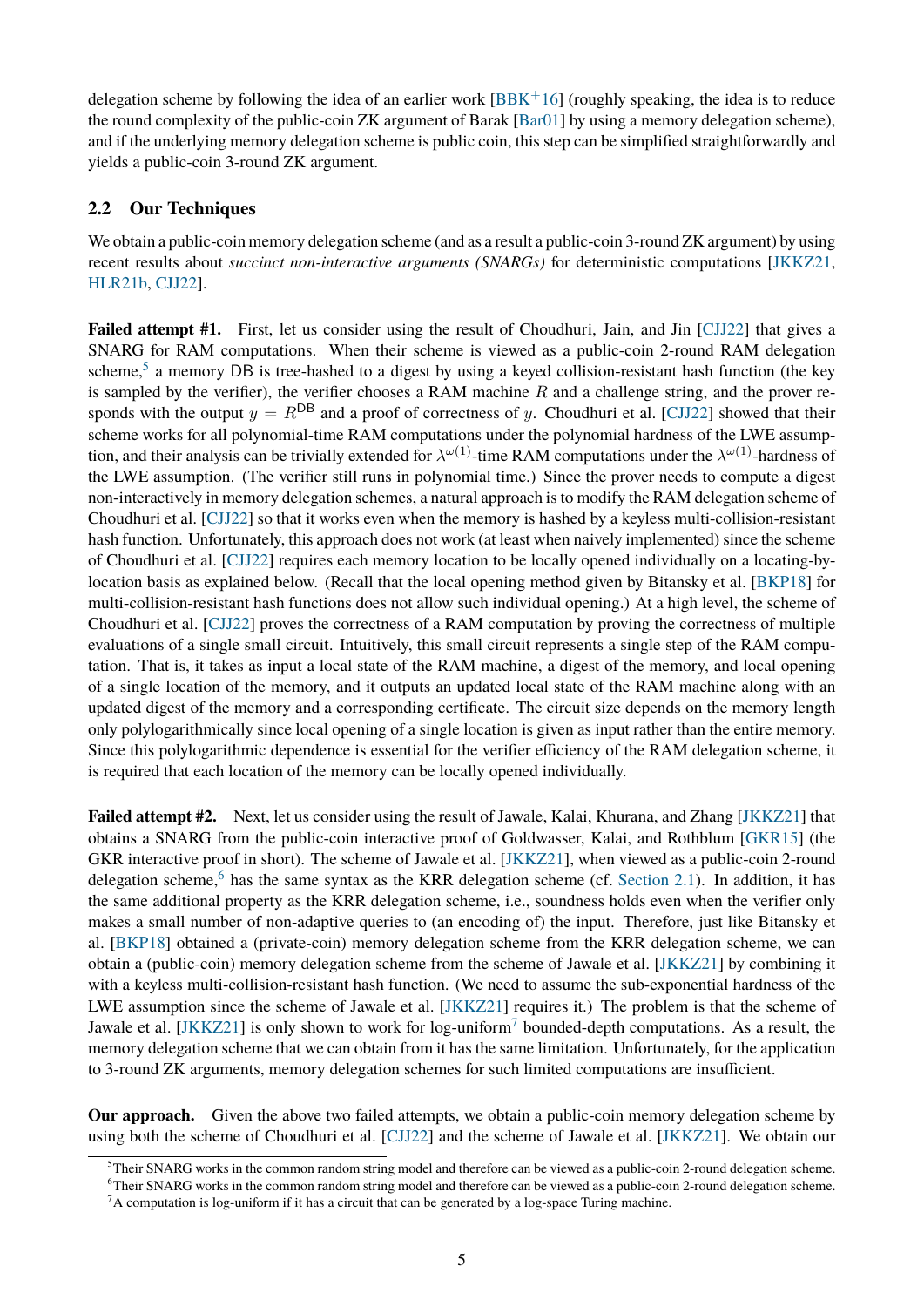memory delegation scheme in two steps.

- 1. First, we obtain a public-coin *tree-hash memory delegation scheme*, i.e., a public-coin memory delegation scheme for proving the correctness of tree-hash computations. We obtain such a scheme by combining the scheme of Jawale et al. [JKKZ21] and a keyless multi-collision-resistant hash function as suggested above. The key point is that, as already observed by Goldwasser et al. [GKR15], the GKR interactive proof works not only for log-uniform computations but also for any computations that have a certain form of succinct descriptions. Tree-hash computations have the required form of succinct descriptions because of their simple tree structure. [Thus, th](#page-38-5)e GKR interactive proof can be used to prove the correctness of treehash computations. Then, since the scheme of Jawale et al. [JKKZ21] inh[erits this](#page-37-8) property, the memory delegation scheme that we obtain from it also inherits this property, i.e., works for tree-hash computations.
- 2. Next, we use the above tree-hash memory delegation scheme to obtain a public-coin memory delegation scheme for all  $\lambda^{\omega(1)}$ -time computations on memories of len[gth](#page-38-5)  $\lambda^{\omega(1)}$ . A key observation is that the treehash memory delegation scheme can be used to verify whether a digest is correctly computed for the RAM delegation scheme of Choudhuri et al. [CJJ22]. More concretely, we consider the following scheme.
	- (a) The digest of a memory DB is obtained as in the tree-hash memory delegation scheme using a keyless multi-collision-resistant hash function.
	- (b) The verifier sends the prover (i) a [\(keyed](#page-37-7)) collision-resistant hash function *h* together with a challenge string of the tree-hash delegation scheme and (ii) the description *R* of the computation to be evaluated on the memory (modeled as a RAM machine) together with a challenge string of the RAM delegation scheme of Choudhuri et al. [CJJ22].
	- (c) The prover responds with (i) the tree-hash  $rt :=$ TreeHash<sub>*h*</sub>(DB) of the memory DB w.r.t. *h* together with the proof of the tree-hash delegation for the correctness of rt and (ii) the output  $y := R^{DB}$  of the computation together with the pro[of of th](#page-37-7)e RAM delegation scheme for the correctness of *y*, where rt is used as the digest in the RAM delegation scheme.

In the above scheme, the digest rt of the RAM delegation scheme is chosen adaptively after the prover learns the challenge string. Still, the tree-hash memory delegation scheme guarantees that rt is correctly computed based on the memory DB, and as a result, we can think as if rt is fixed non-adaptively. Thus, we can use the soundness of the RAM delegation scheme to show the correctness of the computation output *y*. (In a little more detail, we can show that a cheating prover can give accepting proofs for at most a small number of values of rt and therefore can give accepting proofs for at most a small number of values of *y*.)

Before concluding the technical overview, we give remarks about the actual construction given in the subsequent sections.

*Remark* 1 (On tree-hash memory delegation)*.* Firstly, obtaining a tree-hash memory delegation scheme from the scheme of Jawale et al. [JKKZ21] is actually not trivial. To explain the difficulty, we first note that for the soundness of the GKR interactive proof to hold, the verifier should be given oracle access to *an encoding of* the input *x*, and the length of the encoding is determined by various parameters of the GKR interactive proof. Now, the problem is that if we obtain a tree-hash memory delegation scheme from the scheme of Jawale et al. [JKKZ21] naively, the encod[ing needs](#page-38-5) to be super-polynomially long since the scheme of Jawale et al. [JKKZ21] uses the GKR interactive scheme with slightly modified parameters.<sup>8</sup> (This super-polynomially long encoding is not problematic in the settings of SNARGs and 2-round delegation since the encoding is never written down entirely, but it is problematic in the setting of memory delegation since the prover needs to hash the encoding.) [Almost th](#page-38-5)e same problem was already observed in a different conte[xt](#page-5-0) by Bronfman and Rothblum [B[R22\], and](#page-38-5) we avoid our problem as in their work. Namely, instead of directly using the result of Jawale et al. [JKKZ21], we use the result of Holmgren, Lombardi, and Rothblum [HLR21b] that shows, based on Jawale et al. [JKKZ21], that a SNARG can be obtained from the GKR interactive proof without modifying its parameters.

Secondly, we focus on tree-hash memory delegation schemes for tree-hash comput[ations](#page-37-9) w.r.t. polylogarithmic-depth collision-resistant hash functions. (By doing so, we can work with the [GKR inte](#page-38-5)ractive proof in a typical setting, i.e., for polylogarithmic-[depth com](#page-38-6)putations.) Such tree-hash memory [delegatio](#page-38-5)n

<span id="page-5-0"></span> ${}^{8}$  If the reader is familiar with the GKR interactive proof, we note that the scheme of Jawale et al. [JKKZ21] uses the GKR interactive proof with a super-polynomially large field, and as a result, the low-degree encoding of the input is super-polynomially long.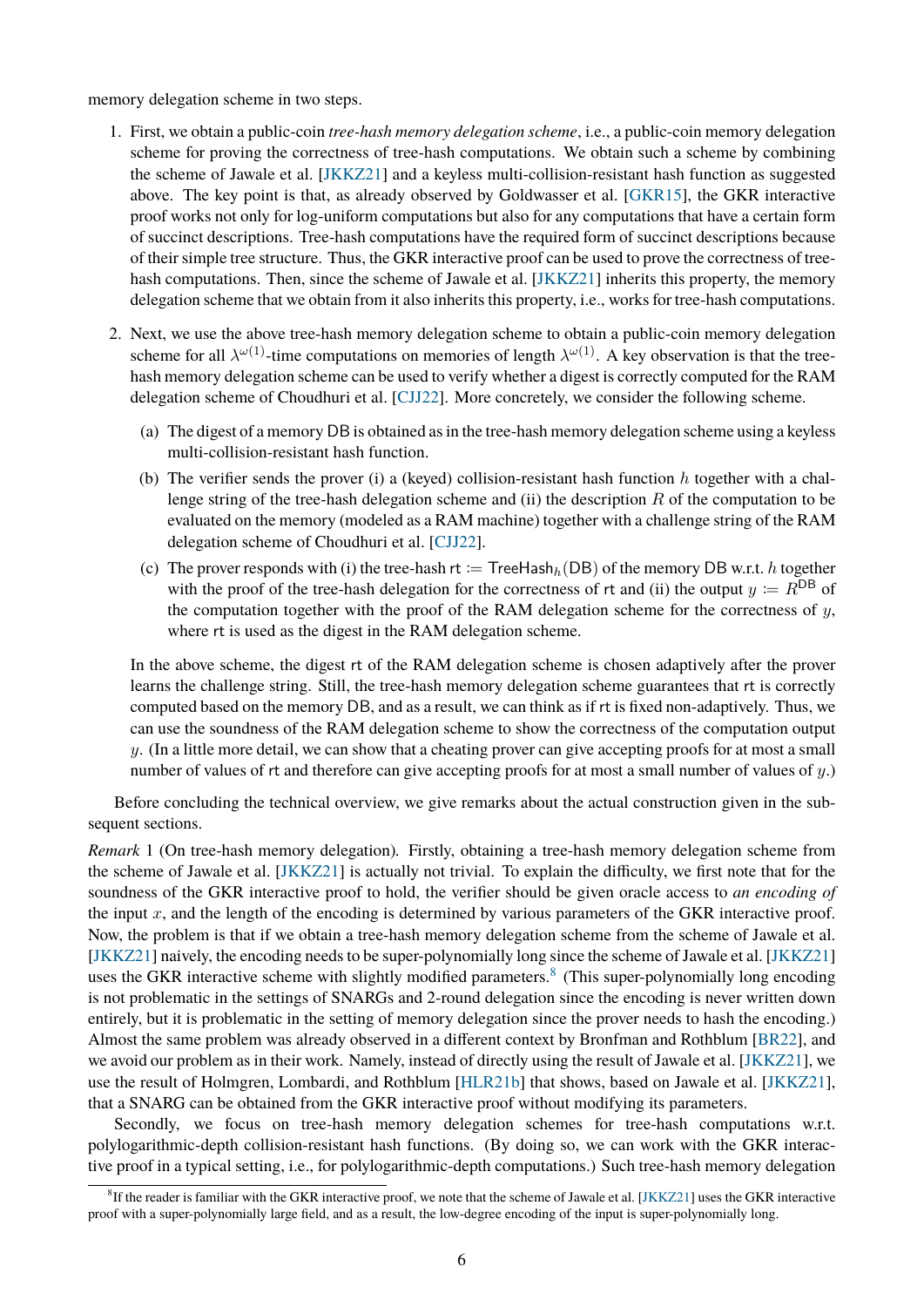schemes are sufficient for our purpose since the sub-exponential hardness of the LWE assumption implies the existence of polylogarithmic-depth collision-resistant hash functions.<sup>9</sup>  $\diamond$ 

**Outline of the rest of this paper.** After giving necessary notations and definitions in Section 3, we prove our main result from Section 4 to Section 7. Like Bitansky et al. [BKP18], [i](#page-6-3)n the actual proof we first consider *oracle memory delegation schemes*, which are simpler than memory delegation schemes in that the verifier publishes (an encoding of) the memory in the clear at the beginning. Specifically, in Section 4, we give a public-coin oracle memory delegation scheme for tree-hash computations, and in Section 5, we u[pgrade it to](#page-6-0) a one for all *λ <sup>ω</sup>*(1)-time com[putations.](#page-11-1) T[hen, in](#page-31-0) Section 6, we obtain a [public-](#page-36-8)coin memory delegation scheme from our oracle memory delegation scheme and a keyless multi-collision-resistant has[h function.](#page-11-1) In Section 7, we use it to obtain a public-coin 3-round ZK argument.

# **3 Preliminaries**

We denote the security parameter by *λ*. For editorial simplicity, some definitions are deferred to Appendix A.

#### <span id="page-6-0"></span>**3.1 Notations**

<span id="page-6-1"></span>For any  $n \in \mathbb{N}$ , we use [*n*] to denote the set  $\{1, \ldots, n\}$ . We use poly to denote an unspecified po[lynomial,](#page-39-0) negl to denote an unspecified negligible function, and PPT as an abbreviation of "probabilistic polynomial-time." For any NP language **L** and an instance  $x \in L$ , we use  $R_L$  to denote the witness relation (i.e.,  $R_L$  is the set of all instance-witness pairs of **L**) and use  $\mathbf{R}_{\text{L}}(x)$  to denote the set of all witnesses of x. For any pair of probabilistic interactive Turing machines  $(P, V)$ , we use  $\langle P(w), V(z) \rangle (x)$  for any  $x, w, z \in \{0, 1\}^*$  to denote the random variable representing the output of *V* in an interaction between  $P(x, w)$  and  $V(x, z)$ .

For a vector  $v = (v_1, \ldots, v_\lambda)$  and a set  $S \subseteq [\lambda]$ , let  $v|_S := \{v_i\}_{i \in S}$ . Similarly, for a function  $f : D \to R$  and a set  $S \subseteq D$ , let  $f|_S := \{f(i)\}_{i \in S}$ . For a set S, we denote by  $s \leftarrow S$  the process of obtaining an element  $s \in S$ by a uniform sampling from *S*. For any probabilistic algorithm Algo and an input *x*, we denote by  $y \leftarrow$  Algo $(x)$ the process of obtaining an output *y* by running  $\text{Algo}(x)$  with uniform randomness. For a sufficiently long string  $r \in \{0,1\}^*$ , we denote by  $y := \text{Also}(x; r)$  the process of obtaining an output *y* by running Algo(*x*) with randomness *r*.

#### **3.2 (Keyed) Hash Functions**

Recall that a (keyed) hash function family can be modeled by two algorithms (Gen*,* Hash) and two functions  $\ell_1, \ell_2 : \mathbb{N} \to \mathbb{N}$  as follows.

- <span id="page-6-2"></span>•  $h \leftarrow$  Gen(1<sup> $\lambda$ </sup>): Gen is a PPT algorithm that takes as input a security parameter 1<sup> $\lambda$ </sup>, and it outputs a key *h*.
- $y \coloneqq$  Hash $(h, x)$ : Hash is a deterministic polynomial-time algorithm that takes as input a key  $h \in \mathsf{Gen}(1^\lambda)$ and a string  $x \in \{0,1\}^{\ell_1(\lambda)}$ , and it outputs a string  $y \in \{0,1\}^{\ell_2(\lambda)}$ .

A hash function family is called *public coin* [HR04] if  $Gen(1^{\lambda})$  outputs a uniformly random string. Unless otherwise stated, we assume  $\ell_1(\lambda) = 2\lambda$  and  $\ell_2(\lambda) = \lambda$ .

In this paper, we use the following simplified notations. For a hash function family  $H = (Gen, Hash)$ , we use  $H_\lambda$  to denote the range of Gen( $1^\lambda$ , $\cdot$ ), use  $h \leftarrow H_\lambda$  as a shorthand of  $h \leftarrow$  Gen( $1^\lambda$ ), and use  $h(x)$  as a shorthand of Hash(*h, x*).

#### **3.2.1 Collision resistance.**

Recall that collision resistance of a hash function family can be defined as follows.

<span id="page-6-4"></span><span id="page-6-3"></span><sup>&</sup>lt;sup>9</sup> For example, polylogarithmic-depth collision-resistant hash functions can be obtained by using a sub-exponentially hard collisionresistant hash function with a polylogarithmic security parameter.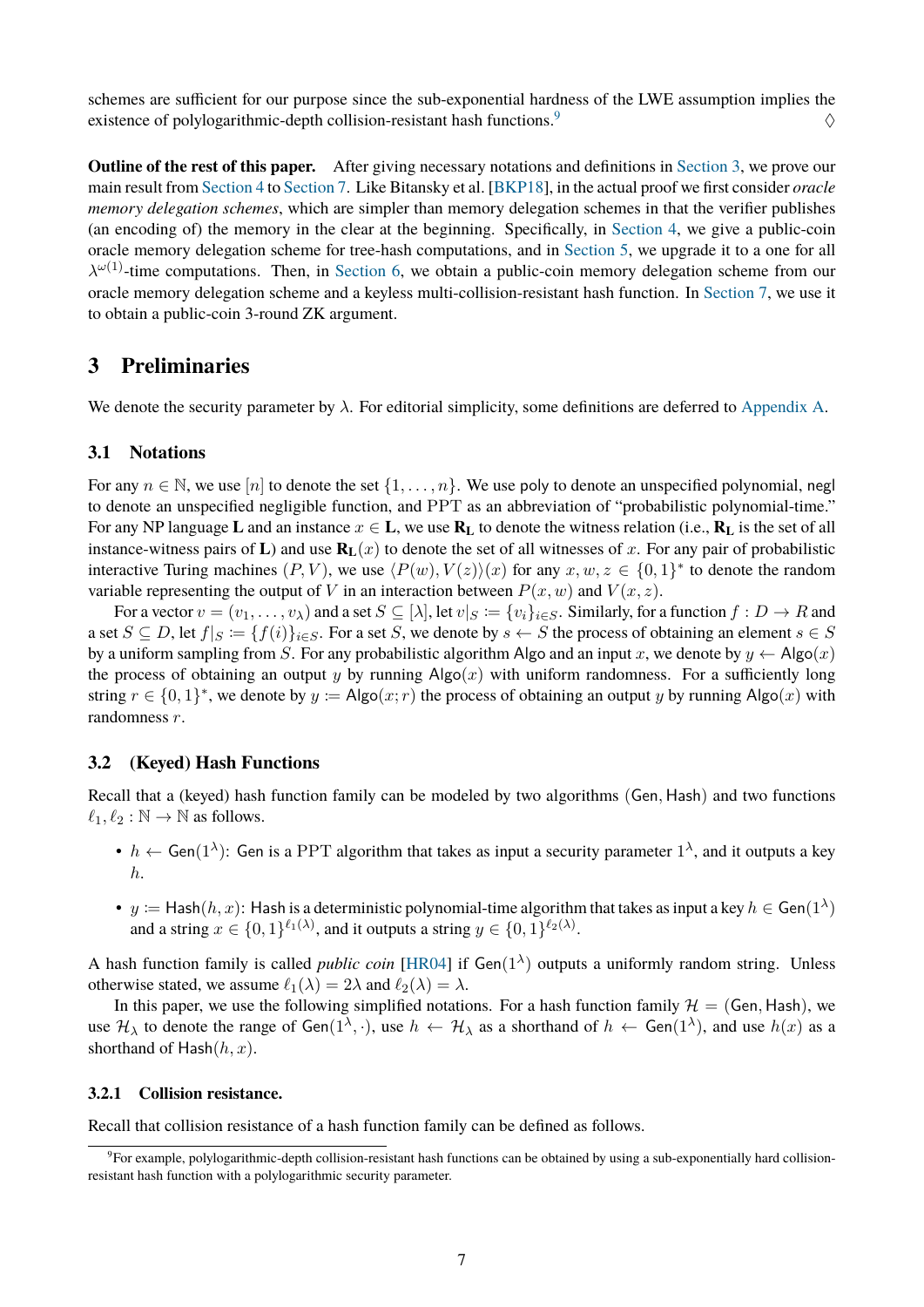**Definition 1.** *A hash function family H is* collision resistant *if for any* PPT *adversary A and any sequence of polynomial-size advice*  $\{z_\lambda\}_{\lambda \in \mathbb{N}}$ *, there exists a negligible function* negl *such that for every*  $\lambda \in \mathbb{N}$ *,* r fun<br>ce {<br>Pr [ r

$$
\Pr\left[h(x_1) = h(x_2) \land x_1 \neq x_2 \middle| \begin{array}{c} h \leftarrow \mathcal{H}_{\lambda} \\ (x_1, x_2) \leftarrow \mathcal{A}(h, z_{\lambda}) \end{array} \right] \leq \mathsf{negl}(\lambda).
$$

We note that a public-coin collision-resistant hash function family can be obtained under the LWE assumption. $10$ 

<span id="page-7-3"></span>*Remark* 2 (Polylogarithmic-depth hash function family)*.* We say that a collision-resistant hash function family is *polylogarithmic depth* if every hash function in the family can be evaluated by a polylogarithmic-depth circuit. Suc[h a](#page-7-2) hash function family can be obtained from any sub-exponentially secure collision-resistant hash function family as follows. Assume that there exist a hash function family *H* and a constant  $0 < \epsilon < 1$  such that *H* with security parameter  $\kappa$  is collision resistant against  $2^{\kappa^{\epsilon}}$ -time adversaries. Then, consider a hash function family such that on security parameter  $\lambda$ , we use  $\cal H$  with security parameter  $\kappa := (\log \lambda)^{2/\epsilon}$ . This hash function family is collision resistant against *λ* log *λ* -time adversaries, and it is polylogarithmic depth (in *λ*) since every hash function in it can be evaluated by a circuit of size  $poly(\kappa) = poly(log \lambda)$ . The domain of each hash function can be extended to  $\{0,1\}^{\text{poly}(\lambda)}$  without increasing the depth by using each hash function in parallel.  $\diamondsuit$ 

#### **3.2.2 Tree hash.**

Recall that for any function  $h: \{0,1\}^{2\lambda} \to \{0,1\}^{\lambda}$ , the (binary) tree-hash of a string  $x \in \{0,1\}^{2^{\ell} \lambda}$  ( $\ell \in \mathbb{N}$ ) is obtained as follows.

- 1. Separate *x* into  $2^{\ell}$  blocks  $x_0, \ldots, x_{2^{\ell}-1}$  such that  $|x_0| = \ldots |x_{2^{\ell}-1}| = \lambda$ .
- 2. For each  $\sigma \in \{0,1\}^i$  ( $0 \le i \le \ell$ ), define  $X_{\sigma} \in \{0,1\}^{\lambda}$  recursively as follows.
	- (a) For each  $\sigma \in \{0,1\}^{\ell}$ , let  $X_{\sigma} := x_{\sigma}$ , where  $\sigma$  is identified with an integer in  $\{0,\ldots,2^{\ell}-1\}$  naturally.
	- (b) For each  $\sigma \in \{0, 1\}^i$  ( $0 \le i \le \ell 1$ ), let  $X_{\sigma} := h(X_{\sigma 0} X_{\sigma 1})$ .
- 3. Let the tree-hash of *x* be  $X_{\varepsilon}$ , where  $\varepsilon$  is the empty string.

We use TreeHash<sub>*h*</sub> $(x)$  to denote the tree-hash of *x*.

#### **3.3 Keyless Multi-Collision Resistant Hash Functions**

We recall the definition of multi-collision resistant hash functions from [BKP18], focusing on the keyless version.

<span id="page-7-0"></span>**Definition 2.** For any functions  $K : \mathbb{N} \times \mathbb{N} \to \mathbb{N}$  and  $\gamma : \mathbb{N} \to \mathbb{N}$ , a keyless hash function Hash is said to *be* weakly  $(K, \gamma)$ -collision-resistant *if for every probabilistic*  $\gamma^{O(1)}$ -*time adversary A and every sequence of* polynomial-size advice  $\{z_{\lambda}\}_{\lambda \in \mathbb{N}}$ , there exists a negligible function negl such that for *polynomial-size advice*  $\{z_{\lambda}\}_{\lambda \in \mathbb{N}}$ *, there exists a negligible function* negl *[such th](#page-36-8)at for every*  $\lambda \in \mathbb{N}$ *, the following holds for*  $K = K(\lambda, |z_{\lambda}|)$ *.* 

$$
\Pr\left[\begin{array}{c}y_1 = \cdots = y_K \\ \wedge \forall i \neq j: x_i \neq x_j\end{array} \middle| \begin{array}{c} (x_1, \ldots, x_K) \leftarrow \mathcal{A}(1^\lambda, z_\lambda) \\ \forall i: y_i := \mathsf{Hash}(1^\lambda, x_i)\end{array} \right] \leq \mathsf{negl}(\gamma(\lambda)).
$$

As in [BKP18], we focus on the case that Hash is polynomially compressing. In particular, we assume that Hash $(1^{\lambda}, \cdot)$  takes a string of length  $\lambda^2$  as input and outputs a string of length  $\lambda$ .

#### **3.4 [Zero-K](#page-36-8)nowledge Arguments**

We recall the standard definition of zero-knowledge arguments (see, e.g., [Gol01]).

<span id="page-7-1"></span>**Definition 3** (Interactive arguments)**.** *For any NP language L, a pair of interactive Turing machines* (*P, V* ) *is called* an interactive argument for **L** *if it satisfies the following.*

<span id="page-7-2"></span> $^{10}$ For example, the (somewhere statistically binding) hash function of [HW15], which [we use i](#page-37-10)ndirectly through a result of a prior work [CJJ22], is public coin and collision resistant.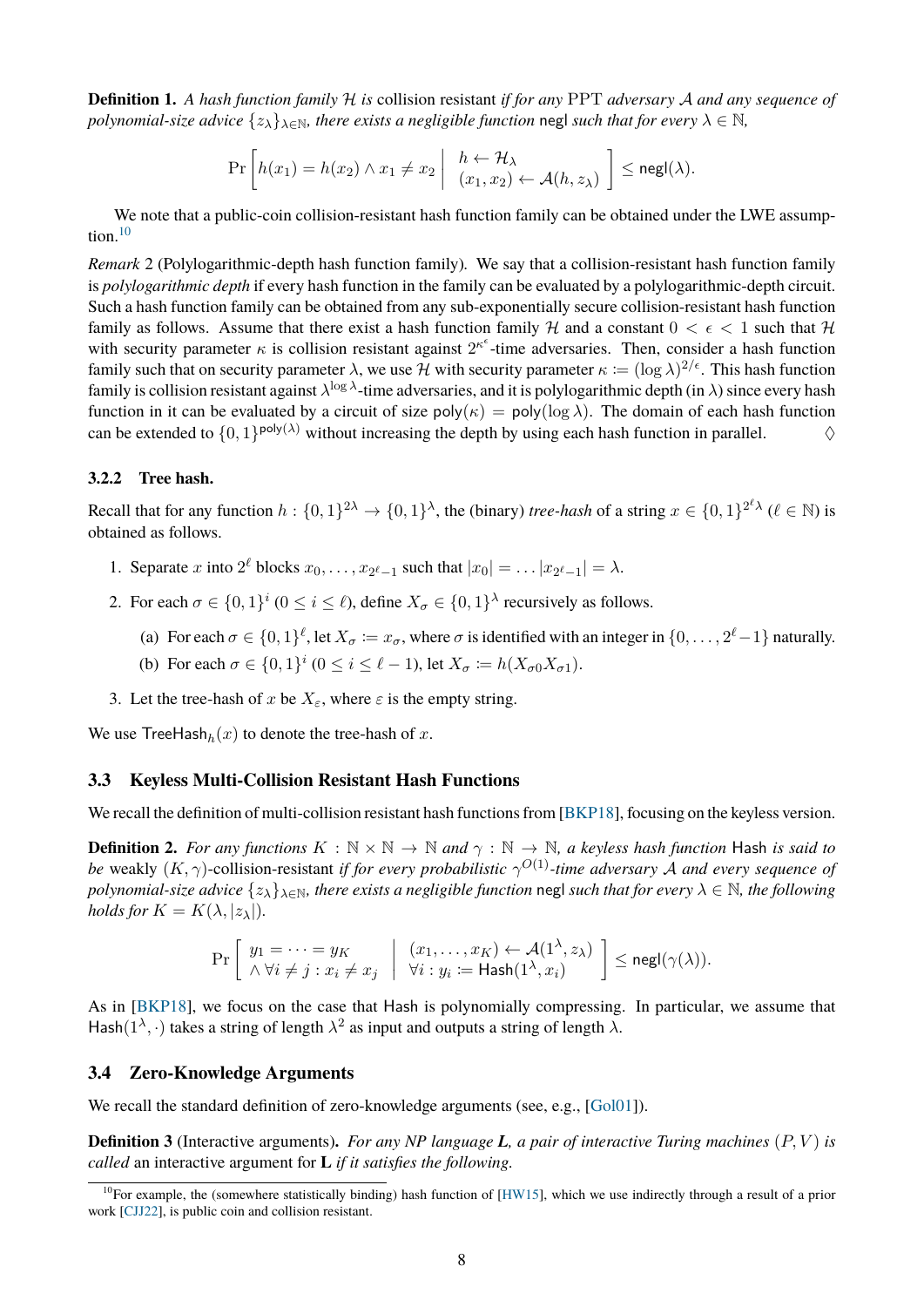• *Completeness. There exists a negligible function negl such that for every* $(x, w) \in R_L$ *,* 

$$
\Pr\left[\langle P(w), V\rangle(x) = 1\right] \ge 1 - \mathsf{negl}(|x|) .
$$

*• Soundness. For every* PPT *interactive Turing machine P ∗ , there exists a negligible function* negl *such that for every*  $x \in \{0,1\}^* \setminus L$  *and*  $z \in \{0,1\}^*$ ,

$$
\Pr\left[\langle P^*(z), V\rangle(x) = 1\right] \le \mathsf{negl}(|x|) .
$$

**Definition 4** (Zero-knowledge)**.** *An interactive argument* (*P, V* ) *for an NP language L is called* (computational) zero-knowledge *if for any* PPT *interactive Turing machine V ∗ , there exists a* PPT *Turing machine S such that for any sequence*  $\{w_x\}_{x\in L}$  *such that*  $w_x \in \mathbf{R}_L(x)$ *, the following ensembles are computationally indistinguishable.*

- *• {*view*<sup>V</sup> <sup>∗</sup> ⟨P*(*wx*)*, V <sup>∗</sup>* (*z*)*⟩*(*x*)*}x∈L,z∈{*0*,*1*} ∗*
- *• {S*(*x, z*)*}x∈L,z∈{*0*,*1*} ∗*

The following definition of public-coin interactive argument is taken from [HLR21b].

**Definition 5** (Public coin)**.** *An interactive argument* (*P, V* ) *is said to be* public coin *if the following hold.*

- For some  $\ell(\lambda) \leq \text{poly}(\lambda)$  and every  $x \in \{0,1\}^*$ , the messages sent by  $V(x)$  $V(x)$  are independently and *identically distributed uniformly random*  $\ell(|x|)$ *-bit strings.*
- *• The final output of V* (*x*) *when interacting with a prover is a fixed polynomial-time computable function of x and the transcript τ of its interaction with the prover.*

#### **3.5 Weak Memory Delegations**

<span id="page-8-0"></span>We recall the definition of 2-round weak memory delegation schemes [BKP18] (which are weaker than those in  $[CKLR11, BBK<sup>+</sup>16]$  because of the soundness definition). We focus on the keyless setting, and use the publicly verifiable version of the definition.

**Definition 6.** We say that an efficiently sampla[ble](#page-36-8) distribution ensemble  $\{Y_\lambda\}_{\lambda \in \mathbb{N}}$  is entropic *if* 

$$
H_{\infty}(Y_{\lambda}) \coloneqq -\log \max_{y \in \text{supp}(Y_{\lambda})} \Pr[Y_{\lambda} = y] = \Omega(\lambda) .
$$

**Definition 7.** *A* publicly verifiable 2-round weak memory delegation scheme *consists of four algorithms* (Mem*,* Query*,* Prove*,* Ver) *that have the following syntax and efficiency.*

#### <span id="page-8-1"></span>**Syntax.**

- *•* digest := Mem(1*<sup>λ</sup> ,* DB)*:* Mem *is a deterministic polynomial-time algorithm that takes as input a security parameter* 1 *<sup>λ</sup> and a memory* DB*, and it outputs a digest* digest *of the memory.*
- $\bullet$   $q \leftarrow$  Query(1<sup> $\lambda$ </sup>): Query *is a probabilistic polynomial-time algorithm that takes as input a security parameter*  $1^{\lambda}$ *, and it outputs a query q.*
- $\bullet \pi := \text{Prove}(DB, \langle M, t, y \rangle, q)$ : Prove *is a deterministic algorithm that takes as input a memory* DB, a *deterministic Turing machine M (possibly with some hardwired inputs), a time bound t, an output y, and a query q, and it outputs a proof π.*
- $b := \text{Ver}($ digest,  $\langle M, t, y \rangle, q, \pi$ )*:* Ver *is a deterministic algorithm that takes as input a digest* digest, a *deterministic Turing machine M (possibly with some hardwired inputs), a time bound t, an output y, a query q, and a proof π, and it outputs a bit b.*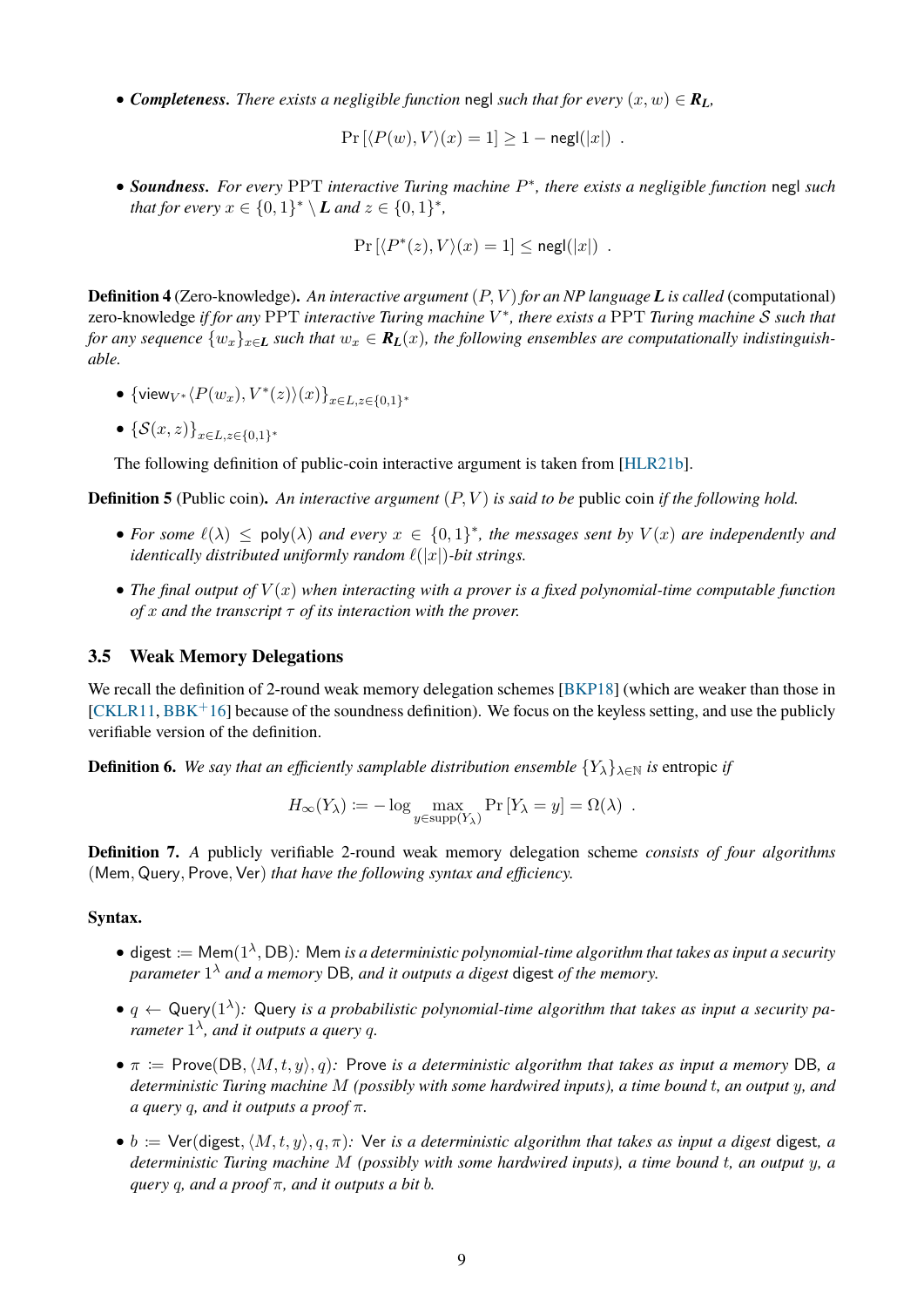**Efficiency.** For any polynomial  $p$ , there exists polynomials  $\mathsf{poly}_P$ ,  $\mathsf{poly}_V$  such that for every  $\lambda \in \mathbb{N}$ ,  $\langle M, t, y \rangle \in$  $\{0,1\}^{p(\lambda)}$ , and DB  $\in \{0,1\}^*$  such that  $M(DB)$  outputs y within t steps and  $|DB| \le t \le \lambda^{\log \lambda}$ ,

- Prove(DB,  $\langle M, t, y \rangle$ , *q*) *runs in time* poly<sub>*P*</sub>( $\lambda$ , *t*)*, and*
- $\mathsf{Ver}(\mathsf{digest}, \langle M, t, y \rangle, q, \pi)$  *runs in time*  $\mathsf{poly}_V(\lambda)$ *.*

**Security.** For any function  $\bar{t}$ :  $\mathbb{N} \to \mathbb{N}$ , a publicly verifiable 2-round weak memory delegation scheme is called sound for computation-time bound  $\bar{t}$  *if it satisfies the following.* 

• Correctness. For every  $\lambda \in \mathbb{N}, \langle M, t, y \rangle \in \{0, 1\}^{\text{poly}(\lambda)},$  and  $DB \in \{0, 1\}^*$  such that  $M(DB)$  outputs y *within t steps and*  $|DB| \le t \le \bar{t}(\lambda)$ , <sup>11</sup>

$$
\Pr\left[\mathsf{Ver}(\mathsf{digest},\langle M,t,y\rangle,q,\pi)=1\;\left|\begin{array}{c}\mathsf{digest}\coloneqq\mathsf{Mem}(1^\lambda,\mathsf{DB})\\\text{$q\leftarrow\mathsf{Query}(1^\lambda)\\\pi\coloneqq\mathsf{Prove}(\mathsf{DB},\langle M,t,y\rangle,q)\end{array}\right.\right]=1\enspace.
$$

• **Soundness for computation-time bound**  $\bar{t}$ . For every pair of PPT adversaries  $(A_1, A_2)$  and every se*guence of polynomial-size advice*  $\{z_\lambda\}_{\lambda \in \mathbb{N}}$ *, there exists a negligible function* negl *such that for every samplable entropic distribution ensemble*  ${Y_{\lambda}}_{\lambda \in \mathbb{N}}$ *, every*  $\lambda \in \mathbb{N}$ *, and every*  $t \leq t^{O(1)}(\lambda)$ *,*  $\frac{1}{t}$ 

$$
\Pr\left[\mathsf{Ver}(\mathsf{digest},\langle M,t,y\rangle,q,\pi)=1\left|\begin{array}{c}(\mathsf{digest},M,\mathsf{st})\leftarrow\mathcal{A}_1(1^\lambda,z_\lambda)\\q\leftarrow\mathsf{Query}(1^\lambda)\\y\leftarrow Y_\lambda\\\pi\leftarrow\mathcal{A}_2(q,y,\mathsf{st})\end{array}\right\}\right]\leq \mathsf{negl}(\lambda)\enspace.
$$

*A publicly verifiable 2-round weak memory delegation scheme is called* public coin *if the query algorithm* Query *is public coin, i.e., it just outputs a string that is sampled uniformly randomly.*

#### **3.6 Oracle Memory Delegations**

We recall the definition of 2-round oracle memory delegation schemes [BKP18]. We use the publicly verifiable version of the definition, and for technical reasons, use a slightly modified version of the definition (see Remark 3).

<span id="page-9-0"></span>**Definition 8.** *A* publicly verifiable 2-round oracle memory delegatio[n schem](#page-36-8)e *consists of five algorithms* (Mem, Query<sub>1</sub>, Prove, Query<sub>2</sub>, Ver) *that have the following syntax and efficiency*. *•* DB := Mem(1<sup> $\lambda$ </sup>, DB)*:* Mem *is a deterministic polynomial-time algorithm that takes as input a security*<br>
• DB := Mem(1<sup> $\lambda$ </sup>, DB)*:* Mem *is a deterministic polynomial-time algorithm that takes as input a security* 

#### <span id="page-9-2"></span>**Syntax.**

- *parameter*  $1^{\lambda}$  *and a memory* DB, *and it outputs an encoding*  $\widehat{DB}$  *of the memory. λ a a a a a deterministic polynomial-time algorithm that <i>i λ and a memory* DB*, and it outputs an encoding*  $\widehat{DB}$  *of the memory.*
- $\bullet$   $(q,\sigma) \leftarrow$  Query<sub>1</sub> $(1^{\lambda})$ : Query<sub>1</sub> is a probabilistic polynomial-time algorithm that takes as input a security *parameter* 1 *λ , and it outputs a query q and a random string σ.*
- $\bullet \pi := \text{Prove}(DB, \langle M, t, y \rangle, q)$ : Prove *is a deterministic algorithm that takes as input a memory* DB, a *deterministic Turing machine M (possibly with some hardwired inputs), a time bound t, an output y, and a query q, and it outputs a proof π.*
- $\bullet$  *I* := Query<sub>2</sub>( $L_{\text{DB}}, \sigma, \pi$ ): Query<sub>2</sub> is a deterministic algorithm that takes as input a length parameter  $L_{\text{DB}}$ , *a random string*  $\sigma$ *, and a proof*  $\pi$ *, and it outputs a set*  $I \subseteq \mathbb{N}$  *of oracle queries.*
- $\bullet$  *b* :=  $\text{Ver}^{(\cdot)}(L_{\text{DB}}, \langle M, t, y \rangle, q, \sigma, \pi)$ :  $\text{Ver }$  *is a deterministic oracle algorithm that takes as input a length parameter*  $L_{\text{DR}}$ *, a deterministic Turing machine M* (possibly with some hardwired inputs), a time bound *t, an output y, a query q, a random string σ, and a proof π, and it outputs a bit b.*

<span id="page-9-1"></span><sup>&</sup>lt;sup>11</sup>We consider a slightly weaker notion of correctness where *t* is at most  $\bar{t}(\lambda)$ . (In [BKP18], *t* is at most  $2^{\lambda}$ .) In this paper,  $\bar{t}$  is a super-polynomial function, and this version of correctness is sufficient for our purpose.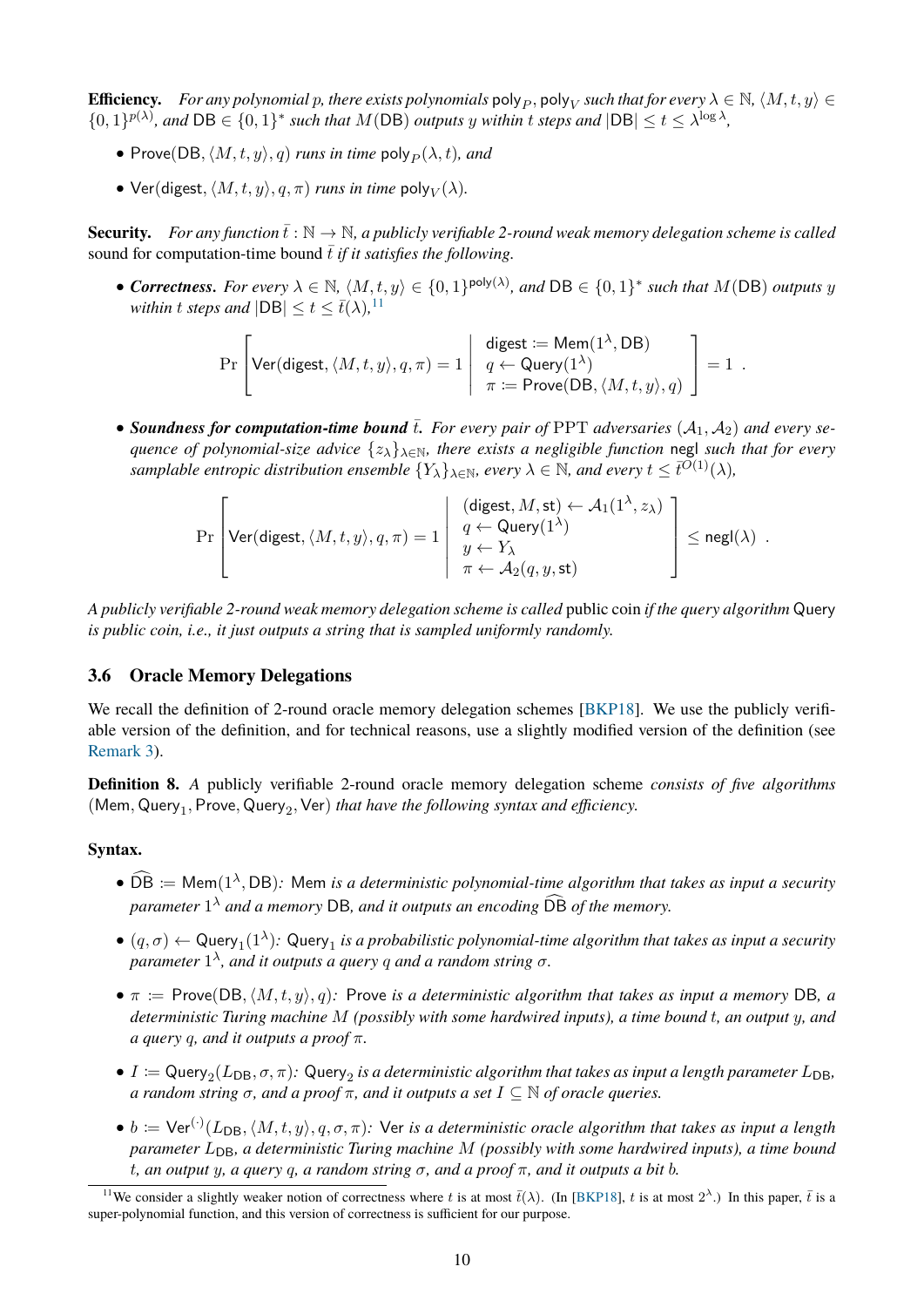**Efficiency.** For any polynomial  $p$ , there exists polynomials  $\mathsf{poly}_P$ ,  $\mathsf{poly}_V$  such that for every  $\lambda \in \mathbb{N}$ ,  $\langle M, t, y \rangle \in$  $\{0,1\}^{p(\lambda)}$ , and DB  $\in \{0,1\}^*$  such that  $M(DB)$  outputs y within t steps and  $|DB| \le t \le \lambda^{\log \lambda}$ ,

- Prove(DB,  $\langle M, t, y \rangle$ , *q*) *runs in time* poly<sub>*P*</sub>( $\lambda$ , *t*)*, and*
- $\mathsf{Ver}^{(\cdot)}(|\mathsf{DB}|, \langle M, t, y \rangle, q, \sigma, \pi)$  *runs in time*  $\mathsf{poly}_V(\lambda)$ *.*

**Security.** For any functions  $\gamma$ ,  $\bar{t}: \mathbb{N} \to \mathbb{N}$ , a publicly verifiable 2-round oracle memory delegation scheme is *called*  $\gamma$ -sound for computation-time bound  $\bar{t}$  *if it satisfies the following.* 

• Correctness. For every  $\lambda \in \mathbb{N}$ ,  $\langle M, t, y \rangle \in \{0, 1\}^{\text{poly}(\lambda)}$ , and  $DB \in \{0, 1\}^*$  such that  $M(DB)$  outputs  $y$ *within t steps and*  $|DB| \le t \le \bar{t}(\lambda)$ ,  $\mathsf{y}$  $\hat{DB}$ , and DB ∈ {0<br>  $\widehat{DB}$  := Mem(1<sup>λ</sup>  $\Lambda$ 

$$
\Pr\left[\mathsf{Ver}^{\widehat{\mathsf{DB}}|_I}(|\mathsf{DB}|,\langle M, t, y\rangle, q, \sigma, \pi) = 1 \left| \begin{array}{l}\widehat{\mathsf{DB}} \coloneqq \mathsf{Mem}(1^\lambda, \mathsf{DB})\\ (q,\sigma) \leftarrow \mathsf{Query}_1(1^\lambda)\\ \pi \coloneqq \mathsf{Prove}(\mathsf{DB},\langle M, t, y\rangle, q)\\ I \coloneqq \mathsf{Query}_2(|\mathsf{DB}|, \sigma, \pi)\end{array}\right\}\right] = 1 \enspace.
$$

**•** *γ*-soundness for computation-time bound  $\bar{t}$ . For every pair of probabilistic  $\gamma^{O(1)}$ -time adversaries  $(A_1, A_2)$  *and every sequence of polynomial-size advice*  $\{z_{\lambda}\}_{\lambda \in \mathbb{N}}$ *, there exists a negligible function* negl such that for every  $\lambda \in \mathbb{N}$  and  $t < \overline{t}^{O(1)}(1)$ *such that for every*  $\lambda \in \mathbb{N}$  *and*  $t \leq \overline{t}^{O(1)}(\lambda)$ , *y* pair of probability  $\{z_{\lambda}\}_{\lambda \in \mathbb{N}}$ , there existy  $(\widehat{\mathsf{DB}}, L_{\mathsf{DB}}, M, y, y')$  $\iota$ 

$$
\Pr\left[\begin{array}{c}y\neq y'\\ \wedge\mathsf{Ver}^{\widehat{\mathsf{DB}}|_{I}}(L_{\mathsf{DB}},\langle M, t, y\rangle,q,\sigma,\pi)=1\\\wedge\mathsf{Ver}^{\widehat{\mathsf{DB}}|_{I'}}(L_{\mathsf{DB}},\langle M, t, y\rangle,q,\sigma,\pi)=1\\\wedge\mathsf{Ver}^{\widehat{\mathsf{DB}}|_{I'}}(L_{\mathsf{DB}},\langle M, t, y'\rangle,q,\sigma,\pi')=1\\\end{array}\right]\left[\begin{array}{c}\textstyle(\widehat{\mathsf{DB}},L_{\mathsf{DB}},M,y,y',\mathsf{st})\leftarrow\mathcal{A}_{1}(1^{\lambda},z_{\lambda})\\\qquad (q,\sigma)\leftarrow\mathsf{Query}_{1}(1^{\lambda})\\\qquad (\pi,\pi')\leftarrow\mathcal{A}_{2}(q,\sigma,\mathsf{st})\\\qquad (r,\pi')\leftarrow\mathcal{A}_{2}(q,\sigma,\mathsf{st})\\\qquad I:=\mathsf{Query}_{2}(L_{\mathsf{DB}},\sigma,\pi)\\\qquad I':=\mathsf{Query}_{2}(L_{\mathsf{DB}},\sigma,\pi')\\\qquad \qquad \leq \mathsf{negl}(\gamma(\lambda))\end{array}\right].
$$

*A publicly verifiable 2-round oracle memory delegation scheme is called* public coin *if the query algorithm* Query<sub>1</sub> is public coin, i.e., it just outputs a string that is sampled uniformly randomly.

*Remark* 3 (Differences from the original definition [BKP18])*.* First, the syntax is slightly more general since we split the query algorithm into two, Query<sub>1</sub> and Query<sub>2</sub>, so that input queries can be chosen based on the proof  $\pi.$ (An additional minor syntax difference is that Ver (and Query<sub>2</sub>) is given the memory length, i.e.,  $|DB|$ .) Second, soundness is slightly stronger since we allow the adversary  $A_2$  to learn  $\sigma$  (which allows  $A_2$  to learn the input queries *I*, *I'*). This stronger soundness definition is [require](#page-36-8)d for our application.  $\diamond$ 

#### **3.7 Low-Degree Extensions**

<span id="page-10-0"></span>Let F be a finite field,  $\mathbb{H} \subseteq \mathbb{F}$  be a subset of F, and  $m \in \mathbb{N}$  be an integer. Any function  $f : \mathbb{H}^m \to \{0, 1\}$  can be extended into a (unique) function  $\hat{f}: \mathbb{F}^m \to \mathbb{F}$  such that (i)  $\hat{f}(z) = f(z)$  for every  $z \in \mathbb{H}^m$  and (ii)  $\hat{f}$  is an *m*-variate polynomial of degree at most  $|\mathbb{H}| - 1$  in each variable. This function  $\hat{f}$  (or the truth table of it) is called the *low-degree extension* (LDE) of *f*.

**Low-degree extensions of strings.** The LDE of a binary string x of length N can be obtained by choosing  $\mathbb{H}$ and *m* such that  $N \leq |\mathbb{H}|^m$ , identifying  $\{1, \ldots, |\mathbb{H}|^m\}$  with  $\mathbb{H}^m$  in the lexicographical order, and viewing *x* as a function  $x : \mathbb{H}^m \to \{0,1\}$  such that  $x(i) = x_i$  for  $\forall i \in [N]$  and  $x(i) = 0$  for  $\forall i \in \{N+1,\ldots,|\mathbb{H}|^m\}$ . We use  $\text{LDE}_{\mathbb{F},\mathbb{H},m}(x)$  to denote the LDE of *x*. We note that for any  $z \in \mathbb{F}^m$ , the LDE of *x* can be evaluated on *z* in time  $|\mathbb{H}|^m \cdot \text{poly}(m, |\mathbb{H}|)$ , where we assume that we have  $|\mathbb{F}| = \text{poly}(|\mathbb{H}|)$  and field operations over  $\mathbb{F}$  can be done in time  $poly(log|\mathbb{F}|) = poly(log|\mathbb{H}|)$  (see, e.g., [GKR15, Claim 2.3]).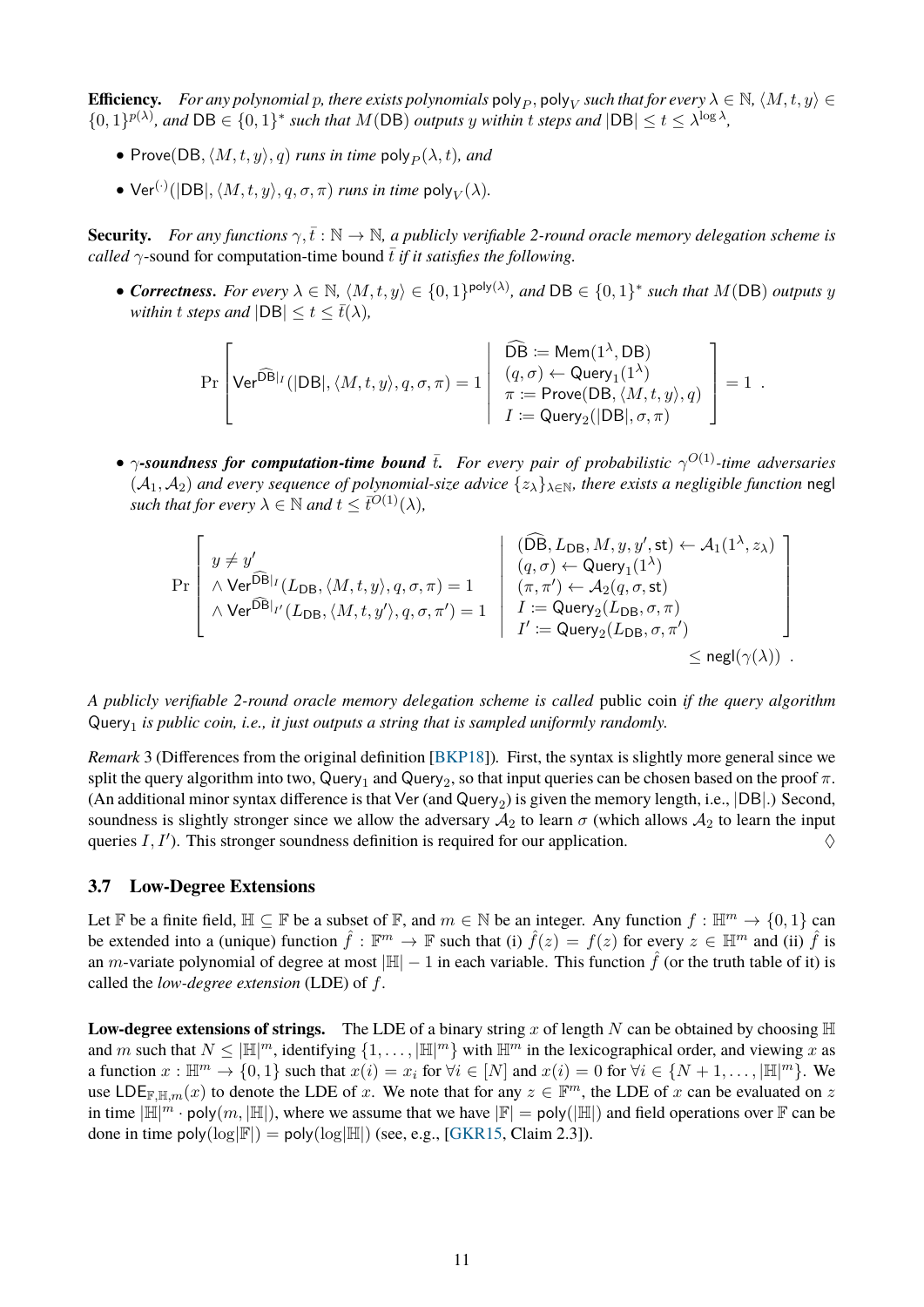#### **3.8 Circuits**

<span id="page-11-0"></span>We consider arithmetic circuits that have addition and multiplication gates with fan-in 2 over a finite field. We focus on "layered circuits," i.e., we assume that the gates in a circuit can be partitioned into layers such that (i) the first layer contains the input gates and the last layer contains the output gates, and (ii) the gates in the *i*-th layer have children in the  $(i - 1)$ -st layer. By adding dummy gates, we assume that all layers in a layered circuit have the same width. (The dummy gates always take 0 as their values and their output wires are never connected to any gate.)

# **4 Public-Coin Tree-Hash Oracle Memory Delegation**

<span id="page-11-1"></span>In this section, we construct a public-coin *tree-hash oracle memory delegation scheme*. Tree-hash oracle memory delegation schemes are oracle memory delegation schemes that are focused on proving the correctness of tree-hash computations. (For convenience, we consider those that satisfy a tailored soundness notion.) The formal definition, as well as the main lemma of this section, is given below.

**Definition 9.** *For any hash function family H,* publicly verifiable 2-round tree-hash oracle memory delegation schemes *are defined in the same way as publicly verifiable 2-round oracle memory delegation schemes (Definition 8) except for the following differences.*

- <span id="page-11-6"></span>*i*. *Correctness is defined for a statement of the form*  $\langle M_h, t, y \rangle$  *and a memory DB of length*  $2^i \lambda$  *for*  $\lambda \in$  $\mathbb{N}, h \in \mathcal{H}_\lambda, t \in \mathbb{N}, y \in \{0,1\}^\lambda$ , and  $i \in [\lfloor \log^2 \lambda \rfloor]$ , where  $M_h$  is a Turing machine that takes as input a *[string](#page-9-2)*  $DB \in \{0,1\}^*$  *and outputs* TreeHash<sub>h</sub>(DB) *using the hash function h that is hardwired in it.*<sup>12</sup>
- *2. The soundness condition is replaced with the following one.*

 $\overline{a}$ 

*• γ-soundness. There exists a probabilistic polynomial-time algorithm* Decode *such that for [ev](#page-11-3)ery pair of probabilistic γ <sup>O</sup>*(1)*-time adversaries* (*A*1*, A*2) *and every sequence of polynomial-size advice*  $\{z_\lambda\}_{\lambda \in \mathbb{N}}$ , there exists a negligible function negl such that for every  $\lambda \in \mathbb{N}$  and  $h \in \mathcal{H}_\lambda$ , v<br>e  $\begin{aligned} & \textit{algorithm Decode such} \ & \textit{every sequence of polynomial} \ & \textit{every } \lambda \in \mathbb{N} \textit{ and } h \in \mathcal{H} \ & \textit{(DB, } L_{\text{DB}}, \textit{st)} \leftarrow \mathcal{A}_1(1^{\lambda}) \end{aligned}$  $e<sub>1</sub>$ 

$$
\Pr\left[\begin{array}{l}\text{at the exists a negligible function of } (c_1, c_2) \text{ and } (c_1, c_2) \text{ and } (c_1, c_2) \text{ is the same value of } \mathcal{H}_\lambda, \\ \text{at the first value of } \mathcal{H}_\lambda, \end{array}\right]
$$
\n
$$
\Pr\left[\begin{array}{l}\text{at } \neq \text{TreeHash}_h(\widetilde{\mathsf{DB}}) \\ \text{at } \neq \text{TreeHash}_h(\widetilde{\mathsf{DB}}) \\ \text{for } \forall \text{ref}\widehat{\mathsf{DB}}|_{\mathcal{I}}(L_{\mathsf{DB}}, \langle M_h, t_{L_{\mathsf{DB}}}, \mathsf{rt}\rangle, q, \sigma, \pi) = 1 \\ \text{for } \forall \text{ref}\widehat{\mathsf{DB}}|_{\mathcal{I}}(L_{\mathsf{DB}}, \langle M_h, t_{L_{\mathsf{DB}}}, \mathsf{rt}\rangle, q, \sigma, \pi) = 1 \\ \text{for } \forall \text{ref}\widehat{\mathsf{DB}} \leftarrow \text{Decode}(\widehat{\mathsf{DB}}, L_{\mathsf{DB}}) \\ \text{for } \forall \text{ref}\widehat{\mathsf{DB}}|_{\mathcal{I}}(L_{\mathsf{DB}}, \langle M_h, t_{L_{\mathsf{DB}}}, \mathsf{rt}\rangle, q, \sigma, \pi) = \mathcal{H}\left[\begin{array}{l}\n(\widehat{\mathsf{DB}}, L_{\mathsf{DB}}, \mathsf{ct}) \\ \text{for } \forall \text{ref}\widehat{\mathsf{DB}} \land \mathsf{ct} \\ \text{for } \forall \text{ref}\widehat{\mathsf{DB}} \land \text{ref}(\widehat{\mathsf{DB}}) \text{ and } \mathsf{td} \end{array}\right]\n\right]
$$

 $\overline{a}$ 

*where*  $t_{L_{DB}}$  *is the running time of*  $M_h$  *for inputs of length*  $L_{DB}$ *, and*  $\text{Decode}(\cdot, L_{DB})$  *always outputs an*  $L_{DB}$ *-bit string (or ⊥).* 

**Lemma 1.** *Assume the sub-exponential hardness of the LWE assumption. Then, for any polylogarithmic-depth hash function family and any sufficiently small super-polynomial functions*  $\gamma$  (e.g.,  $\gamma(\lambda) = \lambda^{\log \log \lambda}$ ), there *exists a public-coin 2-round tree-hash oracle memory delegation scheme with γ-soundness.*

#### <span id="page-11-4"></span>**4.1 Public-Coin Weak Tree-Hash Oracle Memory Delegation**

Before proving Lemma 1, we first construct a scheme with a weak soundness guarantee (where soundness is only required to hold when the prover provides a valid encoding of a memory). Specifically, we show the following lemma.

<span id="page-11-2"></span>**Lemma 2.** *Ass[ume the s](#page-11-4)ub-exponential hardness of the LWE assumption. Then, for any polylogarithmic-depth hash function family*  $H$  *and any sufficiently small super-polynomial functions*  $\gamma$  (e.g.,  $\gamma(\lambda) = \lambda^{\log\log\lambda}$ ), there *exists a public-coin 2-round tree-hash oracle memory delegation scheme with the following weaker soundness guarantee. (The differences from Definition 9 are highlighted by underlines.)*

<span id="page-11-5"></span><span id="page-11-3"></span><sup>&</sup>lt;sup>12</sup>We assume that  $h \in \mathcal{H}_\lambda$  hashes a string of length  $2\lambda$  to a string of length  $\lambda$ . Therefore, TreeHash<sub>*h*</sub> hashes a string of length  $2^i\lambda$  to a string of length  $\lambda$  by depth-*i* tree-hashing (cf. Section 3.2.2).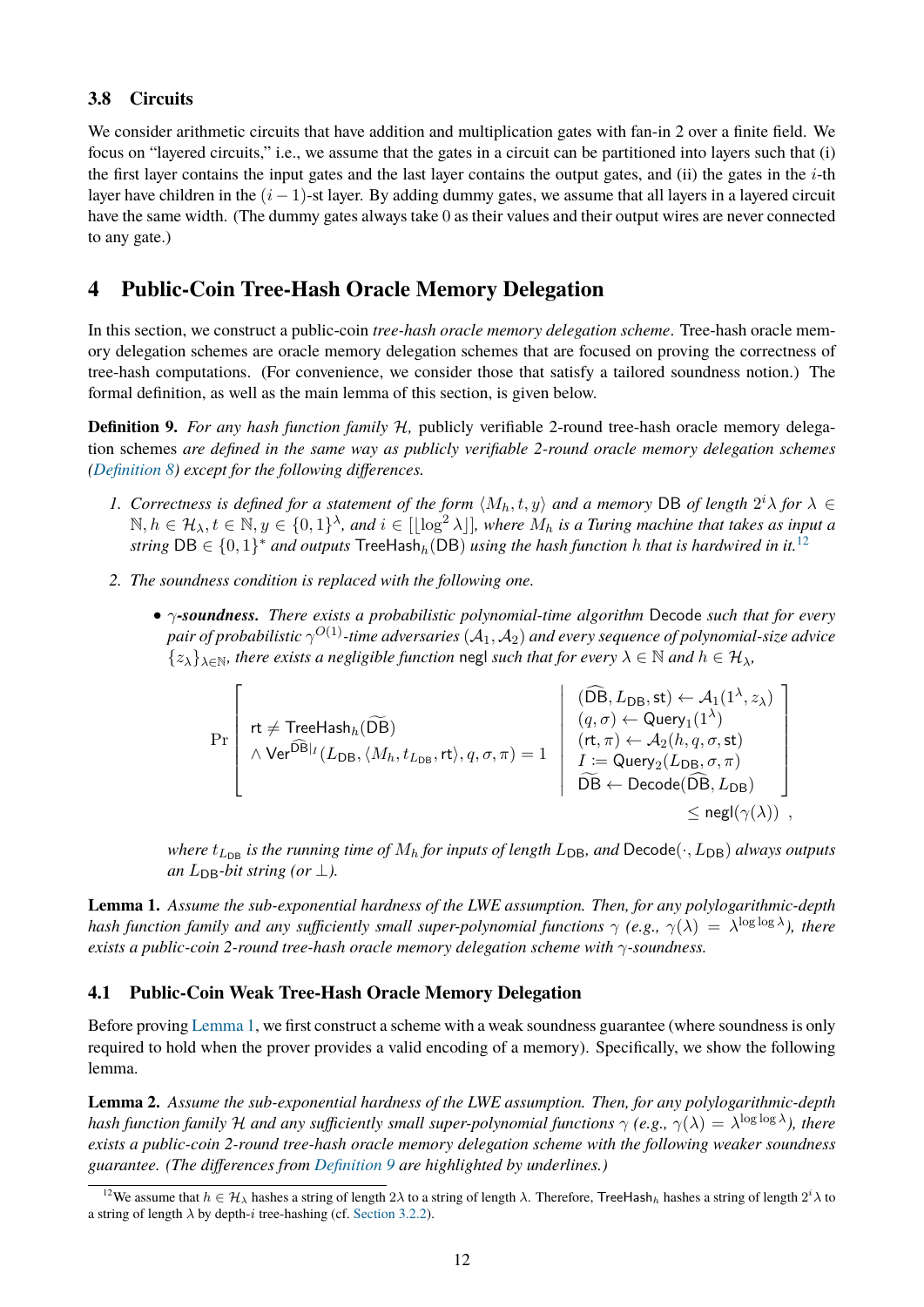*• Weak γ-soundness. There exists a deterministic polynomial-time algorithm* Decode *and a predicate* Valid *such that for every pair of probabilistic*  $\gamma^{O(1)}$ -time adversaries  $(A_1, A_2)$ *and every polynomial-size advice*  $\{z_{\lambda}\}_{\lambda \in \mathbb{N}}$ , there exists a negligible function negl such that for every  $\lambda \in \mathbb{N}$  and  $h \in \mathcal{H}_{\lambda}$ ,<br>  $\left[\begin{array}{c} (\widehat{DR}, L_{DB}, st) \leftarrow \mathcal{A}_1(1^{\lambda}, z_{\lambda}) \\ t \neq \text{TreeHash}_{h}(\widetilde{DB}) \end{array}\right]$  $\lambda \in \mathbb{N}$  and  $h \in \mathcal{H}_{\lambda}$ ,  $\overline{a}$  $d$ *istic*  $\gamma^{O(1)}$ -time adver.<br> *ligible function* negl *sud*<br>  $(\widehat{\rm DB}, L_{\rm DB}, \text{st}) \leftarrow \mathcal{A}_1(1^{\lambda})$  $\mathbf{r}$  $t_{\rm c}$  $\overline{a}$ 

$$
\Pr\left[\begin{array}{l} \mathsf{rt} \neq \mathsf{TreeHash}_h(\widetilde{\mathsf{DB}})\\ \wedge \mathsf{Ver}^{\widehat{\mathsf{DB}}|_I}(L_{\mathsf{DB}},\langle M_h, t_{L_{\mathsf{DB}}},\mathsf{rt}\rangle, q, \sigma, \pi) = 1\\ \wedge \mathsf{Valid}(\widehat{\mathsf{DB}}, L_{\mathsf{DB}}) = 1\\ \wedge \mathsf{Valid}(\widehat{\mathsf{DB}}, L_{\mathsf{DB}}) = 1\\ \end{array}\right] \left\{\begin{array}{l} (\widehat{\mathsf{DB}}, L_{\mathsf{DB}},\mathsf{st}) \leftarrow \mathcal{A}_1(1^\lambda,z_\lambda)\\ (q,\sigma) \leftarrow \mathsf{Query}_1(1^\lambda)\\ (\mathsf{rt},\pi) \leftarrow \mathcal{A}_2(h,q,\sigma,\mathsf{st})\\ I := \mathsf{Query}_2(L_{\mathsf{DB}},\sigma,\pi)\\ \widetilde{\mathsf{DB}} \leftarrow \mathsf{Decode}(\widehat{\mathsf{DB}}, L_{\mathsf{DB}})\\ \end{array}\right]\right] \leq \mathsf{negl}(\gamma(\lambda))\;,
$$

*where*  $t_{L_{DB}}$  *is the running time of*  $M_h$  *for inputs of length*  $L_{DB}$ *, and*  $\text{Decode}(\cdot, L_{DB})$  *always outputs an*  $L_{\text{DB}}$ *-bit string (or ⊥).* 

 $Furthermore, (i)$   $Mem(1^{\lambda}, DB)$   $outputs$   $LDE_{\mathbb{F},\mathbb{H},m}$   $(DB)$   $for$   $some$   $(\mathbb{F},\mathbb{H},m)$ ,  $where$   $(\mathbb{F},\mathbb{H},m)$  are the parameters that are determined based on  $|DB|$  and satisfy  $2m|\mathbb{H}| < |\mathbb{F}| = \text{poly}(\log \lambda)$  and  $|DB| \leq |\mathbb{H}|^m \leq |\mathbb{F}|^m \leq$ *L*<sub>DB</sub>-bit string (or  $\perp$ ).<br>*Furthermore, (i)* Mem(1<sup> $\lambda$ </sup>, DB) *outputs* LDE<sub>F,H,m</sub>(DB) *for some* (F, H, *m*), *where* (F, H, *m*) *are the parameters that are determined based on* |DB| *and satisfy*  $2m|\mathbb{H}| < |\mathbb{$ *of degree at most*  $m(|\mathbb{H}| - 1)$ *.* 

We prove Lemma 2 by relying on recent results [JKKZ21, HLR21b] about soundly applying the Fiat–Shamir transformation to the public-coin interactive proof of Goldwasser, Kalai, and Rothblum [GKR15] (the GKR interactive proof in short). Therefore, we start by recalling the GKR interactive proof and the results about the Fiat–Sha[mir transfor](#page-11-5)mation [JKKZ21, HLR21b].

#### **4.1.1 Preliminary 1: the GKR interactive proof.**

We recall the "bare-bones" v[ersion of](#page-38-5) t[he GKR i](#page-38-6)nteractive proof [GKR15, Section 3], focusing on the parts that are relevant to us. (As in [JKKZ21], we use a slightly modified version of it [KPY18] so that we can use the recent results about the Fiat–Shamir transformation [JKKZ21, HLR21b].)

The GKR interactive proof is a public-coin interactive proof for proving the correctness of computations. The statement consists of a circuit *C* and an input *x*, and the p[rover pro](#page-37-8)ves  $C(x) = 0$ . The circuit *C* is an arithmetic circuit over a fi[nite field](#page-38-5)  $\mathbb{F}$ . The circuit *C* is assumed to be *layered*[, i.e.,](#page-38-8) the gates in *C* can be partitioned into layers such that (i) the starting layer [consists o](#page-38-5)[f the inpu](#page-38-6)t gates and the last layer consists of the output gates, and (ii) the gates in the *i*-th layer take their inputs from the gates in the (*i−*1)-st layer. For a circuit of depth *D* and *W*, we denote the gates in the *i*-th layer by  $(g_{i,0}, \ldots, g_{i,W-1})$  for each  $i \in \{0, \ldots, D\}$ . We note that we start the index of layers from 0, i.e., the starting layer (which contains the input gates) is "the 0-th layer."

The GKR interactive proof is associated with several parameters. When the statement contains a circuit of depth *D* and width *W*, important parameters include the finite field  $\mathbb F$  over which the circuit is defined, as well as a subset  $\mathbb{H} \subset \mathbb{F}$  and an integer  $m \in \mathbb{N}$ . How exactly these parameters are used in the GKR interactive proof is not important to this paper (essentially, the parameters  $(F, \mathbb{H}, m)$  are used to obtain the LDE of the gate values of each layer). These parameters can be set relatively freely as long as they satisfy certain constraints, such as (i) *|* $\mathbb{F}$  is sufficiently larger than *D*,  $\mathbb{H}$ , and *m* and (ii)  $\mathbb{H}$  *m* is larger than the width *W*. When  $D = \text{poly}(\log W)$ , a typical choice is  $|\mathbb{H}| = \text{poly}(\log W), m = \lceil \log_{\mathbb{H}} W \rceil = O(\log W / \log \log W),$  and  $|\mathbb{F}| = \text{poly}(|\mathbb{H}|) =$ poly( $\log W$ ).

Importantly, in the GKR interactive proof, the verifier does not explicitly take a statement as input. Indeed, if the verifier explicitly takes a circuit *C* as input, the running time of the verifier becomes  $\Omega(|C|)$ , and the GKR interactive proof cannot have significant efficiency benefits. In the bare-bones version of the GKR interactive proof, the verifier learns about *C* by making queries to certain polynomials that are guaranteed to satisfy the following conditions. Let *D* and *W* be the depth and width of *C*. For each  $i \in [D]$ , let add $_i : \{0, \ldots, W-1\}^3 \to$ *{*0*,* 1*}* be the function such that on input  $(u, v, w)$ , it outputs 1 if and only if  $g_{i,u} = g_{i-1,v} + g_{i-1,w}$ , i.e., the *u*-th gate in the *i*-th layer is an addition gate such that its inputs come from the *v*-th and *w*-th gates in the  $(i - 1)$ st layer. Let  $\{\text{mult}_i\}_{i \in [D]}$  be defined similarly about multiplication gates. The functions  $\{\text{add}_i, \text{mult}_i\}_{i \in [D]}$ are called *the functions that specify C*. Then, the verifier of the GKR interactive proof is given oracle access {0, 1} be the function such that on input  $(u, v, w)$ , it outputs 1 if and only if  $g_{i,u} = g_{i-1,v} + g_{i-1,w}$ , i.e., the u-th gate in the *i*-th layer is an addition gate such that its inputs come from the *v*-th and *w*-th gat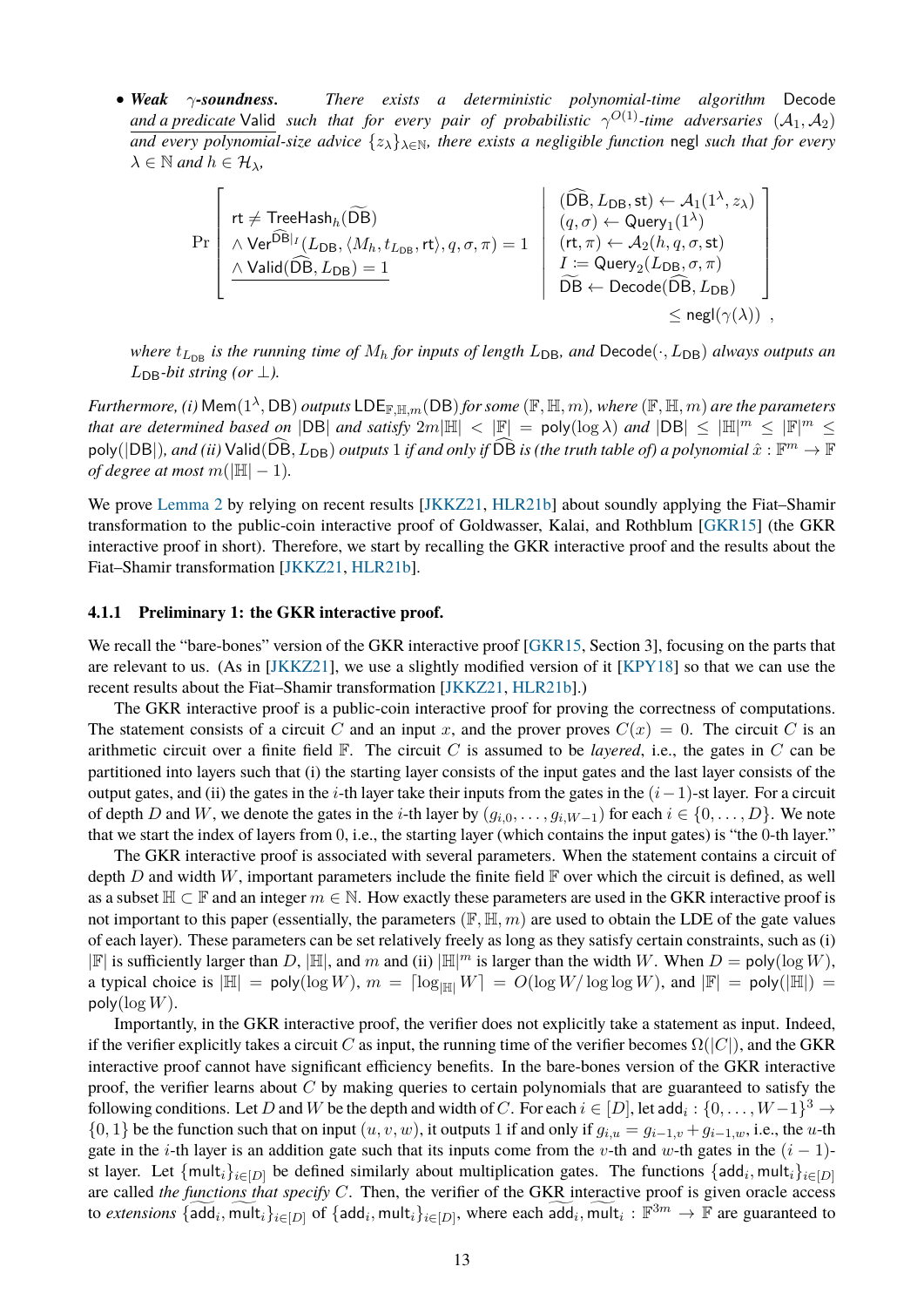satisfy the following for each  $(z_u,z_v,z_w)\in\mathbb{H}^{3m}.$  Let  $\alpha:\mathbb{H}^m\to\{0,\ldots,|\mathbb{H}|^m-1\}$  be the mapping that returns following for each  $(z_u$ <br>raphic order of the inp<br> $\widetilde{\text{add}}_i(z_u, z_v, z_w) = \begin{cases}$ 

the lexicographic order of the input.  
\n
$$
\widetilde{\text{add}}_i(z_u, z_v, z_w) = \begin{cases}\n\text{add}_i(\alpha(z_u), \alpha(z_v), \alpha(z_w)) & \text{if } \alpha(z_u), \alpha(z_v), \alpha(z_w) \le W - 1 \\
0 & \text{otherwise}\n\end{cases}
$$
\n
$$
\widetilde{\text{mult}}_i(z_u, z_v, z_w) = \begin{cases}\n\text{mult}_i(\alpha(z_u), \alpha(z_v), \alpha(z_w)) & \text{if } \alpha(z_u), \alpha(z_v), \alpha(z_w) \le W - 1 \\
0 & \text{otherwise}\n\end{cases}
$$
\n
$$
\text{Extensions } \{\widetilde{\text{add}}_i, \widetilde{\text{mult}}_i\}_{i \in [D]} \text{ do not need to be the LDEs of } \{\text{add}_i, \text{mult}_i\}_{i \in [D]}.
$$
\n
$$
\text{ Still, for the soundness to hold,}
$$

*.*

 $\text{mult}_i(z_u, z_v, z_w) = \begin{cases} \text{mult}_i(z_u, z_v, z_w) & \text{if } \alpha(z_u), \alpha(z_w) & \text{if } \alpha(z_u), \alpha(z_w) \leq W \\ 0 & \text{otherwise} \end{cases}$ <br>Extensions  $\{\text{add}_i, \text{mult}_i\}_{i \in [D]}$  do not need to be the LDEs of  $\{\text{add}_i, \text{mult}_i\}_{i \in [D]}$ . Still, for the soundness to hold, they n is much smaller than the field size *|*F*|*.

In [GKR15], the bare-bones version of the GKR interactive proof is used as a stepping-stone toward their main results. For example, the bare-bones version is used to obtain an interactive proof for log-space uniform bounded-depth circuit computations. (The verifier can evaluate extensions  ${add_i}$ , multigraph computations  ${[GKR15]}$ , the bare-bones version of the GKR interactive proof is used as a stepping-stone toward their main resul such computations.<sup>13</sup>) It is also used to obtain an interactive proof for any (not necessarily log-space uniform) bounde[d-depth](#page-37-8) circuit computations. (The verifier can evaluate extensions  $\{add_i, mult_i\}_{i \in [D]}$  efficiently such computations.<sup>13</sup>) It is also used to obtain an interactive proof for log-space unifor such computations.<sup>13</sup>) I bounded-depth circuit computations by considering a model where the verifier evaluates {add<sub>i</sub>, mult<sub>i</sub>} $_{i\in[D]}$  in an offline pre-processing phase. Jumping ahead, we use the bare-bones version to obtain a protocol for a circuit that is not necessar[ily](#page-13-0) log-space uniform. The key point is that for the circuit that we consider, the verifier can such computations.<sup>15</sup>) It is also used to obtain an interactive proof for any (not nece<br>bounded-depth circuit computations by considering a model where the verifier eval<br>an offline pre-processing phase. Jumping ahead, we

Below, we summarize the properties of the GKR interactive proof that we use. (It is based on [GKR15, Theorem 3.1] and its analysis with slight adaptation. The differences are explained in footnotes.)

**Lemma 3** (Soundness and efficiency of the GKR interactive proof). *There exists a constant*  $c_{GKR} \in \mathbb{N}$  such *that the GKR interactive proof is sound (with constant soundness error) when it is used with a finite field* F*[, an](#page-37-8) arithmetic circuit C over*  $\mathbb{F}$ *, and parameters*  $\mathbb{H} \subset \mathbb{F}$ *,*  $m \in \mathbb{N}$  *that satisfy the following condition.* 

- <span id="page-13-4"></span>• *GKR compatibility: Let W* and *D be the width and the depth of C. Then, there exists*  $\delta \in \mathbb{N}$  ( $m(|\mathbb{H}|-1) \leq$  $\delta$  <  $|\mathbb{F}|$ *) for which the following hold.*<sup>14</sup>
	- *1. The field*  $\mathbb{F}$  *is sufficiently large. Concretely, it satisfies*  $c_{\text{GKR}} Dm\delta \leq |\mathbb{F}| \leq \text{poly}(|\mathbb{H}|)$ *.*
	- *2. The parameters*  $\mathbb H$  *and*  $m$  *satisf[y](#page-13-1)*  $\max(D, \log W)$   $\leq$   $|\mathbb H|$   $\leq$  poly $(D, \log W)$  *and*  $W \leq |\mathbb H|^m$   $\leq$ poly $(W)$ . *3. The field*  $\mathbb{F}$  *is sufficiently large. Concretely, it satisfies*  $c_{\text{GKR}}Dm\delta \leq |\mathbb{F}| \leq \text{poly}(|\mathbb{H}|)$ .<br>
	2. *The parameters*  $\mathbb{H}$  *and m satisfy*  $\max(D, \log W) \leq |\mathbb{H}| \leq \text{poly}(D, \log W)$  *and*  $W \leq |\mathbb{H}|^m \le$
	- *The parameters*  $\mathbb{H}$  *and m satisfy*  $\max(D, \log W) \leq |\mathbb{H}| \leq \text{poly}(D, \text{poly}(W)).$ <br>*There exist polynomials*  $\{\widehat{\text{add}}_i, \widehat{\text{mult}}_i\}_{i \in [D]}$  *such that (i) each*  $\widehat{\text{add}}_i, \widehat{\text{mult}}_i$  *mult most*  $\delta$  *and (ii)*  $\{\widehat{\text{$ , mult $_i$  $\rbrace_{i \in [D]}$  *that specify*  $C$ *.*

*Furthermore, soundness holds even in a model where the verifier is not given the statement* (*C, x*) *and instead given that (i) each add<sub>i</sub>, mult<sub>i</sub> <i>are of individ*<br> *most*  $\delta$  *and (ii)*  $\{\overline{\text{add}}_i, \overline{\text{mult}}_i\}_{i \in [D]}$  *are extensions of the functions*  $\{\text{add}_i, \text{mult}_i\}_{i \in [D]}$  *th*<br> *Furthermore, soundness holds even in a m stead given (i) oracle access to*  $\{add_i, mult_i\}_{i\in[D]}$  *and (ii) oracle access to a polynomial*  $\hat{x}: \mathbb{F}^m \to \mathbb{F}$  *that most o and (u)* { $\text{add}_i$ ,  $\text{mult}_i\}_{i \in [D]}$  *are extensions of the fund*<br>*Furthermore, soundness holds even in a model where the verifier is*<br>*stead given (i) oracle access to* { $\text{add}_i$ ,  $\text{mult}_i\}_{i \in [D]}$  *and (ii) oracl* If  $\int$  *In such (1) order access to*  $\{$   $\text{and}_i, \text{mult}_i\}_{i \in [D]}$  *and (t) ordcle access to a potynomial*  $x : \mathbb{F} \to \mathbb{F}$  *that*<br>*is of (total) degree at most*  $m(\mathbb{H} - 1)$  *and has*  $x$  *as a prefix of*  $\hat{x}|_{\mathbb{H}$ *Furthermore, soundness holds even in a model where the verifier is not given the statement*  $(C, x)$  *and instead given (i) oracle access to*  $\{\text{add}_i, \text{mult}_i\}_{i \in [D]}$  *and (ii) oracle access to a polynomial \hat{x} : \mathbb{F}^m \to \mathbb points*<sup>16</sup> *(where the queries are determined by the (public) randomness of the verifier) and makes O*(*D*) *queries* to  $\{\overline{\mathsf{add}}_i, \overline{\mathsf{mult}}_i\}_{i \in [D]}.$ 

#### **4.1.2 [P](#page-13-2)reliminary 2: the Fiat–Shamir transformation for the GKR interactive proof.**

We next recall a recent result by Holmgren, Lombardi, and Rothblum [HLR21b], where it is shown (based on an observation by Jawale, Kalai, Khurana, and Zhang [JKKZ21]) that we can obtain a public-coin non-interactive 13 More precisely, in [GKR15], it is observed that the verifier can delegate the evaluation of  $\{add_i, \widetilde{mult}_i\}_{i \in [D]}$ <br>
13 More precisely, in [GKR15], it is observed that the verifier can delegate the evaluation of  $\{add_i,$ 

<sup>&</sup>lt;sup>13</sup>More precisely, in [GKR15], it is observed that the verifier can delegate the evaluation of  $\{\overline{\text{add}}_i, \overline{\text{mult}}_i\}_{i \in [D]}$  to the prover, and in ubsequent work [Gol17b], it is observed that the verifier can evaluate bbservation by Jawale, Kalai, Khurana, and Zhang [JKKZ21]) that we can obtain a p<br><sup>13</sup>More precisely, in [GKR15], it is observed that the verifier can delegate the evaluation of {add<sub>i</sub>, n<br>a subsequent work [Gol17b], it i

<sup>14</sup>For convenience, we use a slightly stronger lower bound for *δ*[. \(In \[GKR](#page-38-5)15], the requirement is*|*H*|−*1 *≤ δ < |*F*|*.) See Footnote 15. a subsequent work [Gol17b], it is observed that the verifier can evaluate  $\{ \widetilde{\text{add}}_i, \widetilde{\text{mult}}_i \}_{i \in [D]}$  efficiently.<br><sup>14</sup> For convenience, we use a slightly stronger lower bound for *δ*. (In [GKR15], the requirement *i*<sup>14</sup> For convenience, we use a slightly stronger lower bound for  $\delta$ . (In [GKR15], the requirement is  $|\mathbb{H}| - 1 \le \delta < |\mathbb{F}|$ .) See Footnote 15.<br><sup>15</sup>In [GKR15, Theorem 3.1], the encoding  $\hat{x}$  is required to be the LD *δ*).  $\delta \ge m(|\mathbb{H}| - 1)$ , it suffices to require that the [verifier](#page-37-8) to read  $\hat{x}$  at two points.

<span id="page-13-3"></span><span id="page-13-2"></span><span id="page-13-1"></span><span id="page-13-0"></span><sup>&</sup>lt;sup>16</sup>Un[like the o](#page-37-8)riginal version of the GKR interactive proof [GKR15[\], the ver](#page-37-8)sion given in [KPY18] (which is the version [that we use\)](#page-13-3)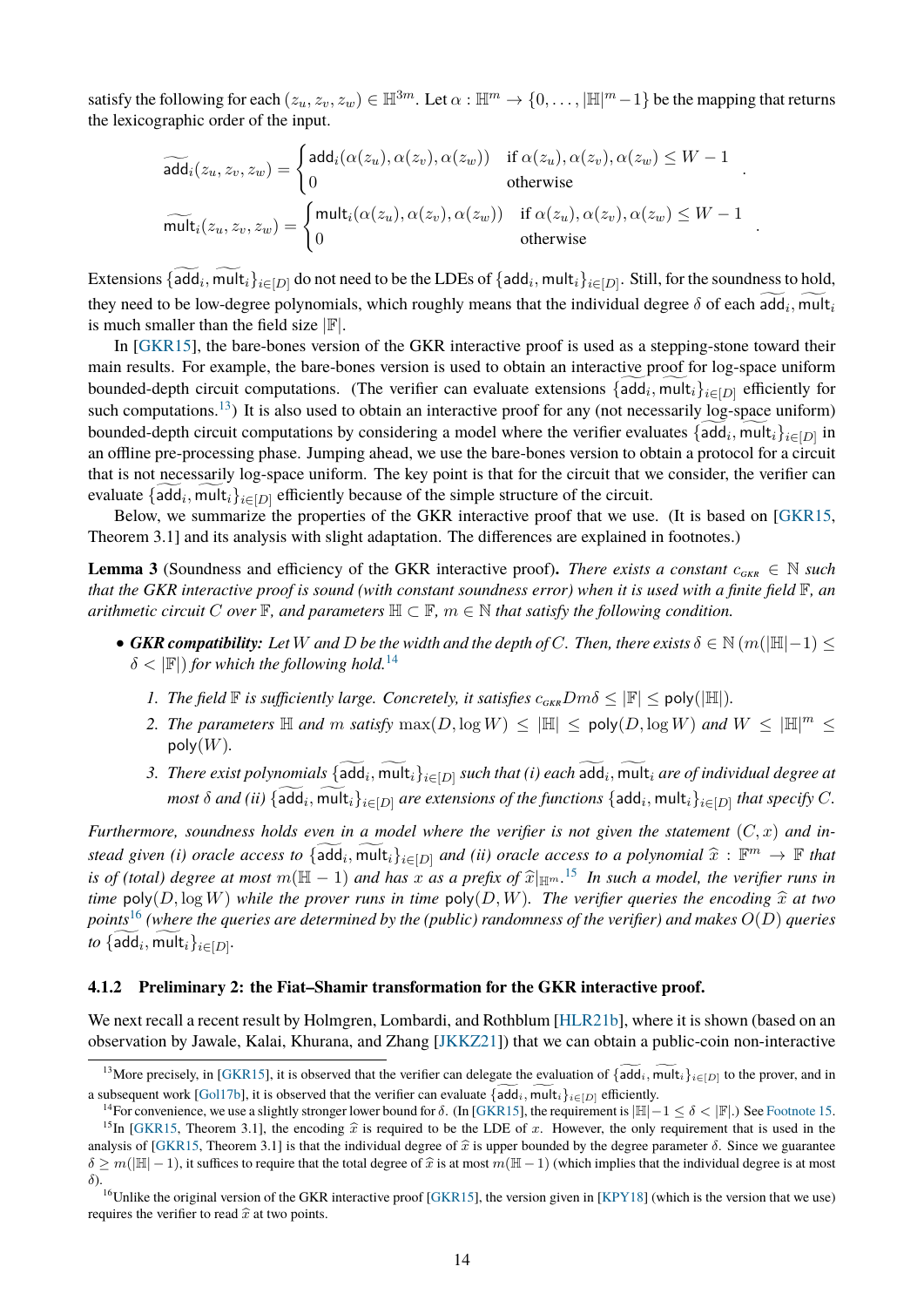argument by applying the Fiat–Shamir transformation to the parallel repetition of the GKR interactive proof. (As stated in Lemma 3, the GKR interactive proof without repetitions has constant soundness.) The result that we use is summarized in the following lemma, which is a rephrasing of a result given in [HLR21a, Section 6.2.2] (see also [JKKZ20, Corollary 6.6, Theorem 4.5]).

**Lemma 4.** Let  $W, D, \delta : \mathbb{N} \to \mathbb{N}$  be functions such that  $W(\lambda) \leq \text{poly}(\lambda^{\log \lambda}),^{17} D(\lambda) \leq \text{poly}(\log \lambda)$ , and  $\delta(\lambda) \leq$  poly $(D(\lambda), \log W(\lambda))$ *. Then, under the sub-exponential hardness of the LWE [assumpti](#page-38-9)on, there exists a public-[coin hash](#page-38-10) family*  $H_{FS}$  *that satisfies the following for*  $t(\lambda) = \text{poly}(\lambda, D(\lambda), \log W(\lambda))$  *and a subexponential function T.*

<span id="page-14-0"></span> $Let \Pi = (Setup, P, V)$  *be the public-coin non-interactive argument that is obtained by applying the Fiat-Shamir transformation to the t-repetition of the GKR interactive proof w.r.t. the hash family H*FS *(cf. Section A.2).*

*1.* **Correctness.** For every  $\lambda \in \mathbb{N}$ , fix any  $(C, \mathbb{F}, \mathbb{H}, m)$  such that (i)  $\mathbb{F}$  is a finite field such that  $|F| = \text{poly}(D(\lambda), \log W(\lambda))$  *is sufficiently large, (ii) C is a layered arithmetic circuit over*  $\mathbb F$  *[with output l](#page-39-2)ength*  $\lambda$ *, where the width and the depth of C are at most*  $W(\lambda)$  *and*  $D(\lambda)$ *respectively, and (iii)*  $(C, \mathbb{F}, \mathbb{H}, m)$  *is GKR compatible for*  $\delta \leq \delta(\lambda)$  *(cf. Lemma 3). Then,*<br>when  $\Pi$  *is used with*  $\lambda$  *and*  $(C, \mathbb{F}, \mathbb{H}, m)$ *, the following hold for every input*  $x$  *to*  $C$  *and*  $y :=$ *when*  $\Pi$  *is used with*  $\lambda$  *and*  $(C, \mathbb{F}, \mathbb{H}, m)$ *, the following hold for every input x to*  $C$  *and*  $y :=$ *C*(*x*)*.*

$$
\Pr\left[V^{\mathcal{F}}(\mathsf{crs}, x, y, \pi) = 1 \mid \begin{array}{l} \mathsf{crs} \leftarrow \mathsf{Setup}(1^{\lambda}) \\ \pi \leftarrow P(\mathsf{crs}, C, x, y) \end{array}\right] = 1,
$$
\nwhere  $\mathcal{F} \coloneqq \{\widetilde{\mathsf{add}}_i, \widetilde{\mathsf{mult}}_i\}_{i \in [D]}$  are the polynomials that are guaranteed to exist by the GKR

*compatibility of*  $(C, \mathbb{F}, \mathbb{H}, m)$ *.* 

*2. T***-soundness.** For every probabilistic poly(*T*)*-time prover*  $P^*$  *and every sequence of*<br>
polynomial-size advice  $\{z_{\lambda}\}_{\lambda \in \mathbb{N}}$ , there exists a negligible function negl such that for every<br>  $\lambda \in \mathbb{N}$ , *polynomial-size advice*  $\{z_\lambda\}_{\lambda \in \mathbb{N}}$ *, there exists a negligible function* negl *such that for every*  $\lambda \in \mathbb{N}$ , every  $(C, \mathbb{F}, \mathbb{H}, m)$  *as above, and every input x to*  $C$ *,* 

$$
\Pr\left[\begin{array}{l} y \neq C(x) \\ \wedge V^{\mathcal{F}}(\mathsf{crs},x,y,\pi) = 1 \end{array} \middle| \begin{array}{l} \mathsf{crs} \leftarrow \mathsf{Setup}(1^{\lambda}) \\ (y,\pi) \leftarrow P^*(\mathsf{crs},C,x,z_{\lambda}) \end{array} \right] \leq \mathsf{negl}(T(\lambda)) \enspace ,
$$

*where F is defined as above.*

*3. Efficiency. For every*  $\lambda \in \mathbb{N}$  *and every*  $(C, \mathbb{F}, \mathbb{H}, m)$  *as above, the prover P runs in time*  $D(\lambda)$  *·* poly $(\lambda, D(\lambda), \log W(\lambda))$  +  $T_{\text{GKR},P}$  *and the verifier V runs in time*  $D(\lambda)$  *·*  $poly(\lambda, D(\lambda), \log W(\lambda)) + T_{GKR,V}$ , where  $T_{GKR,P}$  and  $T_{GKR,V}$  are the running time of *the prover and the verifier in the t-repetition of the GKR interactive proof.*

*Remark* 4 (On how we obtain Lemma 4 from [HLR21b])*.* In [HLR21b], it is observed that once we fix several parameters of the GKR interactive proof, we can set the parameters of the hash function of [HLR21b] accordingly so that we can obtain a hush function family  $H_{FS}$  for soundly applying the Fiat–Shamir transformation to the GKR interactive proof (see [HLR21a, Section 6.2.2]). In particular, once we fix upper bounds *W, D, δ* for the circuit depth, the circuit width[, and the d](#page-14-0)egree [paramete](#page-38-6)r, we c[an fix upp](#page-38-6)er bounds for other relevant parameters of the GKR interactive proof (namely *|*F*|*, *|*H*|*, and *m*) using the conditions in Lemma [3, and th](#page-38-6)en based on these bounds, we can obtain  $H_{FS}$ . Although the analyses in [JKKZ21, HLR21b] only consider the case of loguniform bounded-depth com[putations](#page-38-9), the same analyses can be used for the case of any computation with GKR compatible  $(C, \mathbb{F}, \mathbb{H}, m)$ .<sup>18</sup> 18  $\Diamond$ 

*Remark* 5 (On adaptive choice of *y* in the definition of sou[ndness\)](#page-38-5)*.* [Lemma 4](#page-38-6) [differs from](#page-13-4) what is shown in [JKKZ21, HLR21b] in that (i) the output length of the circuit *C* is  $\lambda$  and (ii) the cheating prover in the definition of soundness is allowed t[o c](#page-14-1)hoose the output *y* adaptively. (In [JKKZ21, HLR21b], the output length of *C* is 1, and as in the GKR interactive proof described above, the output  $y$  is [fixed to be](#page-14-0) 0). Still, it is easy to see that 18We note that *H*<sub>FS</sub> does not depend on the evaluation time of  $\mathcal{F} = \{add_i, mult_i\}_{i \in [D]}$  $\mathcal{F} = \{add_i, mult_i\}_{i \in [D]}$  $\mathcal{F} = \{add_i, mult_i\}_{i \in [D]}$ [. \(In par](#page-38-6)ticular, the function BAD, which is

 $17$ [This is](#page-38-5) [a super-poly](#page-38-6)nomial upper bound that is sufficient for our purpose.

<span id="page-14-1"></span>used to define the size of hash functions of  $H_{FS}$  in [JKKZ20, Section 6.2], depends on  $\mathcal F$  only via polynomial-size non-uniform advice.)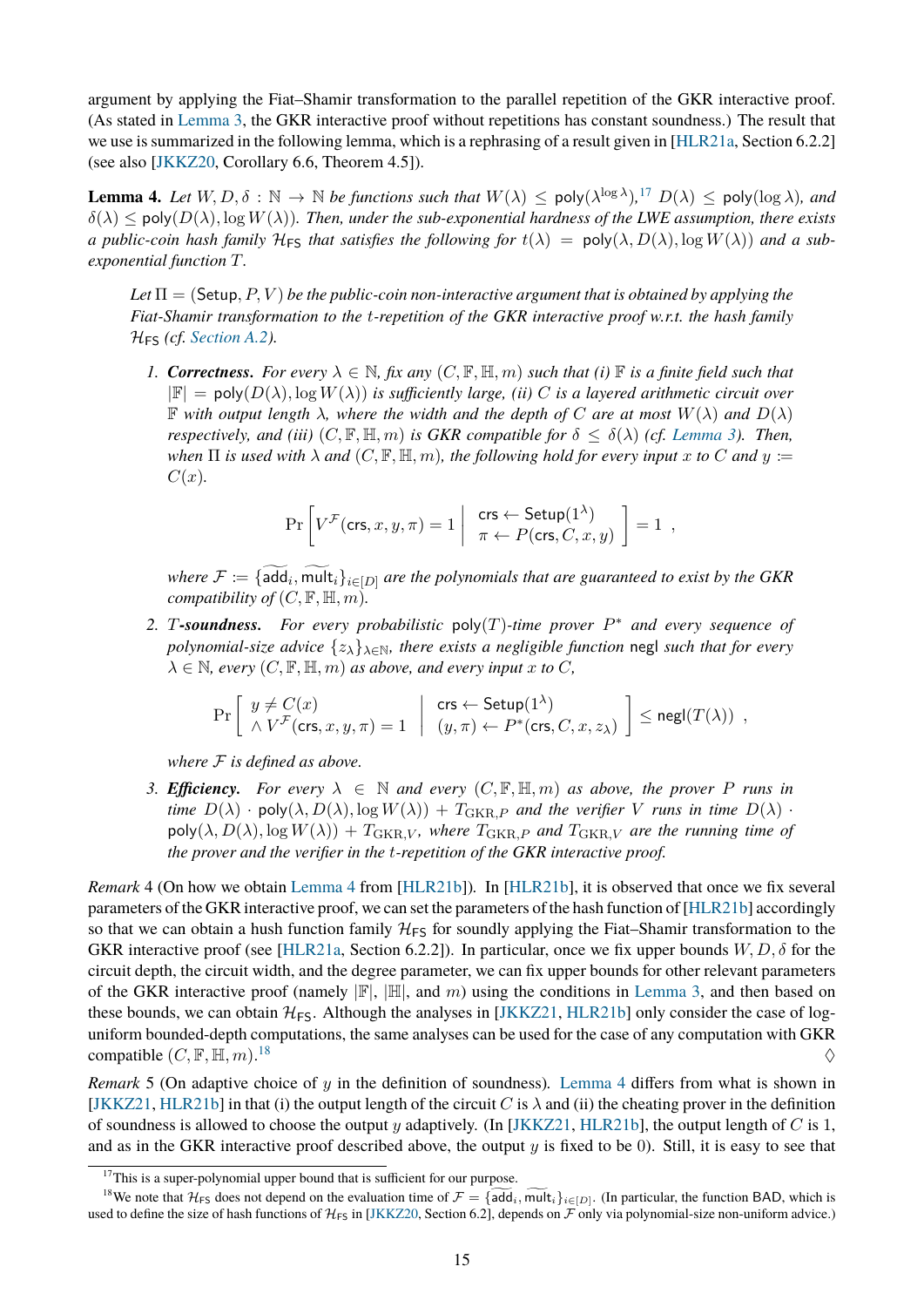the results in [JKKZ21, HLR21b] can be used to obtain Lemma 4. Consider, for simplicity, that *C* outputs a binary output. (This is the case that we are interested in.) First, if the output length of *C* is 1 and the cheating prover adaptively chooses the output  $y \in \{0, 1\}$ , it suffices to consider a protocol where the verifier initiates the protocol of [JKKZ21, HLR21b] twice in parallel, one for the statement  $C(x) = 0$  and the other for the statement  $C(x) = 1$ , an[d the prov](#page-38-5)[er choose](#page-38-6)s one of them accordin[g to the ac](#page-14-0)tual output. Next, if the output length of *C* is  $\lambda$ , the prover and the verifier run this single-bit protocol  $\lambda$  times in parallel, one for each output bit. In total, the protocol of  $[JKKZ21, HLR21b]$  is executed  $2\lambda$  times in parallel, and it is easy to see that if there exists a cheating pr[over that b](#page-38-5)[reaks the](#page-38-6) multi-bit version with probability *ϵ*, there exists a cheating prover that breaks the original version with probability at least  $\epsilon/\lambda$ .  $\diamondsuit$ 

*Remark* 6 (On s[oundness](#page-38-5) [when the](#page-38-6) verifier is not given (*C, x*) explicitly)*.* The Fiat–Shamir transformation preserves the furthermore part of Lemma 3, i.e., soundness (and completeness) holds even when the verifier only From the section of the means of *C* is the mean of  $\epsilon/\lambda$ . <br> *Remark* 6 (On soundness when the verifier is not given (*C*, *x*) explicitly). The Fiat–Shamir transformation preserves the furthermore part of Lemma 3, i.e *Remark* 6 (On soundness when the verifier is not given  $(C, x)$  explicitly). The Fiat–Shamir transformation preserves the furthermore part of Lemma 3, i.e., soundness (and completeness) holds even when the verifier only ha serves the furthermore part of Lemma 3, i.e., soundness (and completeness) holds even when the verifier only has (i) oracle access to  $\mathcal{F} = {\text{add}_i, \text{mult}_i}_{i \in [D]}$  and (ii) oracle access to a low-degree polynomial  $\hat{x}$  termined by the proof *π* after [the Fiat–S](#page-13-4)hamir transformation. Thus, there is a deterministic polynomial-time algorithm InpQuery such that the correctness and soundness of  $\Pi$  hold even when we replace  $V^{\mathcal{F}}(\textsf{crs}, x, y, \pi)$  $V^{\mathcal{F}}(\textsf{crs}, x, y, \pi)$ with  $V^{\hat{x}|I,\mathcal{F}}(\text{crs}, y, \pi)$ , where  $I := \text{InpQuery}(\pi)$ . Since  $\Pi$  is obtained from *t*-repetition of the GKR interactive proof for  $t(\lambda) = \text{poly}(\lambda, D(\lambda), \log W(\lambda))$ , we have  $|I| = \text{poly}(\lambda, D(\lambda), \log W(\lambda))$ .

#### **4.1.3 Proof of Lemma 2.**

We are ready to give our weak tree-hash memory delegation scheme. Our approach is to use Lemma 4 for treehash computations. That is, we consider the GKR interactive proof for tree-hash computations and then obtain the desired proto[col by appl](#page-11-5)ying the Fiat–Shamir transformation. By Lemma 3, we need a circuit that computes tree-hashing in a "GKR friendly" way, i.e., we need a tree-hashing circuit that satisfies properties such as having We are ready to give our weak tree-hash memory delegation schements hash computations. That is, we consider the GKR interactive profile desired protocol by applying the Fiat-Shamir transformation. tree-hashing in a "GKR f efficiently computable low-degree extensions  $\{add_i, mult_i\}_{i \in [D]}$ . Motivated by this observa[tion, we p](#page-14-0)rove the following lemma in Appendix C.

**Lemma 5.** *Let H be any polylogarithmic-depth hash function family. Then, there exist polynomials*  $\text{poly}_W$ ,  $\text{poly}_D$ ,  $\text{poly}_\delta$  such that for any  $\lambda, \ell \in \mathbb{N}$  ( $\ell \leq \log^2 \lambda$ ) and any finite field  $\mathbb F$  of sufficiently large size  $|\mathbb{F}| \leq \text{poly}(\log \lambda)$ , t[here exist a su](#page-43-0)bset  $\mathbb{H} \subset \mathbb{F}$  and an integer  $m \in \mathbb{N}$  such that for any  $h: \{0,1\}^{2\lambda} \to \{0,1\}^{\lambda} \in$  $H_{\lambda}$ , there exists a layered arithmetic circuit  $C:\mathbb{F}^L\to\mathbb{F}^{\lambda}$  that satisfies the following, where  $L$  is defined as  $L \coloneqq 2^{\ell} \lambda$ .

- <span id="page-15-1"></span>1. The circuit C computes TreeHash<sub>h</sub> for every input  $x\in\{0,1\}^L$ , and it outputs values in  $\mathbb{F}^\lambda\setminus\{0,1\}^\lambda$  for inputs in  $x \in \mathbb{F}^L \setminus \{0,1\}^L$ . The circuit C is of width  $W \coloneqq \mathsf{poly}_W(\lambda,L)$  and of depth  $D \coloneqq \mathsf{poly}_D(\log \lambda,\ell)$ . *2. The circuit C* computes TreeHas<br> *puts* in  $x \in \mathbb{F}^L \setminus \{0, 1\}^L$ . *The cir*<br> *2. There exist*  $\{\widetilde{\text{add}}_i, \widetilde{\text{mult}}_i\}_{i \in [D]}$
- 2. There exist  $\{\widetilde{\mathsf{add}}_i, \widetilde{\mathsf{mult}}_i\}_{i\in[D]}$  such that the tuple  $(C, \mathbb{F}, \mathbb{H}, m)$  is GKR compatible for  $\delta :=$  $poly_{\delta}(D, \log W)$  and  $\{add_i, \text{mult}_i\}_{i\in[D]}.$  Furthermore,  $\{add_i, \text{mult}_i\}_{i\in[D]}$  can be evaluated in time ircuit C computes  $\text{I} \text{reeHash}_h$  for every input  $x \in \{0,1\}^L$ , and it outputs values in  $\mathbb{F}^{\wedge} \setminus \{0,1\}^L$  for in-<br>  $n x \in \mathbb{F}^L \setminus \{0,1\}^L$ . The circuit C is of width  $W := \text{poly}_W(\lambda, L)$  and of depth  $D := \text{poly}_D(\log \lambda$ poly( $\lambda$ ) *given the description of h.*

*Furthermore, the parameters* ( $\mathbb{H}, m$ ) *can be obtained in polynomial time given*  $\lambda$  *and*  $\ell$ *.* 

The proof of this lemma is straightforward. The circuit *C* is defined by connecting many copies of the polylogarithmic-depth circuit *C<sup>h</sup>* of *h* in the tree structure. The key point is that, because of the tree struc-Furthermore, the parameters ( $\mathbb{H}, m$ ) can be obtaine<br>The proof of this lemma is straightforward. The<br>polylogarithmic-depth circuit  $C_h$  of  $h$  in the tree s<br>ture of  $C$ , there exist extensions  $\{ \overrightarrow{add}_i, \overrightarrow{mult}_i \}_{i \in [D]}$ ture of C, there exist extensions  $\{add_i, mult_i\}_{i\in[D]}$  that can be evaluated almost as efficiently as the LDEs of the functions that specify  $C_h$ , which in turn can be evaluated in time poly( $\lambda$ ) since  $C_h$  is of size poly( $\lambda$ ). For a formal proof, see Appendix C.

Now, we proceed to the proof of Lemma 2.

*Proof of Lemma 2.* We first note that from Lemma 3, Lemma 4, Remark 6, and Lemma 5, we have the following corollary. (See A[ppendix B](#page-43-0) for the proof.)

<span id="page-15-0"></span><sup>&</sup>lt;sup>19</sup>Note that the Fiat–Shamir transformati[on only requ](#page-11-5)ires hashing the transcript (excluding  $x$ ) as shown in [JKKZ20, Figure 1] (cf. Section A.[2\).](#page-11-5)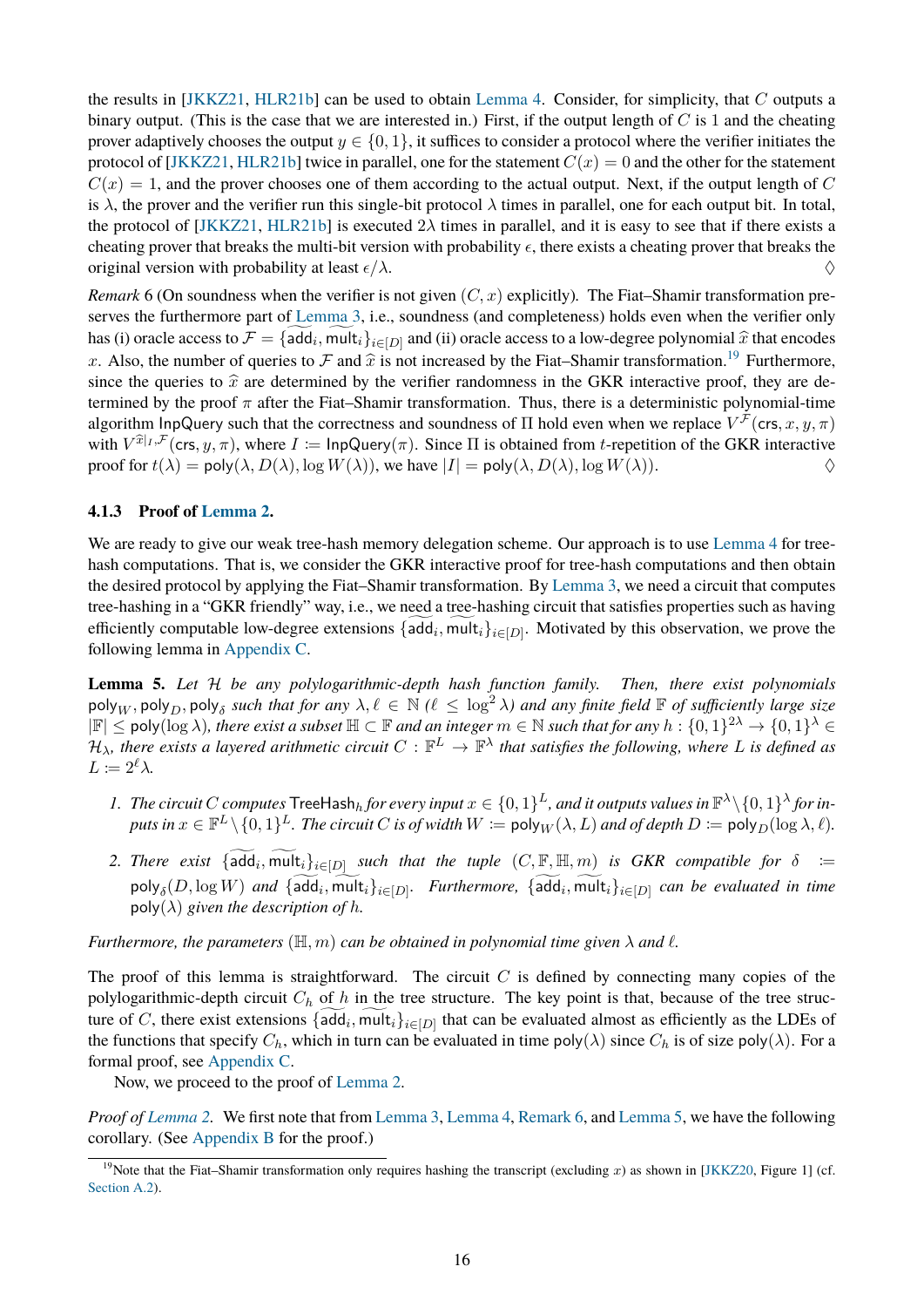**Corollary 1.** *Let H be any polylogarithmic-depth hash function family. Then, under the sub-exponential hardness of the LWE assumption, there exists a public-coin non-interactive argument*  $\Pi = (\mathsf{Setup}, P, V)$  *and a deterministic polynomial-time algorithm* InpQuery *such that the following hold for a sub-exponential function T.*

- <span id="page-16-1"></span>*I. Parameters. For each*  $\lambda, \ell \in \mathbb{N}$  *such that*  $\ell \leq \log^2 \lambda$ , *the non-interactive argument*  $\Pi$  *has* ( $\mathbb{F}, \mathbb{H}, m$ ) *as parameters, where*  $\mathbb F$  *is a finite field,*  $\mathbb H \subset \mathbb F$  *is a subset, and*  $m \in \mathbb N$  *is an integer such that*  $2m|\mathbb H|$  <  $|\mathbb{F}| = \text{poly}(\log \lambda)$  *and*  $L \leq |\mathbb{H}|^m \leq |\mathbb{F}|^m \leq \text{poly}(L)$ *, where*  $L = 2^{\ell} \lambda$ *. I. Parameters. For each*  $\lambda, \ell \in \mathbb{N}$  such that  $\ell \leq \log^2 \lambda$ , the non-interactive argument II has  $(\mathbb{F}, \mathbb{H}, m)$  as parameters, where  $\mathbb{F}$  is a finite field,  $\mathbb{H} \subset \mathbb{F}$  is a subset, and  $m \in \mathbb{N}$  is an
- $y \coloneqq$  TreeHash $h(x)$ ,  $h \in \mathcal{H}_{\lambda}, x \in \{0,1\}^{L}$

$$
\Pr\left[\begin{array}{c} V^{\widehat{x}|_{I}}(\mathsf{crs},\ell,h,y,\pi)=1 \\\end{array} \left| \begin{array}{c} \mathsf{crs} \leftarrow \mathsf{Setup}(1^{\lambda}) \\ \pi \leftarrow P(\mathsf{crs},h,x,y) \\ I \coloneqq \mathsf{InpQuery}(\pi) \end{array} \right. \right] = 1 \enspace .
$$

*3. T-soundness. For every probabilistic* poly(*T*)*-time prover P <sup>∗</sup> and every sequence of polynomial-size advice*  $\{z_{\lambda}\}_{\lambda \in \mathbb{N}}$ *, there exists a negligible function* negl *such that for every*  $\lambda, \ell \in \mathbb{N}$  ( $\ell \leq \log^2 \lambda$ ), every *h*  $\vdots$   $\vdots$   $\vdots$   $\vdots$   $\vdots$   $\vdots$   $\vdots$   $\vdots$   $\vdots$   $\vdots$   $\vdots$   $\vdots$   $\vdots$   $\vdots$   $\vdots$   $\vdots$   $\vdots$   $\vdots$   $\vdots$   $\vdots$   $\vdots$   $\vdots$   $\vdots$   $\vdots$   $\vdots$   $\vdots$   $\vdots$   $\vdots$   $\vdots$   $\vdots$   $\vdots$   $\vdots$   $\vdots$   $\vdots$   $\vdots$   $\vdots$ 

$$
\Pr\left[\begin{array}{l}\ny \neq \text{TreeHash}_h(x) \\
\wedge V^{\widehat{x}|_I}(\text{crs}, \ell, h, y, \pi) = 1 \\
\end{array}\right] \left[\begin{array}{l}\text{crs} \leftarrow \text{Setup}(1^{\lambda}) \\
(y, \pi) \leftarrow P^*(\text{crs}, h, x, z_{\lambda}) \\
I := \text{InpQuery}(\pi)\n\end{array}\right] \leq \text{negl}(T(\lambda)) ,
$$
\nwhere  $x$  is the length-L prefix of  $\widehat{x}|_{\mathbb{H}^m}$  if it is in  $\{0, 1\}^L$  and  $x := \bot$  otherwise, where  $L := 2^{\ell} \lambda$ .

*4. Efficiency. The prover P runs in time poly(* $\lambda$ *, L) and the verifier V runs in time poly(* $\lambda$ *).* 

Given Corollary 1, the proof of Lemma 2 is trivial. Consider the delegation scheme given in Algorithm 1. The efficiency and security conditions can be verified by inspection. (We note that Mem runs in polynomial time since we have  $|\mathbb{F}|^m \le \text{poly}(|DB|)$ .) This completes the proof of Lemma 2.  $\Box$ 

#### **4.2 [Proof of](#page-16-1) Lemma 1**

<span id="page-16-0"></span>We are ready to explain how we obtain our tree-hash oracle me[mory delega](#page-11-5)tion scheme. The idea is to upgrade the soundness of our weak tree-hash oracle memory delegation scheme (Lemma 2) by considering a verifier that additionally che[cks the valid](#page-11-4)ity of the encoded memory. Fortunately, such a check can be implemented easily by relying on well-known techniques about low-degree polynomials, namely low-degree tests and self-correction (cf. Section A.3). As stated in Lemma 2, in our weak tree-hash oracle memory delegation scheme, an encoding of a memory is valid if it is a polynomial of degree at most  $m(|\mathbb{H}| - 1)$ [. Thus, th](#page-11-5)e verifier can use low-degree tests of a memory is valid if it is a polynomial of degree polynomials, namely low-degree tests and self-correction (cf. Section A.3). As stated in Lemma 2, in our weak tree-hash oracle memory delegation scheme, an encodi (cf. Section A.3). As stated in Lemma 2, in our weak tree-hash oracle memors of a memory is valid if it is a polynomial of degree at most  $m(|\mathbb{H}| - 1)$ . The tests to check whether it is given an encoding  $\widehat{DB}$  $\widehat{DB}$  $\widehat{DB}$  that is

First, we list the building blocks. Let (LDTest.Q*,* LDTest.D) and (SelfCorr*′* .Q*,* SelfCorr*′* .Rec) be the algorithms for low-degree tests and public-coin local self-correction as described in Section A.3. Let wTHDel  $=$ (wTHDel*.*Mem*,*wTHDel*.*Query<sup>1</sup> *,*wTHDel*.*Prove*,*wTHDel*.*Query<sup>2</sup> *,*wTHDel*.*Ver) be the public-coin 2-round weak tree-hash oracle memory delegation scheme that is given in Lemma 2, and wTHDel*.*Decode and wTHDel*.*Valid be the corresponding algorithm and predicate that are guarantee[d to exist by](#page-39-3) the definition of weak soundness.

Our tree-hash oracle memory delegation scheme THDel is described in Algorithm 2 (including the decoding algorithm Decode that is required to exist by the definition of soundness[\). Since](#page-11-5) wTHDel is public coin, THDel is also public coin. Completeness can be verified by inspection. The efficiency condition of THDel follows from the efficiency condition of wTHDel. (We note that  $|\mathbb{F}|, |\mathbb{H}|,$  and  $m$  are poly(log  $\lambda$ ) even when  $|DB| = \lambda^{\log \lambda}$  (cf. the furthermore part of Lemma 2), and thus, both Query<sub>1</sub> and Query<sub>2</sub> ou[tput queries o](#page-18-0)f total length poly( $\lambda$ ).) In the rest of this proof, we focus on soundness.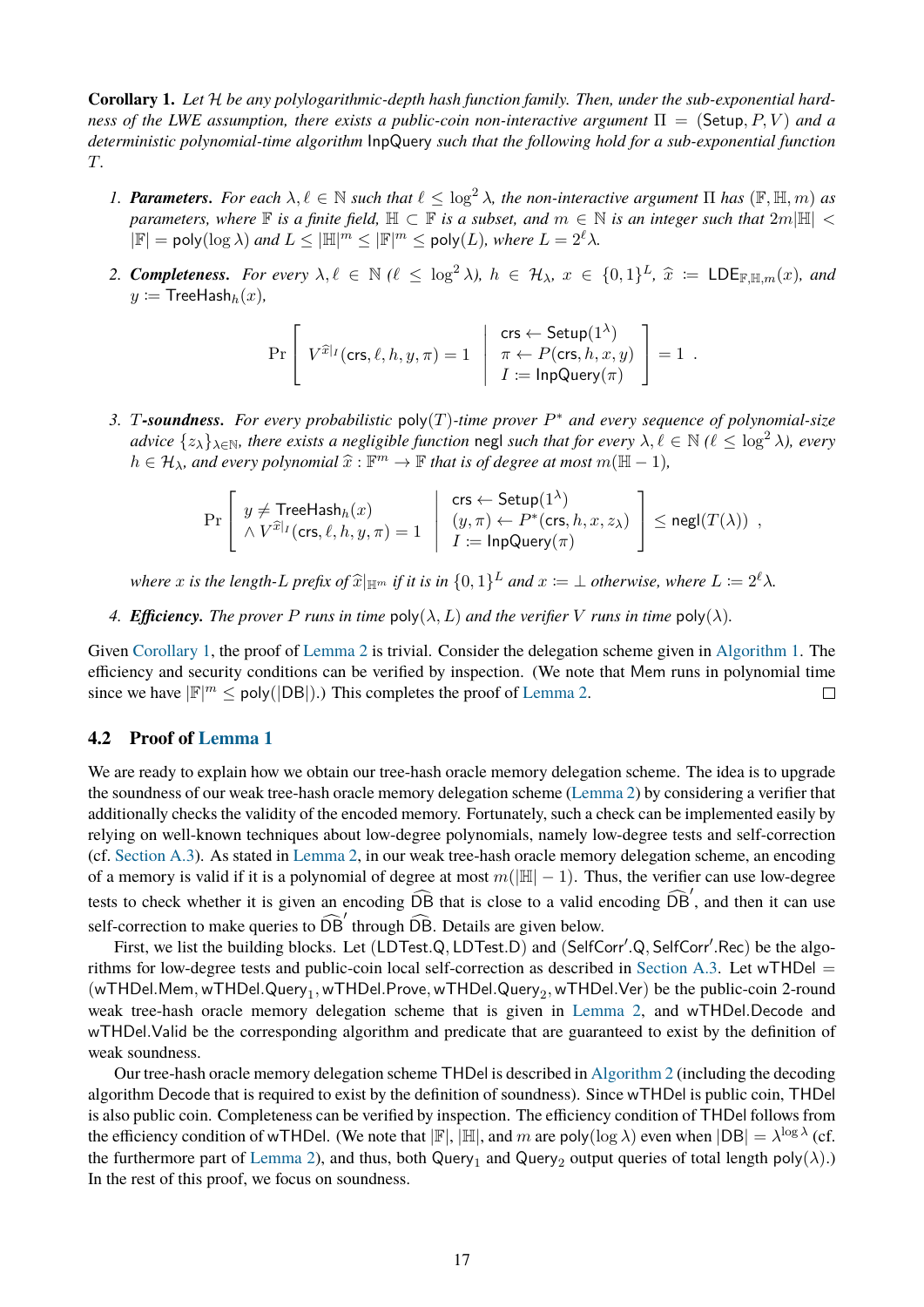#### **Algorithm 1** Public-coin weak oracle memory tree-hash delegation wTHDel.

Let  $\Pi = ($ Setup,  $P, V)$  and InpQuery be the public-coin non-interactive argument and the deterministic algorithm given by Corollary 1. **orithm 1** Public-co<br>  $\Pi = (\textsf{Setup}, P, V)$ <br>
m given by Corolla<br> **•**  $\widehat{\textsf{DB}} \coloneqq \textsf{Mem}(1^{\lambda})$ 

- $\widehat{DB} := \mathsf{Mem}(1^{\lambda}, DB)$ :
- 1. Let  $\ell^*$  [be the in](#page-16-1)teger such that  $|DB| = 2^{\ell^*} \lambda$ , and let  $(\mathbb{F}, \mathbb{H}, m)$  be the parameters that  $\Pi$  uses for  $\lambda$ and *ℓ ∗*  $n(1^{\lambda}, DB)$ :<br>be the integer such that  $|DB| = 2^{\ell^*} \lambda$ ,<br>Then, output  $\widehat{DB} := LDE_{\mathbb{F},\mathbb{H},m}(DB)$ .
- $\bullet$   $(q, \sigma) \leftarrow$  Query<sub>1</sub> $(1^{\lambda})$ :
	- 1. Run crs  $\leftarrow$  Setup $(1^{\lambda})$ .
	- 2. Output  $q := \text{crs}$  and  $\sigma := \bot$ .
- $\bullet$   $\pi \coloneqq \mathsf{Prove}(\mathsf{DB}, \langle M_h, t_{|\mathsf{DB}|}, \mathsf{rt}\rangle, q)$ :
	- 1. Parse *q* as crs.
	- 2. Output  $\pi \leftarrow P(\text{crs}, h, \text{DB}, \text{rt})$ , where *h* is the hash function that is hardwired in  $M_h$ .
- $I \coloneqq \mathsf{Query}_2(|\mathsf{DB}|, \sigma, \pi)$ :
	- 1. Output  $I := \mathsf{InpQuery}(\pi)$ .
- $\bullet$  *b* :=  $\mathsf{Ver}^{\mathsf{DB}|_{I}}(|\mathsf{DB}|, \langle M_{h}, t_{|\mathsf{DB}|}, \mathsf{rt}\rangle, q, \sigma, \pi)$ :
- 1. Obtain  $\ell^*$  as in Mem, and obtain crs from *q* as in Prove. (If there does not exist  $\ell^*$  such that  $|DB|$  =  $2^{\ell^*}\lambda$ , output 0.) 1. Obtain *ε* as in Went,<br>  $2^{l^*} \lambda$ , output 0.)<br>
2. Output *b* :=  $V^{\widehat{DB}|I}$  (cr<br>
• DB ← Decode(DB, *L*<sub>DB</sub>):
	- 2. Output  $b := V^{DB|I}(\text{crs}, \ell^*, h, \text{rt}, \pi)$ .
- 
- 2. Output  $b := V^{\widehat{DB}|I}(\text{crs}, \ell^*, h, \text{rt}, \pi)$ .<br>  $\widehat{B} \leftarrow \text{Decode}(\widehat{DB}, L_{DB})$ :<br>
1. Let  $\widehat{DB}$  be the length- $L_{DB}$  prefix of  $\widehat{DB}|_{\mathbb{H}^m}$ .
- $\widehat{B}$  ← Decode( $\widehat{DB}$ ,  $L_{DB}$ ):<br>1. Let  $\widehat{DB}$  be the length- $L_{DB}$ <br>2. Output  $\widehat{DB}$  if  $\widehat{DB} \in \{0, 1\}$ 2. Output  $\widetilde{DB}$  if  $\widetilde{DB}$  ∈ {0, 1}<sup>L<sub>DB</sub></sup>, and output ⊥ otherwise.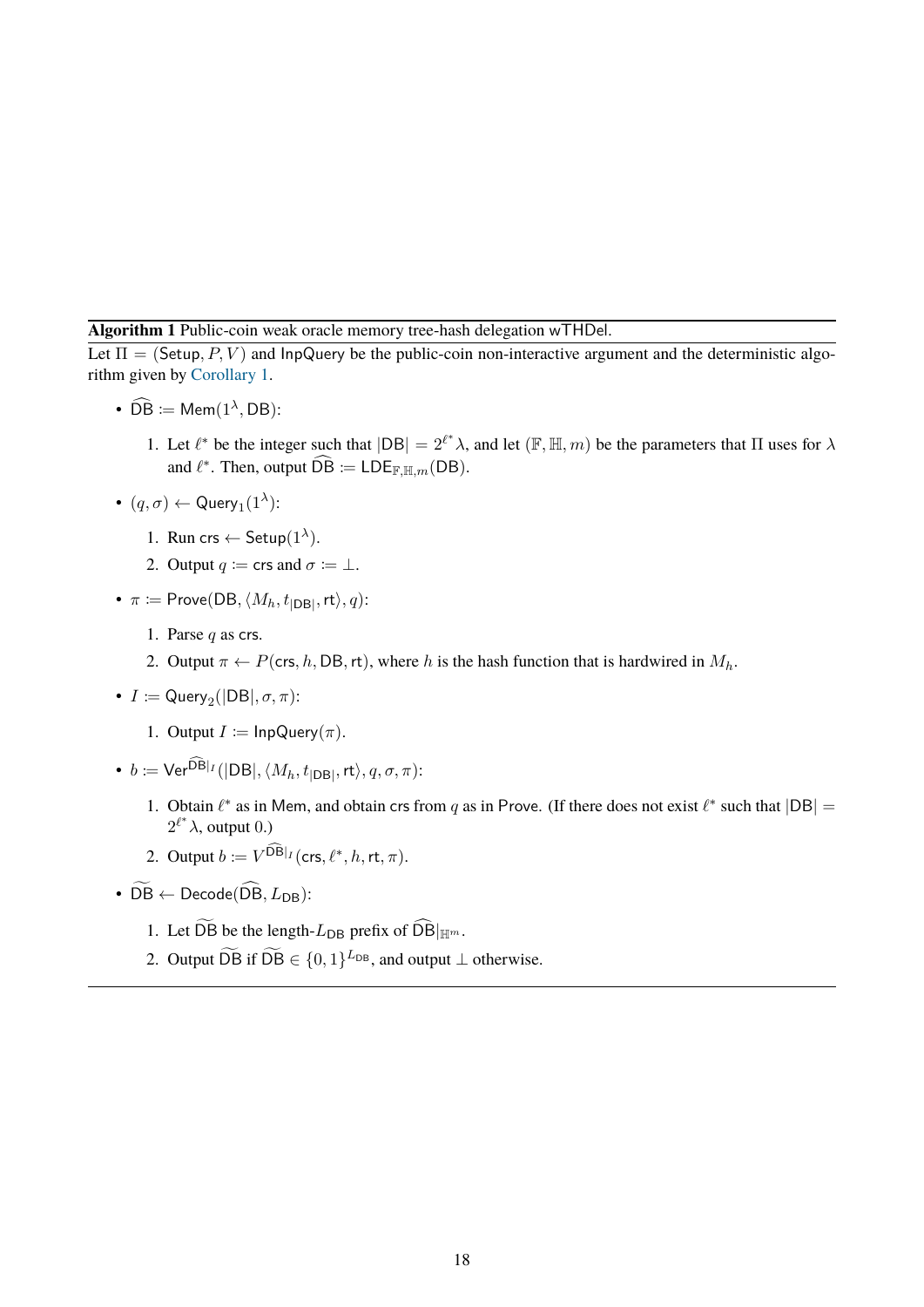#### **Algorithm 2** Public-coin tree-hash oracle memory delegation THDel.

- **DDE** := Mem(1<sup> $\lambda$ </sup>, DB):
	- **1. Output DB** := wTHDel.Mem(1<sup>λ</sup>, DB). As stated in Lemma 2, it holds  $\widehat{DB}$  = LDE<sub>F,H*,m*</sub>(DB) for <br>1. Output  $\widehat{DB}$  := wTHDel.Mem(1<sup>λ</sup>, DB). As stated in Lemma 2, it holds  $\widehat{DB}$  = LDE<sub>F,H*,m*</sub>(DB) for some (F*,* H*, m*) that is determined based on *|*DB*|*.
- <span id="page-18-0"></span> $\bullet$   $(q, \sigma) \leftarrow$  Query<sub>1</sub> $(1^{\lambda})$ :
	- 1. Run  $(q_{\text{wTHDel}}, \sigma_{\text{wTHDel}}) \leftarrow \text{wTHDel}.$  Query<sub>1</sub> $(1^{\lambda})$ .
- *n* →  $\sigma$  are  $\sigma_{\text{wTHDel}}(1^{\lambda})$ :<br>
1. Run ( $q_{\text{wTHDel}}$ ,  $\sigma_{\text{wTHDel}}$ ) ← wTHDel.Query<sub>1</sub>(1<sup> $\lambda$ </sup>).<br>
2. Sample a random string  $r_1$  that is long enough to run the  $\lambda^2$ -repetition of LDTest.Q for DB. Since Query<sub>1</sub> does not know ( $\mathbb{F}, \mathbb{H}, m$ ), the length of  $r_1$  is determined assuming that DB has the longest possible length, i.e.,  $|DB| = \lambda^{\log \lambda}$ . 3. Sample a random string  $r_1$  that is long enough to run the  $\lambda^2$ -repetition of LDTest.Q for  $\widehat{DB}$ . Since Query<sub>1</sub> does not know ( $\mathbb{F}, \mathbb{H}, m$ ), the length of  $r_1$  is determined assuming that DB has the longest
	- determined as above.
	- 4. Output  $q := q_{\text{wTHDel}}$  and  $\sigma := (\sigma_{\text{wTHDel}}, r_1, r_2)$ .
- $\bullet$   $\pi \coloneqq \mathsf{Prove}(\mathsf{DB}, \langle M_h, t_{|\mathsf{DB}|}, \mathsf{rt}\rangle, q)$ :
	- 1. Output  $\pi := \text{wTHDel}$ . Prove(DB,  $\langle M_h, t_{|\text{DB}|}, \text{rt} \rangle$ , *q*).
- $I \coloneqq \mathsf{Query}_2(|\mathsf{DB}|, \sigma, \pi)$ :
	- 1. Parse  $\sigma$  as  $(\sigma_{\text{wTHDel}}, r_1, r_2)$ .
	- 2. Run the  $\lambda^2$ -repetition of LDTest.Q using  $r_1$  as randomness, where the parameters F, *m*, and  $d :=$  $m(|\mathbb{H}| - 1)$  are determined based on *DB|*. Let  $((\mathsf{st}_1, Q_1), \ldots, (\mathsf{st}_\lambda, Q_\lambda, Q_2))$  denote the output.
	- 3. Run  $I_{wTHDel} := wTHDel$ . Query<sub>2</sub>( $|DB|$ ,  $\sigma_{wTHDel}$ ,  $\pi$ ), and for each  $v \in I_{wTHDel}$ , run  $(st_v, Q_v) :=$ SelfCorr<sup>'</sup>. $Q(v; r_2)$  with the parameters  $(\mathbb{F}, m, d)$  that are determined as above. 2. Run die  $\lambda$  -repetition of ED rest:  $Q$  using  $\ell_1$ <br>  $m(|\mathbb{H}|-1)$  are determined based on |DB|. I<br>
	3. Run  $I_{\text{wTHDel}} := \text{wTHDel}.\text{Query}_2(|DB|, \sigma_{\text{w1}})$ <br>
	SelfCorr'.  $Q(v; r_2)$  with the parameters ( $\mathbb{F}, m$ <br>
	4. Output  $I := (\$
	-
- $\bullet$   $b \coloneqq \mathsf{Ver}^{\mathsf{DB}|_I}(|\mathsf{DB}|, \langle M_h, t_{|\mathsf{DB}|}, \mathsf{rt}\rangle, q, \sigma, \pi)$ :
	- 1. Parse  $\sigma$  as  $(\sigma_w$ THDel,  $r_1, r_2)$ , and obtain  $\{(\textsf{st}_i, Q_i)\}_{i \in [\lambda^2]}$  and  $\{(\textsf{st}_v, Q_v)\}_{v \in I_w$ THDel as in Query<sub>2</sub>.
	- 2. Output 1 if both of the following hold.
- $-$  LDTest.D $(\mathsf{st}_i, \tilde{\mathsf{DB}}|_{Q_i}) = 1$  for  $\forall i \in [\lambda^2].$  $\frac{p_{\text{rel}}, r_1, r}{\text{f the fol}},$ <br> $\frac{p_{\text{rel}}, r_1, r}{\text{f the fol}}$
- The  $\sigma$  as  $(\sigma_{\text{wTHDel}}, r_1, r_2)$ , and obtain  $\{(\text{St}_i, Q_i)\}_{i \in [\lambda^2]}$  and  $\{(\text{St}_v, Q_v)\}_{v \in I_{\text{wTHDel}}}$  as in Query<sub>2</sub>.<br>  $\text{t.t. } \text{t.t. } \text{t.t. } \text{t.t. } \text{t.t. } \text{t.t. } \text{t.t. } \text{t.t. } \text{t.t. } \text{t.t. } \text{t.t. } \text{t.t. } \text{t.t. } \text{t.t. } \text{t$  $\mathsf{SelfCorr}'.\mathsf{Rec}(\mathsf{st}_v, \widehat{\mathsf{DB}}|_{Q_v}) \text{ for } \forall v\in I_{\mathsf{wTHDel}}.$ ith of the followith<br>  $D(st_i, \widehat{DB}|_{Q_i}) =$ <br>  $Ner^{\widehat{DB}'}(|DB|, \langle B_k \rangle)$ <br>  $Rec(st_v, \widehat{DB}|_{Q_v})$

Otherwise, output 0.

- $\widetilde{DB} \leftarrow \mathsf{Decode}(\widehat{DB}, L_{\mathsf{DB}})$ :
- Otherwise, output 0.<br>  $\tilde{B} \leftarrow \text{Decode}(\widehat{DB}, L_{DB})$ :<br>
1. Apply the global self-correction of low-degree polynomials to  $\widehat{DB}$  (cf. Section A.3.3). Let  $\widehat{DB}'$  be the result. 2. Output wTHDel.Decode( $\widehat{DB}$ <sup>*'*</sup>, *L*<sub>DB</sub><sup>'</sup>, *L*<sub>DB</sub><sup>'</sup>, *L*<sub>DB</sub><sup>'</sup>, *L*<sub>DB</sub><sup>'</sup>, *L*<sub>DB</sub><sup>'</sup>, *L*<sub>DB</sub><sup>'</sup>, *L*<sub>DB</sub><sup>'</sup>, *L*<sub>DB</sub><sup>'</sup>, *L*<sub>DB</sub><sup>'</sup>, *L*<sub>DB</sub><sup>'</sup>, *L*<sub>DB</sub><sup>'</sup>, *L*<sub>DB</sub><sup>'</sup>, *L*<sub>DB</sub><sup>'</sup>, *L*<sub>DB</sub><sup>'</sup>, *L*<sub>DB</sub><sup>'</sup>, *L* 
	-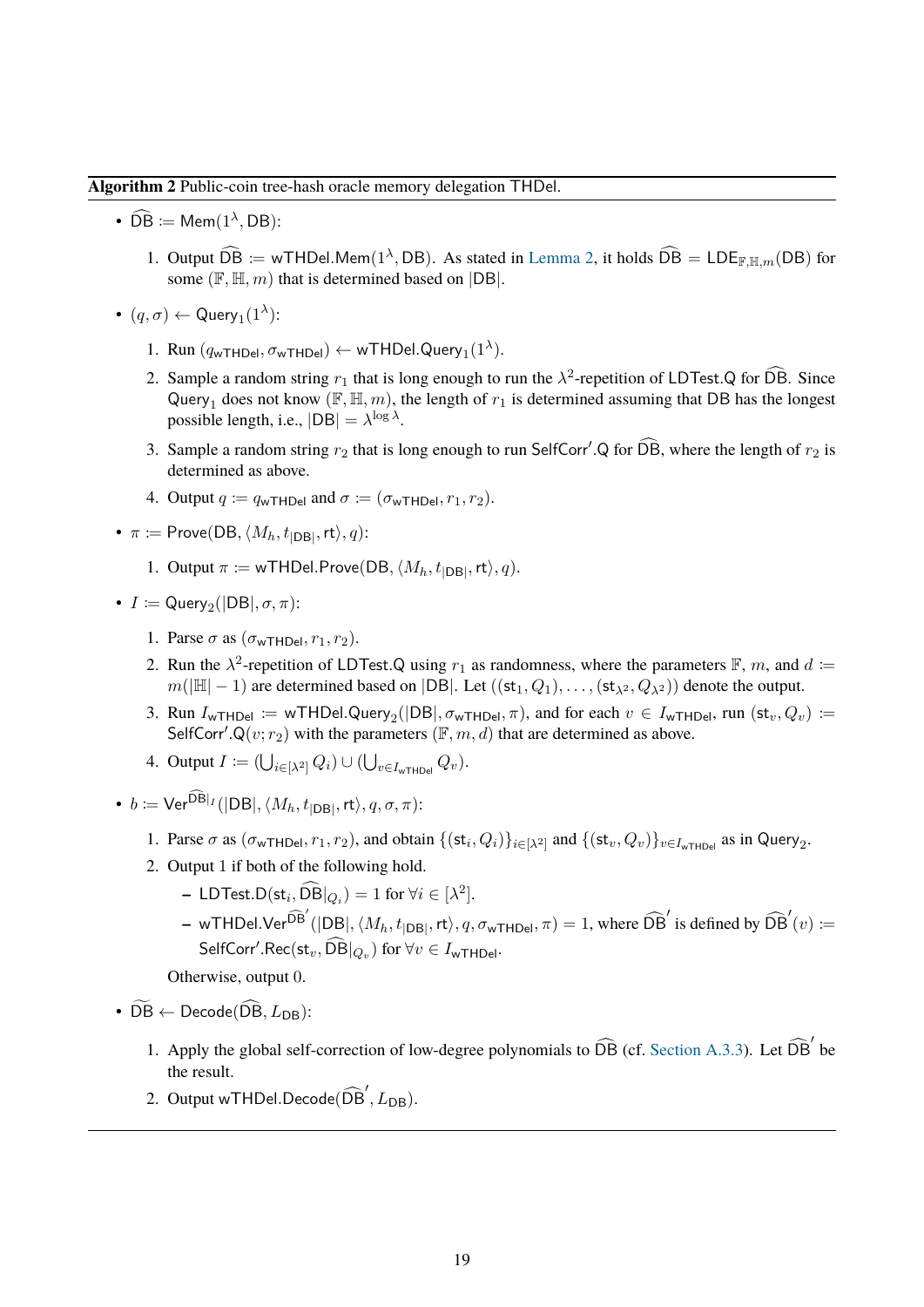Assume for contradiction that soundness does not hold w.r.t. Decode, i.e., there exists a pair of probabilistic *γ*<sup>*O*(1)</sup>-time adversaries (*A*<sub>1</sub>*, A*<sub>2</sub>*)*, a polynomial-size advice  $\{z_{\lambda}\}_{\lambda \in \mathbb{N}}$ , and a polynomial *p* such that for infinitely many  $\lambda \in \mathbb{N}$ , there exists  $h \in \mathcal{H}_{\lambda}$  such that w.r.t. Decode, i.e., there<br>  $\{z_{\lambda}\}_{{\lambda \in \mathbb{N}}},$  and a polynor<br>  $(\widehat{\sf DB}, L_{\sf DB}, \sf{st}) \leftarrow \mathcal{A}_1(1^{\lambda})$  $\mathbf{S}$ 

$$
\Pr\left[\begin{array}{c}\n\text{rt} \neq \text{TreeHash}_h(\widetilde{\mathsf{DB}}) \\
\text{rt} \neq \text{TreeHash}_h(\widetilde{\mathsf{DB}}) \\
\text{N Ver}^{\widehat{\mathsf{DB}}|_I}(L_{\mathsf{DB}}, \langle M_h, t_{L_{\mathsf{DB}}}, \mathsf{rt}\rangle, q, \sigma, \pi) = 1 \\
\begin{array}{c}\n\text{(OR, L_{\mathsf{DB}}, \mathsf{st})} \leftarrow \mathcal{A}_1(1^{\lambda}, z_{\lambda}) \\
\text{(R, L_{\mathsf{DB}}, \mathsf{st})} \leftarrow \mathcal{A}_1(1^{\lambda}, z_{\lambda}) \\
\text{(R, L_{\mathsf{DB}}, \mathsf{B}, \mathsf{st})} \leftarrow \mathcal{A}_1(1^{\lambda}, z_{\lambda}) \\
\text{(R, L_{\mathsf{DB}}, \mathsf{B}, \mathsf{st})} \\
\text{(R, L_{\mathsf{DB}}, \mathsf{B}, \mathsf{st})} \\
\text{(R, L_{\mathsf{DB}}, \mathsf{B}, \mathsf{st})} \\
\text{(R, L_{\mathsf{DB}}, \mathsf{B}, \mathsf{B})} \leftarrow \text{Query}_2(L_{\mathsf{DB}}, \sigma, \pi)\n\end{array}\right] \geq \frac{1}{p(\gamma(\lambda))}.\n\tag{1}
$$

We use  $(A_1, A_2)$  to obtain a pair of  $\gamma^{O(1)}$ -time adversaries  $(B_1, B_2)$  that breaks the weak soundness of wTHDel. For any  $\lambda \in \mathbb{N}$ , the pair  $(\mathcal{B}_1, \mathcal{B}_2)$  is described in Algorithm 3. Note that  $(\mathcal{B}_1, \mathcal{B}_2)$  run in time  $\gamma^{O(1)}(\lambda)$ since  $(A_1, A_2)$  run in time  $\gamma^{O(1)}(\lambda)$ .  $e(\mathcal{A}_1, \mathcal{A}_2)$  run in time  $\gamma^{\tilde{O}(1)}(\lambda)$ <br> **orithm 3** Pair of adversaries (B<br> **•** (DB,  $L_{\text{DB}}$ , st)  $\leftarrow \mathcal{B}_1(1^{\lambda}, z_{\lambda})$ :

**Algorithm 3** Pair of adversaries  $(B_1, B_2)$  against the wea[k soundness o](#page-19-0)f wTHDel.

- <span id="page-19-0"></span>
- <span id="page-19-1"></span>**1. Run** ( $\widehat{DB}$ , *L*<sub>DB</sub>, st) ← *B*<sub>1</sub>(1<sup> $λ$ </sup>, *z*<sub> $λ$ </sub>):<br>
1. Run ( $\widehat{DB}$ THDel, *L*<sub>DB</sub>, st) ← *A*<sub>1</sub>(1<sup> $λ$ </sup>, *z*<sub> $λ$ </sub>).
- $\widehat{AB}, L_{DB}, st) \leftarrow B_1(1^{\lambda}, z_{\lambda})$ :<br>1. Run ( $\widehat{DB}_{\text{THDel}}, L_{DB}, st) \leftarrow A_1(1^{\lambda}, z_{\lambda})$ .<br>2. Apply the global self-correction of low-degree polynomials to  $\widehat{DB}_{\text{THDel}}$  as in Decode. Let  $\widehat{DB}$  be the result. 1. Run ( $\overline{DB}$ <sub>THDel</sub>,  $L_{DB}$ , s<br>2. Apply the global self-<br>the result.<br>3. Output ( $\widehat{DB}$ ,  $L_{DB}$ , st).
	-
- $(\mathsf{rt}, \pi) \leftarrow \mathcal{B}_2(h, q, \sigma, \mathsf{st})$ :
	- 1. Sample sufficiently long random strings  $r_1, r_2$  as in Query<sub>1</sub>.
	- 2. Output  $(\mathsf{rt}, \pi) \leftarrow \mathcal{A}_2(h, q, \sigma_{\mathsf{THDel}}, \mathsf{st})$ , where  $\sigma_{\mathsf{THDel}} \coloneqq (\sigma, r_1, r_2)$ .

Let us see that the pair  $(\mathcal{B}_1, \mathcal{B}_2)$  indeed breaks the soundness of wTHDel. Fix any  $\lambda \in \mathbb{N}$  and  $h \in \mathcal{H}_\lambda$  for which we have (1). Unless otherwise stated, in the following each probability is taken over the randomness of the following experiment, which is obtained from the experiment considered in (1) by inlining  $\text{Query}_1, \text{Query}_2,$ and Decode. vise stated, in the follow<br>s obtained from the expe<br> $(\widehat{\rm DB}, L_{\rm DB}, \text{st}) \leftarrow \mathcal{A}_1(1^{\lambda})$ 

$$
(\widehat{DB}, L_{DB}, st) \leftarrow \mathcal{A}_1(1^{\lambda}, z_{\lambda})
$$
  
(q, \sigma) \leftarrow wTHDel.Query<sub>1</sub>(1<sup>\lambda</sup>)  
r<sub>1</sub>, r<sub>2</sub> \leftarrow {0, 1}<sup>\*</sup>  
(rt, \pi) \leftarrow \mathcal{A}\_2(h, q, (\sigma, r\_1, r\_2), st)  
{ (st<sub>i</sub>, Q<sub>i</sub>)}<sub>i\in</sub>\_{2} \leftarrow LDTest.Q<sup>\otimes\lambda^2</sup>(r<sub>1</sub>)  
I := wTHDel.Query<sub>2</sub>(L\_{DB}, \sigma, \pi)  
\forall v \in I, (st<sub>v</sub>, Q<sub>v</sub>) := SelfCorr'.Q(v; r<sub>2</sub>)  
Obtain  $\widehat{DB}$  by global self correction to  $\widehat{DB}$   
 $\widehat{DB}$  \leftarrow wTHDel.Decode( $\widehat{DB}'$ , L<sub>DB</sub>)

(In the above experiment, LDTest. $Q^{\otimes \lambda^2}(r_1)$  is the  $\lambda^2$ -repetition of LDTest.Q.) Since the above experiment is (In the above experiment, LD lest.Q<sup>ox</sup> (r<sub>1</sub>) is the  $\lambda^2$ -repetition of LD lest.Q.) Since the above experiment is<br>identical with the experiment considered in (1), we obtain the following from (1) and our construction o nt, LDTest. $Q^{\otimes \lambda^2}(r_1)$ <br>iment considered in (<br>rt  $\neq$  TreeHash<sub>*h*</sub>( $\widetilde{\text{DB}}$ )  $\left( . \right)$ 

$$
\Pr\left[\begin{array}{l}\mathsf{rt} \neq \mathsf{TreeHash}_h(\widetilde{\mathsf{DB}})\\ \wedge \forall i \in [\lambda^2], \mathsf{LDTest.D}(\mathsf{st}_i, \widehat{\mathsf{DB}}|_{Q_i}) = 1\\ \wedge \mathsf{wTHDel}.\mathsf{Ver}^{\widehat{\mathsf{DB}}''}(L_{\mathsf{DB}}, \langle M_h, t_{L_{\mathsf{DB}}}, \mathsf{rt}\rangle, q, \sigma, \pi) = 1\end{array}\right] \geq \frac{1}{p(\gamma(\lambda))},
$$
\n
$$
\text{where } \widehat{\mathsf{DB}}'' \text{ is defined by } \widehat{\mathsf{DB}}''(v) := \mathsf{SelfCorr}'.\text{Rec}(\mathsf{st}_v, \widehat{\mathsf{DB}}|_{Q_v}) \text{ for } \forall v \in I. \text{ Then, since } \widehat{\mathsf{DB}} \text{ must be } 1/\lambda \text{-close}
$$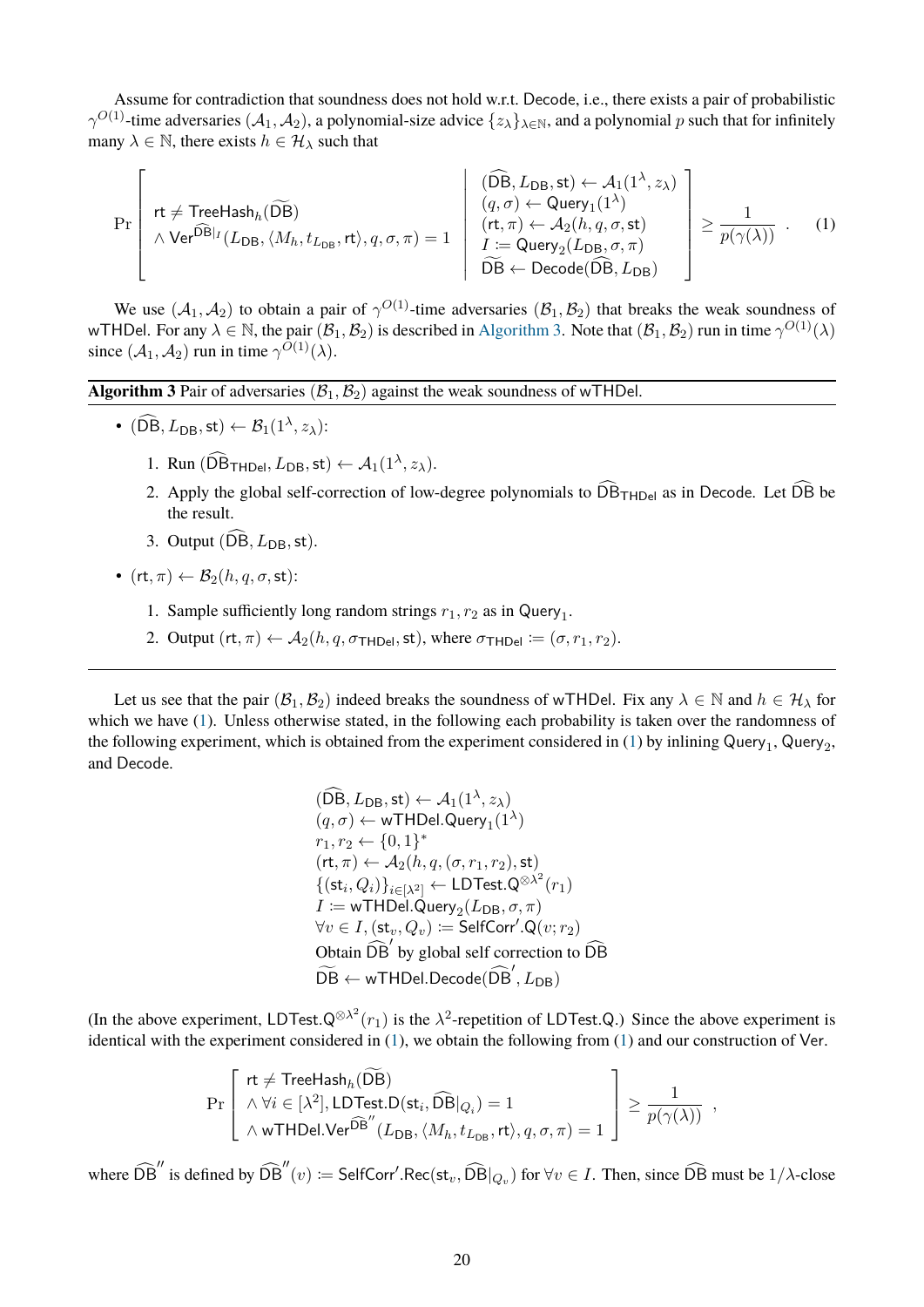to a degree- $m(|\mathbb{H}| - 1)$  polynomial when the  $\lambda^2$ -repetition of LDTest passes (Corollary 2), we have  $\overline{a}$ 

to a degree-
$$
m(|\mathbb{H}|-1)
$$
 polynomial when the  $\lambda^2$ -repetition of LDTest passes (Corollary 2), we have  
\n
$$
\Pr\left[\begin{array}{l}\text{rt} \neq \text{TreeHash}_h(\widetilde{\mathsf{DB}})\\ \text{ } \wedge \text{ } \widetilde{\mathsf{DB}} \text{ is } 1/\lambda \text{-close to a degree-}m(|\mathbb{H}|-1) \text{ polynomial}\\ \text{ } \wedge \text{ wTHDel.Ver}^{\widehat{\mathsf{DB}}''}(L_{\mathsf{DB}}, \langle M_h, t_{L_{\mathsf{DB}}}, \text{rt}\rangle, q, \sigma, \pi) = 1\end{array}\right] \ge \frac{1}{p(\gamma(\lambda))} - \text{negl}(\gamma(\lambda)) .
$$
\nThen, since  $\widehat{\mathsf{DB}}'$  is obtained by applying global self correction to  $\widehat{\mathsf{DB}}$ , when  $\widehat{\mathsf{DB}}$  is  $1/\lambda$ -close to a degree-

 $\left[ \begin{array}{c} \wedge \text{wTHDel}.\text{Ver}^{\widehat{\text{DB}}''}(L_{\text{DB}}, \langle M_h, t_{L_{\text{DB}}}, \text{rt} \rangle, q, \sigma, \pi) = 1 \end{array} \right]$  *p*( $\gamma(\lambda)$ )<br>Then, since  $\widehat{\text{DB}}'$  is obtained by applying global self correction to  $\widehat{\text{DB}}$ , when  $\widehat{\text{DB}}$  is  $1/\lambda$ -close to blynomial,  $\widehat{DB}'$  must be such a polynomial (Corollary 2), and it holds wTHDel.Valid $(\widehat{DB}', L_{DB}) =$ 1 from the definition of wTHDel*.*Valid. Thus, we have  $\widehat{OR}'$  is obtained by applying global self-correction to  $\widehat{OR}$ is obtained by apply<br>nomial,  $\widehat{DB}'$  must be s<br>ition of wTHDel.Valid<br>rt  $\neq$  TreeHash<sub>*h*</sub>( $\widehat{DB}$ )  $\mathsf{m}$ 

$$
m(|\mathbb{H}|-1)
$$
 polynomial, DB must be such a polynomial (Corollary 2), and it holds w 1 HDE. Value (DB, L<sub>DB</sub>) = 1  
\n1 from the definition of wTHDel. Valid (DB)  
\n
$$
\begin{bmatrix}\nr \neq \text{TreeHash}_{h}(\widetilde{DB}) \\
\wedge \text{ wTHDel.Valid}(\widetilde{DB}', L_{DB}) = 1 \\
\wedge \widehat{DB} \text{ is } 1/\lambda \text{-close to } \widehat{DB}' \\
\wedge \text{ wTHDel.Ver}^{\widehat{DB}''}(L_{DB}, \langle M_h, t_{L_{DB}}, \text{rt}\rangle, q, \sigma, \pi) = 1\n\end{bmatrix} \ge \frac{1}{p(\gamma(\lambda))} - \text{negl}(\gamma(\lambda)) .
$$
\nThen, since  $\widehat{DB}''$  (which is given to wTHDel. Ver in the above expression) is defined by  $\widehat{DB}''(v) :=$ 

 $\left[ \wedge \text{wTHDel} \cdot \text{Ver}^{\widehat{\text{DB}}''}(L_{\text{DB}}, \langle M_h, t_{L_{\text{DB}}}, \text{rt} \rangle, q, \sigma, \pi) = 1 \right]$ <br>Then, since  $\widehat{\text{DB}}''$  (which is given to wTHDel.Ver in the above expression) is defined by  $\widehat{\text{DB}}''(v) :=$ <br>SelfCorr'.Rec(st<sub>v</sub>,  $\widehat{\text{DB}}|_{Q_v$  $\begin{aligned} \mathbf{r}_{\text{tr}}, \widehat{\text{DB}}|_{Q_v} \text{ for } \forall v \in I, \\ \text{rollary 2). Thus, we have} \\ \mathbf{r} \neq \text{TreeHash}_{h}(\widehat{\text{DB}}) \end{aligned}$ ve

Serror .Rec<sub>(st<sub>v</sub>, DB<sub>|Q<sub>v</sub></sub>) for *νv* ∈ *I*, when DB is 1/*λ*-close to DB, we have DB = DB |*I* from the security  
of SelfCorr' (Corollary 2). Thus, we have  

$$
\Pr\left[\begin{array}{l}\nr \neq \text{TreeHash}_h(\widetilde{DB})\\
\land \text{ wTHDel.Valid}(\widetilde{DB}', L_{DB}) = 1\\
\land \text{ wTHDel.VerDB'|I(L_{DB}, \langle M_h, t_{L_{DB}}, rt \rangle, q, \sigma, π) = 1\end{array}\right] \geq \frac{1}{p(\gamma(\lambda))} - \text{negl}(\gamma(\lambda))
$$
(2)</sub>

We can rewrite (2) as follows by rewriting the above-specified experiment by using  $(B_1, B_2)$  and removing<br>unnecessary parts.<br> $\left[\begin{array}{c} (\widehat{DB}', L_{DB}, st) \leftarrow B_1(1^{\lambda}, z_{\lambda}) \\ (q, \sigma) \leftarrow wTHDel.Query_1(1^{\lambda}) \end{array}\right]\right]$ we can rewrite (2)  $perin$ <sup>*⁄*</sup> $\widehat{DB}$ *′*  $\overline{\mathcal{U}}$ 

<span id="page-20-2"></span>
$$
\Pr\left[\begin{array}{l}\mathsf{rt} \neq \mathsf{TreeHash}_h(\widetilde{\mathsf{DB}})\\ \wedge \mathsf{wTHDel}.\mathsf{Valid}(\widetilde{\mathsf{DB}}', L_{\mathsf{DB}}) = 1\\ \wedge \mathsf{wTHDel}.\mathsf{Ver}^{\widetilde{\mathsf{DB}}'}|_I(L_{\mathsf{DB}}, \langle M_h, t_{L_{\mathsf{DB}}} , \mathsf{rt}\rangle, q, \sigma, \pi) = 1\\ \end{array}\right] \left\{\begin{array}{l} (\widehat{\mathsf{DB}}', L_{\mathsf{DB}}, \mathsf{st}) \leftarrow \mathcal{B}_1(1^\lambda, z_\lambda)\\ (q, \sigma) \leftarrow \mathsf{wTHDel}.\mathsf{Query}_1(1^\lambda)\\ (\mathsf{rt}, \pi) \leftarrow \mathcal{B}_2(h, q, \sigma, \mathsf{st})\\ I := \mathsf{wTHDel}.\mathsf{Query}_2(L_{\mathsf{DB}}, \sigma, \pi)\\ \widetilde{\mathsf{DB}} \leftarrow \mathsf{wTHDel}.\mathsf{Decode}(\widetilde{\mathsf{DB}}', L_{\mathsf{DB}})\end{array}\right]\right.\\ \geq \frac{1}{p(\gamma(\lambda))} - \mathsf{negl}(\gamma(\lambda))\ .
$$

Thus, the pair  $(\mathcal{B}_1, \mathcal{B}_2)$  indeed breaks the soundness of wTHDel. This completes the proof of Lemma 1.

# **5 Public-Coin Oracle Memory Delegation**

In this section, we construct a public-coin oracle memory delegation scheme.

<span id="page-20-0"></span>**Lemma 6.** *Assume the sub-exponential hardness of the LWE assumption. Then, there exists a public-coin 2 round oracle memory delegation scheme with γ-soundness for computation-time bound γ for any (sufficiently small)* super-polynomial function  $\gamma$  (e.g.,  $\gamma(\lambda) = O(\lambda^{\log \log \lambda})$ ).

<span id="page-20-3"></span>As explained in Section 2, our strategy is to combine our tree-hash memory delegation scheme (Lemma 1) with the RAM delegation scheme of Choudhuri, Jain, and Jin [CJJ22]. Therefore, we start by recalling the definition of RAM delegation schemes and the scheme of Choudhuri et al. [CJJ22].

#### **5.1 Preliminar[y: RAM d](#page-2-1)elegation**

<span id="page-20-1"></span>We recall the definition of publicly verifiable non-interactive RAM delegati[on sch](#page-37-7)emes from [KPY19, CJJ22]. (We straightforwardly generalize the definition to consider security against slightly super-polynomial-time adversaries.)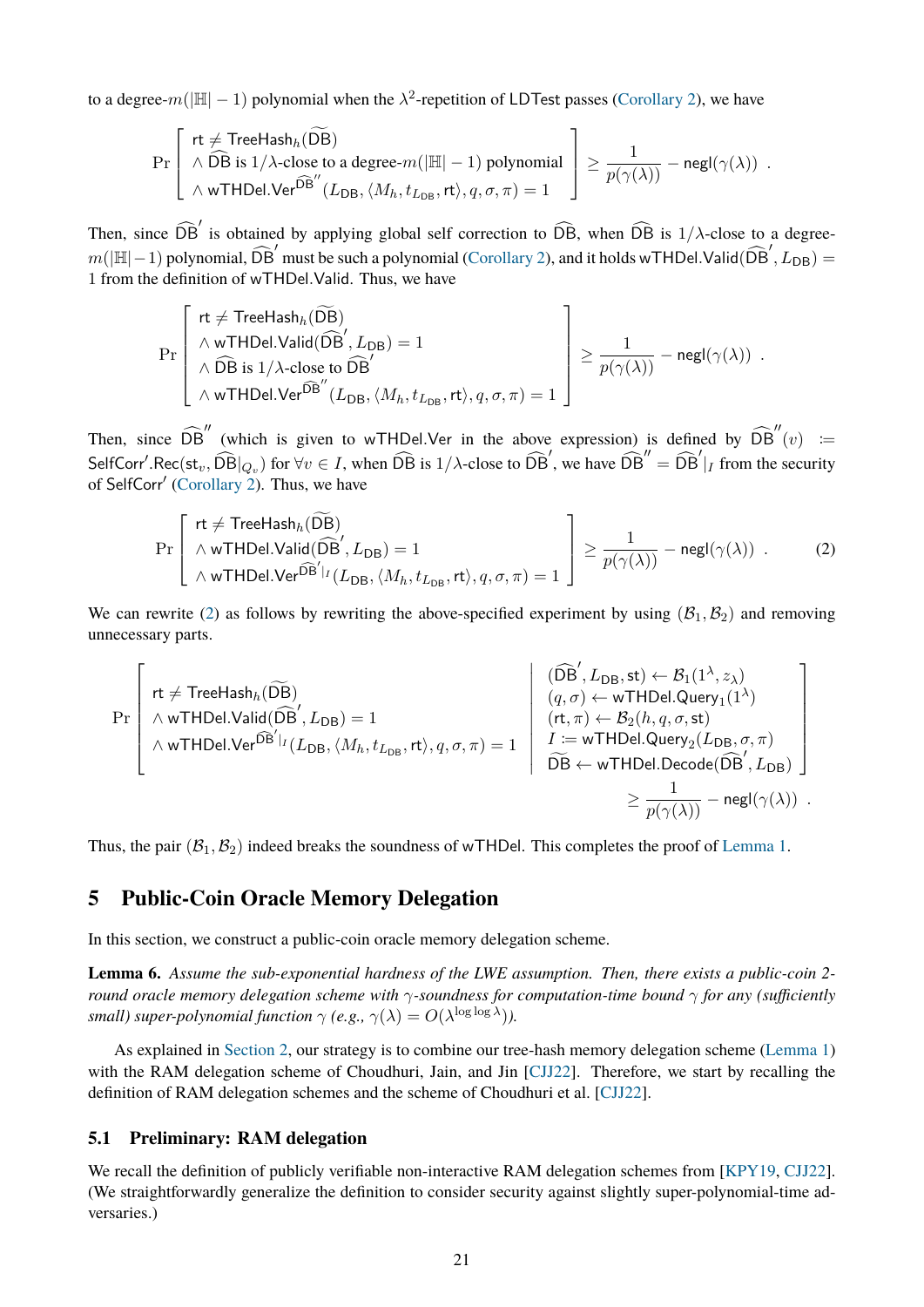A RAM machine *R* with word size *ℓ* is modeled as a deterministic machine with random access to a memory of at most  $2^{\ell}$  bits and a local state of  $O(\ell)$  bits. At every step, the machine reads or writes a single memory bit and updates its state. For simplicity, we use the security parameter  $\lambda$  as the word size. Also, for convenience, we consider a slightly more general model than [KPY19, CJJ22] and think of a RAM machine that has access to a memory of at most  $2^{\ell}$  bits and additionally takes a short input. (In [KPY19, CJJ22], a RAM machine has access to a memory of (exactly)  $2^{\ell}$  bits and takes no input other than the memory and the initial local state.) In this paper, the memory and state of a RAM machine at a given time-step are referred to as its *memory-state pair*.<sup>20</sup> For any RAM machine *R*, let  $U_R$  denote t[he langu](#page-38-11)[age suc](#page-37-7)h that  $(\ell, x, ms, ms', T) \in U_R$  if and only if *R* with word size *ℓ* and on input *x* transitions from memory-state pair ms t[o memor](#page-38-11)[y-state](#page-37-7) pair ms*′* in *T* steps.

**Definition 10.** *For any RAM machine R, a* publicly verifiable non-interactive RAM delegation scheme *for R cons[ist](#page-21-0)s of four algorithms* (Setup*,* Mem*,* Prove*,* Ver) *that have the following syntax.*

#### <span id="page-21-1"></span>**Syntax.**

- $\bullet$  (pk, vk, dk)  $\leftarrow$  Setup $(1^{\lambda}, T)$ : Setup is a probabilistic algorithm that takes as input a security parameter 1 *<sup>λ</sup> and a time bound T, and it outputs a triple of public keys: a prover key* pk*, a verifier key* vk*, and a digest key* dk*.*
- *•* digest := Mem(dk*,* ms)*:* Mem *is a deterministic algorithm that takes as input a digest key* dk *and a memory-state pair* ms*, and it outputs a digest* digest *of the memory-state pair.*
- $\bullet \pi := \mathsf{Prove}(\mathsf{pk}, x, \mathsf{ms}, \mathsf{ms}')$ : Prove *is a deterministic algorithm that takes as input a prover key pk, an input x to R, source and destination memory-state pairs* ms*,* ms*′ , and it outputs a proof π.*
- $b := \text{Ver}(vk, x, \text{digest}, \text{digest}', \pi)$ *:* Ver *is a deterministic algorithm that takes as input a verifier key vk, an input x to R, source and destination digests* digest*,* digest*′ , and a proof π, and it outputs a bit b.*

**Efficiency.** For any functions  $T_{\text{Setup}}$ :  $\mathbb{N} \times \mathbb{N} \to \mathbb{N}$  and  $L_{\pi}$ :  $\mathbb{N} \times \mathbb{N} \times \mathbb{N} \to \mathbb{N}$ , a publicly verifiable non*interactive RAM delegation scheme is said to have setup time*  $T_{\text{Setup}}$  *and proof length*  $L_{\pi}$  *<i>if it satisfies the follow*ing: For every  $\lambda, T \in \mathbb{N}$  such that  $T \leq 2^{\lambda}$  and for every  $x, \textsf{ms}, \textsf{ms}' \in \{0,1\}^*$  such that  $(\lambda, x, \textsf{ms}, \textsf{ms}', T) \in U_R$ :

- Setup $(1^{\lambda}, T)$  *runs in time*  $T_{\mathsf{Setup}}(\lambda, T)$ *.*
- Mem(dk, ms) *runs in time*  $|ms| \cdot poly(\lambda)$  *and outputs a digest of length*  $\lambda$ *.*
- Prove(pk, x, ms, ms') runs in time poly $(\lambda, T, |x|, |\text{ms}|)$  and outputs a proof of length  $L_{\pi}(\lambda, T, |x|)$ .
- Ver(vk, x, digest, digest',  $\pi$ ) *runs in time*  $O(L_{\pi}(\lambda, T, |x|)) + \text{poly}(\lambda, |x|)$ .

**Security.** For any function  $\gamma : \mathbb{N} \to \mathbb{N}$ , a publicly verifiable non-interactive RAM delegation scheme is called *γ*-sound *if it satisfies the following.*

**•** *Correctness. For every*  $\lambda, T \in \mathbb{N}$  *such that*  $T \leq 2^{\lambda}$  *and for every x*, ms, ms<sup>*'*</sup>  $\in \{0,1\}^*$  *such that*  $(\lambda, x, \text{ms}, \text{ms}', T) \in U_R$  $\leq 2^{\lambda}$  and for every  $x, \text{ms}, \text{ms'} \in$ 

$$
\Pr\left[\mathsf{Ver}(\mathsf{vk}, x, \mathsf{digest}, \mathsf{digest}', \pi) = 1 \left| \begin{array}{c} (\mathsf{pk}, \mathsf{vk}, \mathsf{dk}) \leftarrow \mathsf{Setup}(1^\lambda, T) \\ \mathsf{digest} \coloneqq \mathsf{Mem}(\mathsf{dk}, \mathsf{ms}) \\ \mathsf{digest}' \coloneqq \mathsf{Mem}(\mathsf{dk}, \mathsf{ms}') \\ \pi \coloneqq \mathsf{Prove}(\mathsf{pk}, x, \mathsf{ms}, \mathsf{ms}') \end{array} \right] = 1 \enspace .
$$

**•** *γ*-collision resistance. For every probabilistic  $γ^{O(1)}$ -time adversary *A* and every sequence of polynomial*size non-uniform advise*  $\{z_\lambda\}_{\lambda\in\mathbb{N}}$ *, there exists a negligible function* negl *such that for every*  $\lambda\in\mathbb{N}$  *and*  $T \leq \gamma(\lambda)$ ,  $\textit{lision}\ \mathcal{O} \cap \mathcal{O} \cap \mathcal{O} \cap \mathcal{O} \cap \mathcal{O} \cap \mathcal{O} \cap \mathcal{O} \cap \mathcal{O} \cap \mathcal{O} \cap \mathcal{O} \cap \mathcal{O} \cap \mathcal{O} \cap \mathcal{O} \cap \mathcal{O} \cap \mathcal{O} \cap \mathcal{O} \cap \mathcal{O} \cap \mathcal{O} \cap \mathcal{O} \cap \mathcal{O} \cap \mathcal{O} \cap \mathcal{O} \cap \mathcal{O} \cap \mathcal{O} \cap \mathcal{O} \cap \mathcal{O} \cap \mathcal{O$  $\epsilon$ 

$$
\Pr\left[\begin{array}{l} \mathsf{ms}\neq \mathsf{ms}'\\ \wedge \mathsf{Mem}(\mathsf{dk},\mathsf{ms})=\mathsf{Mem}(\mathsf{dk},\mathsf{ms}')\end{array} \middle| \begin{array}{l} (\mathsf{pk},\mathsf{vk},\mathsf{dk})\leftarrow \mathsf{Setup}(1^\lambda,T)\\ (\mathsf{ms},\mathsf{ms}')\leftarrow \mathcal{A}(\mathsf{pk},\mathsf{vk},\mathsf{dk},z_\lambda) \end{array} \right] \leq \mathsf{negl}(\gamma(\lambda))\enspace.
$$

<span id="page-21-0"></span><sup>&</sup>lt;sup>20</sup>Unlike [KPY19, CJJ22], we refrain from using the term "configuration" to refer to the memory and state since we allow RAM machines to additionally have inputs.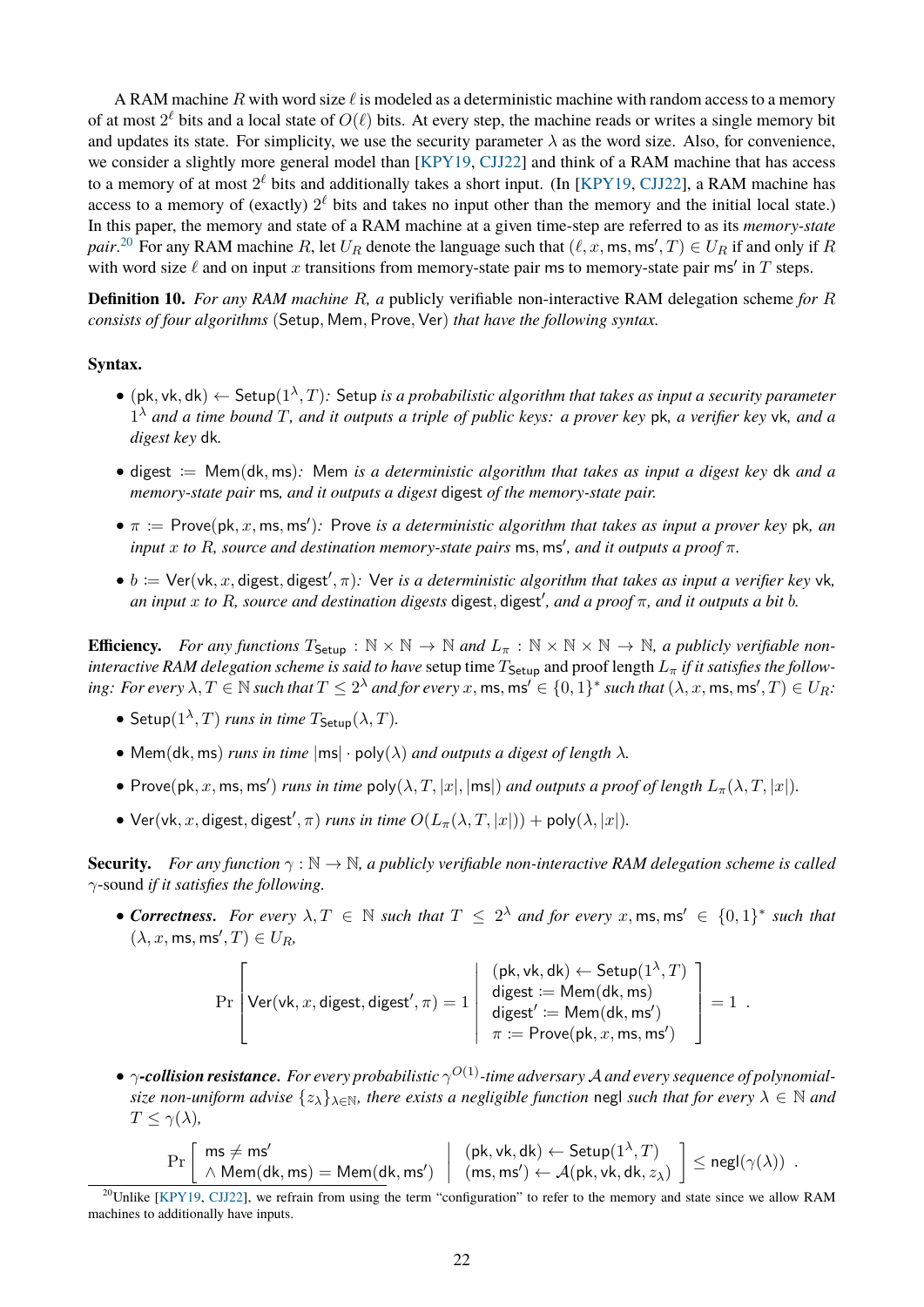*• γ-soundness. For every probabilistic γ <sup>O</sup>*(1)*-time adversary A and every sequence of polynomial-size nonuniform advise*  $\{z_{\lambda}\}_{\lambda \in \mathbb{N}}$ *, there exists a negligible function negl such that for every*  $\lambda \in \mathbb{N}$  *and*  $T \leq \gamma(\lambda)$ *,* ime adversary A and every sequence of polynomial-size n  $\frac{1}{\gamma}$ 

Pr  $\mathsf{Ver}(\mathsf{vk}, x, \mathsf{digest}, \mathsf{digest}', \pi) = 1$  $\wedge$   $(\lambda, x, \text{ms}, \text{ms}', T) \in U_R$ *∧* digest = Mem(dk*,* ms) *∧* digest*′ ̸*= Mem(dk*,* ms*′* )  $(\mathsf{pk}, \mathsf{vk}, \mathsf{dk}) \leftarrow \mathsf{Setup}(1^\lambda, T)$  $(x, \text{ms}, \text{ms}', \text{digest}, \text{digest}', \pi) \leftarrow \mathcal{A}(\text{pk}, \text{vk}, \text{dk}, z_\lambda)$  $\leq$  negl( $\gamma(\lambda)$ ) .

*A publicly verifiable non-interactive RAM delegation scheme is called* public coin *if the setup algorithm* Setup *is public coin, i.e., it just outputs a triple of strings that are sampled uniformly randomly.*

We use the following prior result [CJJ22] with straightforward adaptation.

<span id="page-22-1"></span>**Theorem 1.** Let  $\gamma$  be any (sufficiently small) super-polynomial function (e.g.,  $\gamma(\lambda) = \lambda^{\log \log \lambda}$ ), and assume *the γ-hardness of the LWE assumption. Then, for any RAM machine R, there exists a publicly verifiable noninteractive RAM delegation scheme [with](#page-37-7)*  $\gamma$ -soundness, where the setup time is  $T_{\text{Setup}}(\lambda,T) = \text{poly}(\lambda,\log T)$ *and proof length is*  $L_\pi(\lambda, T, |x|) = \text{poly}(\lambda, \log T, |x|)$ . Furthermore, this scheme is public coin, and (i) the setup *algorithm* Setup *outputs a hash function as a digest key, where the hash function is sampled from a collisionresistant hash function family that is independent of the computation-time bound T, and (ii) the digest algorithm* Mem*, on input a digest key* dk *and a memory-state pair* ms = (DB*,*st)*, outputs a triple* digest = (st*,*rt*, |*DB*|*) *that consists of the local state* st, the tree-hash  $rt :=$  TreeHash<sub>dk</sub>(DB) *of the memory* DB, and the memory *length |*DB*|, where the tree-hash is computed by using the digest key* dk *as a hash function.*

Two remarks about Theorem 1 are given below.

- 1. The first part of Theorem 1 differs from what is shown in [CJJ22] in that (i) RAM machines are defined in a slightly more general model where a RAM machine has access to a memory of at most  $2^{\ell}$  bits (rather than exactly  $2^{\ell}$  [bits\) and](#page-22-1) takes a short input in addition to a local state and a memory, and (ii) soundness is required to hold for  $\lambda^{\omega(1)}$ -time adversaries and  $\lambda^{\omega(1)}$ -time RAM computations. (In [CJJ22], soundness is shown for pol[ynomial-tim](#page-22-1)e adversaries and polynomial-t[ime RA](#page-37-7)M computations under the polynomial hardness of the LWE assumption.) Still, the first part of Theorem 1 can be easily obtained from [CJJ22]. In particular, the analysis given in [CJJ22] can be easily extended (i) for memories of at most  $2^{\ell}$  bits by appending the length *|*DB*|* of the memory to the digest digest so that the verification al[gorithm](#page-37-7) Verify can learn *|*DB*|*, (ii) for RAM machines that take additional short inputs by allowing the proof length to be polynomial in the input length (but still polylogarithmic [in the comp](#page-22-1)utation-time bound  $T$ ),<sup>21</sup> and [\(iii\) fo](#page-37-7)r *λ <sup>ω</sup>*(1)-time adversaries and *λ <sup>ω</sup>*(1)-ti[me RA](#page-37-7)M computations by assuming the *λ <sup>ω</sup>*(1)-hardness of the LWE assumption.
- 2. Regarding the furthermore part of Theorem 1, the public-coin property is implicitly mentio[ned](#page-22-2) in [CJJ22]. In particular, it is mentioned that the RAM delegation scheme (or more precisely its main component) works in the common random string model rather than the common reference string model, implying that its setup algorithm Setup outputs uniformly random strings.<sup>22</sup> The properties of Setup and Mem [can b](#page-37-7)e easily verified by inspecting the s[cheme desc](#page-22-1)ription given in [CJJ21, Figure 5].<sup>23</sup>

#### **5.2 Proof of Lemma 6**

Fix any sufficiently small super-polynomial function  $\gamma$ . Let *R* be th[e follow](#page-37-12)ing RAM [m](#page-22-3)achine.

<span id="page-22-0"></span> $^{21}$ For those who are familiar with the RAM delegation of [CJJ22], we note that we allow the statements of the batch-NP argument to contain the input of [the RAM mac](#page-20-3)hine.

 $^{22}$ Technically, the public-coin property can be verified by observing that under the LWE assumption, all the components of the scheme of [CJJ22] can be made public coin by using, e.g., an FHE scheme with pseudorandom public keys and ciphertexts.

<span id="page-22-3"></span><span id="page-22-2"></span><sup>&</sup>lt;sup>23</sup> Actually, Mem in [CJJ21, Figure 5] outputs a pair digest  $=$  (st, rt), but as noted above, we consider an extended version that additionally includes *|*DB*|* in digest.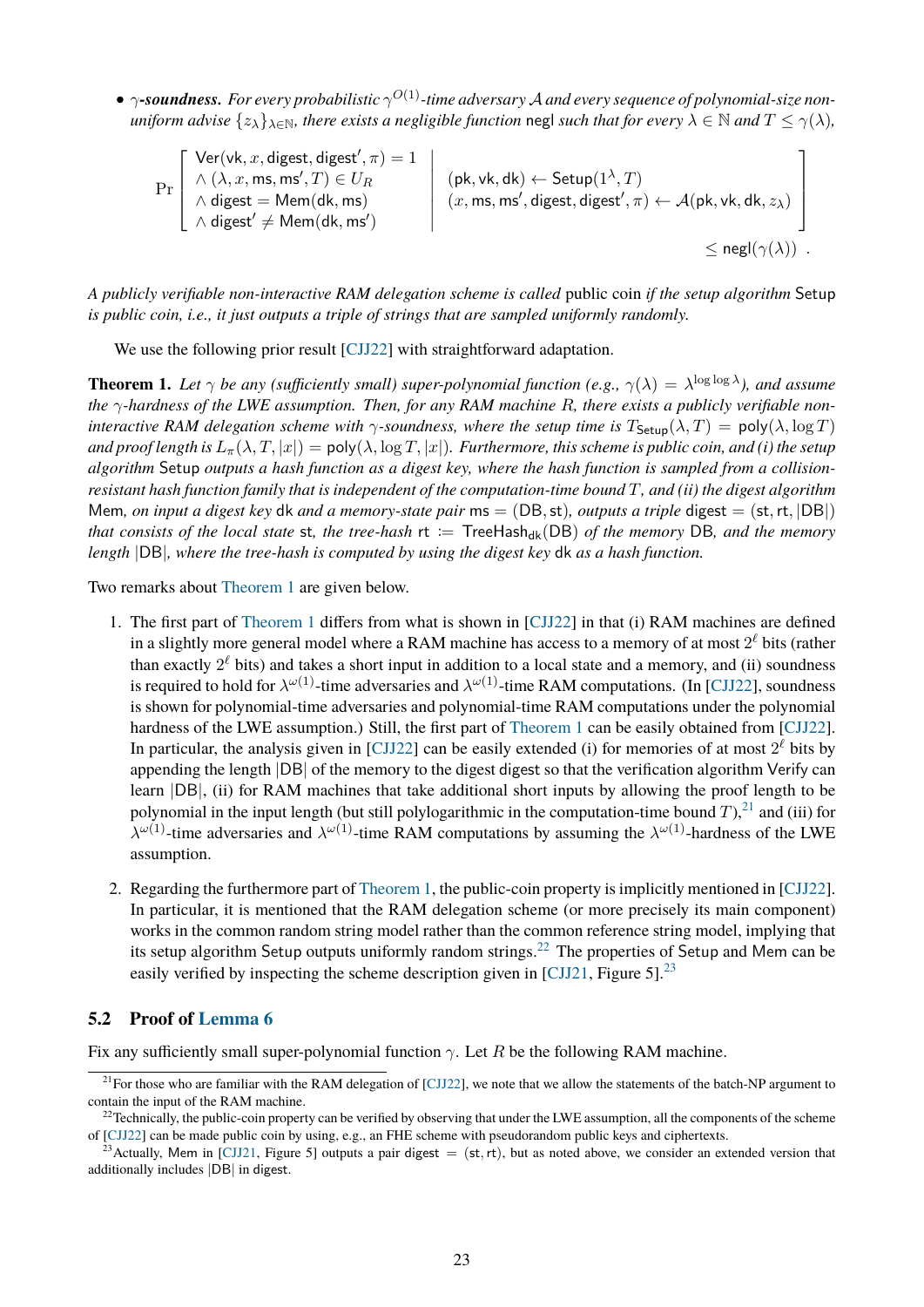• *R* is given as input a description of a Turing machine *M* and given as memory a string DB. Then, *R* internally executes  $M(DB)$ .<sup>24</sup> When M terminates, R writes  $(y, t)$  at the beginning of the memory and terminates, where *y* is the output of *M* and *t* is the running time of *M*.

Without loss of generality, we assume that there exists a (non-decreasing) polynomial poly<sub>*R*</sub> such that when the running time of  $M(DB)$  is *t*[, th](#page-23-0)e running time of  $R^{DB}(M)$  is poly $_R(t)$ , and  $R^{DB}(M)$  only reads and writes the first poly<sub>R</sub>(*t*) bits of DB (hence, we assume that DB is of length poly<sub>R</sub>(*t*)). Let RDel = (RDel*.*Setup*,* RDel*.*Mem*,* RDel*.*Prove*,* RDel*.*Ver) be the public-coin non-interactive RAM delegation scheme given by Theorem 1 for the RAM machine *R* with *γ*-soundness. Recall that RDel*.*Setup outputs as a digest key a hash function that is sampled from a collision-resistant hash family (see the furthermore part of Theorem 1). We can assume that this hash function family is polylogarithmic depth (and secure against  $\lambda^{\log \lambda}$ -time adversaries) since we assume the sub-exponential hardness of the LWE assumption, which implies the existence of sub-ex[ponentially](#page-22-1) secure collision-resistant hash function families (see Remark 2 in Section 3.2.1). F[or this](#page-22-1) hash function family, let THDel = (THDel.Mem, THDel.Query<sub>1</sub>, THDel.Query<sub>2</sub>, THDel.Prove, THDel.Ver) [be any](#page-22-1) public-coin 2-round tree-hash oracle memory delegation scheme with *γ*-soundness (e.g., the one given in Lemma 1).

<span id="page-23-4"></span>*Remark* 7 (Simplified syntax of RDel*.*Setup)*.* Without loss of generality, [we can th](#page-7-3)in[k as if](#page-6-4) RDel*.*Setup only takes  $1^{\lambda}$  as input (rather than  $(1^{\lambda}, T)$  as defined in Definition 10). This is because the output length of RDel.[Setup](#page-11-4)( $1^{\lambda}$ , *T*) is bounded by poly<sub>Setup</sub>( $\lambda$ ) for any  $T \leq 2^{\lambda}$  for a fixed polynomial poly<sub>Setup</sub>. (Recall that the setup time is  $T_{\text{Setup}}(\lambda, T) = \text{poly}(\lambda, \log T)$ .) Indeed, in this case, we can assume without loss of generality that RDel.Setup outputs a triple of sufficiently long random strings ( $p\bar{k}$ ,  $\bar{vk}$ ,  $\bar{dk}$ ) (whose length is longer than  $poly_{\text{Setup}}(\lambda)$ ), and RDel.Mem, RDel.Prove, and RDel.Ver [use prefix](#page-21-1)es of  $\bar{pk}$ ,  $\bar{vk}$ , and  $\bar{dk}$  as the actual keys.<sup>25</sup> Thus, in the following, we use this simplified syntax of RDel*.*Setup. Also, since RDel*.*Mem, RDel*.*Prove, and RDel.Ver need to know T to determine the lengths of the actual keys, we write them as RDel.Mem<sub>T</sub>, RDel.Prove<sub>*T*</sub>, and RDel.Ver<sub>*T*</sub> to make it explicit what value of *T* they depend on.  $\diamond$ 

Our oracle memory delegation scheme ODel = (Mem, Query<sub>1</sub>, Prove, Query<sub>2</sub>, Ver) is given in Algorithm 4. (A high-level idea is explained in Section 2.) Since THDel and RDel are public coin, ODel is also public coin. Completeness holds due to the furthermore part of Theorem 1 (in particular, the part about the digest algorithm RDel*.*Mem).<sup>26</sup> The efficiency condition of ODel follows from the efficiency conditions of THDel and RDel. (In particular, Prove runs in time  $poly(\lambda, t, T) = poly(\lambda, t)$  $poly(\lambda, t, T) = poly(\lambda, t)$ , and Ver runs in time  $poly(\lambda, \log t, \log T) = poly(\lambda)$ .) In the following, we focus on sou[ndness.](#page-2-1)

Assume [fo](#page-23-2)r contradiction that soundness does [not hold, i](#page-22-1).e., there exist a pair of probabilistic  $\gamma^{O(1)}$ -time adversaries  $(A_1, A_2)$ , a sequence of polynomial-size advice  $\{z_{\lambda}\}_{\lambda \in \mathbb{N}}$ , and a polynomial *p* such that for infinitely many  $\lambda \in \mathbb{N}$ , there exists  $t \leq \gamma^{O(1)}(\lambda)$  such that for both, i.e., there exist a pair of producte  $\{z_{\lambda}\}_{\lambda \in \mathbb{N}}$ , and a polynomial  $p$ <br>  $(\widehat{\mathsf{DB}}, L_{\mathsf{DB}}, M, y_0, y_1, \mathsf{st}) \leftarrow \mathcal{A}_1(1^{\lambda})$ th

$$
\Pr\left[\begin{array}{l}y_{0} \neq y_{1} \\ \wedge \text{Ver}^{\widehat{\text{DB}}|_{I_{0}}}(L_{\text{DB}}, \langle M, t, y_{0}\rangle, q, \sigma, \pi_{0}) = 1 \\ \wedge \text{Ver}^{\widehat{\text{DB}}|_{I_{1}}}(L_{\text{DB}}, \langle M, t, y_{0}\rangle, q, \sigma, \pi_{1}) = 1 \end{array}\right] \left[\begin{array}{l}(\widehat{\text{DB}}, L_{\text{DB}}, M, y_{0}, y_{1}, \text{st}) \leftarrow \mathcal{A}_{1}(1^{\lambda}, z_{\lambda}) \\ (q, \sigma) \leftarrow \text{Query}_{1}(1^{\lambda}) \\ (\pi_{0}, \pi_{1}) \leftarrow \mathcal{A}_{2}(q, \sigma, \text{st}) \\ I_{0} := \text{Query}_{2}(L_{\text{DB}}, \sigma, \pi_{0}) \end{array}\right] \right] \geq \frac{1}{p(\gamma(\lambda))}.
$$
\n(3)

<span id="page-23-3"></span>We use  $({\cal A}_1,{\cal A}_2)$  to obtain a  $\gamma^{O(1)}$ -time adversary  ${\cal B}$  that breaks the soundness of RDel. A high-level strategy is as follows. As defined in Definition 10, breaking the soundness of RDel requires generating an input  $x$ , source and destination memory-state pairs (ms*,* ms*′* ), source and destination digests (digest*,* digest*′* ), and a proof *π* such that (i) *π* is accepting w.r.t. (digest*,* digest*′* ), (ii) ms*′* is the correct destination memory-state pair that can be obtained by running *R* starting from input *x* and memory-state pair ms, (iii) digest is the correct digest of ms, but (iv) digest' is not [the correct dig](#page-21-1)est of ms'. Now, suppose the adversary pair  $(A_1, A_2)$  generates two and destination memory-state pairs (ms, ms), source and destination digests (digest, digest), and a proof  $\pi$  such that (i)  $\pi$  is accepting w.r.t. (digest, digest'), (ii) ms' is the correct destination memory-state pai

 $^{24}R$  emulates the working tape of M by writing it to the memory DB. (It is assumed that DB contains a padding string as a suffix so that it is long enough for the emulation of the working tape. It is also assumed that *M* is designed to ignore this padding part of DB.)

<sup>25</sup>Recall that RDel*.*Setup is public coin.

<span id="page-23-2"></span><span id="page-23-1"></span><span id="page-23-0"></span><sup>&</sup>lt;sup>26</sup> Formally, completeness holds und[er](#page-23-3) a slightly modified definition where for each  $\langle M, t, y \rangle \in \{0, 1\}^{\text{poly}(\lambda)}$ , we only consider a memory DB that contains a padding string as a suffix so that it is of length  $T := \text{poly}_R(t)$  (cf. Footnote 24).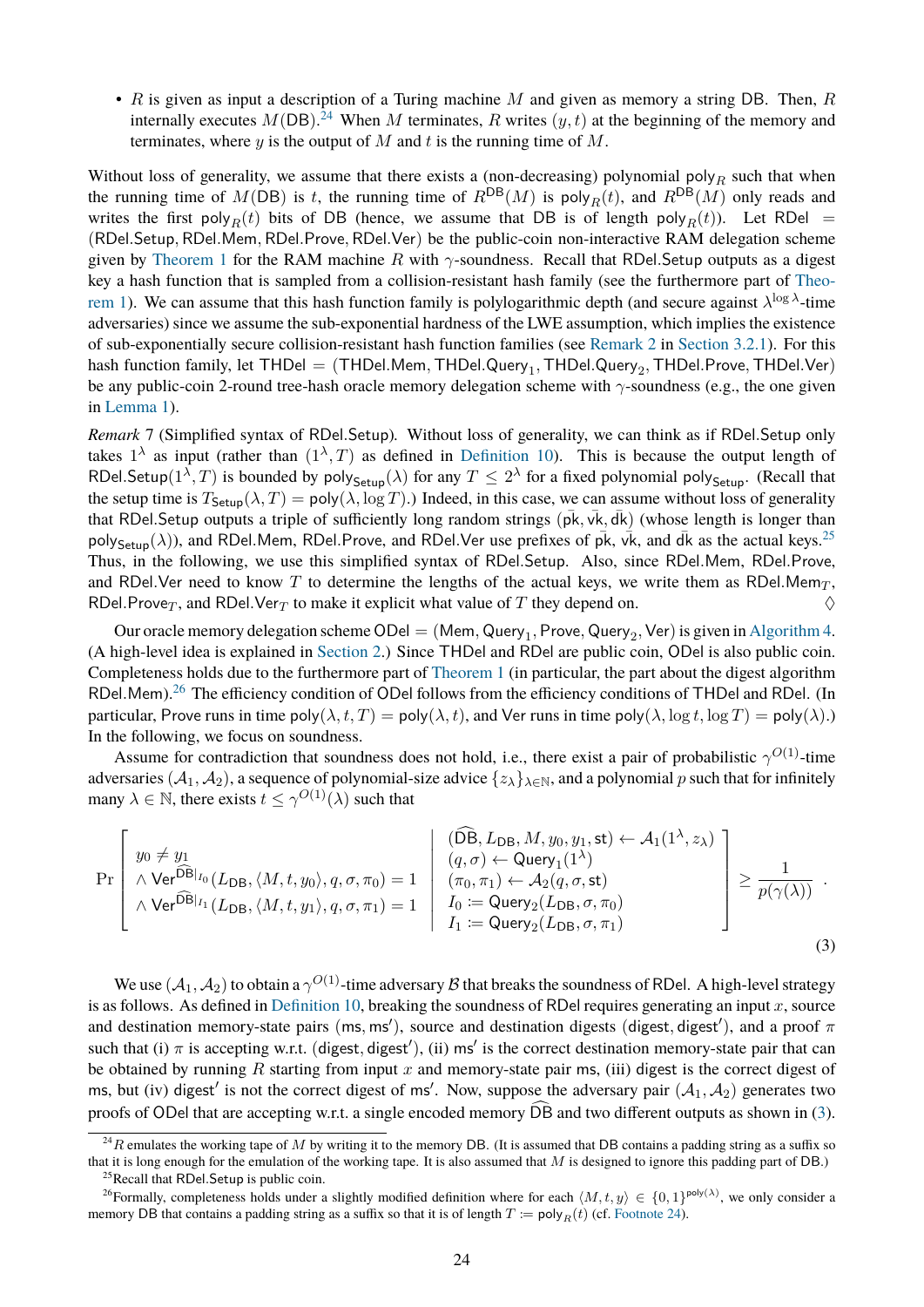**Algorithm 4** Public-coin oracle memory delegation scheme ODel.

- **orithm 4** Public-co<br>•  $\widehat{DB} \coloneqq \text{Mem}(1^{\lambda})$  $\cdot$   $\widehat{DB} := \text{Mem}(1^{\lambda}, DB)$ :
	- $\tilde{B}$  := Mem(1<sup> $\lambda$ </sup>, DB):<br>
	1. Output DB := THDel.Mem(1<sup> $\lambda$ </sup>, DB).
- <span id="page-24-0"></span> $\bullet$   $(q, \sigma) \leftarrow$  Query<sub>1</sub> $(1^{\lambda})$ :
	- 1. Run  $(q_{\text{THDel}}, \sigma_{\text{THDel}}) \leftarrow \text{THDel}.\text{Query}_1(1^{\lambda}).$
	- 2. Run  $(\mathsf{pk}, \mathsf{vk}, \mathsf{dk}) \leftarrow \mathsf{RDel}.\mathsf{Setup}(1^\lambda).$
	- 3. Output  $q := (q_{\text{THDel}}, \text{pk}, \text{vk}, \text{dk})$  and  $\sigma := \sigma_{\text{THDel}}$ .
- $\pi := \text{Prove}(\text{DB}, \langle M, t, y \rangle, q)$ :
	- 1. Parse *q* as ( $q_{\text{THDel}}$ , pk, vk, dk), and let  $T := \text{poly}_R(t)$ .
	- 2. Run  $R^{DB}(M)$ . If  $R^{DB}(M)$  does not terminate in *T* steps, abort. Otherwise, let DB<sup>'</sup> denote the content of the memory at the termination of  $R^{DB}(M)$ .
	- 3. Run  $\pi_{RDeI} := RDeI.Prove_T(pk, M, ms, ms')$  for  $ms := (DB, st_{starT})$  and  $ms' := (DB', st_{END})$ , where  $st_{\text{STAT}}$  and  $st_{\text{END}}$  are the initial and the terminating states of  $R$ .
	- 4. Run  $\pi$ <sub>THDel</sub> := THDel.Prove(DB,  $\langle M_h, t_{|\text{DB}|}, \text{rt} \rangle$ ,  $q$ <sub>THDel</sub>), where  $M_h$  and  $t_{|\text{DB}|}$  are defined as in Definition 9 for the hash function  $h := dk$  (more precisely, h is a prefix of dk; cf. Remark 7) and rt is the tree-hash that is obtained by  $rt := \mathsf{TreeHash}_{dk}(DB)$ .
	- 5. Let  $(y', t')$  be the prefix of DB' that *R* wrote before the termination, rt' be the tree-hash that is [obtained by](#page-11-6)  $rt' :=$  TreeHash<sub>dk</sub>(DB'), and  $\pi$ <sub>TreeHash</sub> be the local opening for  $(y', t')$  [w.r.t.](#page-23-4) rt'.
	- $6.$  Output  $\pi \coloneqq (\mathsf{rt},\mathsf{rt}',(y',t'),\pi_\mathsf{RDel},\pi_\mathsf{THDel},\pi_\mathsf{TreeHash}).$
- $I \coloneqq$  Query<sub>2</sub>( $|DB|, \sigma, \pi$ ):
	- 1. Parse  $\pi$  as  $(\text{rt}, \text{rt}', (y', t'), \pi_{\text{RDel}}, \pi_{\text{THDel}}, \pi_{\text{TreeHash}})$ .
	- 2. Output  $I \coloneqq \mathsf{THDel}.\mathsf{Query}_2(|\mathsf{DB}|, \sigma, \pi_{\mathsf{THDel}}).$
- $b := \text{Ver}^{\widehat{DB}|I}(\text{[DB]}, \langle M, t, u \rangle, a, \sigma, \pi)$ :
	- 1. Parse q as  $(q$ <sub>THDel</sub>, pk, vk, dk) and  $\pi$  as  $(rt, rt', (y', t'), \pi_{RDel}, \pi_{THDel}, \pi_{TreeHash})$ . Also, obtain T as in Prove, and abort if  $|DB| \neq T$ . Let digest  $:=$   $(st_{\text{star}}$ ,  $rt, T)$  and digest'  $:=$   $(st_{\text{END}}, rt', T)$ .
	- 2. Output 1 if all of the following hold.
		- (a)  $y = y'$  and  $t' \leq t$ .
		- (b)  $RDel.Ver_T(vk, M, digest, digest', \pi_{RDel}) = 1.$
		- $\langle$  C) THDel.Ver<sup>DB|</sup><sup>*I*</sup> (|DB| $, \langle M_h, t_{|\text{DB}|}, \text{rt}\rangle, q_{\text{THDel}}, \sigma, \pi_{\text{THDel}}) = 1$ , where  $h \coloneqq \text{dk}$ .
		- (d)  $\pi_{\text{TreeHash}}$  is a valid local opening for  $(y', t')$  w.r.t. rt'.

If any of the above does not hold, output 0.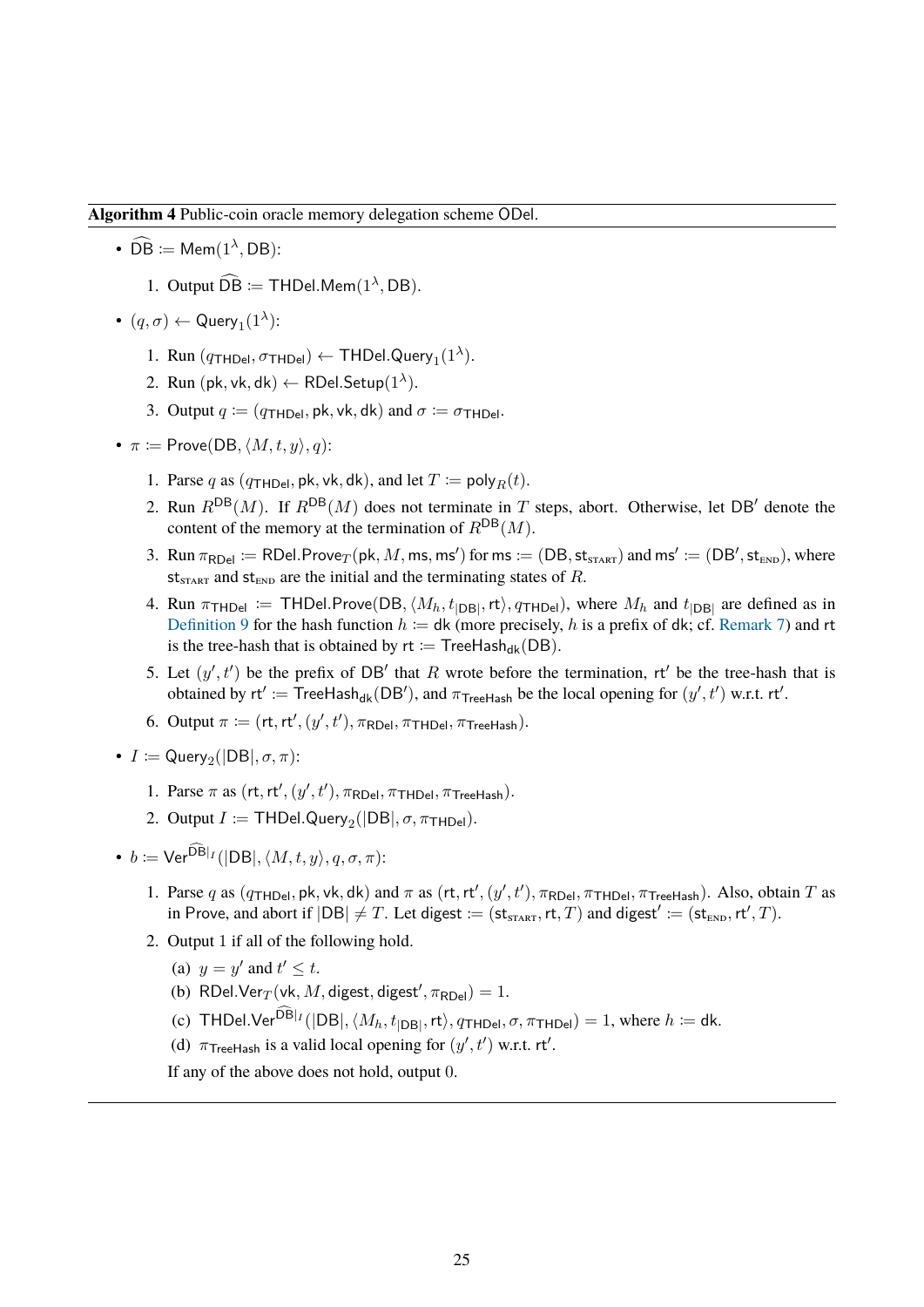Then, at least one of the proofs must be accepting w.r.t. an incorrect output (i.e., an output that differs from the correct output that is obtained based on DB). In that case, one of the proofs must contain a proof of RDel that is accepting w.r.t. an incorrect destination digest (i.e., a digest that differs from the correct destination digest that Then, at least one of the proofs must be accepting w.r.t. an incorrect output (i.e., an output that differs from correct output that is obtained based on  $\widehat{DB}$ ). In that case, one of the proofs must contain a proof of

Formally, we obtain the adversary  $\beta$  as follows. Let Decode<sub>THDel</sub> be the algorithm that is guaranteed to exist by the soundness of THDel (cf. Definition 9). Then, for any  $\lambda \in \mathbb{N}$  and  $t \leq \gamma^{O(1)}(\lambda)$ , the adversary  $\beta$  is described in Algorithm 5. Note that *B* runs in time  $\gamma^{O(1)}(\lambda)$  since  $\mathcal{A}_1$  and  $\mathcal{A}_2$  are  $\gamma^{O(1)}$ -time adversaries and *B* runs  $R^{DB}(M)$  at most  $T = \text{poly}_R(t) \le \text{poly}(\gamma(\lambda))$  steps.

#### **Algorithm 5** Adversary *B* against th[e soundness o](#page-11-6)f RDel.

On input (pk, vk, dk)[, do](#page-25-0) the following. Let  $T := \text{poly}_R(t)$ . **1.** Run ( $\widehat{DR}$ ,  $L_{DB}$ ,  $M$ ,  $y_0$ ,  $y_1$ , st)  $\leftarrow A_1(1^{\lambda}, z_{\lambda})$ .<br> **1.** Run ( $\widehat{DB}$ ,  $L_{DB}$ ,  $M$ ,  $y_0$ ,  $y_1$ , st)  $\leftarrow A_1(1^{\lambda}, z_{\lambda})$ .

- <span id="page-25-0"></span>
- $2.$  Run  $(q$ THDel, $\sigma$ THDel)  $\leftarrow$  THDel.Query $_1(1^{\lambda}).$
- 3. Run  $(\pi_0, \pi_1) \leftarrow A_2(q, \sigma, st)$ , where  $q := (q_{\text{THDel}}, \text{pk}, \text{vk}, \text{dk})$  and  $\sigma := \sigma_{\text{THDel}}$ .
- 4. For each  $b \in \{0,1\}$ , parse  $\pi_b$  as  $(\mathsf{rt}_b, \mathsf{rt}_b', (y_b', t_b'), \pi_{\mathsf{RDel},b}, \pi_{\mathsf{THDel},b}, \pi_{\mathsf{TreeHash},b})$ , and let digest $_b \coloneqq (\mathsf{st}_{\mathsf{START}},$  $\mathsf{r}(\mathsf{t}_b, T)$  and digest $'_b := (\mathsf{st}_{\text{\tiny END}}, \mathsf{r}(\mathsf{t}'_b, T)).$
- 5. Find  $b^* \in \{0, 1\}$  that satisfies all of the following.
	- $\tan (a) \text{ RDel}.\text{Ver}_T(\text{vk}, M, \text{digest}_{b^*}, \text{digest}'_{b^*}, \pi_{\text{RDel},b^*}) = 1.$
- ind  $b^* \in \{0, 1\}$  that satisfies all of the following.<br>
(a) RDel.Ver<sub>*T*</sub>(vk, *M*, digest<sub>*b*<sup>\*</sup></sub>, digest<sup>'</sup><sub>*b*<sup>\*</sup></sub>,  $\pi$ <sub>RDel,</sub> $b^*$ ) = 1.<br>
(b) RDel.Mem<sub>*T*</sub>(dk, ms) = digest<sub>*b*<sup>\*</sup></sub>, where ms := (DB, st<sub>start</sub>) for
	- (c) RDel.Mem<sub>*T*</sub>(dk, ms<sup>*'*</sup>)  $\neq$  digest<sub>*'b*<sup>\*</sup></sub>, where ms' is the memory-state pair of *R* after *T* steps starting from input *M* and memory-state pair ms.

If such  $b^*$  exists, output  $(M, ms, ms', \text{digest}_{b^*}, \text{digest}'_{b^*}, \pi_{RDel, b^*})$ . Otherwise, abort.

Let us see that *B* indeed breaks the soundness of RDel. Fix any  $\lambda \in \mathbb{N}$  and  $t \le \gamma^{O(1)}(\lambda)$  for which we have (3). Let  $T := \text{poly}_R(t)$ . We start by giving a sequence of claims about various values that *B* computes. The first claim says that in *B*, the internally emulated  $(A_1, A_2)$  succeed with non-negligible probability as shown in (3).

**Claim 1.** *In an execution of*  $\mathcal{B}(\mathsf{pk}, \mathsf{vk}, \mathsf{dk})$  *for*  $(\mathsf{pk}, \mathsf{vk}, \mathsf{dk}) \leftarrow \mathsf{RDel}.\mathsf{Setup}(1^{\lambda}),$  $\mathbf{1}$ 

$$
\Pr\left[\begin{array}{l} y_0'\neq y_1'\\[.2em] \wedge L_{\sf DB}=T\\[.2em] \wedge \forall b\in\{0,1\}: \text{RDel.Ver}_{T}(\mathsf{vk},M,\mathsf{digest}_b,\mathsf{digest}_b',\pi_{\sf RDel,b})=1\\[.2em] \wedge \forall b\in\{0,1\}: \text{THDel.Ver}^{\widehat{\sf DB}|_{I_b}}(L_{\sf DB},\langle M_{\sf dk},t_{L_{\sf DB}},\mathsf{rt}_b\rangle,q_{\sf THDel},\sigma,\pi_{\sf THDel,b})=1\\[.2em] \wedge \forall b\in\{0,1\}: \pi_{\sf TreeHash},b\text{ is a valid opening for }(y'_b,t'_b)\text{ w.r.t. }\mathsf{rt}'_b\end{array}\right]\geq \frac{1}{p(\gamma(\lambda))}\ ,
$$

 $where I_b \coloneqq \mathsf{THDel}.\mathsf{Query}_2(L_{\mathsf{DB}}, \sigma, \pi_{\mathsf{THDel},b}).$ 

*Proof*. This claim follows immediately from  $(3)$  (specifically, it suffices to rewrite  $(3)$  by inlining Query<sub>1</sub>, Query<sub>2</sub>, and Ver). We note that when  $\pi_0$  and  $\pi_1$  are accepted and  $y_0 \neq y_1$ , we have  $y'_0 \neq y'_1$  and  $L_{\text{DB}} = T$  since Ver checks  $y_b \stackrel{?}{=} y'_b$  and  $L_{DB} \stackrel{?}{=} T$ .  $\Box$ 

The second claim says that in *B*, if the intern[ally](#page-23-3) emulated  $(A_1, A_2)$  output an acce[pt](#page-23-3)ing proof  $\pi_{\text{THDel},b}$  of THDel, the corresponding tree-hash  $rt<sub>b</sub>$  is correctly computed. Pr [ rt *̸*<sup>=</sup> TreeHashdk(DB<sup>f</sup> )

**Claim 2.** *In an execution of*  $\mathcal{B}(\mathsf{pk}, \mathsf{vk}, \mathsf{dk})$  *for*  $(\mathsf{pk}, \mathsf{vk}, \mathsf{dk}) \leftarrow \mathsf{RDel}.\mathsf{Setup}(1^{\lambda})$ *, for each*  $b \in \{0, 1\}$ *,* 

and claim says that in *B*, if the internally emulated (*A*<sub>1</sub>, *A*<sub>2</sub>) output an accepting proof π

\nwe corresponding tree-hash rt<sub>b</sub> is correctly computed.

\n*In an execution of B*(pk, vk, dk) *for* (pk, vk, dk) ← RDel.setup(1<sup>λ</sup>), *for each b* ∈ {0, 1},

\nPr\n
$$
\left[ \begin{array}{l} rt \neq \text{TreeHash}_{dk}(\widetilde{DB}) \\ \land \text{THDel}.\text{Ver}^{\widehat{DB}|_{I_b}}(L_{DB}, \langle M_{dk}, t_{L_{DB}}, rt_b \rangle, q_{\text{THDel}}, σ, π_{\text{THDel},b}) = 1 \end{array} \right] \leq \text{negl}(\gamma(\lambda)),
$$

 $where I_b \coloneqq \mathsf{THDel}.\mathsf{Query}_2(L_{\mathsf{DB}}, \sigma, \pi_{\mathsf{THDel},b}).$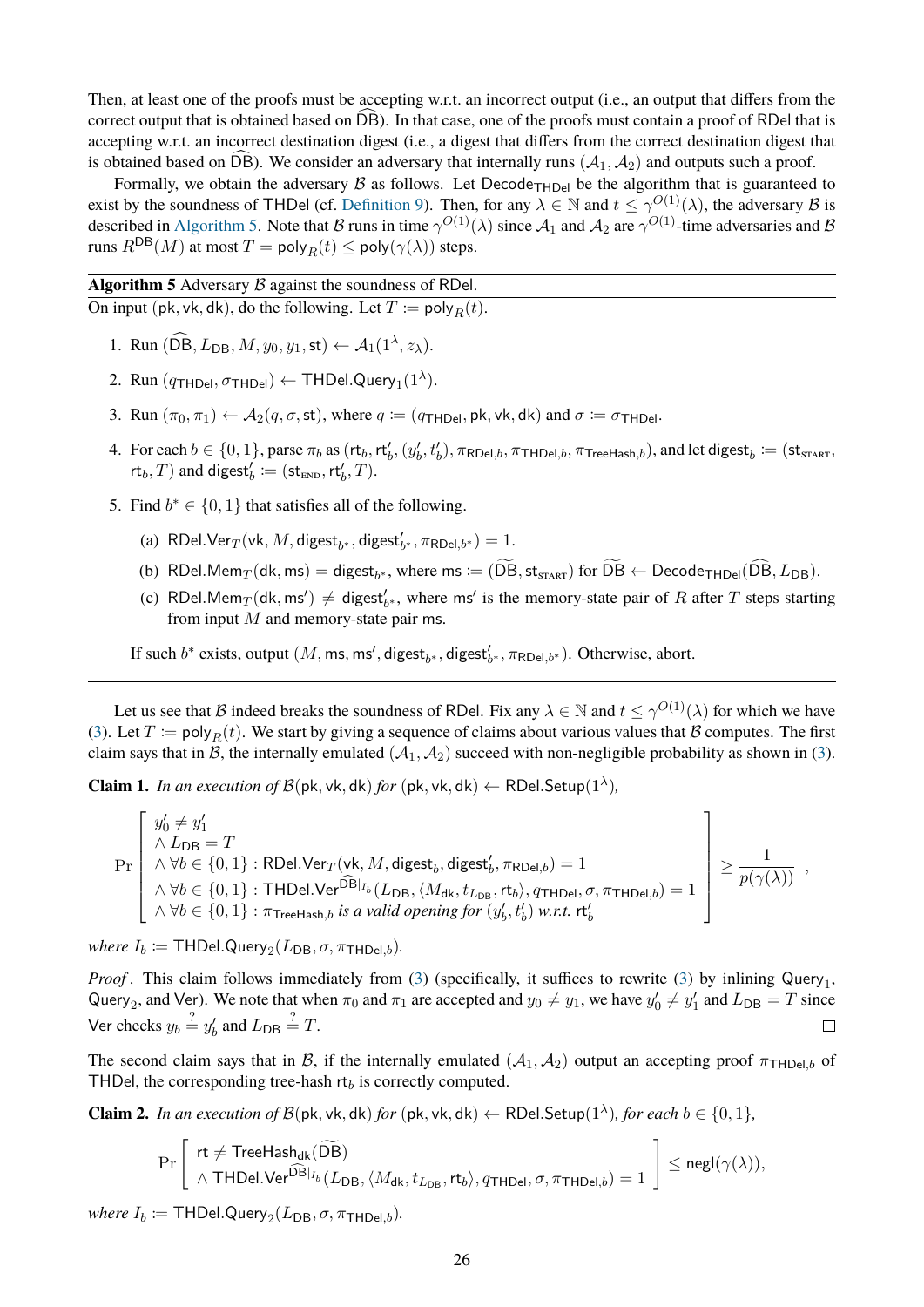*Proof .* This claim follows immediately from the *γ*-soundness of THDel.

The third claim says that in *B*, if the internally emulated  $(A_1, A_2)$  output two distinct outputs  $y'_0, y'_1$  and the  $\alpha$  corresponding openings  $\pi$ <sub>TreeHash,0</sub>,  $\pi$ <sub>TreeHash,1</sub> are valid, the corresponding destination digests digest $'_0$ , digest $'_1$ must be distinct.

**Claim 3.** *In an execution of*  $\mathcal{B}(\mathsf{pk}, \mathsf{vk}, \mathsf{dk})$  *for*  $(\mathsf{pk}, \mathsf{vk}, \mathsf{dk}) \leftarrow \mathsf{RDel}.\mathsf{Setup}(1^\lambda)$ *,* 

$$
\Pr\left[\begin{array}{l} \mathsf{digest}_0' = \mathsf{digest}_1' \\ \wedge \; \forall \mathbb{j} \neq \mathbb{y}_1' \\ \wedge \; \forall \mathbb{b} \in \{0,1\} : \pi_{\mathsf{TreeHash}, \mathbb{b}} \text{ is a valid opening for } (\mathbb{y}'_\mathbb{b}, t'_\mathbb{b}) \text{ w.r.t. } \mathsf{rt}'_\mathbb{b} \end{array}\right] \leq \mathsf{negl}(\gamma(\lambda)).
$$

<span id="page-26-1"></span>*Proof*. Since digest<sup>*′*</sup><sub>0</sub> = digest<sup>*′*</sup><sub>1</sub> implies rt<sup>*′*</sup><sub>0</sub> = rt<sup>*′*</sup><sub>1</sub> (recall digest<sup>*′*</sup><sub>*b*</sub>  $\coloneqq$  (st<sub>END</sub>, rt<sup>*′*</sup><sub>*b*</sub>, *T*)), this claim follows immediately from the binding property of tree-hashing.  $\Box$ 

Now, we analyze *B*. Combined with Claim 2 and Claim 3, Claim 1 implies the following when executing  $B$ (pk, vk, dk) for (pk, vk, dk)  $\leftarrow$  RDel.Setup(1<sup>λ</sup>).

$$
\Pr\left[\begin{array}{l} \mathsf{digest}'_0\neq \mathsf{digest}'_1\\ \wedge\,L_{\mathsf{DB}}=T\\ \wedge\,\forall b\in\{0,1\}: \mathsf{RDel}.\mathsf{Ver}_T(\mathsf{vk},M,\mathsf{digest}_b,\mathsf{digest}'_b,\pi_{\mathsf{RDel},b})=1\\ \wedge\,\forall b\in\{0,1\}: \mathsf{rt}=\mathsf{TreeHash}_{\mathsf{dk}}(\widetilde{\mathsf{DB}})\\ \end{array}\right]\geq \frac{1}{p(\gamma(\lambda))}-\mathsf{negl}(\gamma(\lambda))\enspace.
$$
\n
$$
\text{Note that } L_{\mathsf{DB}}\ =\ T\ \wedge\ \mathsf{rt}\ =\ \mathsf{TreeHash}_{\mathsf{dk}}(\widetilde{\mathsf{DB}})\ \ \text{implies}\ \ \mathsf{RDel}.\mathsf{Mem}_T(\mathsf{dk},\mathsf{ms})\ =\ \mathsf{digest}_b\ \ \text{since}
$$

Note  $\{0, 1\}$ :  $\mathsf{r} \in \text{TreeHash}_{\mathsf{dk}}(\widetilde{\mathsf{DB}})$ <br>
Note that  $L_{\mathsf{DB}} = T \wedge \mathsf{r} \mathsf{t} = \text{TreeHash}_{\mathsf{dk}}(\widetilde{\mathsf{DB}})$  implies  $\mathsf{RDel}.\mathsf{Mem}_T(\mathsf{dk}, \mathsf{ms}) = \mathsf{RDel}.\mathsf{Mem}_T(\mathsf{dk}, \mathsf{ms}) = (\mathsf{st}_{\mathsf{START}}, \mathsf{r} \mathsf{t}, |\widetilde{\mathsf{DB}}|) = (\mathsf{st}_{\$  $\epsilon_{\text{em}_T}(\text{dk}, \text{ms}) = (\text{st}_{\text{star}, \text{rt}}, \text{rt}, |\widetilde{DB}|) = (\text{st}_{\text{star}, \text{rt}}, \text{rt}, L_{DB}) = (\text{st}_{\text{star}, \text{rt}}, \text{rt}, T) = \text{digest}_b$  (the first equal-Note that  $L_{DB} = T \wedge rt = T$ reeHash<sub>dk</sub>( $\overline{DB}$ ) implies RDel.Mem<sub>T</sub>(dk, ms) = digest<sub>b</sub> since<br>RDel.Mem<sub>T</sub>(dk, ms) = (st<sub>start</sub>, rt,  $|\widetilde{DB}|$ ) = (st<sub>start</sub>, rt,  $L_{DB}$ ) = (st<sub>start</sub>, rt, T) = digest<sub>b</sub> (the first equal-<br>ity Note that  $L_{DB} = T \wedge rt = T$ reeHash<sub>dk</sub>( $\widetilde{DB}$ ) implies RDel.Mem<sub>*T*</sub>(dk, ms) = dige<br>RDel.Mem<sub>*T*</sub>(dk, ms) = (st<sub>sTART</sub>, rt,  $|\widetilde{DB}|$ ) = (st<sub>sTART</sub>, rt,  $L_{DB}$ ) = (st<sub>sTART</sub>, rt, *T*) = digest<sub>*b*</sub> (the f<br>ity holds due to s due to the furthermore part of Theorem 1 and the second equality

$$
\Pr\left[\begin{array}{l}\mathsf{digest}'_0\neq \mathsf{digest}'_1\\\wedge\,\forall b\in\{0,1\}: \mathsf{RDel}.\mathsf{Ver}_T(\mathsf{vk},M,\mathsf{digest}_b,\mathsf{digest}'_b,\pi_{\mathsf{RDel},b})=1\\ \wedge\,\forall b\in\{0,1\}: \mathsf{RDel}.\mathsf{Mem}_T(\mathsf{dk},\mathsf{ms})=\mathsf{digest}_b\end{array}\right]\geq \frac{1}{p(\gamma(\lambda))}-\mathsf{negl}(\gamma(\lambda))\enspace.
$$

Then, since digest $'_0\neq$  digest $'_1$  implies  $\exists b^*\in\{0,1\}$  s.t. RDel.Mem $_T(\mathsf{dk},\mathsf{ms}')\neq \mathsf{digest}'_{b^*}$ , we obtain

$$
\Pr\left[\begin{array}{l}\exists b^*\in\{0,1\}:\\\mathsf{RDel}.\mathsf{Mem}_T(\mathsf{dk},\mathsf{ms}')\neq \mathsf{digest}'_{b^*}\\\wedge\mathsf{RDel}.\mathsf{Ver}_T(\mathsf{vk},M,\mathsf{digest}_{b^*},\mathsf{digest}'_{b^*},\pi_{\mathsf{RDel},b^*})=1\\\wedge\mathsf{RDel}.\mathsf{Mem}_T(\mathsf{dk},\mathsf{ms})=\mathsf{digest}_{b^*}\end{array}\right]\geq \frac{1}{p(\gamma(\lambda))}-\mathsf{negl}(\gamma(\lambda))\enspace.
$$

Thus, *B* does not abort with probability at least  $1/p(\gamma(\lambda))$  – negl( $\gamma(\lambda)$ ). Then, since the definition of ms<sup>*′*</sup> guarantees  $(\lambda, M, ms, ms', T) \in U_R$  in B when it does not abort, we have the following about the output  $(M, \text{ms}, \text{ms}', \text{digest}_{b^*}, \text{digest}'_{b^*}, \pi_{\text{RDel},b^*})$  of *B*.

$$
\Pr\left[\begin{array}{l}\mathsf{RDel}.\mathsf{Ver}_T(\mathsf{vk},M,\mathsf{digest}_{b^*},\mathsf{digest}_{b^*}',\pi_{\mathsf{RDel},b^*})=1\\\wedge~(\lambda,M,\mathsf{ms},\mathsf{ms}',T)\in U_R\\\wedge~\mathsf{RDel}.\mathsf{Mem}_T(\mathsf{dk},\mathsf{ms})=\mathsf{digest}_{b^*}\\\wedge~\mathsf{RDel}.\mathsf{Mem}_T(\mathsf{dk},\mathsf{ms}')\neq \mathsf{digest}_{b^*}'\end{array}\right]\geq \frac{1}{p(\gamma(\lambda))}-\mathsf{negl}(\gamma(\lambda))\enspace.
$$

Thus, *B* breaks the *γ*-soundness of RDel. This completes the proof of Lemma 6.

## **6 Public-Coin Weak Memory Delegation**

In this section, we construct a public-coin memory delegation scheme[.](#page-20-3)

<span id="page-26-2"></span><span id="page-26-0"></span>**Lemma 7.** *Assume the sub-exponential hardness of the LWE assumption, and assume the existence of a keyless weakly*  $(K, \gamma)$ -collision-resistant hash function for  $K(\lambda, \zeta) = \text{poly}(\lambda, \zeta)$  and  $\gamma(\lambda) = \lambda^{\tau(\lambda)}$  for a super-constant *function*  $\tau(\lambda) = \omega(1)$ *. Then, there exists*  $\bar{t}(\lambda) = \lambda^{\omega(1)}$  such that there exists a two-round memory delegation *scheme with weak soundness for computation-time bound*  $\overline{t}$ *.*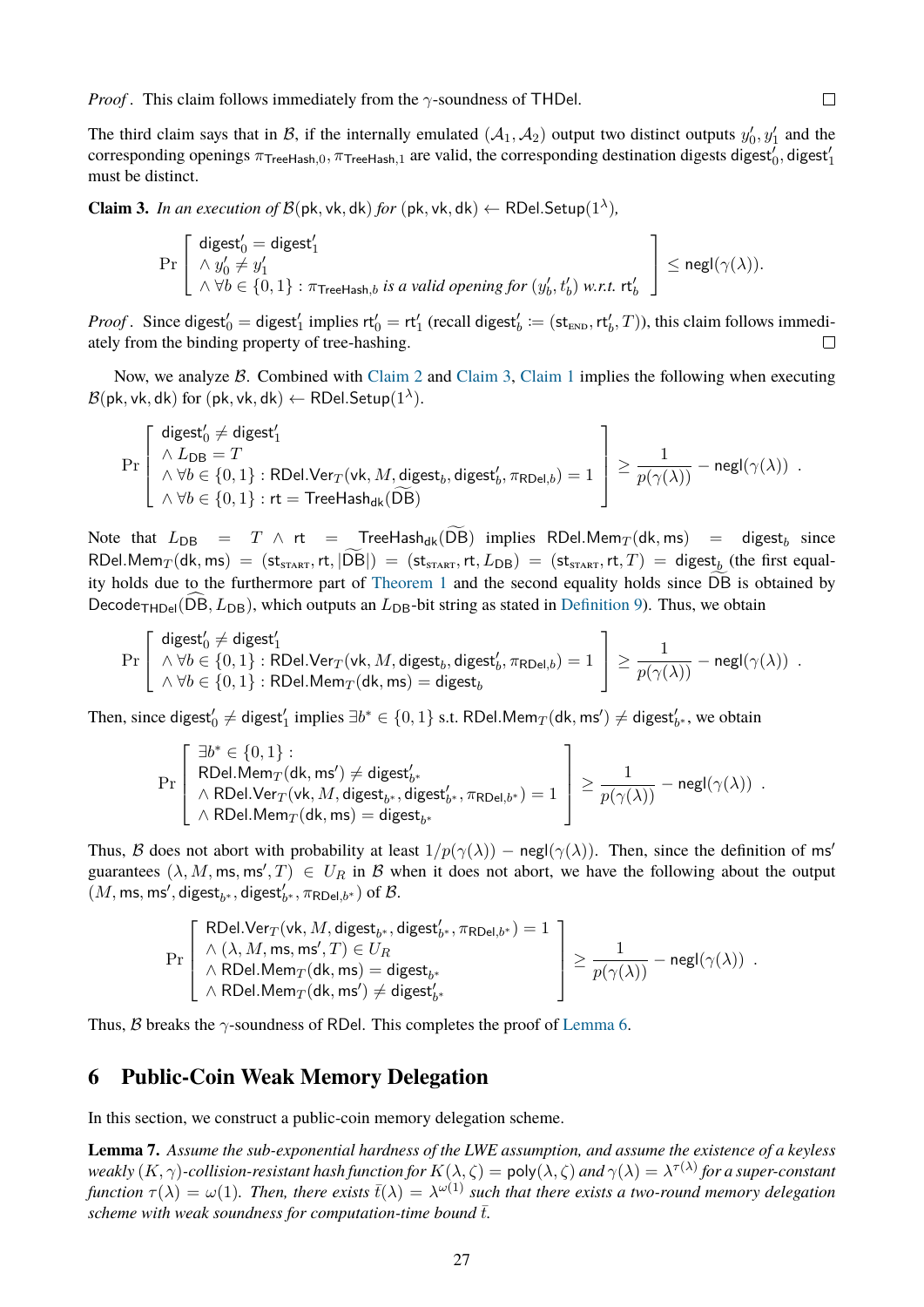As suggested in Section 2, our strategy is to combine our oracle memory delegation scheme (Lemma 6) with the keyless multi-collision-resistant hash function with local opening of Bitansky, Kalai, and Paneth [BKP18]. Therefore, we start by recalling the definition of multi-collision-resistant hash functions with local opening and the result of Bit[ansky et al](#page-2-1). [BKP18].

#### **6.1 Preliminary: Multi-Collision-Resistant Hash with Local Opening**

<span id="page-27-0"></span>We recall the definition of ([the keyl](#page-36-8)ess version of) multi-collision-resistant hash functions with local opening [BKP18]. Roughly speaking, they are hash functions that hash a long string to a short digest in such a way that any locations of the hashed string can be opened without opening the entire string. Their multi-collision resistance is formalized as an extractability property, which roughly guarantees that if an adversary makes local opening about a length-*L* string, we can extract a set of length-*L* strings such that any local opening by the [adversar](#page-36-8)y must agree with one of the strings in the set. (When the adversary locally opens multiple locations simultaneously, the opened values are guaranteed to agree with a single length-*L* string in the set.) The formal definition is given below.

**Definition 11.** *A* keyless multi-collision-resistant hash functions with local opening *consists of four algorithms* (Hash*,* Chal*,* Auth*,* Ver) *that have the following syntax and security.*

#### <span id="page-27-1"></span>**Syntax.**

- $\mathsf{rt} := \mathsf{Hash}(1^\lambda, x)$ : Hash *is a deterministic polynomial-time algorithm that takes as input a security* parameter  $1^{\lambda}$  and an input  $x \in \{0,1\}^L$  of length  $L \leq 2^{\lambda}$ , and it outputs a digest  $\mathsf{rt} \in \{0,1\}^{\lambda}$ .
- ch  $\leftarrow$  Chal $(1^{\lambda}, 1^{\rho})$ : Chal *is a probabilistic polynomial-time algorithm that takes as input a security parameter* 1 *<sup>λ</sup> and an opening-size parameter* 1 *ρ , and it outputs a challenge* ch*.*
- $\bullet \pi := \text{Auth}(1^{\lambda}, x, I, \text{ch})$ : Auth *is a deterministic polynomial-time algorithm that takes as input a security parameter*  $1^{\lambda}$ *, an input*  $x \in \{0,1\}^L$ *, an index set*  $I \subseteq [L]$ *, and a challenge* ch*, and it outputs a proof*  $\pi$ *.*
- $\bullet$  *b* := Ver( $1^{\lambda}$ , *L*, rt, *I*, *A*, ch,  $\pi$ ): Ver *is a deterministic polynomial-time algorithm that takes as input a*  $s$ *ecurity parameter*  $1^{\lambda}$ *, an input length*  $L \in \mathbb{N}$ *, a digest*  $rt \in \{0,1\}^{\lambda}$ *, an index set I, an assignment*  $A: I \rightarrow \{0, 1\}$ , a challenge ch, and a proof  $\pi$ , and it outputs a bit b.

#### **Security.**

• Correctness. For every  $\lambda, \rho, L \in \mathbb{N}$  such that  $L \leq 2^{\lambda}$ , every  $x \in \{0,1\}^L$ , and every  $I \subseteq [L]$ ,

$$
\Pr\left[\mathsf{Ver}(1^{\lambda}, L, \mathsf{rt}, I, A, \mathsf{ch}, \pi) = 1 \left| \begin{array}{c} \mathsf{rt} \leftarrow \mathsf{Hash}(1^{\lambda}, x) \\ \mathsf{ch} \leftarrow \mathsf{Chal}(1^{\lambda}, 1^{\rho}) \\ \pi \leftarrow \mathsf{Auth}(1^{\lambda}, x, I, \mathsf{ch}) \end{array} \right. \right] = 1 \enspace .
$$

- Succinctness. For every  $\lambda, \rho, L \in \mathbb{N}$  such that  $L \leq 2^{\lambda}$ , every  $x \in \{0,1\}^L$ , every  $I \subseteq [L]$ , and every  $\mathsf{ch} \in$  $\{0,1\}^*$  that has the same length as  $\mathsf{ch}' \leftarrow \mathsf{Chal}(1^{\lambda}, 1^{\rho})$ , the authentication algorithm Auth $(1^{\lambda}, x, I, \mathsf{ch})$ *outputs a proof*  $\pi$  *such that*  $|\pi| = \text{poly}(\lambda, \rho, |I|)$ .
- *K*-collision resistance for length bound  $\overline{L}$ . There exists a PPT extractor Ext such that for every PPT *adversary*  $A = (A_1, A_2)$ , every sequence of polynomial-size advice  $\{z_\lambda\}_{\lambda \in \mathbb{N}}$ , every noticeable function *ε, every function L such that*  $L(\lambda) \leq \overline{L}^{O(1)}(\lambda)$ *, every sufficiently large security parameter*  $\lambda \in \mathbb{N}$ *, and* every opening-size parameter  $\rho \leq L(\lambda)$ , the following holds for  $L := L(\lambda)$  and  $K := K(\lambda, |z_{\lambda}|, L)$ .  $\frac{c}{c}$

$$
\Pr\left[\begin{array}{l} |I| \leq \rho\\ \wedge \mathsf{Ver}(1^{\lambda}, L, \mathsf{rt}, I, A, \mathsf{ch}, \pi) = 1\\ \wedge A \not\in \{x|_I \mid x \in S\} \end{array}\middle|\begin{array}{l} (\mathsf{rt}, \mathsf{st}) \leftarrow \mathcal{A}_1(1^{\lambda}, z_{\lambda})\\ \mathsf{ch} \leftarrow \mathsf{Chal}(1^{\lambda}, 1^{\rho})\\ (I, A, \pi) \leftarrow \mathcal{A}_2(\mathsf{ch}, \mathsf{st})\\ S \leftarrow \mathsf{Ext}^{\mathcal{A}_2(\cdot, \mathsf{st})}(1^{\lambda}, 1^{\rho}, 1^L, 1^K, 1^{1/\varepsilon(\lambda)}) \end{array}\right] \leq \varepsilon(\lambda) \enspace.
$$

*Furthermore, in the above experiment,* Ext *always outputs a set S of size at most K.*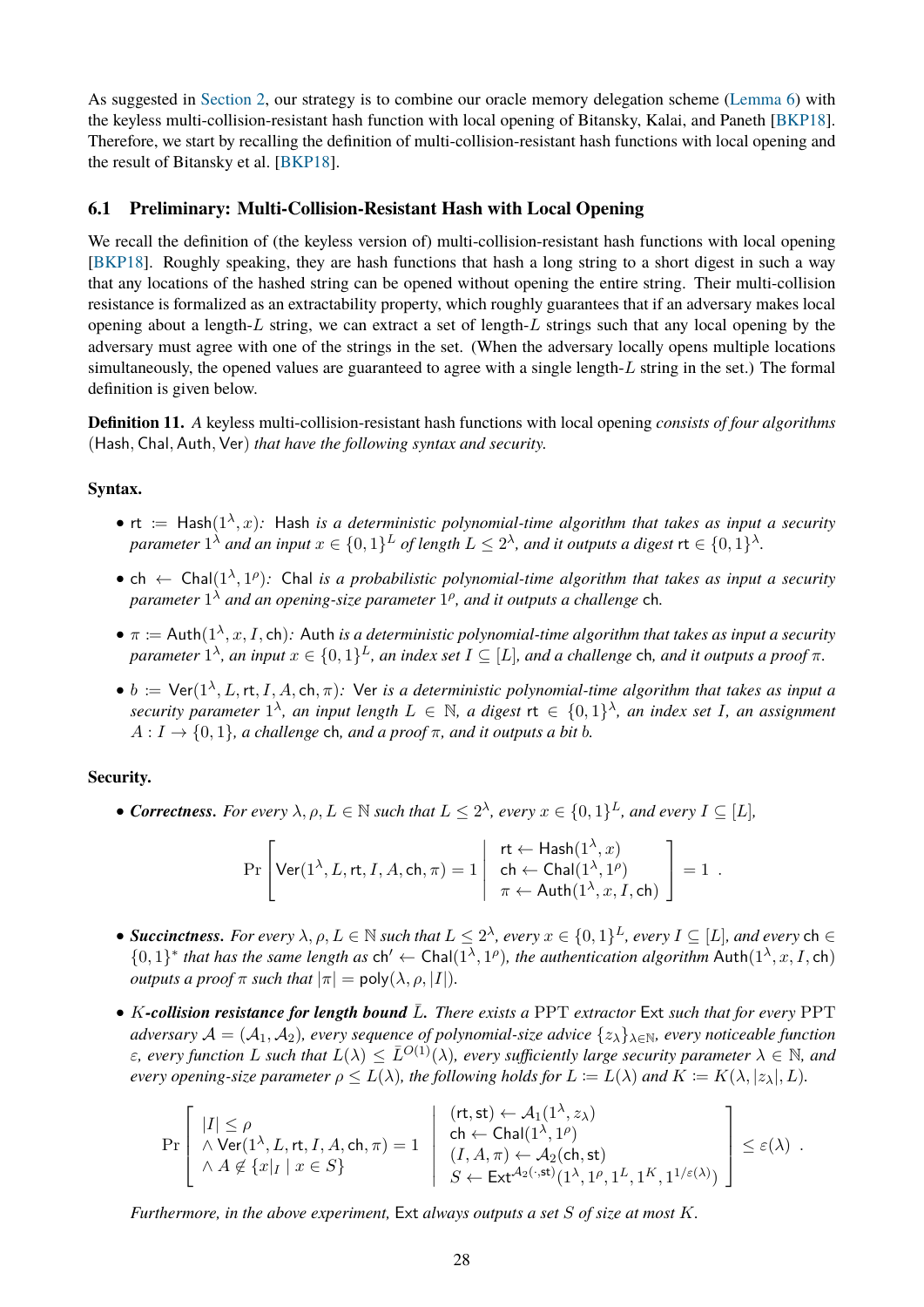*A multi-collision-resistant hash function with local opening is called* public coin *if the query algorithm* Chal *is public coin, i.e., it just outputs a string that is sampled uniformly randomly.*

We use the following theorem, which is shown in Bitansky et al. [BKP18].

**Theorem 2.** For any (arbitrarily small)  $\tau(\lambda) = \omega(1)$ , there exists  $\bar{L}(\lambda) = \lambda^{\omega(1)}$  such that if there exists a *keyless weakly*  $(K,\gamma)$ -collision-resistant hash function for  $K(\lambda,\zeta) = \textsf{poly}(\lambda,\zeta)$  and  $\gamma(\lambda) = \lambda^{\tau(\lambda)}$ , there exists *a public-coin*<sup>27</sup> *keyless K<sup>τ</sup> -collision-resistant hash function with loc[al openin](#page-36-8)g for input-length bound L*¯*.*

#### <span id="page-28-2"></span>**6.2 Proof of Lemma 7**

Let us first d[esc](#page-28-1)ribe the building blocks of our memory delegation scheme. Fix any  $\tau(\lambda) = \omega(1)$  such that we have a weakly  $(K_H, \gamma)$ -collision-resistant hash function for  $K_H(\lambda, \zeta) = \text{poly}(\lambda, \zeta)$  and  $\gamma(\lambda) = \lambda^{\tau(\lambda)}$ .

- <span id="page-28-0"></span>• HLO = (HLO.[Hash](#page-26-2), HLO.Chal, HLO.Auth, HLO.Ver): a public-coin keyless  $K_{HLO}$ -collision-resistant hash function with local opening for input-length bound  $\bar{L}$ , where  $\bar{L}$  is an arbitrarily small superpolynomial function and  $K_{\sf HLO}(\lambda,\zeta,L)\coloneqq K_{\sf H}(\lambda,\zeta)^{\tau(\lambda)}.$  (Such a hash function is guaranteed to exist by Theorem 2.) Without loss of generality, we assume  $\overline{L}(\lambda) \leq \lambda^{\tau(\lambda)}$ .
- ODel = (ODel.Mem, ODel.Query<sub>1</sub>, ODel.Query<sub>2</sub>, ODel.Prove, ODel.Ver): a public-coin 2-round oracle memory delegation scheme with  $\gamma$ -soundness for computation-time bound  $\bar{t}$ , where  $\gamma$  is defined as above and  $\bar{t}$  [is an](#page-28-2) arbitrarily small super-polynomial function. (Such an oracle memory delegation scheme is guaranteed to exist by Lemma 6.)

Let  $\ell_{\widehat{DB}}$  be an upper bound such that for a memory of length  $L_{DB} \leq \bar{t}(\lambda)$ , the encoding algorithm ODel.Mem outputs an encoding of length at most  $\ell_{\widehat{DB}}(L_{DB})$ . Without loss of generality, we assume  $\ell_{\widehat{D}}(L_{\text{DB}}) \leq \bar{L}(\lambda)$  for [every](#page-20-3)  $L_{\text{DB}} \leq \bar{t}(\lambda)$  by assuming that  $\bar{t}$  is sufficiently smaller than  $\bar{L}$ .

Let  $\ell_I$  be an upper bound such that for any  $L_{\text{DB}} \leq \bar{t}(\lambda)$ , the input query algorithm ODel.Query<sub>2</sub>( $L_{\text{DB}}$ ,  $\cdot$ ,  $\cdot$ ) outputs an input query of length at most  $\ell_I(L_{\text{DB}})$ . Since ODel.Query<sub>2</sub>( $L_{\text{DB}}$ , ·, ·) queries to an encoding of length  $\ell_{\widehat{DB}}(L_{DB})$ , we have  $\ell_I(L_{DB}) \leq \ell_{\widehat{DB}}(L_{DB})$ . Also, from the efficiency condition of ODel.Ver, we have  $\ell_I(L_{\text{DB}}) = \text{poly}(\lambda)$  for any  $L_{\text{DB}} \leq \bar{t}(\lambda)$ .

Using these building blocks, we obtain a two-round memory delegation scheme with weak soundness for computation-time bound  $\bar{t}$ .

*Remark* 8 (Simplified syntax of HLO*.*Chal)*.* In this paper, without loss of generality we can think as if HLO*.*Chal only takes  $1^{\lambda}$  as input (rather than  $(1^{\lambda}, 1^{\rho})$  as defined in Definition 11). This is because we only use HLO. Chal with  $\rho := \ell_I(L_{\text{DB}})$  for  $L_{\text{DB}} \leq \bar{t}(\lambda)$ . (Recall that  $\rho$  is the upper bound of the number of locations that can be locally opened.) Indeed, in this case, we have  $\rho \leq \text{poly}_\rho(\lambda)$  for a fixed polynomial poly<sub> $\rho$ </sub> as observed above, and thus, we can assume without loss of generality that HLO.Chal just outputs a sufficiently long random string  $\bar{c}$ h (which is longer than the output of HLO.Chal $(1^{\lambda}, 1^{\rho})$  fo[r any](#page-27-1)  $\rho \leq \text{poly}_{\rho}(\lambda)$ ), and HLO.Auth and HLO.Ver just use a prefix of  $\bar{c}$ h as the actual challenge.<sup>28</sup> Thus, in the following, we use this simplified syntax of HLO.Chal. Also, since HLO.Auth and HLO.Ver need to know  $\rho = \ell_I(L_{DB})$  to determine the length of the actual challenge, we write them as HLO.Auth<sub>*L*DB</sub> and HLO.Ver<sub>*L*DB</sub> to make it explicit what value of  $\rho$  they depend on.

Our memory delegation scheme Del [=](#page-28-3) (Mem*,* Query*,* Prove*,* Ver) is described in Algorithm 6. Since HLO and ODel are public coin, Del is also public coin. Completeness can be verified by inspection. The efficiency condition of Del follows from the efficiency condition of ODel and the succinctness of HLO. In the rest of this proof, we focus on soundness.

Assume for contradiction that there exists a pair of PPT adversaries  $(A_1, A_2)$ , a [sequence of](#page-29-0) polynomialsize advice  $\{z_{\lambda}\}_{\lambda \in \mathbb{N}}$ , a samplable entropic distribution ensemble  $\{Y_{\lambda}\}_{\lambda \in \mathbb{N}}$ , and a polynomial *p* such that for infinitely many  $\lambda \in \mathbb{N}$ , there exists  $t \leq t^{O(1)}(\lambda)$  such that .<br>11

$$
\Pr\left[\text{Ver(digest, } \langle M, t, y \rangle, q, \pi) = 1 \left| \begin{array}{c} (\text{digest}, M, \text{st}) \leftarrow \mathcal{A}_1(1^{\lambda}, z_{\lambda}) \\ q \leftarrow \text{Query}(1^{\lambda}) \\ y \leftarrow Y_{\lambda} \\ \pi \leftarrow \mathcal{A}_2(q, y, \text{st}) \end{array} \right| \right] \ge \frac{1}{p(\lambda)} \quad . \tag{4}
$$

<sup>27</sup>The public-coin property of the construction of [BKP18] is mentioned in [BKP18] and can be verified by inspection.

<span id="page-28-3"></span><span id="page-28-1"></span><sup>28</sup>Recall that HLO*.*Chal is public coin.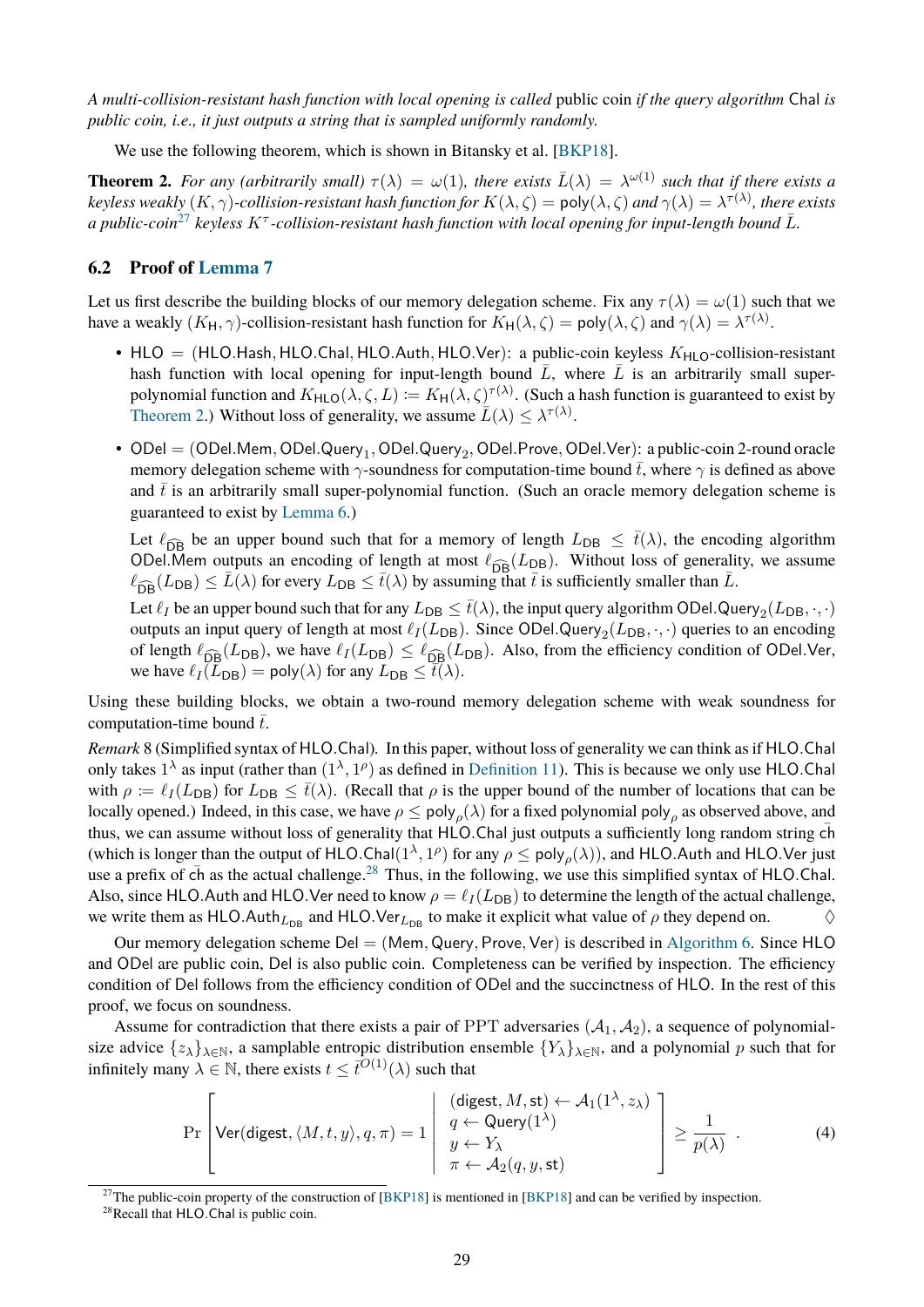#### <span id="page-29-0"></span>**Algorithm 6** Public-coin weak memory delegation scheme Del.

- digest  $:=$  Mem $(1^{\lambda}, \textsf{DB})$ :
- **1.** Run  $\widehat{DB} := \text{ODel.Mem}(1^{\lambda}, DB)$ :<br>1. Run  $\widehat{DB} := \text{ODel.Mem}(1^{\lambda}, DB)$ .
- dest := Mem(1<sup>λ</sup>, DB):<br>
1. Run DB := ODel.Mem(1<sup>λ</sup>, DB).<br>
2. Run digest<sub>HLO</sub> ← HLO.Hash(1<sup>λ</sup>, DB).
	- 3. Output digest  $:=$  (digest<sub>HLO</sub>,  $|DB|$ ).
- *q ←* Query(1*<sup>λ</sup>* ):
	- 1. Run  $(q_{\text{ODE}}, \sigma_{\text{ODE}}) \leftarrow \text{ODE}$ *.* Query<sub>1</sub>(1<sup> $\lambda$ </sup>).
	- 2. Run ch  $\leftarrow$  HLO.Chal $(1^{\lambda})$ .
	- 3. Output  $q := (q_{\text{ODel}}, \sigma_{\text{ODel}}, \text{ch}).$
- $\pi \coloneqq \text{Prove}(\text{DB}, \langle M, t, y \rangle, q)$ :
	- 1. Parse *q* as  $(q_{\text{ODel}}, \sigma_{\text{ODel}}, ch)$ .
	- 2. Run  $\pi_{\text{ODel}} := \text{ODel.Prove}(\text{DB}, \langle M, t, y \rangle, q_{\text{ODel}}).$
	- 3. Run  $I \coloneqq \mathsf{ODel}.\mathsf{Query}_2(|\mathsf{DB}|, \sigma_{\mathsf{ODel}}, \pi_{\mathsf{ODel}}).$ 5. Run  $T := \text{ODel.Prove}(\text{DB}, \text{MP})$ <br>
	4. Run  $T := \text{ODel.Query}_2(\text{DB}|, \sigma_{\text{ODel}})$ <br>
	5. Output  $\pi := (\pi_{\text{ODel}}, I, \widehat{\text{DB}}|_I, \pi_{\text{HLO}})$ .
	- 1. Parse *q* as ( $q_{\text{ODE}}$ ,  $\sigma_{\text{ODE}}$ , ch).<br>
	2. Run  $\pi_{\text{ODE}} := \text{ODEl}.\text{Prove}(\text{DB}, \langle M, t, y \rangle, q_{\text{ODE}})$ .<br>
	3. Run *I* :=  $\text{ODEl}.\text{Query}_2(|\text{DB}|, \sigma_{\text{ODE}}$ ,  $\pi_{\text{ODE}})$ .<br>
	4. Run  $\pi_{\text{HLO}} \leftarrow \text{HLO}. \text{Author}_{\text{DB}}(1^{\lambda}, \widehat{\text{DB}}, I, \text{ch})$ ,
	-
- $b := \text{Ver}(\text{digest}, \langle M, t, y \rangle, q, \pi)$ :
- 1. Parse digest,  $\langle M, t, y \rangle, q, \pi$ ):<br>
1. Parse digest as (digest<sub>HLO</sub>, *L*<sub>DB</sub>), parse *q* as (*q*<sub>ODel</sub>, *σ*<sub>ODel</sub>, ch), parse *π* as (*π*<sub>ODel</sub>, *I*,  $\widehat{DB}|_I$ , *π*<sub>HLO</sub>), and let  $L_{\widehat{\text{DR}}} := \ell_{\widehat{\text{DR}}}(L_{\text{DB}})$ .
	- 2. Output 1 if all of the following hold.
		- (a)  $L_{\widehat{\text{DR}}} \leq \overline{L}(\lambda)$ .
		- $\langle$  (b) ODel.Ver<sup>DB|</sup><sup>*I*</sup> ( $L_{\text{DB}}, \langle M, t, y \rangle$ ,  $q_{\text{ODel}}, \sigma_{\text{ODel}}, \pi_{\text{ODel}}) = 1$ .
		- $\langle$  C) ODel.Query $_2(L_{\text{DB}}, \sigma_{\text{ODel}}, \pi_{\text{ODel}}) = I$ .
		- (d) HLO.Ver<sub>LDB</sub> $(1^{\lambda}, L_{\widehat{DR}}$ , digest<sub>HLO</sub>,  $I, \widehat{DB}|_I$ , ch,  $\pi_{HLO}$ ) = 1.  $\begin{aligned} &\mu_{\text{DB}}, \langle M, t, y \rangle, q_{\text{ODel}}, \sigma_{\text{ODel}}, \pi_{\text{ODel}}) = 1. \ &\text{DB}, \sigma_{\text{ODel}}, \pi_{\text{ODel}}) = I. \ &\mu_{\text{DB}}, \text{digest}_{\text{HLO}}, I, \widehat{\text{DB}}|_I, \text{ch}, \pi_{\text{HLO}}) = 1. \end{aligned}$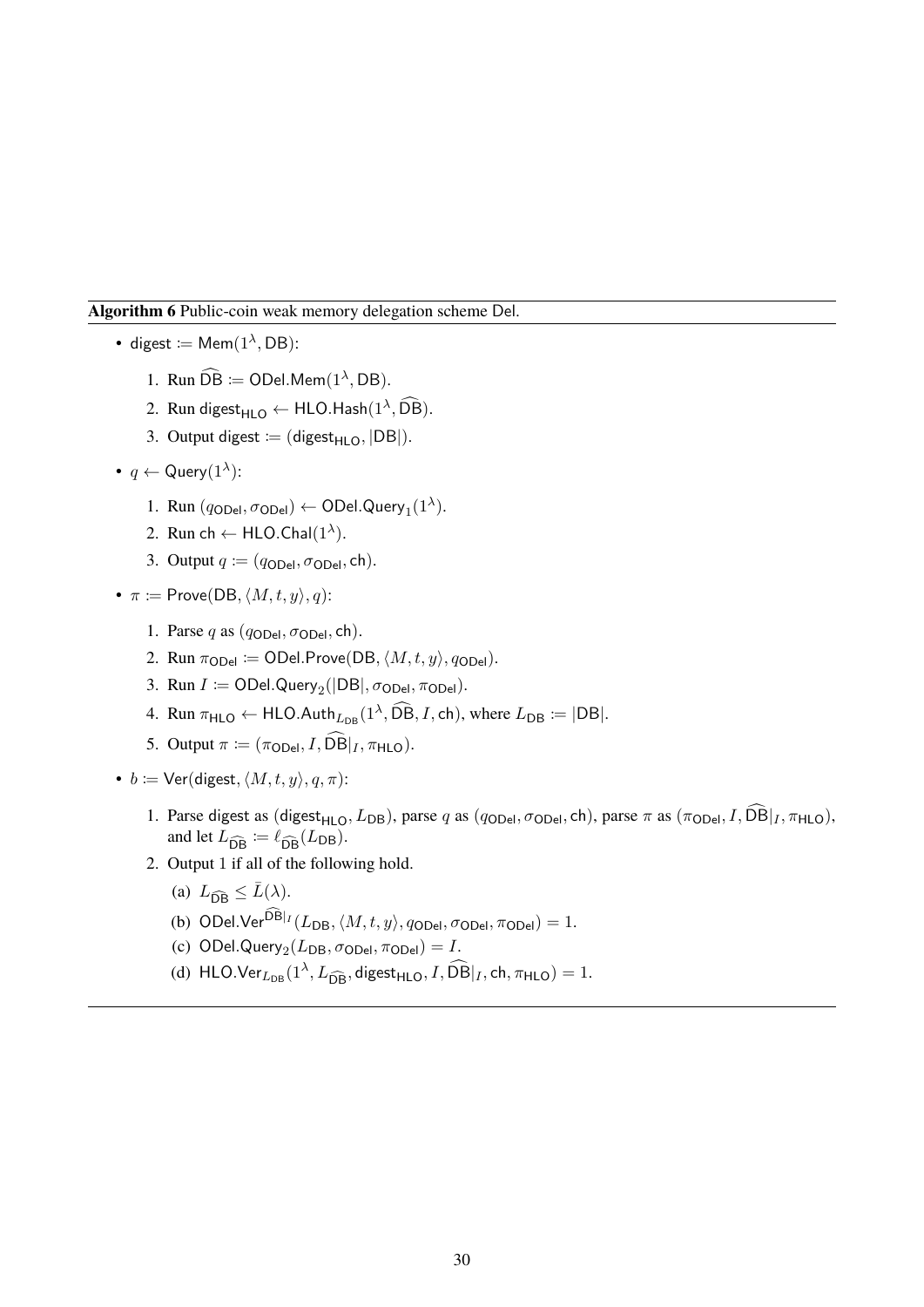We use  $(A_1, A_2)$  to obtain a pair of  $\gamma^{O(1)}$ -time adversaries  $(\mathcal{B}_1, \mathcal{B}_2)$  that breaks the soundness of ODel. Roughly speaking, the pair  $(\mathcal{B}_1, \mathcal{B}_2)$  works as follows. Since  $\mathcal{A}_1$  outputs a digest while  $\mathcal{B}_1$  is required to output an encoded memory in the clear,  $\mathcal{B}_1$  needs to extract a memory from  $(\mathcal{A}_1, \mathcal{A}_2)$ . Naturally,  $\mathcal{B}_1$  uses the multicollision resistance of HLO for this purpose. Specifically, *B*<sup>1</sup> uses the extractor of HLO to extract a set of memories such that local opening from *A*<sup>2</sup> is guaranteed to be consistent with one of the memories in the set. Then,  $B_1$  simply outputs a memory that is randomly chosen from the set, and  $B_2$  uses  $A_2$  to obtain a proof while hoping that the obtained proof is accepting w.r.t. the memory that was chosen by  $B_1$ . The key point is that  $B_2$ obtains such a proof with non-negligible probability since the size of the extracted set is guaranteed to be not too large. The formal description of  $(\mathcal{B}_1, \mathcal{B}_2)$  is given below. ins such a proof with non-negligible pro<br>
darge. The formal description of  $(\mathcal{B}_1, \mathcal{B}_2)$ <br> **•**  $(\widehat{DB}, L_{DB}, M, y, y', st) \leftarrow \mathcal{B}_1(1^{\lambda}, z_{\lambda})$ :

- - 1. Run (digest,  $M$ , st<sub>Del</sub>)  $\leftarrow A_1(1^{\lambda}, z_{\lambda})$ , and parse digest as (digest<sub>HLO</sub>,  $L_{DB}$ ). Define  $L_{\widehat{DB}} :=$  $\ell_{\widehat{\rm DR}}(L_{\rm DB})$ . If  $L_{\widehat{\rm DR}} > \overline{L}(\lambda)$ , abort.
	- 2. Use the extractor  $Ext_{HLO}$  of HLO to extract a set *S* of memories that  $A_2$  can locally open. Concretely, let  $C_2(\cdot, st_{HLO})$  for  $st_{HLO} := (\lambda, st_{Del})$  be the adversary that converts  $\mathcal{A}_2$  to an adversary against HLO as follows: On input ch, (i) run  $(q_{\text{ODE}}, \sigma_{\text{ODE}}) \leftarrow \text{ODE}$ . Query<sub>1</sub>(1<sup> $\lambda$ </sup>), (ii) sam $ple y \leftarrow Y_\lambda$ , (iii) run  $\pi_{Del} \leftarrow A_2(q_{Del}, y, st_{Del})$  for  $q_{Del} := (q_{ODel}, \sigma_{ODel}, ch)$ , (iv) parse  $\pi_{Del}$  as  $(\pi_{\text{ODE}}, I, A, \pi_{\text{HLO}})$ , and (v) output  $(I, A, \pi_{\text{HLO}})$ . Then, the extractor Ext<sub>HLO</sub> is used against  $C_2$ with parameters  $(\rho, L, K, \varepsilon) := (\ell_I(L_{DB}), L_{\widehat{DB}}, K_{HLO}(\lambda, |z_{\lambda}|, L_{\widehat{DB}}), 1/2p(\lambda)).$ ple  $y \leftarrow Y_{\lambda}$ , (iii) run  $\pi_{\text{Del}} \leftarrow A_2(q_{\text{Del}}, y, \text{st}_{\text{Del}})$  for  $q_{\text{Del}} := (q_{\text{ODel}}, \sigma_{\text{ODel}}, \text{ch})$ , (iv) parse  $\pi_{\text{De}}$ <br>( $\pi_{\text{ODel}}, I, A, \pi_{\text{HLO}}$ ), and (v) output ( $I, A, \pi_{\text{HLO}}$ ). Then, the extractor Ext<sub>HLO</sub> is us
	-
- $\bullet$   $(\pi_{\mathsf{ODel}}, \pi'_{\mathsf{ODel}}) \leftarrow \mathcal{B}_2(q_{\mathsf{ODel}}, \sigma_{\mathsf{ODel}}, \mathsf{st})$ :
	- 1. Parse st as  $(y, y', st_{Del})$ .
	- 2. ch *←* HLO*.*Chal(1*<sup>λ</sup>* ).
	- 3. Run  $\pi_{\text{Del}} \leftarrow A_2(q_{\text{Del}}, y, \text{st}_{\text{Del}})$  and  $\pi'_{\text{Del}} \leftarrow A_2(q_{\text{Del}}, y', \text{st}_{\text{Del}})$  for  $q_{\text{Del}} \coloneqq (q_{\text{ODel}}, \sigma_{\text{ODel}}, \text{ch})$ .
	- 4. Parse  $\pi_{\text{Del}}$  as  $(\pi_{\text{ODel}}, I, A, \pi_{\text{HLO}})$ , and parse  $\pi'_{\text{Del}}$  as  $(\pi'_{\text{ODel}}, I', A', \pi'_{\text{HLO}})$ .
	- 5. Output  $(\pi_{\text{ODel}}, \pi'_{\text{ODel}})$ .

We note that  $B_1$  and  $B_2$  indeed run in time poly $(\gamma(\lambda))$  since their running time is dominated by the running time of Ext<sub>HLO</sub>, which is bounded by  $poly(L_{\widehat{DB}}, K_{HLO}(\lambda, |z_{\lambda}|, L_{\widehat{DB}})) = poly(\lambda^{\tau(\lambda)})$ .

Now, we show that the pair  $(\mathcal{B}_1, \mathcal{B}_2)$  indeed breaks the soundness of ODel. First, we rewrite (4) by inlining Query and Ver to obtain

$$
\Pr\left[\begin{array}{c} L_{\widehat{\mathsf{DB}}}\leq \bar L(\lambda)\\ \text{ODE}.\mathsf{Ver}^A(L_{\mathsf{DB}},\langle M, t, y\rangle, q_{\mathsf{ODel}}, \sigma_{\mathsf{ODel}}, \pi_{\mathsf{ODel}})=1\\ \text{ODE}.\mathsf{Query}_2(L_{\mathsf{DB}},\sigma_{\mathsf{ODel}},\pi_{\mathsf{ODel}})=I\\ \text{HLO}.\mathsf{Ver}_{L_{\mathsf{DB}}}(1^\lambda,L_{\widehat{\mathsf{DB}}},\mathsf{digest}_{\mathsf{HLO}},I,A,\mathsf{ch},\pi_{\mathsf{HLO}})=1\\q\coloneqq (q_{\mathsf{ODel}},\sigma_{\mathsf{ODel}},\mathsf{ch})\\q\coloneqq (q_{\mathsf{ODel}},\sigma_{\mathsf{ODel}},\mathsf{ch})\\q\coloneqq (q_{\mathsf{ODel}},\sigma_{\mathsf{ODel}},\mathsf{ch})\\q\coloneqq (q_{\mathsf{ODel}},\sigma_{\mathsf{ODel}},\mathsf{ch})\\q\coloneqq (q_{\mathsf{ODel}},\pi_{\mathsf{ODel}},\mathsf{ch})\\q\coloneqq (q_{\mathsf{ODel}},\pi_{\mathsf{ODel}},\mathsf{ch})\\q\coloneqq (q_{\mathsf{ODel}},\pi_{\mathsf{ODel}},\mathsf{ch})\end{array}\right]\geq \frac{1}{p(\lambda)}~,
$$

where  $L_{\widehat{DB}} := \ell_{\widehat{DB}}(L_{DB})$ . Then, since the multi-collision resistance of HLO and the construction of the adversary  $C_2$  guarantee that we can extract a set of memories with which the adversary's local opening must agree, we have

$$
\Pr\left[\begin{array}{c}L_{\widehat{\textrm{DB}}}\leq \bar{L}(\lambda)\\ \text{ODE}.\mathsf{Ver}^A(L_{\textrm{DB}},\langle M,t,y\rangle,q_{\textrm{ODE}},\sigma_{\textrm{ODE}},\pi_{\textrm{ODE}})=1\\ \text{ODE}.\mathsf{Query}_{2}(L_{\textrm{DB}},\sigma_{\textrm{ODE}},\pi_{\textrm{ODE}})=I\\ A\in\{\widehat{\textrm{DB}}|_{I}\mid\widehat{\textrm{DB}}\in S\}\\ \end{array}\right]=I\left[\begin{array}{c}((\textrm{digest}_{\textrm{HLO}},L_{\textrm{DB}}),M,\textrm{st})\leftarrow\mathcal{A}_{1}(1^{\lambda},z_{\lambda})\\ S\leftarrow\textrm{Ext}_{\textrm{HLO}}^{C_{2}(\cdot,\textrm{st}_{\textrm{HLO}})}(1^{\lambda},1^{\rho},1^{\textit{L}},1^{\textit{K}},1^{1/\varepsilon(\lambda)})\\ (\textrm{q_{\textrm{ODE}},\sigma_{\textrm{ODE}})\leftarrow\textrm{ODE}.\mathsf{Query}_{1}(1^{\lambda})\\ \textrm{ch}\leftarrow\textrm{HLO}. \mathsf{Chal}(1^{\lambda})\\ q\coloneqq(q_{\textrm{ODE}},\sigma_{\textrm{ODE}},\textrm{ch})\\ y\leftarrow Y_{\lambda}\\ (\pi_{\textrm{ODE}},I,A,\pi_{\textrm{HLO}})\leftarrow\mathcal{A}_{2}(q,y,\textrm{st})\\ \end{array}\right]\right]
$$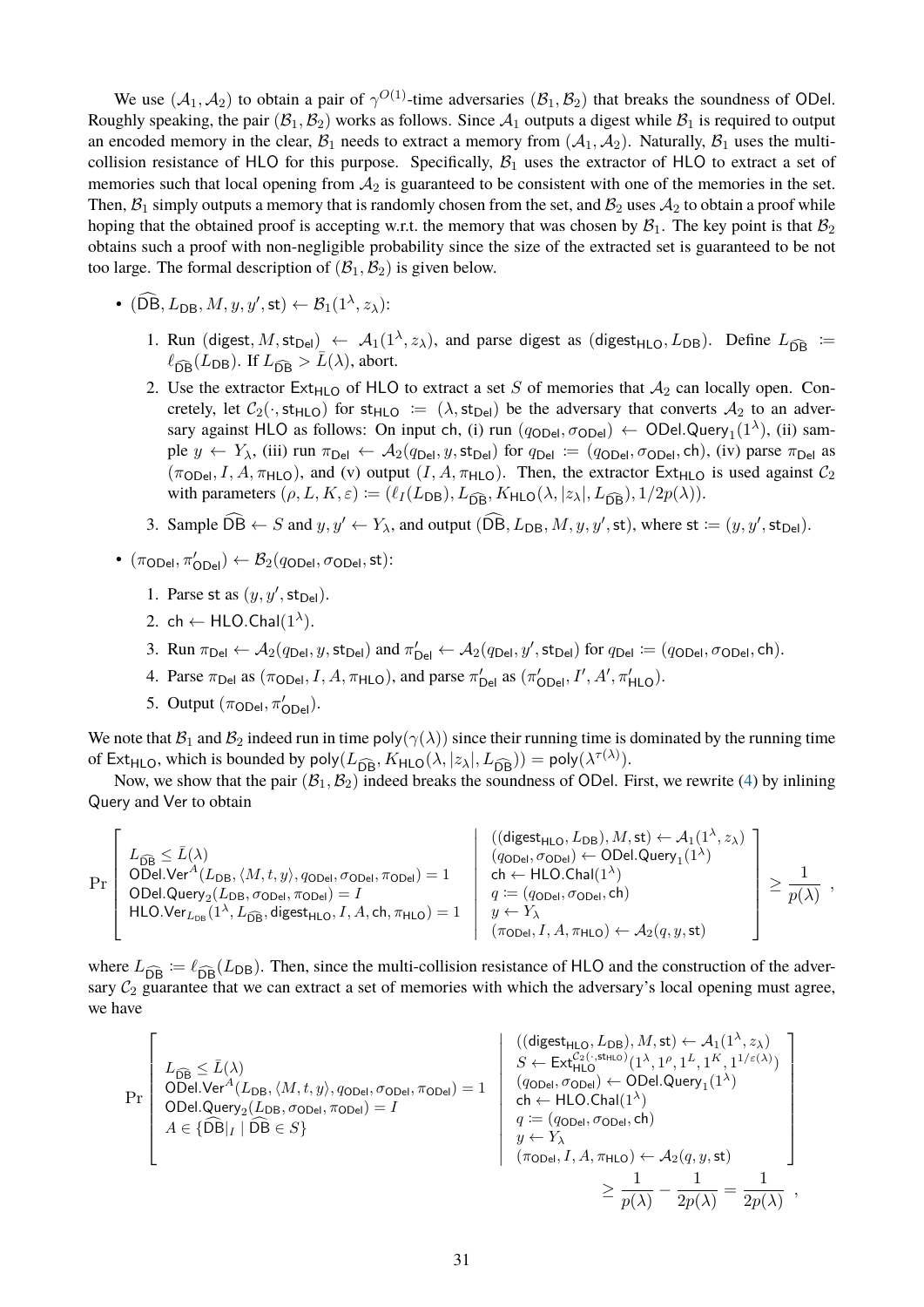where  $st_{HLO} := (\lambda, st)$  and  $(\rho, L, K, \varepsilon) := (\ell_I(L_{DB}), L_{\widehat{DB}}, K_{HLO}(\lambda, |z_{\lambda}|, L_{\widehat{DB}}), 1/2p(\lambda))$  when the extractor  $\text{Ext}_{\text{HLO}}$  is used. Then, since  $\text{Ext}_{\text{HLO}}$  outputs a set of size at most  $K = K_{\text{HLO}}(\lambda, |z_{\lambda}|, L_{\widehat{\text{DB}}})$ , under the condition that the extraction succeeds, a memory that is randomly chosen from the extracted set is consistent with the adversary's local opening with probability  $1/K$ . Therefore, by using a randomly chosen extracted memory in the verification, we obtain

$$
\Pr\left[\begin{array}{c} \text{U}_{\widehat{\mathsf{DB}}} \leq \bar{L}(\lambda) \\ L_{\widehat{\mathsf{DB}}} \leq \bar{L}(\lambda) \\ \text{ODel.Ver}^{\widehat{\mathsf{DB}}|_{I}}(L_{\mathsf{DB}}, \langle M, t, y \rangle, q_{\mathsf{ODel}}, \sigma_{\mathsf{ODel}}, \pi_{\mathsf{ODel}}) = 1 \\ 0 \text{Del.Ver}^{\widehat{\mathsf{DB}}|_{I}}(L_{\mathsf{DB}}, \langle M, t, y \rangle, q_{\mathsf{ODel}}, \sigma_{\mathsf{ODel}}, \pi_{\mathsf{ODel}}) = I \\ 0 \text{Del.Query}_{2}(L_{\mathsf{DB}}, \sigma_{\mathsf{ODel}}, \pi_{\mathsf{ODel}}) = I \\ 0 \text{Del.Query}_{2}(L_{\mathsf{DB}}, \sigma_{\mathsf{ODel}}, \pi_{\mathsf{ODel}}) = I \end{array}\right] \begin{array}{c} ((\text{digest}_{\mathsf{HLQ}}, L_{\mathsf{DB}}), M, \text{st}) \leftarrow \mathcal{A}_{1}(1^{\lambda}, z_{\lambda}) \\ S \leftarrow \text{Ext}_{\mathsf{HLQ}}^{\mathcal{C}_{1}(\text{stht})}(1^{\lambda}, 1^{\rho}, 1^{\lambda}, 1^{\lambda}, 1^{\lambda}(\epsilon(\lambda))\\ \widehat{\mathsf{DB}} \leftarrow S \\ (q_{\mathsf{ODel}}, \sigma_{\mathsf{ODel}}) \leftarrow \text{ODel.Query}_{1}(1^{\lambda}) \\ \text{ch} \leftarrow \text{HLO.Chal}(1^{\lambda}) \\ y \leftarrow Y_{\lambda} \\ (\pi_{\mathsf{ODel}}, I, A, \pi_{\mathsf{HLQ}}) \leftarrow \mathcal{A}_{2}(q, y, \text{st}) \\ 2 \frac{1}{2Kp(\lambda)} \end{array}\right].
$$

From an average argument, when we consider sampling two random outputs  $y, y'$  from  $Y_\lambda$  and obtaining a proof from  $A_2$  for each of them, we obtain accepting proofs for both of them with non-negligible probability, i.e., we have an average argument, when we consider sampling two ra

We

\n
$$
\begin{bmatrix}\nL_{\widehat{DB}} \leq \bar{L}(\lambda) & ( ( \text{digest}_{\mathsf{HLO}}, L_{\mathsf{DB}}), M, \mathsf{st} ) \leftarrow \mathcal{A}_1(1^{\lambda}, z_{\lambda}) \\
\text{ODel.} \text{Ver}^{\widehat{DB}|_{I}}(L_{\mathsf{DB}}, \langle M, t, y \rangle, q_{\mathsf{ODel}}, \sigma_{\mathsf{ODel}}, \pi_{\mathsf{ODel}} ) = 1 \\
\text{ODel.} \text{Query}_2(L_{\mathsf{DB}}, \sigma_{\mathsf{ODel}}, \pi_{\mathsf{ODel}} ) = I & ( q_{\mathsf{ODel}}, \sigma_{\mathsf{ODel}} ) \leftarrow \text{ODel.} \text{Query}_1(1^{\lambda}) \\
\text{ODel.} \text{Query}_2(L_{\mathsf{DB}}, \sigma_{\mathsf{ODel}}, \pi_{\mathsf{ODel}} ) = I & ( q_{\mathsf{ODel}}, \sigma_{\mathsf{ODel}} ) \leftarrow \text{ODel.} \text{Query}_1(1^{\lambda}) \\
\text{ODel.} \text{Query}_2(L_{\mathsf{DB}}, \sigma_{\mathsf{ODel}}, \pi_{\mathsf{ODel}} ') ) = I' & ( q_{\mathsf{ODel}}, \sigma_{\mathsf{ODel}}, \tau_{\mathsf{ODel}} ) = 1 \\
\text{ODel.} \text{Query}_2(L_{\mathsf{DB}}, \sigma_{\mathsf{ODel}}, \pi_{\mathsf{ODel}} ') ) = I' & ( q_{\mathsf{ODel}}, \sigma_{\mathsf{ODel}}, \tau_{\mathsf{ODel}} ) \leftarrow \mathcal{A}_2(q, y, \text{st}) \\
\pi_{\mathsf{ODel}}, I, A, \pi_{\mathsf{HLO}} ) \leftarrow \mathcal{A}_2(q, y, \text{st}) \\
\pi_{\mathsf{ODel}}, I', A', \pi_{\mathsf{HLO}} ' \leftarrow \mathcal{A}_2(q, y', \text{st}) \\
\pi_{\mathsf{CDel}} I, I', A', \pi_{\mathsf{HLO}} ' \leftarrow \mathcal{A}_2(q, y', \text{st}) \right) \\
\end{bmatrix}
$$

Note that  $\Pr\left[y\neq y'\mid y,y'\leftarrow Y_\lambda\right]\geq 1-2^{-\Omega(\lambda)}$  since  $Y_\lambda$  is a samplable entropic distribution. Therefore, from (5) and the constructions of  $(\mathcal{B}_1, \mathcal{B}_2)$ , we have  $\mathbf{r}$ blable entropic dis<br> $(\widehat{\text{DB}}, L_{\text{DB}}, M, y, y^{\prime})$ e,

$$
\Pr\left[\begin{array}{c}y\neq y'\\ \mathsf{ODel}.\mathsf{Ver}^{\widehat{\mathsf{DB}}|_{I}}(L_{\mathsf{DB}},\langle M, t, y\rangle, q_{\mathsf{ODel}}, \sigma_{\mathsf{ODel}}, \pi_{\mathsf{ODel}})=1\\ \mathsf{ODel}.\mathsf{Ver}^{\widehat{\mathsf{DB}}|_{I'}}(L_{\mathsf{DB}},\langle M, t, y\rangle, q_{\mathsf{ODel}}, \sigma_{\mathsf{ODel}}, \pi_{\mathsf{ODel}})=1\\ \mathsf{ODel}.\mathsf{Ver}^{\widehat{\mathsf{DB}}|_{I'}}(L_{\mathsf{DB}},\langle M, t, y\rangle, q_{\mathsf{ODel}}, \sigma_{\mathsf{ODel}}, \pi_{\mathsf{ODel}})=1\\qquad \qquad \begin{array}{c}(\widehat{\mathsf{DB}}, L_{\mathsf{DB}}, M, y, y', \mathsf{st}) \leftarrow \mathcal{B}_1(1^\lambda, z_\lambda)\\ (\eta_{\mathsf{ODel}}, \pi_{\mathsf{ODel}}) \leftarrow \mathsf{ODel}.\mathsf{Query}_1(1^\lambda)\\ (\pi_{\mathsf{ODel}}, \pi_{\mathsf{ODel}}') \leftarrow \mathcal{B}_2(q_{\mathsf{ODel}}, \sigma_{\mathsf{ODel}}, \mathsf{st})\\ I := \mathsf{ODel}.\mathsf{Query}_2(L_{\mathsf{DB}}, \sigma_{\mathsf{ODel}}, \pi_{\mathsf{ODel}}')\\ I' := \mathsf{ODel}.\mathsf{Query}_2(L_{\mathsf{DB}}, \sigma_{\mathsf{ODel}}, \pi_{\mathsf{ODel}}')\\ \geq \left(\frac{1}{4Kp(\lambda)}\right)^3 - \frac{1}{2^{\Omega(\lambda)}} \end{array}\right].
$$

Since  $K = K_{\text{HLO}}(\lambda, |z_{\lambda}|, L_{\widehat{\text{DB}}}) = \text{poly}(\lambda^{\tau(\lambda)})$ , the above implies that the pair  $(\mathcal{B}_1, \mathcal{B}_2)$  indeed breaks the *γ*-soundness of ODel. This concludes the proof of Lemma 7.

# **7 Public-coin 3-round Zero-Knowledge Argument**

In this section, we construct a public-coin 3-round [zero-know](#page-26-2)ledge argument.

<span id="page-31-0"></span>**Theorem 3.** *Assume the sub-exponential hardness of the LWE assumption, and assume the existence of a keyless weakly*  $(K, \gamma)$ -collision-resistant hash function for  $K(\lambda, \zeta) = \text{poly}(\lambda, \zeta)$  and  $\gamma(\lambda) = \lambda^{\tau(\lambda)}$  for a super-constant *function*  $\tau(\lambda) = \omega(1)$ *. Then, there exists a public-coin 3-round zero-knowledge argument for NP.* 

<span id="page-31-1"></span>Following prior works  $[B B K^+ 16, B K P 18]$ , we prove Theorem 3 by using our weak memory delegation scheme (Lemma 7) to reduce the round complexity of Barak's public-coin zero-knowledge argument [Bar01].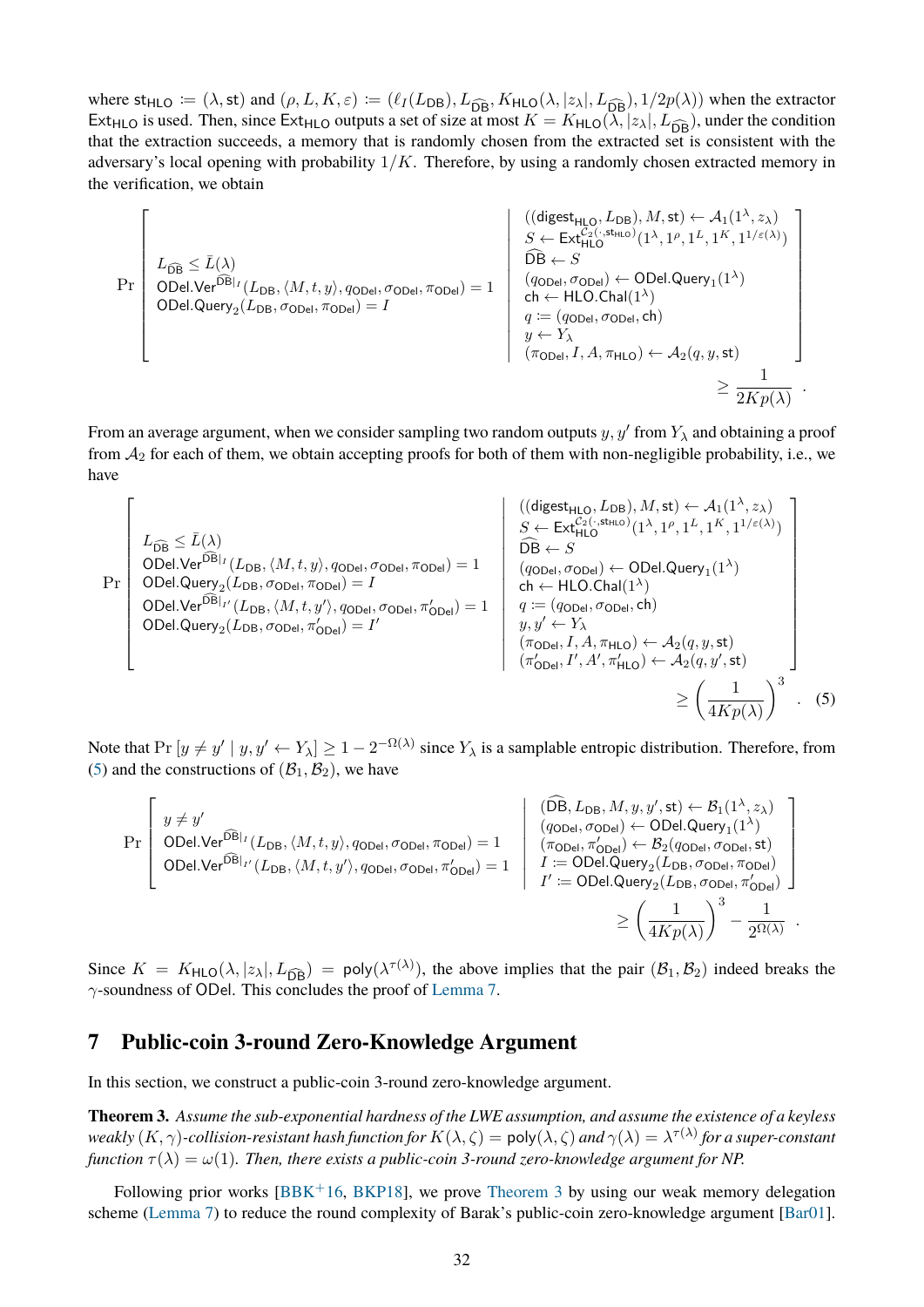In particular, as in the prior works  $[BBK<sup>+</sup>16, BKP18]$ , we combine our weak memory delegation scheme with a primitive called *a witness-indistinguishable argument of knowledge with first-message-dependent instances*  $[BBK<sup>+</sup>16, BKP18]$ . Thus, we start by recalling this primitive.

#### **7.1 Preliminary: Witness In[distingui](#page-36-4)s[habilit](#page-36-8)y with First-Message-Dependent Instances**

[We recall t](#page-36-4)[he defin](#page-36-8)ition of witness-indistinguishable arguments of knowledge with first-message-dependent instances from  $[BBK<sup>+</sup>16, BKP18]$ , where we make straightforward modifications to focus on public-coin ones.

<span id="page-32-0"></span>**Definition 12** (WIAOK with first-message-dependent instances)**.** *For any NP language L, a public-coin 3-round argument* (*P, V* ) *for L is said to be* a public-coin witness-indistinguishable argument of knowledge (WIAOK) with first-mes[sage-depe](#page-36-4)[ndent ins](#page-36-8)tances *if it satisfies the following.* 

*• Completeness with first-message-dependent instances: For any instance choosing function X and any λ, ℓ ∈* N*,*

$$
\Pr\left[V(x,\text{wi}_1,\text{wi}_2,\text{wi}_3)=1\left|\begin{array}{c}(\text{wi}_1,\text{st}_P)\leftarrow P(1^{\lambda},\ell)\\(x,w)\leftarrow X(\text{wi}_1),\text{ where }x\in L\cap\{0,1\}^\ell\text{ and }w\in R_L(x)\\ \text{wi}_2\leftarrow V(1^{\lambda},\ell)\\ \text{wi}_3\leftarrow P(x,w,\text{wi}_1,\text{wi}_2,\text{st}_P)\end{array}\right]\right|=1.
$$

*Furthermore, the honest prover's first message*  $\text{wi}_1$  *is of length*  $\lambda$ *, independent of the length*  $\ell$  *of the statement x.*

*• Adaptive witness indistinguishability: For every polynomial ℓ, every* PPT *interactive Turing machine V*<sup>\*</sup>, and every sequence of polynomial-size advice  $\{z_{\lambda}\}_{\lambda \in \mathbb{N}}$ , there exists a negligible function negl such that for every  $\lambda \in \mathbb{N}$ *that for every*  $\lambda \in \mathbb{N}$ ,

$$
\Pr\left[V^*(x, \text{wi}_1, \text{wi}_2, \text{wi}_3, \text{st}_V) = b \left| \begin{array}{c} (\text{wi}_1, \text{st}_P) \leftarrow P(1^{\lambda}, \ell(\lambda)) \\ (x, w_0, w_1, \text{wi}_2, \text{st}_V) \leftarrow V^*(\text{wi}_1, z_{\lambda}), \\ \text{where } x \in L \cap \{0, 1\}^{\ell(\lambda)} \text{ and } w_0, w_1 \in R_L(x) \\ b \leftarrow \{0, 1\} \\ \text{wi}_3 \leftarrow P(x, w_b, \text{wi}_1, \text{wi}_2, \text{st}_P) \end{array} \right| \leq \frac{1}{2} + \text{negl}(\lambda) .
$$

*• Adaptive argument of knowledge: There exists a uniform* PPT *oracle Turing machine* Ext *such that for every polynomial ℓ and every deterministic polynomial-time interactive Turing machine P ∗ (possibly with some hardwired inputs), there exists a negligible function* negl *such that for every sufficiently large λ ∈* N *and every*  $\varepsilon > 0$ *, if* 

$$
\Pr\left[V(x,\mathrm{wi}_1,\mathrm{wi}_2,\mathrm{wi}_3)=1\left|\begin{array}{c}\mathrm{wi}_1\leftarrow P^*\\\mathrm{wi}_2\leftarrow V(1^\lambda,\ell(\lambda))\\\ (x,\mathrm{wi}_3)\leftarrow P^*(\mathrm{wi}_1,\mathrm{wi}_2)\end{array}\right|\geq\varepsilon\enspace,
$$

*then*

$$
\Pr\left[\begin{array}{c} V(x,\mathrm{wi}_1,\mathrm{wi}_2,\mathrm{wi}_3)=1\\ \wedge w\not\in R_L(x) \end{array}\middle|\begin{array}{c} \mathrm{wi}_1\leftarrow P^*\\ \mathrm{wi}_2\leftarrow V(1^\lambda,\ell(\lambda))\\ (x,\mathrm{wi}_3)\leftarrow P^*(\mathrm{wi}_1,\mathrm{wi}_2)\\ w\leftarrow \mathrm{Ext}^{P^*}(1^{1/\varepsilon},x,\mathrm{wi}_1,\mathrm{wi}_2,\mathrm{wi}_3) \end{array}\right]\right\}\leq \mathrm{negl}(\lambda)\enspace.
$$

It is observed in [BKP18] that a public-coin 3-round WIAOK with first-message-dependent instances can be obtained from a keyless multi-collision-resistant hash function.

<span id="page-32-1"></span>**Theorem 4** ([BKP18]). Assume the existence of a weakly *K*-collision-resistant hash function for  $K(\lambda, \zeta) =$ poly(*λ, ζ*)*. Then, fo[r any la](#page-36-8)nguage in NP, there exists a public-coin 3-round WIAOK with first-messagedependent instances.*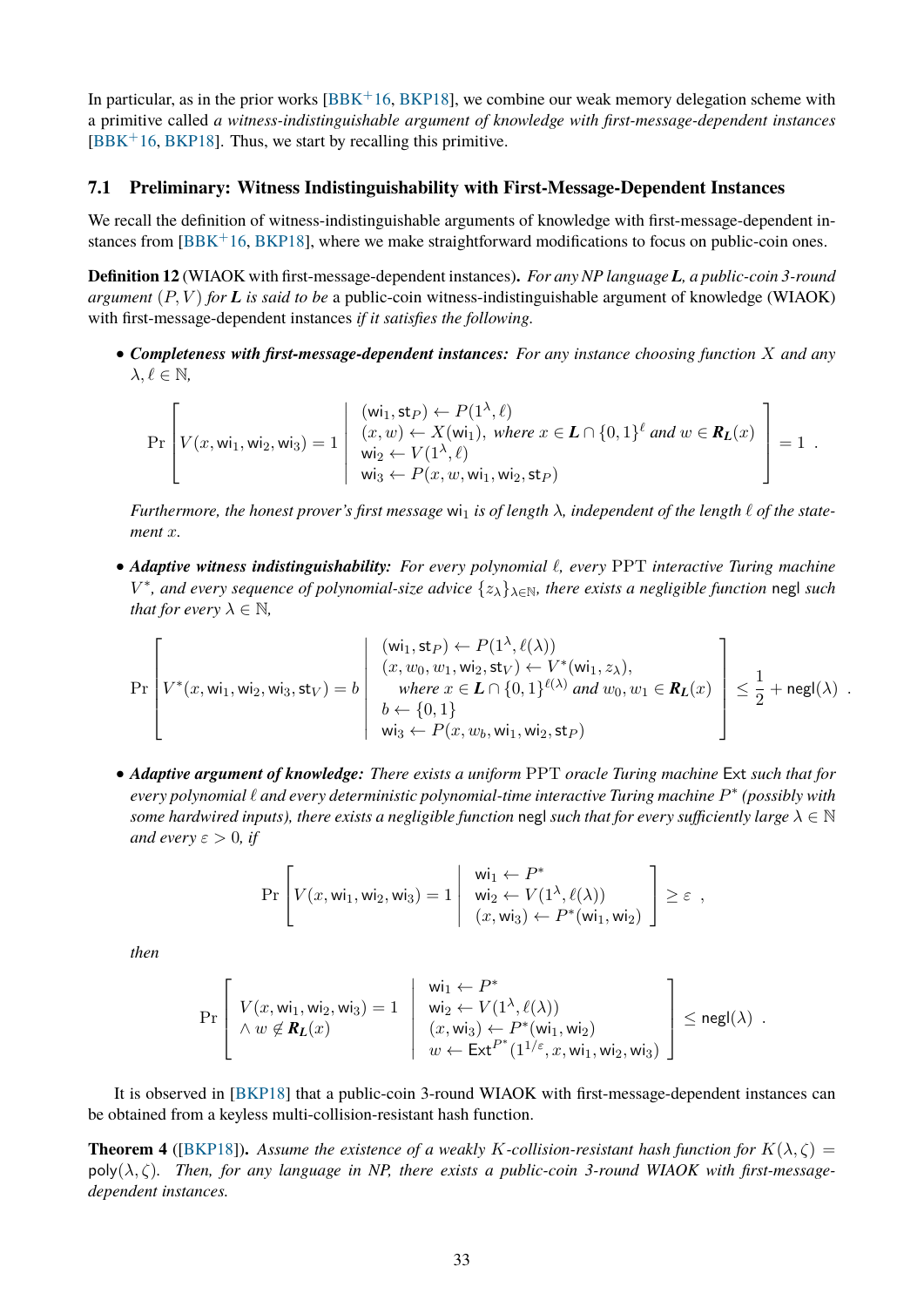#### **7.2 Proof of Theorem 3**

Let us first lists the building blocks of our 3-round zero-knowledge argument.

- <span id="page-33-0"></span>• Com: a n[on-interactive](#page-31-1) perfectly binding commitment scheme (which can be constructed under the LWE assumption [GHKW17, LS19]). Without loss of generality, we assume that the committer algorithm uses *λ*-bit randomness.
- ( $P_{WIAOK}$ ,  $V_{WIAOK}$ ): a public-coin 3-round WIAOK with first-message-dependent instances (e.g., the one that we can [obtain by](#page-37-13) T[heorem](#page-38-12) 4).
- Del = (Del*.*Mem*,* Del*.*Query*,* Del*.*Prove*,* Del*.*Ver): a public-coin 2-round memory delegation scheme with weak soundness for slightly super-polynomial computation-time bound  $\bar{t}$  (e.g., the one that we can obtain by Lemma 7). [We assume](#page-32-1) for simplicity that Del*.*Mem outputs a digest of length *λ*, and we use *ℓ<sup>π</sup>* to denote the proof length. (Because of the efficiency condition of memory delegation schemes, we have  $\ell_{\pi}(\lambda) = \text{poly}(\lambda)$ .)

For an NP l[anguage](#page-26-2) **L**, our 3-round zero-knowledge argument (*P, V* ) is described in Algorithm 7. Clearly, the prover and the verifier run in polynomial time. (Importantly, because of the efficiency condition of weak memory delegation schemes, the language **L'** is NP, and thus, (P<sub>WIAOK</sub>, V<sub>WIAOK</sub>) for the statement  $\Psi$  can be executed in polynomial time.) Also, since  $(P_{\text{WIAOK}}, V_{\text{WIAOK}})$  and Del are public coin,  $(P, V)$  is public coin. Now, since the completeness of  $(P, V)$  can be verified by inspection, in the following, w[e show the so](#page-34-0)undness and zero-knowledge of (*P, V* ).

#### **7.2.1 Proof of soundness.**

Assume for contradiction that there exists a PPT cheating prover *P ∗* and a polynomial *p* such that for infinitely many  $x \notin L$ , there exists  $z \in \{0, 1\}^*$  such that

<span id="page-33-1"></span>
$$
\Pr\left[\langle P^*(z), V \rangle(x) = 1\right] \ge \frac{1}{p(\lambda)} \quad . \tag{6}
$$

Without loss of generality, we assume that  $P^*$  is deterministic. Let us call a pair  $(x, z)$  be *bad* if we have (6) for  $(x, z)$ . Let  $\Lambda \subseteq \mathbb{N}$  be the set such that we have  $\lambda \in \Lambda$  if and only if there exists a bad  $(x, z)$  such that  $|x| = \lambda$ .

We use  $P^*$  to obtain a pair of adversaries  $(A_1, A_2)$  that breaks the weak soundness of Del. Since  $P^*$  is deterministic, for any  $(x, z)$ , the first-round message  $(wi_1, \text{cmt})$  that  $P^*(x, z)$  outputs is uniquely determined; thus, due to the perfect binding property of Com, the committed value of cmt, denoted as digest*<sup>∗</sup> |t ∗* , i[s](#page-33-1) also uniquely determined. For each  $\lambda \in \Lambda$ , pick any bad  $(x, z)$  such that  $|x| = \lambda$ , and let  $z_{\lambda} := (x, z, \text{digest}^*, t^*)$ . Then, we consider the following adversaries  $(A_1, A_2)$ .

- $\bullet$  (digest,  $M$ , st)  $\leftarrow$   $\mathcal{A}_1(1^\lambda, z_\lambda)$ :
	- 1. Parse  $z_{\lambda}$  as  $(x, z, \text{digest}^*, t^*)$ .
	- 2. Run (wi<sub>1</sub>, cmt, st<sub>*P*<sup>\*</sup></sub>) :=  $P^*(x, z)$ .
	- 3. Output (digest<sup>\*</sup>,  $M_{wi_1, cmt}$ , st), where st =  $(x, z, \text{digest}^*, t^*, wi_1, cmt, st_{P^*})$ .

• 
$$
\pi \leftarrow \mathcal{A}_2(q, y, \text{st})
$$
:

- 1. Parse st as  $(x, z, \text{digest}^*, t^*, \text{wi}_1, \text{cmt}, \text{st}_{P^*}).$
- 2. Run wi<sub>3</sub> :=  $P^*(y, \text{wi}_2, q, \text{st}_{P^*})$ , where wi<sub>2</sub> is obtained by wi<sub>2</sub>  $\leftarrow$   $V_{\text{WIAOK}}(1^{\lambda}, \ell_{\Psi}(\lambda))$ .
- 3. Use the extractor  $Ext_{WIAOK}$  of  $(P_{WIAOK}, V_{WIAOK})$  to extract a witness w from  $P^*$ . Concretely, let  $P^*_{\text{WIAOK}}$  be the cheating prover that converts  $P^*$  to a prover against the adaptive argument-ofknowledge property of  $(P_{WIAOK}, V_{WIAOK})$  as follows.  $P_{WIAOK}^*$  has  $(x, z, q, y)$  as a hardwired input. In Round 1,  $P_{\text{WIAOK}}^*$  runs (wi<sub>1</sub>, cmt, st<sub>*P*<sup>\*</sup></sub>) :=  $P^*(x, z)$  and outputs wi<sub>1</sub>. After receiving wi<sub>2</sub>,  $P^*_{\text{WIAOK}}$  runs wi<sub>3</sub> :=  $P^*(y, \text{wi}_2, q, \text{st}_{P^*})$  and outputs  $\Psi = (x, \text{wi}_1, \text{cmt}, y, q)$  and wi<sub>3</sub> in Round 3. Then, the extractor Ext<sub>WIAOK</sub> is used against  $P_{\text{WIAOK}}^*$  with parameter  $\varepsilon = 1/2p(\lambda)$  to obtain a witness *w*. If *w* is not a valid witness for  $(\text{wi}_1, \text{cmt}, y, q) \in \mathbf{L}'$ , abort.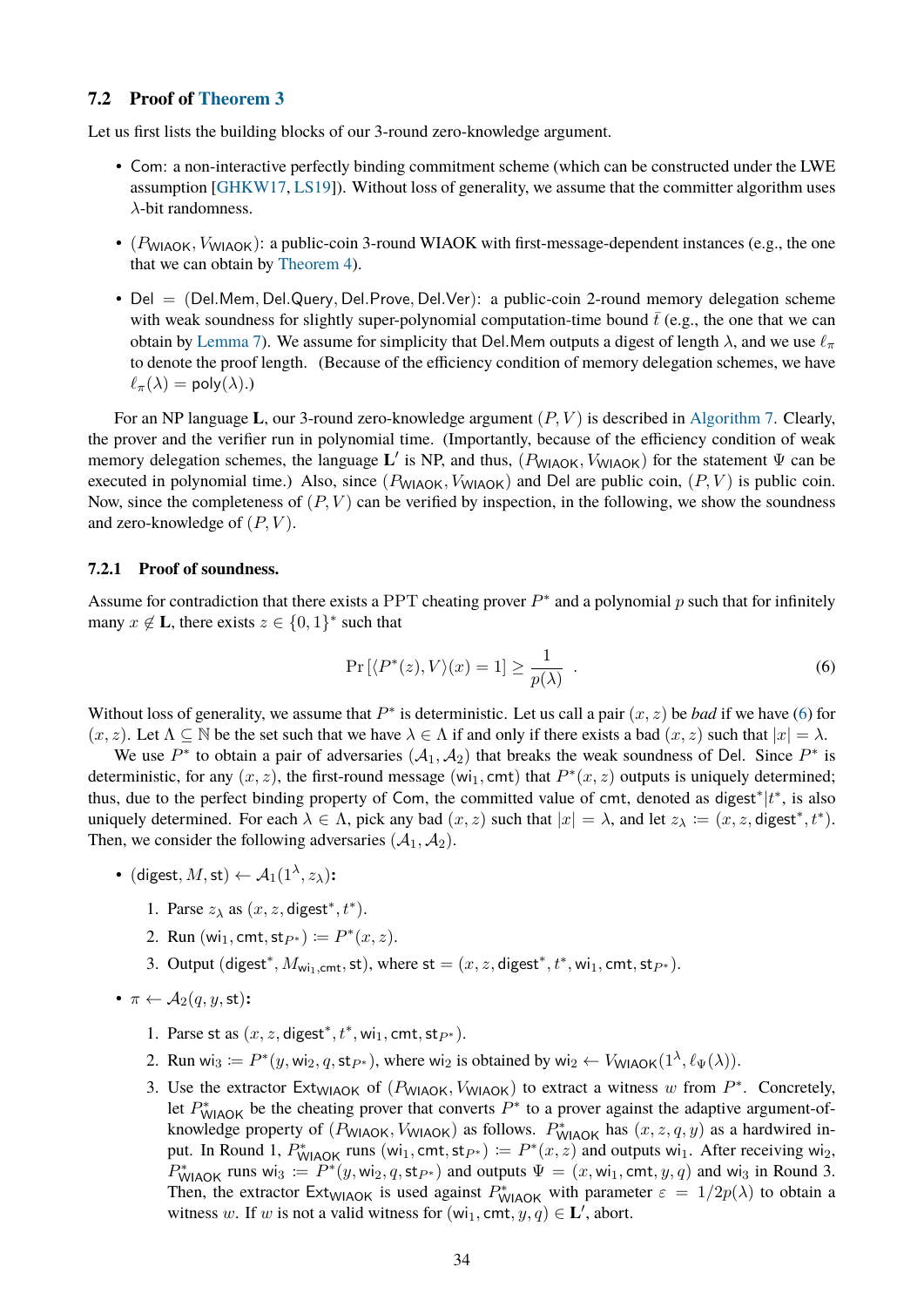<span id="page-34-0"></span>**Algorithm 7** Public-coin 3-round zero-knowledge argument (*P, V* ).

- **Input.** Let  $x \in L$  be the common input to the prover *P* and the verifier *V*, and  $w \in \mathbf{R}_L(x)$  be the private input to *P*. Let  $\lambda := |x|$  be the security parameter.
- **Round 1.** The prover *P* does the following.
	- 1. Run  $(w_i, st_P) \leftarrow P_{WIAOK}(1^{\lambda}, \ell_{\Psi}(\lambda))$ , where  $\ell_{\Psi}$  is the length of the statement  $\Psi$  that is defined in Round 3 below.
	- 2. Run cmt  $\leftarrow$  Com $(0^{\lambda}|0^{\log \bar{t}(\lambda)})$ , where  $0^{\lambda}|0^{\log \bar{t}(\lambda)}$  is the concatenation of  $0^{\lambda}$  and  $0^{\log \bar{t}(\lambda)}$ . (Recall that  $\bar{t}$  is the computation-time bound that is defined in the soundness of Del.)
	- 3. Send (wi<sub>1</sub>, cmt) to  $V$ .
- **Round 2.** On receiving  $(w_i, \text{cmt})$ , the verifier *V* does the following.
	- 1. Sample a uniformly random string  $y \in \{0,1\}^{\lambda}$ .
	- 2. Run wi<sub>2</sub>  $\leftarrow$   $V_{\text{WIAOK}}(1^{\lambda}, \ell_{\Psi}(\lambda)).$
	- 3. Run  $q \leftarrow$  Del.Query $(1^{\lambda})$ .
	- 4. Send  $(y, \text{wi}_2, q)$  to  $P$ .
- **Round 3.** On receiving  $(y, wi_2, q)$ , the prover  $P$  does the following.  $\sin$  $\ddot{\phantom{0}}$ 
	- 1. Let **L** *′* be the language defined by

$$
\mathbf{L}' \coloneqq \left\{ \begin{aligned} (\textsf{wi}_1, \textsf{cmt}, y, q) & \begin{array}{l} \exists \textsf{digest}, r_{\mathsf{cmt}} \in \{0, 1\}^\lambda, \pi \in \{0, 1\}^{\ell_\pi(\lambda)}, t \leq \bar{t}(\lambda) \\ \textsf{s.t. } \textsf{Com}(\textsf{digest}|t; r_{\mathsf{cmt}}) = \textsf{cmt} \\ \textsf{Del.Ver}(\textsf{digest}, \langle M_{\mathsf{wi}_1, \mathsf{cmt}}, t, y \rangle, q, \pi) = 1 \end{array} \right\} \end{aligned} \right. \, ,
$$

where  $M_{\text{wi}_1,\text{cmt}}$  is a Turing machine that has (wi<sub>1</sub>, cmt) as a hardwired input, and on input DB  $\in$ *{*0*,* 1*} ∗* , it does the following: (i) view DB as a Turing machine *M* (possibly with some hardwired inputs), (ii) run  $M(w_i, \text{cmt})$ , (iii) parse the output of  $M$  as  $(y, w_i, q)$ , and (iv) output  $y$ .

- 2. Let  $\Psi = (x, \text{wi}_1, \text{cmt}, y, q)$  be the following statement:  $x \in L \vee (\text{wi}_1, \text{cmt}, y, q) \in L'$ . (Note that the length of  $\Psi$  is determined by  $\lambda = |x|$  alone.)
- 3. Send wi<sub>3</sub>  $\leftarrow$   $P_{\text{WIAOK}}(\Psi, w, \text{wi}_1, \text{wi}_2, \text{st}_P)$  to *V*.
- Verification. On receiving wi<sub>3</sub>, the verifier does the following.
	- 1. Output  $b \coloneqq V_{\text{WIAOK}}(\Psi, \text{wi}_1, \text{wi}_2, \text{wi}_3)$ .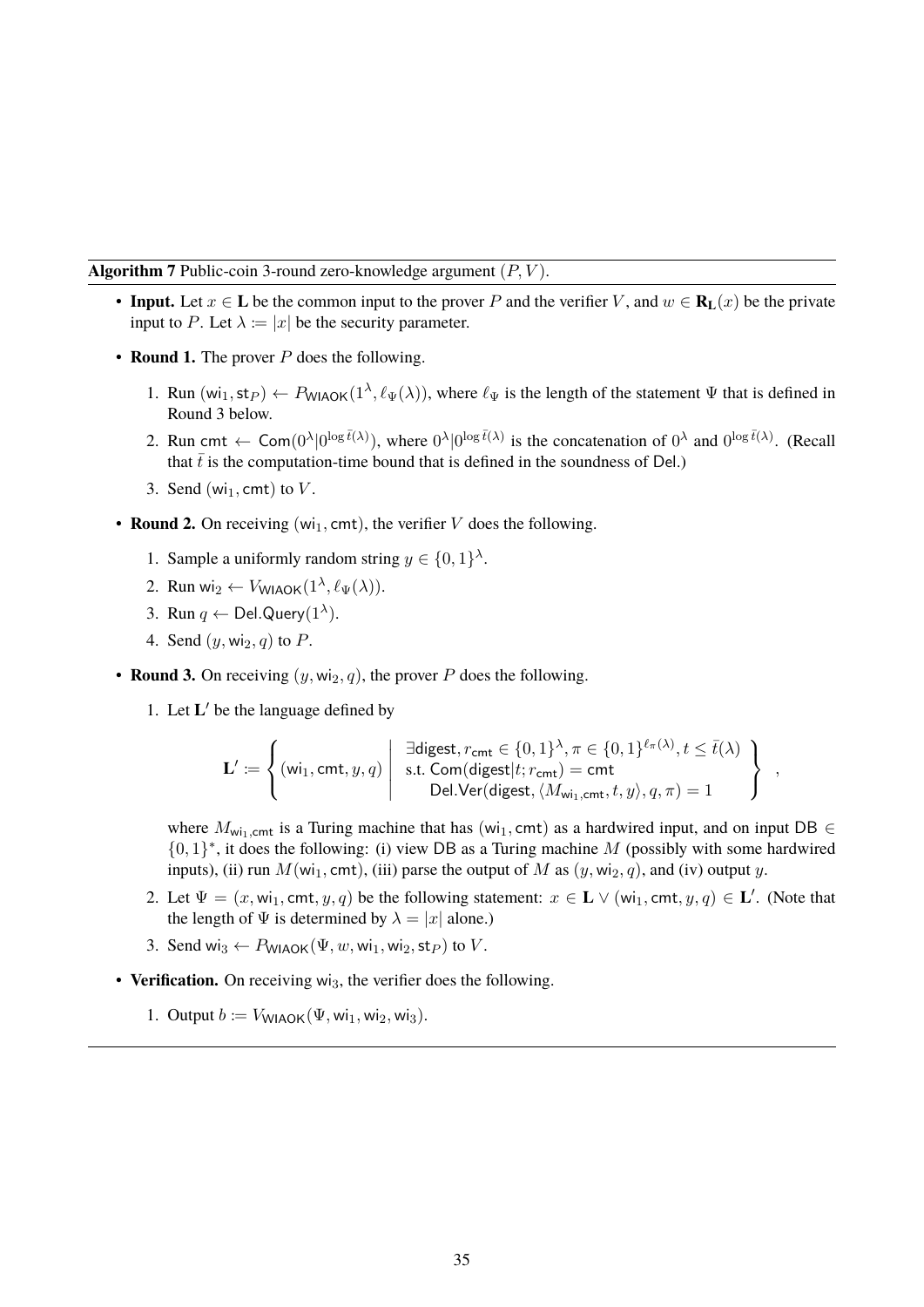#### 4. Parse *w* as (digest,  $r_{\text{cmt}}, \pi, t$ ), and output  $\pi$ .

We show that the pair  $(A_1, A_2)$  indeed breaks the weak soundness of Del. For any  $\lambda \in \Lambda$ , let  $z_{\lambda} =$  $(x, z, \text{digest}^*, t^*)$  be defined as above and  $Y_\lambda$  be the samplable entropic distribution that outputs a uniformly random string  $y \in \{0,1\}^{\lambda}$ . Consider the experiment for the weak soundness of Del (Definition 7) w.r.t.  $(\mathcal{A}_1,\mathcal{A}_2),$  $\{z_{\lambda}\}_{\lambda \in \Lambda}$ ,  $\{Y_{\lambda}\}_{\lambda \in \Lambda}$ ,  $\lambda \in \Lambda$ , and  $t^*$ . First, since the pair  $(\mathcal{A}_1, \mathcal{A}_2)$  perfectly emulates an honest verifier of  $(P, V)$ for  $P^*$ , the transcript (wi<sub>1</sub>, wi<sub>2</sub>, wi<sub>3</sub>) that is obtained in  $A_2$  is accepting with probability at least  $1/p(\lambda)$ . Then, from an average argument, with probability at least  $1/2p(\lambda)$  over the choice of th[e input](#page-8-1)  $(q, y)$  to  $\mathcal{A}_2$ , the input  $(q, y)$  to  $\mathcal{A}_2$  is "good" in the sense that when the input to  $\mathcal{A}_2$  is  $(q, y)$ , the transcript (wi<sub>1</sub>, wi<sub>2</sub>, wi<sub>3</sub>) that is obtained in  $A_2$  is accepting with probability at least  $1/2p(\lambda)$  over the choice of wi<sub>2</sub>. Then, since  $x \notin L$ , the adaptive argument-of-knowledge property of  $(P_{WIAOK}, V_{WIAOK})$  guarantees that under the condition that the input  $(q, y)$ to  $\mathcal{A}_2$  is good,  $\mathcal{A}_2$  obtains a valid witness  $w$  for  $(\mathsf{wi}_1,\mathsf{cmt},y,q)\in\mathbf{L}'$  with probability at least  $1/2p(\lambda)-\mathsf{negl}(\lambda).$ Now, the definition of  $L'$  and the binding property of Com guarantee that when  $w = ($ digest,  $r_{\sf cent}, \pi, t)$  is a valid witness for  $(\text{wi}_1, \text{cmt}, y, q) \in L'$ , we have Del.Ver(digest<sup>\*</sup>,  $\langle M_{\text{wi}_1, \text{cmt}}, t^*, y \rangle, q, \pi \rangle = 1$  and  $t^* \leq \bar{t}(\lambda)$ . Thus, *A*<sub>2</sub> outputs an accepting proof  $\pi$  with probability at least  $(1/2p(\lambda) - \text{negl}(\lambda)) \cdot 1/2p(\lambda)$ , and therefore, the pair  $(A_1, A_2)$  breaks the weak soundness of Del.

#### **7.2.2 Proof of zero-knowledge.**

For any polynomial-time cheating verifier *V ∗* (which is assumed to be deterministic without loss of generality), our simulator  $S$  is described in Algorithm 8. Because of the efficiency condition of memory delegation schemes, *S* runs in time  $poly(\lambda, t^*) = poly(\lambda)$ . Also, by the definition of **L**' and the trivial fact that  $V_{x,z}^*(wi_1, cmt) =$  $(y, wi_2, q)$ , the witness *w* in Round 3 is a valid witness for  $(wi_1, \text{cmt}, y, q) \in L^{'29}$  Thus, the indistinguishability between honest executions and simulation can be shown by using a standard hybrid argument relying on the hiding property of Com and th[e adaptive w](#page-35-0)itness indistinguishability of  $(P_{\text{WIAOK}}, V_{\text{WIAOK}})$ .

#### **Algorithm 8** Simulator  $S(x, z)$ .

S internally invokes  $V^*(x, z)$  and emulates an interaction of  $(P, V)$  for  $V^*$  as follows. In the following, we use *V*<sup> $*$ </sup>, $z$  to denote the description of *V*<sup> $*$ </sup> in which  $(x, z)$  is hardwired as the input. Let  $\lambda := |x|$ .

#### <span id="page-35-0"></span>• **Round 1.**

- 1. Run  $(\text{wi}_1, \text{st}_P) \leftarrow P_{\text{WIAOK}}(1^{\lambda}, \ell_{\Psi}(\lambda))$
- 2. Run digest  $:=$  Del.Mem $(1^{\lambda}, V^*_{x,z})$ .
- 3. Run cmt := Com(digest| $t^*$ ;  $r_{\text{cmt}}$ ) for a uniformly random string  $r_{\text{cmt}} \in \{0,1\}^{\lambda}$ , where  $t^*$  is an upper bound of the running time of  $M_{\text{wi}_1,\text{cmt}}(V_{x,z}^*)$ . (It can be assumed without loss of generality that  $t^*$  depends on  $|wi_1|$  and  $|cmt|$  but otherwise does not depend on  $wi_1$ , cmt. Therefore, there is no circularity, i.e., *t ∗* can be defined before obtaining cmt.) Note that since *V ∗* runs in polynomial  $time, t^* = poly(\lambda) \leq \overline{t}(\lambda)$ .
- 4. Send  $(wi_1, cmt)$  to  $V^*$ .
- **Round 3.** On receiving  $(y, wi_2, q)$  from  $V^*$ , the simulator *S* does the following.

1. Run 
$$
\pi \coloneqq \mathsf{Del}.\mathsf{Prove}(V_{x,z}^*, \langle M_{\mathsf{wi}_1, \mathsf{cmt}}, t^*, y \rangle, q).
$$

2. Send  $\text{wi}_3 \leftarrow P_{\text{WIAOK}}(\Psi, w, \text{wi}_1, \text{wi}_2, \text{st}_P)$  to  $V^*$ , where  $w := (\text{digest}, r_{\text{cmt}}, \pi, t^*)$ .

Then,  $S$  outputs the view of  $V^*$  in the above interaction.

This completes the proof of Theorem 3.

<sup>&</sup>lt;sup>29</sup>Since Del is public coin, its correctness guarantees that the proof  $\pi$  in Round 3 is accepting for any *q*.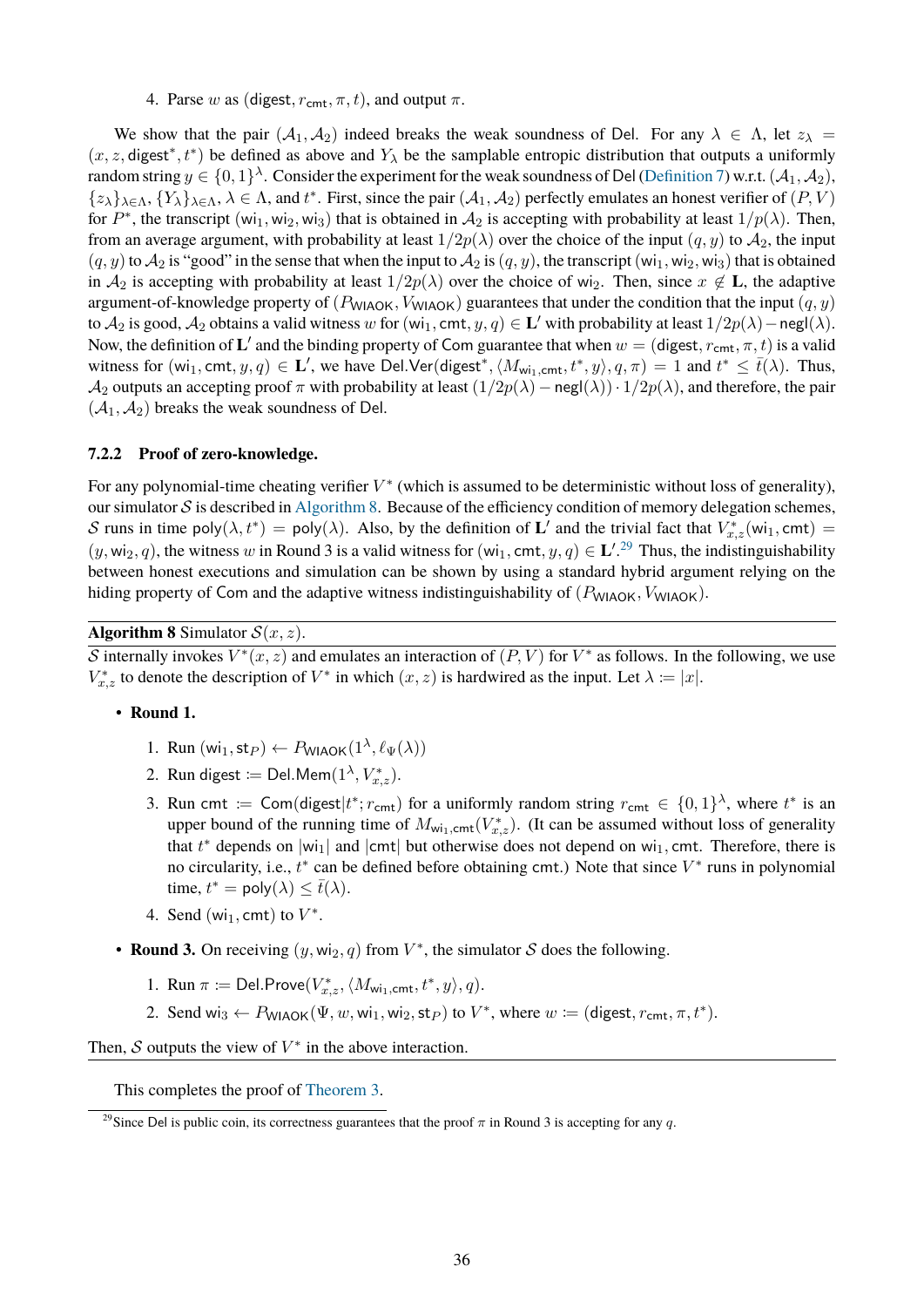# **References**

- [Bar01] Boaz Barak. How to go beyond the black-box simulation barrier. In *42nd FOCS*, pages 106–115. IEEE Computer Society Press, October 2001.
- <span id="page-36-4"></span>[BBK+16] Nir Bitansky, Zvika Brakerski, Yael Tauman Kalai, Omer Paneth, and Vinod Vaikuntanathan. 3 message zero knowledge against human ignorance. In Martin Hirt and Adam D. Smith, editors, *TCC 2016-B, Part I*, volume 9985 of *LNCS*, pages 57–83. Springer, Heidelberg, October / November 2016.
- <span id="page-36-1"></span>[BCC+17] Nir Bitansky, Ran Canetti, Alessandro Chiesa, Shafi Goldwasser, Huijia Lin, Aviad Rubinstein, and Eran Tromer. The hunting of the SNARK. *Journal of Cryptology*, 30(4):989–1066, October 2017.
- <span id="page-36-3"></span>[BCPR14] Nir Bitansky, Ran Canetti, Omer Paneth, and Alon Rosen. On the existence of extractable one-way functions. In David B. Shmoys, editor, *46th ACM STOC*, pages 505–514. ACM Press, May / June 2014.
- <span id="page-36-9"></span>[BDRV18] Itay Berman, Akshay Degwekar, Ron D. Rothblum, and Prashant Nalini Vasudevan. Multicollision resistant hash functions and their applications. In Jesper Buus Nielsen and Vincent Rijmen, editors, *EUROCRYPT 2018, Part II*, volume 10821 of *LNCS*, pages 133–161. Springer, Heidelberg, April / May 2018.
- <span id="page-36-2"></span>[BEP20] Nir Bitansky, Noa Eizenstadt, and Omer Paneth. Weakly extractable one-way functions. In Rafael Pass and Krzysztof Pietrzak, editors, *TCC 2020, Part I*, volume 12550 of *LNCS*, pages 596–626. Springer, Heidelberg, November 2020.
- <span id="page-36-12"></span>[BGGL01] Boaz Barak, Oded Goldreich, Shafi Goldwasser, and Yehuda Lindell. Resettably-sound zeroknowledge and its applications. In *42nd FOCS*, pages 116–125. IEEE Computer Society Press, October 2001.
- <span id="page-36-5"></span>[BGJ+18] Saikrishna Badrinarayanan, Vipul Goyal, Abhishek Jain, Yael Tauman Kalai, Dakshita Khurana, and Amit Sahai. Promise zero knowledge and its applications to round optimal MPC. In Hovav Shacham and Alexandra Boldyreva, editors, *CRYPTO 2018, Part II*, volume 10992 of *LNCS*, pages 459–487. Springer, Heidelberg, August 2018.
- <span id="page-36-8"></span>[BKP18] Nir Bitansky, Yael Tauman Kalai, and Omer Paneth. Multi-collision resistance: a paradigm for keyless hash functions. In Ilias Diakonikolas, David Kempe, and Monika Henzinger, editors, *50th ACM STOC*, pages 671–684. ACM Press, June 2018.
- <span id="page-36-7"></span>[BKP19] Nir Bitansky, Dakshita Khurana, and Omer Paneth. Weak zero-knowledge beyond the black-box barrier. In Moses Charikar and Edith Cohen, editors, *51st ACM STOC*, pages 1091–1102. ACM Press, June 2019.
- <span id="page-36-6"></span>[BL18] Nir Bitansky and Huijia Lin. One-message zero knowledge and non-malleable commitments. In Amos Beimel and Stefan Dziembowski, editors, *TCC 2018, Part I*, volume 11239 of *LNCS*, pages 209–234. Springer, Heidelberg, November 2018.
- <span id="page-36-11"></span>[Blu86] Manuel Blum. How to prove a theorem so no one else can claim it. In *Proceedings of the International Congress of Mathematicians*, volume 2, pages 1444–1451, 1986.
- <span id="page-36-0"></span>[BP04] Mihir Bellare and Adriana Palacio. The knowledge-of-exponent assumptions and 3-round zeroknowledge protocols. In Matthew Franklin, editor, *CRYPTO 2004*, volume 3152 of *LNCS*, pages 273–289. Springer, Heidelberg, August 2004.
- <span id="page-36-10"></span>[BP19] Nir Bitansky and Omer Paneth. On round optimal statistical zero knowledge arguments. In Alexandra Boldyreva and Daniele Micciancio, editors, *CRYPTO 2019, Part III*, volume 11694 of *LNCS*, pages 128–156. Springer, Heidelberg, August 2019.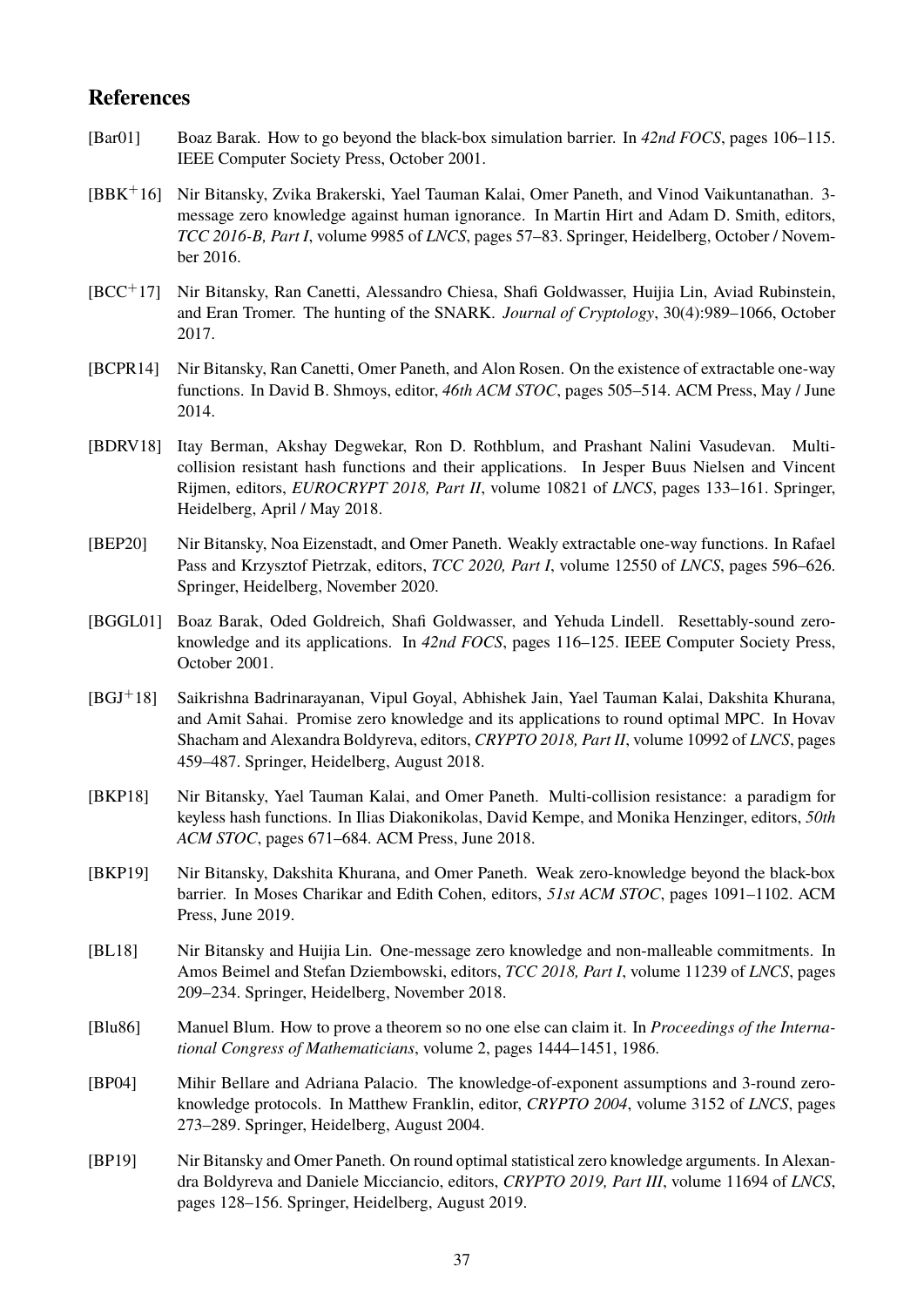- [BR22] Liron Bronfman and Ron D. Rothblum. PCPs and Instance Compression from a Cryptographic Lens. In Mark Braverman, editor, *ITCS 2022*, volume 215, pages 30:1–30:19. LIPIcs, January 2022.
- <span id="page-37-9"></span>[CD08] Ran Canetti and Ronny Ramzi Dakdouk. Extractable perfectly one-way functions. In Luca Aceto, Ivan Damgård, Leslie Ann Goldberg, Magnús M. Halldórsson, Anna Ingólfsdóttir, and Igor Walukiewicz, editors, *ICALP 2008, Part II*, volume 5126 of *LNCS*, pages 449–460. Springer, Heidelberg, July 2008.
- <span id="page-37-2"></span>[CJJ21] Arka Rai Choudhuri, Abhishek Jain, and Zhengzhong Jin. SNARGs for *P* from LWE. Cryptology ePrint Archive, Report 2021/808, Version 20211108:181325, 2021. https://eprint.iacr. org/2021/808. An extended version of [CJJ22].
- <span id="page-37-12"></span>[CJJ22] Arka Rai Choudhuri, Abhihsek Jain, and Zhengzhong Jin. SNARGs for *P* from LWE. In *62nd FOCS*, pages 68–79. IEEE Computer Society Press, February 2022.
- <span id="page-37-7"></span>[CKLR11] [Kai-Min Chung](https://eprint.iacr.org/2021/808), Yael Tauman Kalai, Fen[g-Hao](#page-37-7) Liu, and Ran Raz. Memory delegation. In Phillip Rogaway, editor, *CRYPTO 2011*, volume 6841 of *LNCS*, pages 151–168. Springer, Heidelberg, August 2011.
- <span id="page-37-6"></span>[Den20] Yi Deng. Individual simulations. In Shiho Moriai and Huaxiong Wang, editors, *ASIACRYPT 2020, Part III*, volume 12493 of *LNCS*, pages 805–836. Springer, Heidelberg, December 2020.
- <span id="page-37-3"></span>[FS87] Amos Fiat and Adi Shamir. How to prove yourself: Practical solutions to identification and signature problems. In Andrew M. Odlyzko, editor, *CRYPTO'86*, volume 263 of *LNCS*, pages 186–194. Springer, Heidelberg, August 1987.
- <span id="page-37-14"></span>[GHKW17] Rishab Goyal, Susan Hohenberger, Venkata Koppula, and Brent Waters. A generic approach to constructing and proving verifiable random functions. In Yael Kalai and Leonid Reyzin, editors, *TCC 2017, Part II*, volume 10678 of *LNCS*, pages 537–566. Springer, Heidelberg, November 2017.
- <span id="page-37-13"></span>[GJS11] Sanjam Garg, Abhishek Jain, and Amit Sahai. Leakage-resilient zero knowledge. In Phillip Rogaway, editor, *CRYPTO 2011*, volume 6841 of *LNCS*, pages 297–315. Springer, Heidelberg, August 2011.
- <span id="page-37-5"></span>[GK96] Oded Goldreich and Hugo Krawczyk. On the composition of zero-knowledge proof systems. *SIAM Journal on Computing*, 25(1):169–192, 1996.
- <span id="page-37-1"></span>[GKR15] Shafi Goldwasser, Yael Tauman Kalai, and Guy N. Rothblum. Delegating computation: Interactive proofs for muggles. *Journal of the ACM*, 62(4):27:1–27:64, 2015.
- <span id="page-37-8"></span>[GMW91] Oded Goldreich, Silvio Micali, and Avi Wigderson. Proofs that yield nothing but their validity or all languages in NP have zero-knowledge proof systems. *Journal of the ACM*, 38(3):691–729, 1991.
- <span id="page-37-4"></span>[GO94] Oded Goldreich and Yair Oren. Definitions and properties of zero-knowledge proof systems. *Journal of Cryptology*, 7(1):1–32, December 1994.
- <span id="page-37-0"></span>[Gol01] Oded Goldreich. *Foundations of Cryptography: Basic Tools*, volume 1. Cambridge University Press, Cambridge, UK, 2001.
- <span id="page-37-10"></span>[Gol17a] Oded Goldreich. *Introduction to Property Testing*. Cambridge University Press, Cambridge, UK, 2017. A draft is available at http://www.wisdom.weizmann.ac.il/~oded/PDF/pt-v3.pdf.
- <span id="page-37-15"></span><span id="page-37-11"></span>[Gol17b] Oded Goldreich. On the doubly-efficient interactive proof systems of GKR. Electronic Colloquium on Computational Complexity, 2017.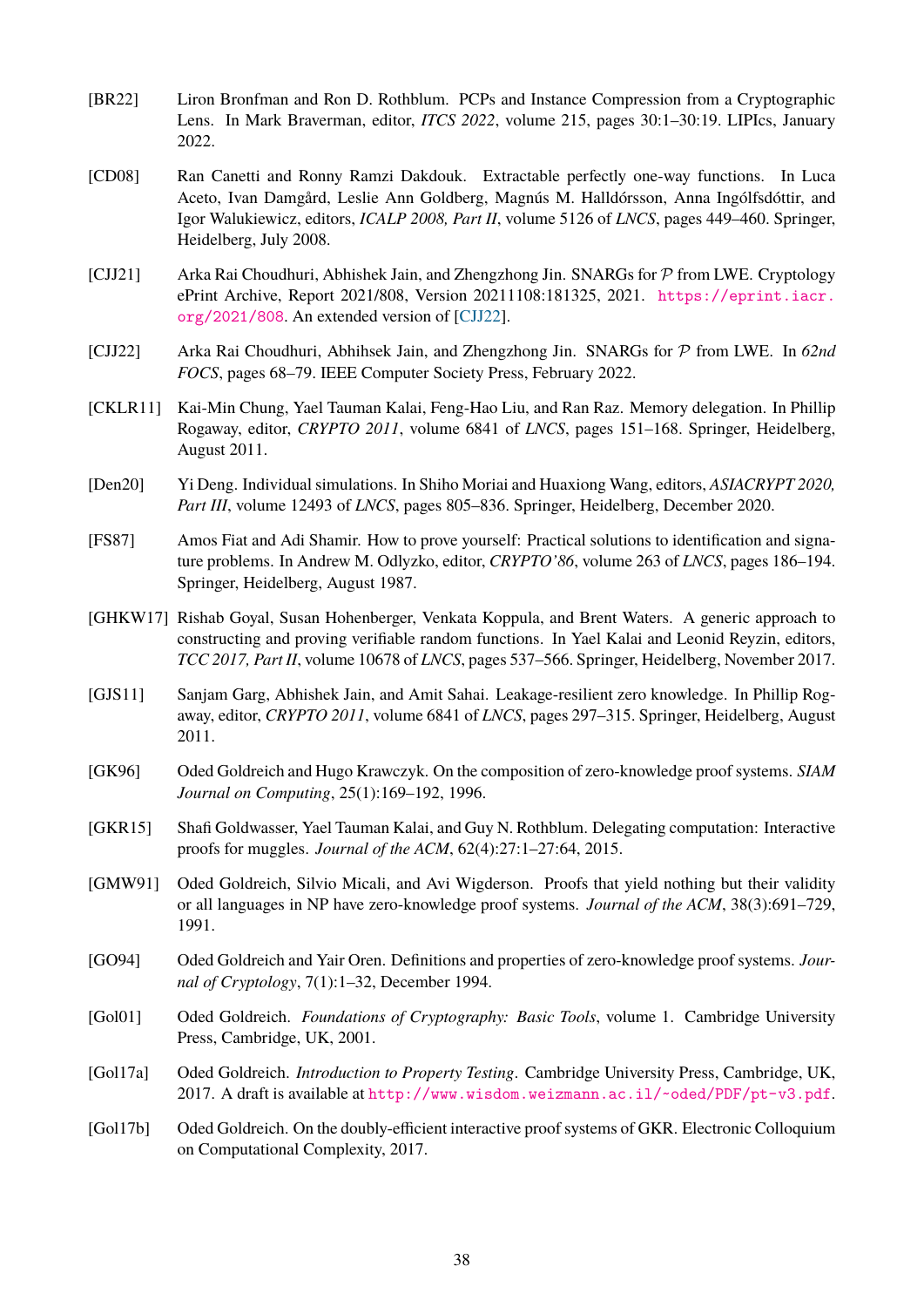- [HLR21a] Justin Holmgren, Alex Lombardi, and Ron D. Rothblum. Fiat-Shamir via list-recoverable codes (or: Parallel repetition of GMW is not zero-knowledge). Cryptology ePrint Archive, Report 2021/286, Version: 20210307:022349, 2021. https://eprint.iacr.org/2021/286. An extended version of [HLR21b].
- <span id="page-38-9"></span>[HLR21b] Justin Holmgren, Alex Lombardi, and Ron D. Rothblum. Fiat–Shamir via list-recoverable codes (or: parallel repetition of GMW is not zero-kno[wledge\). In Samir Khuller and Virginia Vas](https://eprint.iacr.org/2021/286)silevska Williams, editors, *[53rd ACM](#page-38-6) STOC*, page 750–760. ACM Press, June 2021.
- <span id="page-38-6"></span>[HR04] Chun-Yuan Hsiao and Leonid Reyzin. Finding collisions on a public road, or do secure hash functions need secret coins? In Matthew Franklin, editor, *CRYPTO 2004*, volume 3152 of *LNCS*, pages 92–105. Springer, Heidelberg, August 2004.
- <span id="page-38-7"></span>[HT98] Satoshi Hada and Toshiaki Tanaka. On the existence of 3-round zero-knowledge protocols. In Hugo Krawczyk, editor, *CRYPTO'98*, volume 1462 of *LNCS*, pages 408–423. Springer, Heidelberg, August 1998.
- <span id="page-38-0"></span>[HW15] Pavel Hubacek and Daniel Wichs. On the communication complexity of secure function evaluation with long output. In Tim Roughgarden, editor, *ITCS 2015*, pages 163–172. ACM, January 2015.
- [JKKR17] Abhishek Jain, Yael Tauman Kalai, Dakshita Khurana, and Ron Rothblum. Distinguisherdependent simulation in two rounds and its applications. In Jonathan Katz and Hovav Shacham, editors, *CRYPTO 2017, Part II*, volume 10402 of *LNCS*, pages 158–189. Springer, Heidelberg, August 2017.
- <span id="page-38-1"></span>[JKKZ20] Ruta Jawale, Yael Tauman Kalai, Dakshita Khurana, and Rachel Zhang. SNARGs for bounded depth computations and PPAD hardness from sub-exponential LWE. Cryptology ePrint Archive, Report 2020/980, Version 20200819:035531, 2020. https://eprint.iacr.org/2020/980. An extended version of [JKKZ21].
- <span id="page-38-10"></span>[JKKZ21] Ruta Jawale, Yael Tauman Kalai, Dakshita Khurana, and Rachel Zhang. SNARGs for bounded depth computations and PPAD hardness from sub-ex[ponential LWE. In Samir Khuller and Vir](https://eprint.iacr.org/2020/980)ginia Vassilevska Willia[ms, editor](#page-38-5)s, *53rd ACM STOC*, page 708–721. ACM Press, June 2021.
- <span id="page-38-5"></span>[KNY18] Ilan Komargodski, Moni Naor, and Eylon Yogev. Collision resistant hashing for paranoids: Dealing with multiple collisions. In Jesper Buus Nielsen and Vincent Rijmen, editors, *EUROCRYPT 2018, Part II*, volume 10821 of *LNCS*, pages 162–194. Springer, Heidelberg, April / May 2018.
- <span id="page-38-3"></span>[KPY18] Yael Kalai, Omer Paneth, and Lisa Yang. On publicly verifiable delegation from standard assumptions. Cryptology ePrint Archive, Report 2018/776, 2018. https://eprint.iacr.org/2018/ 776.
- <span id="page-38-8"></span>[KPY19] Yael Tauman Kalai, Omer Paneth, and Lisa Yang. How to delegate computations publicly. In Moses Charikar and Edith Cohen, editors, *51st ACM STOC*[, pages 1115–1124. ACM Press, June](https://eprint.iacr.org/2018/776) [2019](https://eprint.iacr.org/2018/776).
- <span id="page-38-11"></span>[KRR14] Yael Tauman Kalai, Ran Raz, and Ron D. Rothblum. How to delegate computations: the power of no-signaling proofs. In David B. Shmoys, editor, *46th ACM STOC*, pages 485–494. ACM Press, May / June 2014.
- <span id="page-38-4"></span>[KS17] Dakshita Khurana and Amit Sahai. How to achieve non-malleability in one or two rounds. In Chris Umans, editor, *58th FOCS*, pages 564–575. IEEE Computer Society Press, October 2017.
- <span id="page-38-2"></span>[LS19] Alex Lombardi and Luke Schaeffer. A note on key agreement and non-interactive commitments. Cryptology ePrint Archive, Report 2019/279, 2019. https://eprint.iacr.org/2019/279.
- <span id="page-38-12"></span>[MU05] Michael Mitzenmacher and Eli Upfal. *Probability and Computing: Randomized Algorithms and Probabilistic Analysis*. Cambridge University Press, 2005.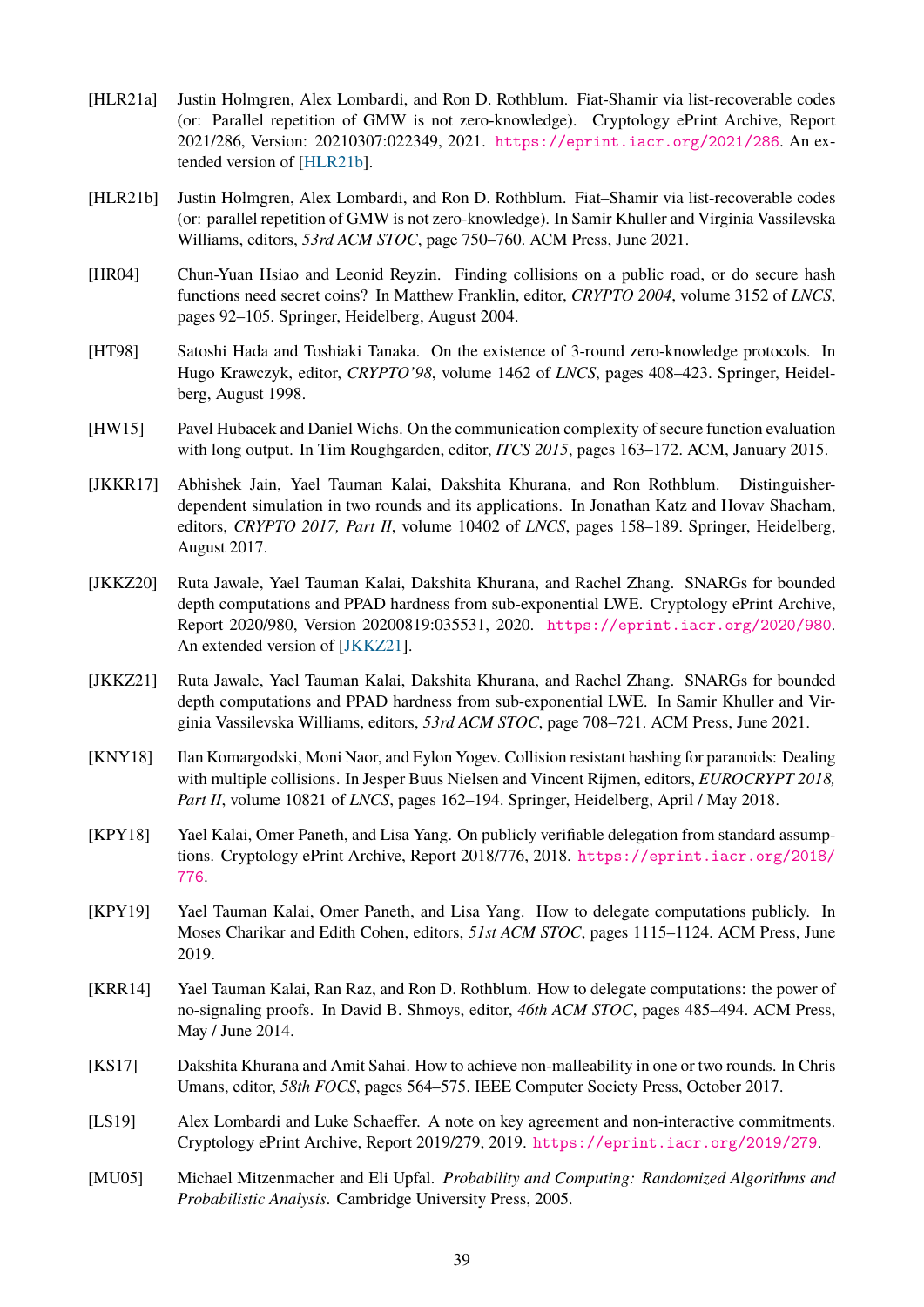- [Pas03] Rafael Pass. Simulation in quasi-polynomial time, and its application to protocol composition. In Eli Biham, editor, *EUROCRYPT 2003*, volume 2656 of *LNCS*, pages 160–176. Springer, Heidelberg, May 2003.
- <span id="page-39-4"></span>[Reg09] Oded Regev. On lattices, learning with errors, random linear codes, and cryptography. *Journal of the ACM*, 56(6), 2009.
- <span id="page-39-5"></span>[RS96] Ronitt Rubinfeld and Madhu Sudan. Robust characterizations of polynomials with applications to program testing. *SIAM Journal on Computing*, 25(2):252–271, 1996.

# <span id="page-39-7"></span>**A Additional Preliminaries**

#### **A.1 The Learning with Errors (LWE) Assumption**

<span id="page-39-1"></span><span id="page-39-0"></span>The formal definition of the learning with errors assumption  $[Reg09]$  is not needed to understand this paper since we only use it indirectly to use several results of prior works [CJJ22, HLR21b, JKKZ21]. The sub-exponential hardness of the LWE assumption requires that there exists a constant  $0 < \epsilon < 1$  such that any non-uniform  $2^{\lambda^{\epsilon}}$ -time adversary cannot break the LWE assumption with [advanta](#page-39-5)ge more than  $2^{\lambda^{\epsilon}}$ .

#### **A.2 The Fiat–Shamir Transformation**

<span id="page-39-2"></span>In this paper, the Fiat–Shamir transformation [FS87] is used to transform a multi-round public-coin interactive proof into a non-interactive argument. Let (*P, V* ) be a public-coin interactive proof for a language *L*. By adding dummy rounds if necessary, we assume that there exists  $\ell \in \mathbb{N}$  such that *P* and *V* interact in 2 $\ell$  rounds and the prover sends the first message. Then, for a ha[sh func](#page-37-14)tion family  $H$  (with some appropriate domain and range), the Fiat–Shamir transformation transforms  $(P, V)$  into a non-interactive argument  $(P_{FS}, V_{FS})$  in the CRS model as follows. (The following description is based on [JKKZ20, Figure 1].)

- The common reference string is crs :=  $(h_1, \ldots, h_\ell)$ , where  $h_i \leftarrow H_\lambda$  for  $\forall i \in [\lambda]$ .
- The prover  $P_{FS}$  takes as input (crs, x) and d[oes the fol](#page-38-10)lowing.
	- 1. Set  $i := 1$  and  $\tau_0 := \emptyset$ .
	- 2. Compute  $\alpha_i \leftarrow P(x, \tau_{i-1})$  and  $\beta_i := h_i(\tau_{i-1}|\alpha_i)$ , where  $\tau_{i-1}|\alpha_i$  is the concatenation of  $\tau_{i-1}$  and *αi* .
	- 3. Set  $\tau_i := \tau_{i-1} |\alpha_i| \beta_i$ .
	- 4. If  $i = \ell$ , output  $\tau_i$ . Otherwise, set  $i := i + 1$  and go to item 2.
- <span id="page-39-6"></span>• The verifier  $V_{FS}$  takes as input (crs,  $x, \tau$ ) and does the following.
	- 1. Parse crs as  $(h_1, \ldots, h_\ell)$ , and parse  $\tau$  as  $\alpha_1|\beta_1|\cdots|\alpha_\ell|\beta_\ell$ .
	- 2. Output 1 if and only if  $V(x, \tau) = 1$  and  $\beta_i = h_i(\tau_{i-1}|\alpha_i)$  for every  $i \in [\ell]$ , where  $\tau_{i-1} :=$  $\alpha_1|\beta_1|\cdots|\alpha_{i-1}|\beta_{i-1}.$

Note that when  $H$  is public coin, the common reference string crs is uniformly random.

#### **A.3 Algorithms for Low-Degree Polynomials**

We recall some basic notations and definitions about low-degree polynomials. These are used only in Section 4 to work with the interactive proof of Goldwasser, Kalai, and Rothblum [GKR15].

<span id="page-39-3"></span>**Notations.** For any finite field F, integers  $m, d \in \mathbb{N}$ , and a constant  $0 < \epsilon < 1$ , we say that [a function](#page-11-1) *f* to work with the interactive proof of Goldwasser, Kalai, and Rothblum [GKR15].<br> **Notations.** For any finite field  $\mathbb{F}$ , integers  $m, d \in \mathbb{N}$ , and a constant  $0 < \epsilon < 1$ , we say that a function  $f : \mathbb{F}^m \to \mathbb{F}$ **Notations.** For any finite field  $\mathbb{F}$ , integers  $m, d \in \mathbb{N}$ , and a constant  $0 < \epsilon < 1$ , we say that a function  $f : \mathbb{F}^m \to \mathbb{F}$  is  $\epsilon$ -close to degree-*d* polynomials if there exists a polynomial  $\hat{f} : \mathbb{F}^$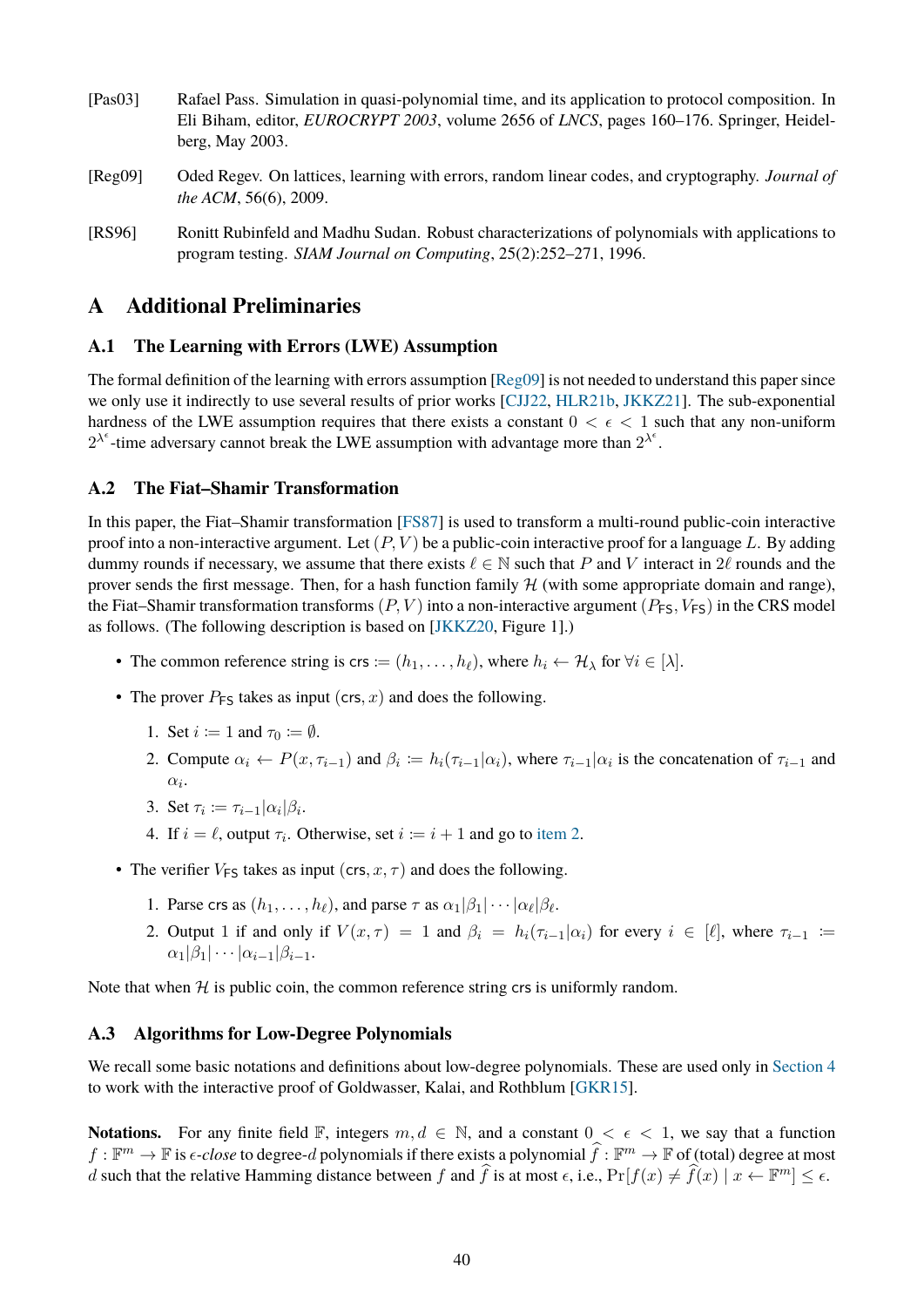#### **A.3.1 Low-degree tests.**

We first recall a basic result about low-degree tests, which check whether a function *f* is close to a low-degree polynomial by making a small number of queries.

**Lemma 8** ([Gol17a]; see also [RS96]). Let  $\mathbb F$  *be a finite field of prime order,*  $m, d \in \mathbb N$  *be integers such that*  $d < |F|/2$ , and  $0 < \epsilon < 1$  *be a constant. Then, the algorithms* (LDTest, Q, LDTest, D) *in Algorithm 9 satisfy the following.*

<span id="page-40-4"></span>*l*. For a[ny polyn](#page-37-15)omial  $f : \mathbb{F}^m \to \mathbb{F}$  of degree at most *d*,

$$
Pr[LDTest.D(st, f|_Q) = 1 | (st, Q) \leftarrow LDTest.Q] = 1.
$$

2. For any function  $f : \mathbb{F}^m \to \mathbb{F}$  that is not  $\epsilon$ -close to degree-*d* polynomials,

$$
\Pr\left[\text{LDTest.D(st, } f|_{Q}\right) = 1 \mid (\text{st}, Q) \leftarrow \text{LDTest.Q}] = 1
$$
\n
$$
\text{on } f: \mathbb{F}^{m} \to \mathbb{F} \text{ that is not } \epsilon\text{-close to degree-d polynomials,}
$$
\n
$$
\Pr\left[\text{LDTest.D(st, } f|_{Q}\right) = 0 \mid (\text{st}, Q) \leftarrow \text{LDTest.Q}] \ge \min\left(\frac{\epsilon}{2}, \Omega(d^{-2})\right) \enspace .
$$

**Algorithm 9** Low-degree test  $LDTest = (LDTest.Q, LDTest.D)$ .

- <span id="page-40-0"></span>• LDTest.Q:
	- 1. Choose uniformly random points  $x, h \in \mathbb{F}^m$ .
	- 2. Output st :=  $(x, h)$  and  $Q$  :=  $\{x + ih\}_{i \in \{0, ..., d+1\}}$ .
- LDTest.D(st*, A*):
	- 1. Reconstruct a (unique) degree-*d* polynomial  $g : \mathbb{F} \to \mathbb{F}$  that satisfies  $g(i) = A(x + ih)$  for every  $i \in [d+1]$  (where *i* is viewed as an element of  $\mathbb{F}$  when it is given to *g*).
	- 2. Output 1 if  $q(0) = A(x)$  and output 0 otherwise.

#### **A.3.2 Local self-correction.**

We next recall a basic result about (local) self-correction. When given a function *f* that is close to a low-degree polynomial  $\tilde{f}$ , self-correction allows us to evaluate  $\tilde{f}$  by making a small number of queries to  $f$ .

<span id="page-40-3"></span>**Lemma 9.** Let  $\mathbb F$  be a finite field of prime order,  $m, d \in \mathbb N$  be integers such that  $d < |\mathbb F|$ , and  $0 < \epsilon_1, \epsilon_2 < 1$  be constants such that  $\epsilon_1 < \min((1-d/|\mathbb{F}|)/2, \epsilon_2/(d+1))$ . Then, for any  $v \in \mathbb{F}^m$  and any function  $f : \mathbb{F}^m \to \mathbb{F}$ *that is ϵ*1*-close to a degree-d polynomial* ˜*f,* <sup>30</sup> *the algorithms* (SelfCorr*.*Q*,* SelfCorr*.*Rec) *in Algorithm 10 satisfy the following.*  $\begin{array}{c} \hbox{$t\in\mathbb{R}$}\\ t\in\mathbb{R} \end{array}$ <br>a deg

$$
\Pr\left[\text{SelfCorr.Rec}(\text{st}, f|_Q) = \tilde{f}(v) \mid (\text{st}, Q) \leftarrow \text{SelfCorr.Q}(v)\right] \ge 1 - \epsilon_2 \tag{7}
$$

<span id="page-40-2"></span> $\Box$ 

*Furthermore, if f itself is a degree-d polynomial,*

$$
\Pr\left[\mathsf{SelfCorr}.\mathsf{Rec}(\mathsf{st},f|_Q) = f(v) \mid (\mathsf{st},Q) \leftarrow \mathsf{SelfCorr}.\mathsf{Q}(v)\right] = 1 \enspace .
$$

*Proof.* We have (7) since from a union bound, we have

$$
\Pr\left[\text{SelfCorr.Rec}(\text{st}, f|_{Q}) = f(v) \mid (\text{st}, Q) \leftarrow \text{SelfCorr.Q}(v)\right] = 1.
$$
\nave (7) since from a union bound, we have

\n
$$
\Pr\left[\forall i \in [d+1], f(v+ih) = \tilde{f}(v+ih) \mid h \leftarrow \mathbb{F}^{m}\right] \ge 1 - (d+1)\epsilon_{1} > 1 - \epsilon_{2}.
$$

The furthermore [pa](#page-40-2)rt can be verified by inspection.

<span id="page-40-1"></span><sup>&</sup>lt;sup>30</sup> $\tilde{f}$  is the unique degree-*d* polynomial that is  $\epsilon_1$ -close to  $f$  since  $\epsilon_1 < (1 - d/|\mathbb{F}|)/2$ .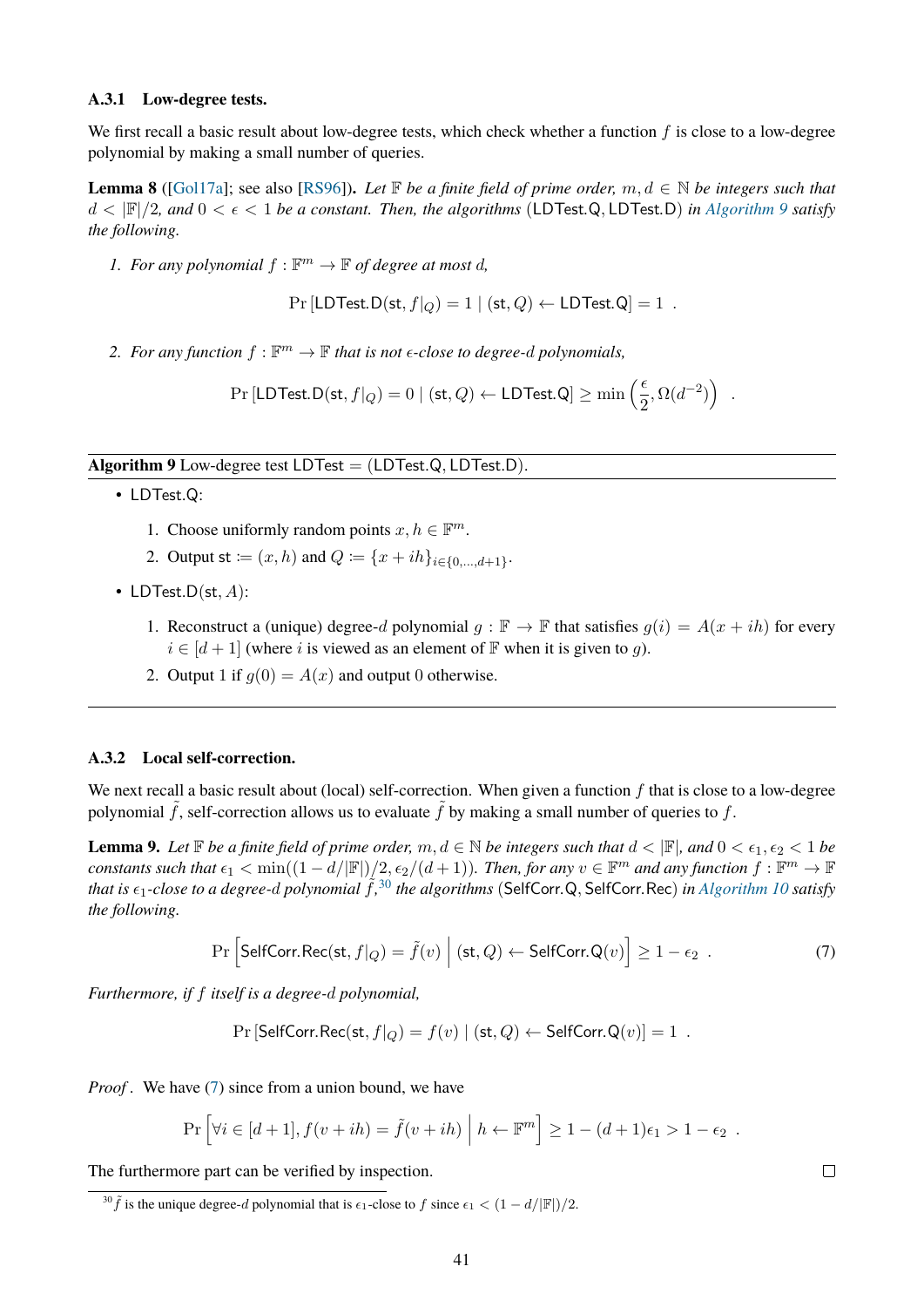- <span id="page-41-0"></span>• SelfCorr.Q(*v*):
	- 1. Choose a uniformly random point  $h \in \mathbb{F}^m$ .
	- 2. Output st :=  $(v, h)$  and  $Q := \{v + ih\}_{i \in [d+1]}$ .
- SelfCorr.Rec(st*, A*):
	- 1. Reconstruct a (unique) degree-*d* polynomial  $f : \mathbb{F} \to \mathbb{F}$  that satisfies  $f(i) = A(v + ih)$  for every  $i \in [d+1]$  (where *i* is viewed as an element of  $\mathbb{F}$  when it is given to *f*).
	- 2. Output *f*(0).

We next give a "public-coin" version of self-correction, which is public coin in the sense that even when the randomness of the query algorithm is published, no one can find a point for which self-correction fails (as such a point does not exist with high probability).

**Lemma 10.** *Let*  $\mathbb{F}$ *, m, d,*  $\epsilon_1$ *,*  $\epsilon_2$  *be as in Lemma 9, and additionally assume*  $\epsilon_2 \leq 1/12$ *. Then, for any*  $\lambda \in \mathbb{N}$  *and any function*  $f : \mathbb{F}^m \to \mathbb{F}$  *that is*  $\epsilon_1$ *-close to a degree-d polynomial*  $\tilde{f}$ *, the algorithms* (SelfCorr*′ .*Q*,* SelfCorr*′ .*Rec) *in Algorithm 11 satisfies the following.* Let  $\mathbb{F}$ ,  $m$ ,  $d$ ,  $\epsilon_1$ ,  $\epsilon_2$  be

$$
\Pr\left[\forall v \in \mathbb{F}^m, a_v = \tilde{f}(v) \middle| \begin{array}{l} \bar{h} = (h_1, \dots, h_\lambda) \leftarrow (\mathbb{F}^m)^\lambda \\ \forall v \in \mathbb{F}^m, (\mathsf{st}_v, Q_v) := \mathsf{SelfCorr'.Q}(v; \bar{h}) \\ \forall v \in \mathbb{F}^m, a_v := \mathsf{SelfCorr'.Rec}(\mathsf{st}_v, f|_{Q_v}) \end{array} \right] \ge 1 - \frac{|\mathbb{F}|^m}{2^{\lambda/2}} \ . \tag{8}
$$

<span id="page-41-2"></span>*Furthermore, if f itself is a degree-d polynomial,* 

$$
\Pr\left[\forall v \in \mathbb{F}^m, a_v = f(v) \left| \begin{array}{l} \bar{h} = (h_1, \dots, h_\lambda) \leftarrow (\mathbb{F}^m)^\lambda \\ \forall v \in \mathbb{F}^m, (\text{st}_v, Q_v) := \text{SelfCorr}'.\mathsf{Q}(v; \bar{h}) \\ \forall v \in \mathbb{F}^m, a_v := \text{SelfCorr}'.\text{Rec}(\text{st}_v, f|_{Q_v}) \end{array} \right] = 1.
$$

**Algorithm 11** Public-coin self-correction SelfCorr*′* = (SelfCorr*′* .Q*,* SelfCorr*′* .Rec) ∪

- <span id="page-41-1"></span>• SelfCorr*′* .Q(*v*):
	- 1. For every  $i \in [\lambda]$ , sample a uniformly random point  $h_i \in \mathbb{F}^m$  and run  $(\mathsf{st}_i, Q_i) \coloneqq \mathsf{SelfCorr.Q}(v; h_i)$ .
	- 2. Output st  $\coloneqq (\mathsf{st}_1, \dots, \mathsf{st}_\lambda)$  and  $Q \coloneqq \bigcup_{i \in [\lambda]} Q_i$ .
- SelfCorr*′* .Rec(st*, A*):

Ξ

1. For every  $i \in [\lambda]$ , run  $\tilde{a}_i \coloneqq \mathsf{SelfCorr}.\mathsf{Rec}(\mathsf{st}_i, A|_{Q_i})$ .

Ξ

2. Output the most frequent value  $\tilde{a}$  among  $\{\tilde{a}_1, \ldots, \tilde{a}_\lambda\}$ .

*Proof*. For every  $v \in \mathbb{F}^m$ , we have  $a_v \neq \tilde{f}(v)$  only when SelfCorr with randomness  $h_i$  fails to output  $\tilde{f}(v)$  for at least  $\lambda/2$  values of  $i \in [\lambda]$ . That is, we have

$$
\Pr\left[a_v \neq \tilde{f}(v) \middle| \begin{array}{l} \bar{h} = (h_1, \ldots, h_\lambda) \leftarrow (\mathbb{F}^m)^\lambda \\ (\text{st}_v, Q_v) := \text{SelfCorr}'.\mathsf{Rec}(\text{st}_v, \bar{h}) \\ a_v := \text{SelfCorr}'.\mathsf{Rec}(\text{st}_v, f|_{Q_v}) \end{array}\right\}\n\leq \Pr\left[\left|\left\{i \in [\lambda] \mid \text{SelfCorr.Rec}(\text{st}_i, f|_{Q_i}) \neq \tilde{f}(v)\right\}\right| \geq \frac{\lambda}{2} \left| \begin{array}{l} \forall i \in [\lambda], \\ (\text{st}_i, Q_i) \leftarrow \text{SelfCorr.Q}(v) \end{array}\right]\n\right]
$$
\n(9)

Ξ

Since the expected number of such *i* is at most  $\epsilon_2 \lambda \leq \lambda/12$  due to Lemma 9, we can use a suitable version of the Chernoff bound (e.g., [MU05, Theorem 4.4]) to upper bound the probability in (9) by  $2^{-\lambda/2}$ . Thus, we obtain (8) from a union bound. The furthermore part can be verified by inspection.  $\Box$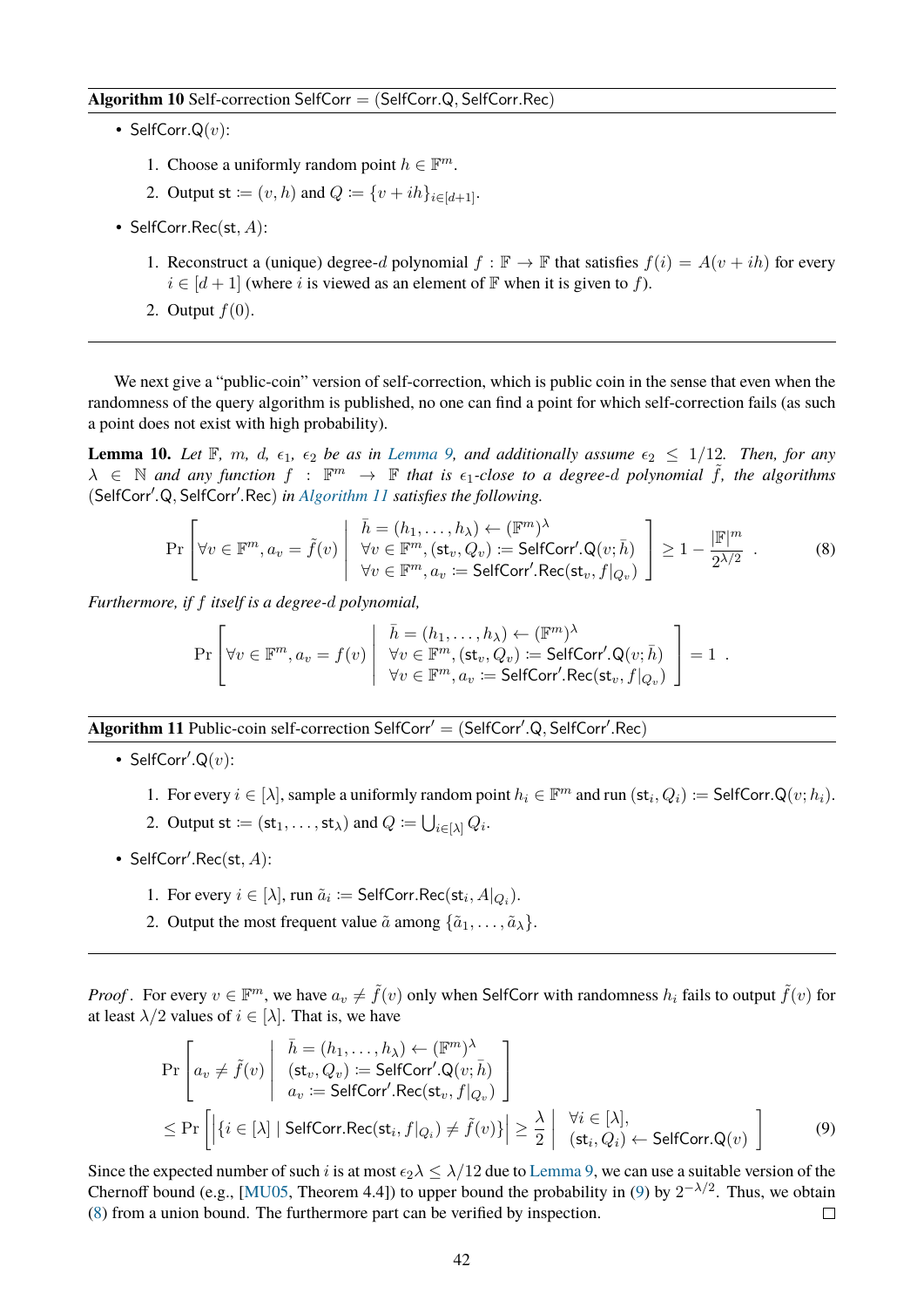#### **A.3.3 Global self-correction.**

In a setting where Lemma 10 holds, we can make global self-correction of low-degree polynomials. That is, for  $\mathbb{F}, m, d, \epsilon_1$ , and  $\epsilon_2$  for which Lemma 10 holds, when we are given a function  $f : \mathbb{F}^m \to \mathbb{F}$  that is  $\epsilon_1$ -close to a degree- $d$  polynomial  $\tilde{f}:\mathbb{F}^m\to\mathbb{F},$  we can obtain (the truth table of)  $\tilde{f}$  from  $f$  efficiently by just using SelfCorr $'$ for every point in  $\mathbb{F}^m$ [. The er](#page-41-2)ror probability is at most  $|\mathbb{F}|^m/2^{\lambda/2}$ .

#### **A.3.4 The setting that we [consider.](#page-41-2)**

We use the above lemmas in the setting where  $|F|, m$ , and *d* are poly(log  $\lambda$ ) and satisfy  $|F| \gg d$ . In this setting, we have the following.

**Corollary 2.** Assume  $|\mathbb{F}|$ , *m*, and *d* are poly(log  $\lambda$ ) and satisfies  $|\mathbb{F}| \gg d$ .<sup>31</sup>

- <span id="page-42-1"></span>• LDTest: *Lemma 8 with*  $\epsilon = 1/\lambda$  *guarantees that we can reject any function f that is not*  $1/\lambda$ *-close to degree-d polynomials with error probability* 1*/*2 *λ/*<sup>2</sup> *by using the λ* 2 *-repetition of* LDTest*. The total length of the queries is*  $poly(\lambda)$  $poly(\lambda)$ *, and the total length of the randomness is*  $poly(\lambda)$ *.*
- SelfCorr: *Lemma* 9 with  $\epsilon_1 = 1/\lambda$  and  $\epsilon_2 = (d+2)/\lambda$  guarantees that when we are given oracle *access to a function*  $f$  *that is*  $1/\lambda$ -*close to a degree-d polynomial*  $\tilde{f}$ *, we can evaluate*  $\tilde{f}$  *using*  $f$  *with error probability* poly $(\log \lambda)/\lambda$ *. The total length of the queries is* poly $(\log \lambda)$  *and the total length of the randomness is* [poly](#page-40-3)( $log \lambda$ ).
- SelfCorr<sup>'</sup>: *Lemma 10* with  $\epsilon_1 = 1/\lambda$  and  $\epsilon_2 = (d+2)/\lambda$  guarantees that for sufficiently large  $\lambda$  (in *particular, if*  $(d+2)/\lambda < 1/12$ *), when we are given oracle access to a function f that is*  $1/\lambda$ *-close to a* degree-*d* polynomial  $\tilde{f}$ , we can evaluate  $\tilde{f}$  using  $f$  in the public-coin manner with error probability *|*F*| <sup>m</sup>/*2 *λ/*2 *[. The total](#page-41-2) length of the queries is λ ·* poly(log *λ*) *and the total length of the randomness is*  $\lambda \cdot \text{poly}(\log \lambda)$ .

# **B Proof of Corollary 1**

<span id="page-42-0"></span>Let poly<sub>*W*</sub>, poly<sub>*D*</sub>, poly<sub>*δ*</sub> be the polynomials that are guaranteed to exist by Lemma 5, and for  $\ell_{\max}(\lambda) = |\log^2 \lambda|$  $\text{and } L_{\max}(\lambda) = 2^{\ell_{\max}(\lambda)}\lambda, \text{let } W(\lambda) \coloneqq \text{poly}_W(\lambda, L_{\max}(\lambda)) = \text{poly}(\lambda^{\log \lambda}), D(\lambda) \coloneqq \text{poly}_D(\log \lambda, \ell_{\max}(\lambda)) = 0$  $poly(log \lambda)$  $poly(log \lambda)$ , and  $\delta(\lambda) := poly_{\delta}(D(\lambda), log W(\lambda))$ . Then, the desired non-interactive argument  $\Pi$  is obtained by using Lemma 4 for  $W$ ,  $D$ , and  $\delta$  with straightforward adaptation. For com[pleteness,](#page-15-1) we give more details below.

- For each  $\lambda, \ell \in \mathbb{N}$  such that  $\ell \leq \log^2 \lambda$ , the parameters  $(\mathbb{F}, \mathbb{H}, m)$  is determined by obtaining  $(\mathbb{H}, m)$ from Lemma 5 with sufficiently large field  $\mathbb F$ . The conditions about the parameters are satisfied because [of GKR c](#page-14-0)ompatibility (Lemma 3).
- Setup is identical with the one obtained from Lemma 4.
- The [prover](#page-15-1) *P* is identi[cal with th](#page-13-4)e one obtained from Lemma 4 except for the following modifications: instead of taking a circuit as input as in Lemma 4, the prover takes a hash function *h* as input, and it obtains a circuit *C* of TreeHash*<sup>h</sup>* on its own by using [Lemma 5](#page-14-0), where the value *ℓ* for Lemma 5 is determined based on  $|x|$ .
- The verifier *V* is identical with the on[e obtained](#page-14-0) from Lemma 4 except for the following modifications: (i) instead of being given oracle access to  $\mathcal F$  as in [Lemma](#page-15-1) 4, the verifier takes a [length par](#page-15-1)ameter  $\ell$  and a hased on |x|.<br>The verifier *V* is identical with the one obtained from Lemma 4 except for the followin[g](#page-14-0) modifications:<br>(i) instead of being given oracle access to *F* as in Lemma 4, the verifier takes a length parameter The verifier *V* is identical with the one obtained from Lemma 4 except for the following modifications:<br>(i) instead of being given oracle access to *F* as in Lemma 4, the verifier takes a length parameter  $\ell$  and a<br>hash (iii) the verifier outputs 0 whenever  $y \notin \{0, 1\}^{\lambda}$ .
- The input query algorithm InpQuery is obtained as in Remark 6.

<span id="page-42-2"></span> $31$ In particular, it is assumed that it holds  $1/(d+1) < (1 - d/|\mathbb{F}|)/2$  $1/(d+1) < (1 - d/|\mathbb{F}|)/2$  $1/(d+1) < (1 - d/|\mathbb{F}|)/2$ .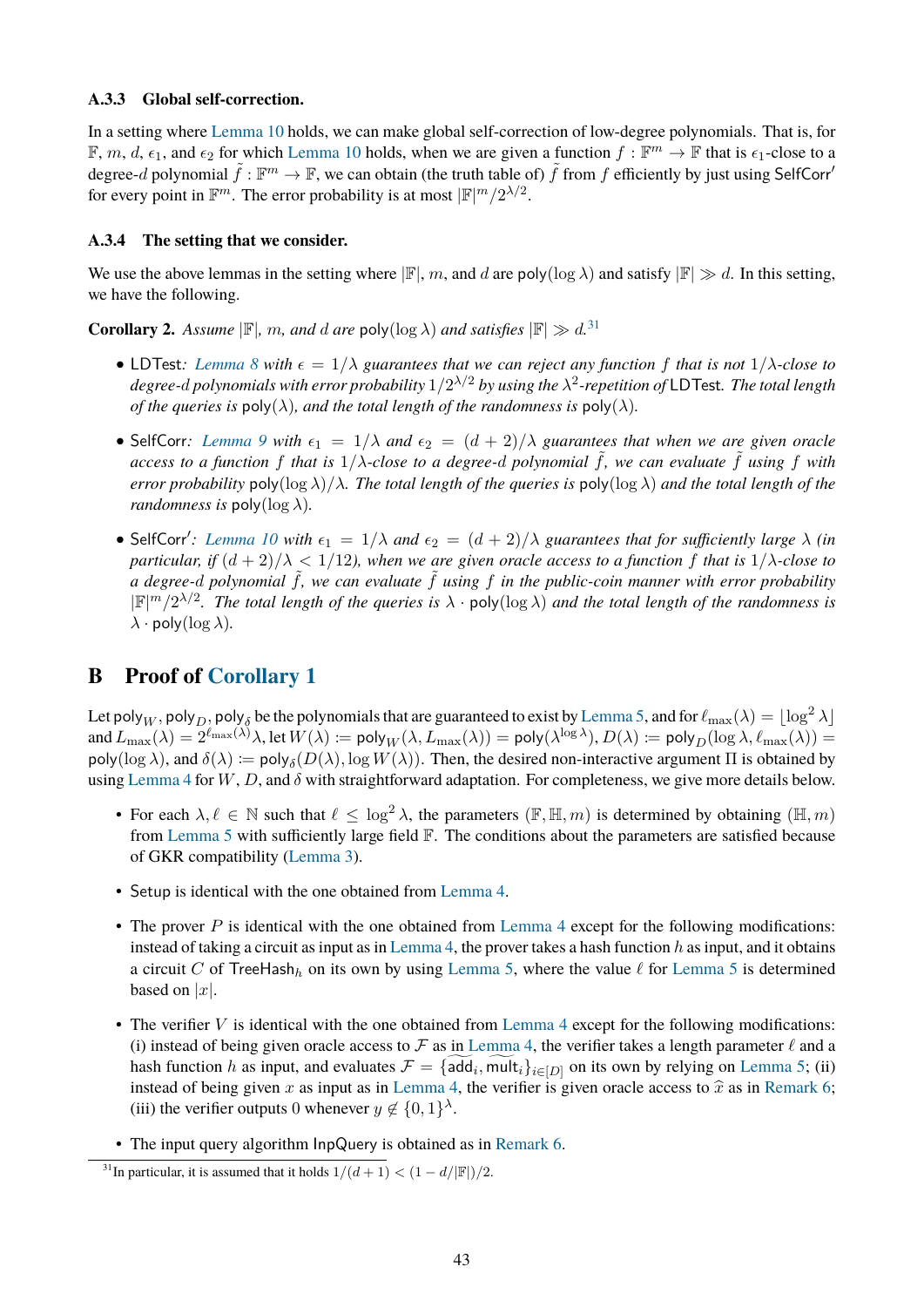## **C Proof of Lemma 5**

Fix any  $\lambda, \ell \in \mathbb{N}$  ( $\ell \le \log^2 \lambda$ ) and  $h \in \mathcal{H}_\lambda$ , where  $h: \{0,1\}^{2\lambda} \to \{0,1\}^{\lambda}$ . Let  $\mathbb F$  be a finite field of sufficiently large size  $|\mathbb{F}| \le \text{poly}(\log \lambda)$  $|\mathbb{F}| \le \text{poly}(\log \lambda)$  $|\mathbb{F}| \le \text{poly}(\log \lambda)$ . (Concrete requirements about  $|\mathbb{F}|$  are discussed at the end of the proof.) Let  $L \coloneqq 2^{\ell} \lambda$ .

<span id="page-43-0"></span>Let  $C_h: \mathbb{F}^{2\lambda} \to \mathbb{F}$  be a layered arithmetic circuit that computes *h* for every input  $x \in \{0,1\}^{2\lambda}$ . Since  $\mathcal{H}$ is polylogarithmic depth, we assume that the death  $D_h$  of  $C_h$  is bounded by poly(log  $\lambda$ ). Also, since  $h$  can be computed in polynomial time, we assume that the width  $W_h$  of  $C_h$  is bounded by poly( $\lambda$ ). We assume without loss of generality that  $W_h$  is a power of 2 and all layers of  $C_h$  have width  $W_h$ , where the first  $2\lambda$  gates in the input layer are the input gates and the first  $\lambda$  gates in the output layer are the output gates. (The other gates in the input and output layers are dummy gates.) Also, for convenience, we assume that the last gate of each layer is guaranteed to be a dummy gate. Let  $\{add_{h,i}, mult_{h,i}\}_{i \in [D_h]}$  denote the functions that specify  $C_h$ . Without loss of generality, we assume that  $C_h$  outputs a value in  $\mathbb{F}^\lambda \setminus \{0,1\}^\lambda$  when the input is in  $\mathbb{F}^{2\lambda} \setminus \{0,1\}^{2\lambda}$ .

We note that layers of a depth-*D* circuit are indexed by  $\{0, \ldots, D\}$ , where the input layer is "the 0-th layer" and the output layer is "the *D*-th layer."

#### **C.1 Circuit** *C*

<span id="page-43-1"></span>We obtain the circuit *C* straightforwardly by using many copies of *C<sup>h</sup>* in a tree structure as described below. First, we have  $L/2\lambda$  copies of  $C_h$ , which we call the *level-0 circuits*, and their input gates serve as the input gates of *C*. Next, just above the level-0 circuits, we have  $L/2^2 \lambda$  copies of  $C_h$ , which we call the *level-1 circuits*, and their input layer are replaced with the output layer of the level-0 gates appropriately. (That is, for every  $k \in \{0, \ldots, L/2^2\lambda - 1\}$ , the first  $\lambda$  input gates of the *k*-th level-1 circuit are replaced with the  $\lambda$  output gates of the 2*k*-th level-0 circuit, and the other  $\lambda$  input gates of the *k*-th level-1 circuit are replaced with the  $\lambda$  output gates of the  $(2k + 1)$ -st level-0 circuit.<sup>32</sup>) We repeat this process until we have a single copy of  $C_h$  as the level- $(\ell - 1)$ circuit, and the output gates of this copy serve as the output gates of *C*. Finally, we add dummy gates to each layer so that all layers in *C* have the same width.

Clearly, *C* computes TreeH[ash](#page-43-2)<sub>h</sub> for every input  $x \in \{0,1\}^L$ , and it outputs a value in  $\mathbb{F}^{\lambda} \setminus \{0,1\}^{\lambda}$  when the input is in  $\mathbb{F}^L \setminus \{0,1\}^L$  because of our assumption about  $C_h$ . The width of  $C$  is  $W \coloneqq W_h \cdot L/2\lambda$ , and the depth of *C* is  $D := D_h \cdot \ell$ . We assume without loss of generality that  $C_h$  has the same width and depth for every  $h \in H_\lambda$ . Therefore, we have  $W = \text{poly}_W(\lambda, L)$  and  $D = \text{poly}_D(\log \lambda, \ell)$  for polynomials  $\text{poly}_W$ , poly<sub>D</sub> that depend only on *H*.

#### **C.2 Parameters** (H*, m*)

Fix a subset  $\mathbb{H} \subset \mathbb{F}$  such that  $|\mathbb{H}|$  is the smallest power-of-2 that satisfies  $|\mathbb{H}| > \max(D, \log W) = \text{poly}(\log \lambda)$ , and let  $m := \lceil \log_{|\mathbb{H}|} W \rceil = \text{poly}(\log \lambda)$  so that  $W \leq |\mathbb{H}|^m \leq \text{poly}(W)$ . Note that  $\mathbb H$  and  $m$  can be determined once poly<sub>*W*</sub>, poly<sub>*D*</sub>,  $\lambda$ ,  $\ell$ , and **F** are fixed. **Fix a subset**  $\mathbb{H} \subset \mathbb{F}$  such that  $|\mathbb{H}|$  is the and let  $m := \lceil \log_{|\mathbb{H}|} W \rceil = \text{poly}(\log \lambda)$ <br>once  $\text{poly}_W$ ,  $\text{poly}_D$ ,  $\lambda$ ,  $\ell$ , and  $\mathbb{F}$  are fix **C.3 Functions**  $\{ \widetilde{\text{add}}_i, \widetilde{\text{mult}}_i \}_{i \in [D]}$ 

For any  $k \in \mathbb{N}$ , let num $_k: \mathbb{H}^k \to \{0, \ldots, |\mathbb{H}|^k-1\}$  be the function that outputs the lexicographical order of **C.3** Functions  $\{ \widetilde{\text{add}}_i, \widetilde{\text{mult}}_i \}_{i \in [D]}$ <br>For any  $k \in \mathbb{N}$ , let num<sub>k</sub>:  $\mathbb{H}^k \to \{0, ..., |\mathbb{H}|^k - 1\}$  be the function that outputs the lexicographical order of<br>the input. Recall that  $\{ \text{add}_{h,i}, \text{mult}_{h,i} \}_{i \in$  $\mathbb{F}_{i\in[D_h]}$  denote the LDE of  $\{\text{add}_{h,i}, \text{mult}_{h,i}\}_{i\in[D_h]}$  w.r.t.  $\mathbb{F}, \mathbb{H}$ , and  $m_h$ , where  $m_h := \lceil \log_{|\mathbb{H}|} W_h \rceil$  so that *|*H*| <sup>m</sup>h−*<sup>1</sup> *< W<sup>h</sup> ≤ |*H*| m*<sub>*h*</sub> :  $\mathbb{H}^k \to \{0, ..., |\mathbb{H}|^k - 1\}$  be the function that outputs the lexicographical order of  $\text{add}_{h,i}$ , mult<sub>*h*,*i*</sub>}<sub>*i*∈[*D<sub><i>h*</sub>]</sub> are the functions that specify *C<sub>h</sub>*. Let { $\text{add}_{h,i}$ , mult<sub>*h*,*i*</sub> :  $\mathbb{F$ have  $W_h = \text{poly}(\lambda)$ , they can be evaluated in time  $|\mathbb{H}|^{3m_h}$  poly $(m_h, |\mathbb{H}|) \le \text{poly}(\lambda)$  given  $C_h$  (cf. Section 3.7).  $E[D_h]$  denote the LDE of  $\{add_{h,i}, \text{mult}_{h,i}\}_{i \in [D_h]}$  w.r.t.  $\mathbb{F}$ ,  $\mathbb{H}$ , and  $m_h$ , where  $m_h := \lceil \log_{|\mathbb{H}|} W_h \rceil$  so that  $n_h - 1 < W_h \leq |\mathbb{H}|^{m_h}$ . Note that  $\{\overline{add}_{h,i}, \text{mult}_{h,i}\}_{i \in [D_h]}$  have individual degree at most at  $\{\overline{\text{add}}_{h,i}, \overline{\text{mult}}_{h,i}\}_{i \in [D_h]}$  have individual degree at most  $|\mathbb{H}|$ , and since we luated in time  $|\mathbb{H}|^{3m_h} \cdot \text{poly}(m_h, |\mathbb{H}|) \le \text{poly}(\lambda)$  given  $C_h$  (cf. Section 3.7).<br>als  $\{\overline{\text{add}}_i, \overline{\text{mult}}_i\}_{i \in [D]}$ . Reca

of the functions *{*add*<sup>i</sup> ,* mult*i}i∈*[*D*] We now describe the polynomials  $\{add_i, mult_i\}_{i \in [D]}$ . Recall that  $\{add_i, mult_i\}_{i \in [D]}$  need to be extensions of the functions  $\{add_i, mult_i\}_{i \in [D]}$  that specify *C*. Below, we define  $add_i$  by considering 3 cases depending on the val layer  $i_h$  of  $C_h$  if the *i*-th layer of  $C$  is the  $i_h$ -th layer of the level- $\kappa$  circuits for some  $\kappa$ .

<span id="page-43-2"></span><sup>&</sup>lt;sup>32</sup>The dummy gates in the input layer of each level-1 circuit (which we have added to  $C_h$  so that the input layer of  $C_h$  has width  $W_h$ ) are simply removed so that we have layer 1 of the level-1 circuits just above the output layer of the level-0 circuits.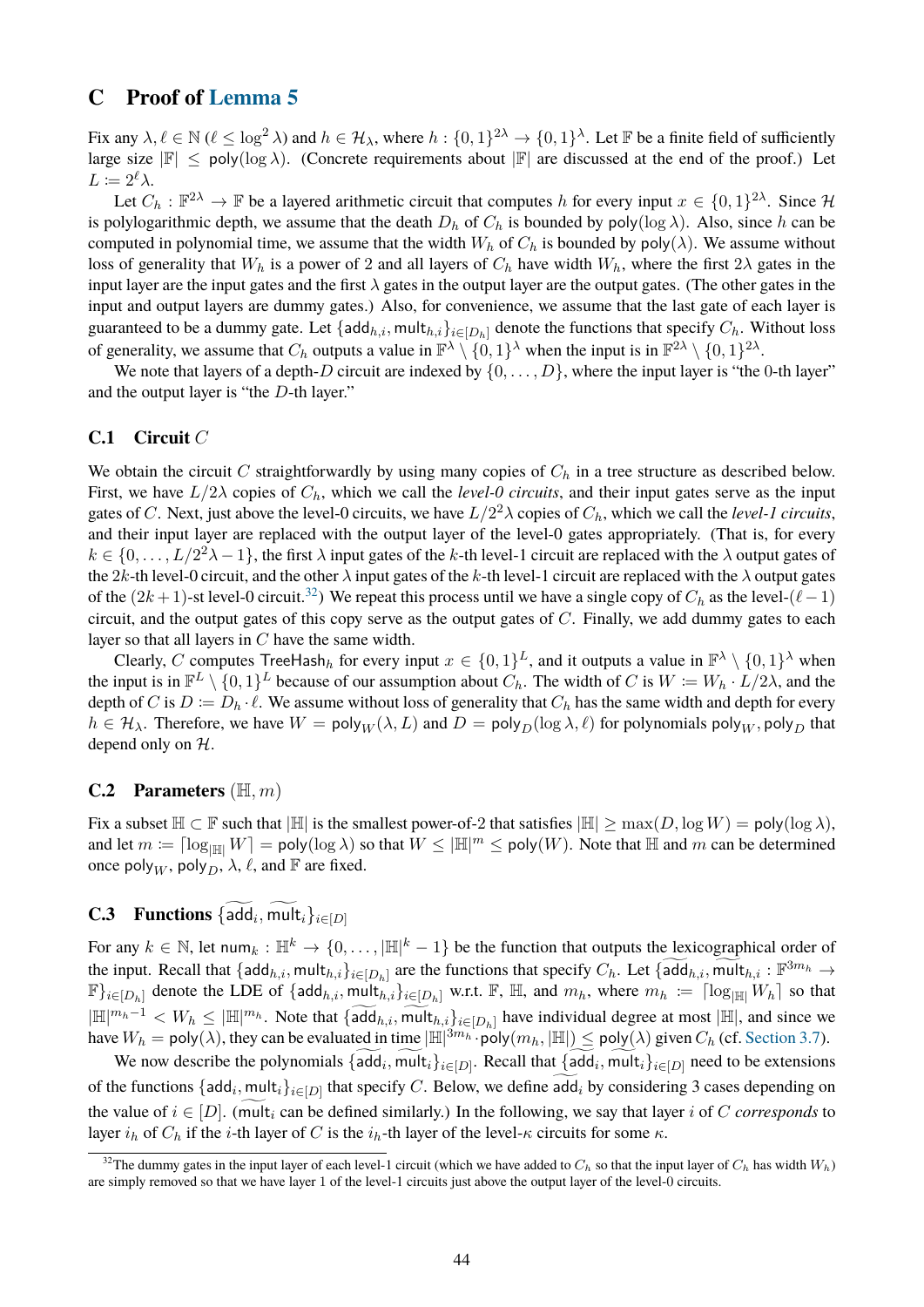**Case 1.** Layer i of C corresponds to layer  $i_h$  of  $C_h$  for some  $i_h \geq 2$ . Let  $\kappa \in \mathbb{N}$  be the integer such that both the *i*-th and the  $(i-1)$ -st layers of *C* belong to the level- $\kappa$  circuits. (Such  $\kappa$  is guaranteed to exist because of the condition of this case.) We note that by the construction of *C*, the level- $\kappa$  circuits consist of  $L/2^{\kappa+1}\lambda = 2^{\ell-\kappa-1}$ copies of *Ch*.

As a preliminary step, we first give a pseudocode that computes  $\text{add}_i: \{0, \ldots, W - 1\}^3 \to \{0, 1\}$ . Note that for any  $j_1, j_2, j_3 \in \{0, \ldots, W - 1\}$ , we can compute  $\text{add}_i(j_1, j_2, j_3)$  by using  $\text{add}_{h, i_h}$  trivially if gates  $g_{i,j_1}, g_{i-1,j_2}, g_{i-1,j_3}$  of C belong to the same copy of  $C_h$ , and we have  $\text{add}_i(j_1, j_2, j_3) = 0$  in any other cases. Thus, observing that gate  $g_{i,j_1}$  corresponds to the  $(j_1 \mod W_h)$ -th gate in the  $i_h$ -th layer of the  $\lfloor j_1/W_h \rfloor$ -th level- $\kappa$  circuit (assuming that the  $\lfloor j_1/W_h\rfloor$ -th level- $\kappa$  circuit exist, i.e.,  $\lfloor j_1/W_h\rfloor\leq 2^{\ell-\kappa-1}-1$ ) and observing the same for  $g_{i-1,j_2}$  and  $g_{i-1,j_3}$ , we consider computing add $_i(j_1, j_2, j_3)$  as follows.

- 1: **if**  $\lfloor j_1/W_h \rfloor = \lfloor j_2/W_h \rfloor = \lfloor j_3/W_h \rfloor$  and  $\lfloor j_1/W_h \rfloor \leq 2^{\ell \kappa 1} 1$  then 2: **return**  $\operatorname{\sf add}_{h,i_h}(j_1 \bmod W_h, j_2 \bmod W_h, j_3 \bmod W_h)$ 3: **else** 4: **return** 0
- 5: **end if**

Now, we define  $add_i$  based on the above pseudocode.

1. First, we obtain a polynomial same  $C_h : \mathbb{F}^{2m} \to \mathbb{F}$  that checks whether two gates belong to the same copy of  $C_h$ . Concretely, when given  $(v, v') \in \mathbb{H}^{2m}$  as input, sameC<sub>h</sub> outputs 1 if  $\lfloor \text{num}_m(v)/W_h \rfloor =$  $\lfloor \text{num}_m(v')/W_h \rfloor$  and outputs 0 otherwise. (Recall that  $\text{num}_m : \mathbb{H}^m \to \{0, \ldots, |\mathbb{H}|^m - 1\}$  is the function that outputs the lexicographical order of the input.) Let  $EQ : \mathbb{H}^2 \to \{0,1\}$  be the function that copy of  $C_h$ . Concretely, when given  $(v, v') \in \mathbb{H}^{2m}$  as input, same $C_h$  outputs 1 if  $\lfloor num_m(v)/W_h \rfloor$  =  $\lfloor num_m(v')/W_h \rfloor$  and outputs 0 otherwise. (Recall that  $num_m : \mathbb{H}^m \to \{0, ..., |\mathbb{H}|^m - 1\}$  is the function that output Let  $EQ'$ :  $\mathbb{H}^{2m_h} \to \{0,1\}$  be the function that outputs 1 if and only if the input  $(v, v') \in \mathbb{H}^{2m_h}$  sattion that outputs the lexicographical order whose. (recent that  $\lim_{n \to \infty} n \leq 1$ ,  $\lim_{n \to \infty} n \leq 1$ ) is the function that outputs 1 if and only if the input  $(v, v') \in \mathbb{H}^2$  satisfies  $v = v'$ , and let  $\widehat{\mathsf{EQ}} : \mathbb{F}^$  $z = (z_m, \ldots, z_1), z' = (z'_m, \ldots, z'_1) \in \mathbb{F}^m$ , let

$$
\widetilde{\mathsf{sameC}}_{\mathsf{h}}(z,z') \coloneqq \widetilde{\mathsf{EQ}'}(z_{\leq m_h}, z'_{\leq m_h}) \prod_{k=m_h+1}^m \widetilde{\mathsf{EQ}}(z_k, z'_k) ,
$$

where  $z_{\leq m_h} := (z_{m_h}, \ldots, z_1)$  and  $z'_{\leq m_h} := (z'_{m_h}, \ldots, z'_1)$ .

It is easy to see that given  $(v, v') \in \mathbb{H}^{2m}$  as input, sameC<sub>h</sub> indeed outputs 1 if  $\lfloor \text{num}_m(v)/W_h \rfloor =$  $\lfloor$ num $_m(v')$  $\begin{aligned} \n\mathcal{L}_{n_h} &:= (z_{m_h}, \dots, z_1) \text{ and } z'_{\leq m_h} := (z'_{m_h}, \dots, z'_1). \n\end{aligned}$ to see that given  $(v, v') \in \mathbb{H}^{2m}$  as input, sameC<sub>h</sub> indeed outputs 1 if  $\lfloor \text{num}_m(v)/W_h \rfloor = 1/W_h$  and outputs 0 otherwise.<sup>33</sup> Note that  $\widetilde{\text{EQ}}$ evaluated in time  $|\Bbb{H}|^2\cdot$  poly $(|\Bbb{H}|)$ , and  $\widehat{\sf EQ}'$  has individual degree at most  $|\Bbb{H}|$  and can be evaluated in time  $\therefore$  *i*,  $z_1$ ) and  $z'_{\leq m_h}$   $\therefore$ <br>given  $(v, v') \in \mathbb{H}^2$ <br>outputs 0 otherwise<br> $\cdot$  poly( $|\mathbb{H}|$ ), and  $\widetilde{\mathsf{EQ}}'$  $|H|^{2m_h}$  *·* poly $(m_h, |H|)$ . Thus, sameC<sub>h</sub> has individual degree at most  $|H|$  and can be evaluated in time poly $(\lambda)$ . evaluated in time  $|\mathbb{H}|^2 \cdot \text{poly}(|\mathbb{H}|)$ , and EQ<br>  $|\mathbb{H}|^{2m_h} \cdot \text{poly}(m_h, |\mathbb{H}|)$ . Thus, same  $C_h$  is poly( $\lambda$ ).<br>
2. Next, we obtain a polynomial valid :  $\mathbb{F}$ 

 $^{m}$   $\rightarrow$   $\mathbb{F}$  that checks whether a gate belongs to a copy of  $C_h$ .  $|\mathbb{H}|^{2m_h} \cdot \text{poly}(m_h, |\mathbb{H}|)$ . Thus, sameC<sub>h</sub> has individual degree at most  $|\mathbb{H}|$  and can be ev<br>poly( $\lambda$ ).<br>Next, we obtain a polynomial valid :  $\mathbb{F}^m \to \mathbb{F}$  that checks whether a gate belongs to<br>Concretely, whe Concretely, when given  $v \in \mathbb{H}^m$  as input, valid outputs 1 if  $|num_m(v)/W_h| \leq 2^{\ell - \kappa - 1} - 1$  and outputs 0 otherwise. Let  $m' := \lceil \log_{\vert \mathbb{H} \vert} 2^{\ell - \kappa + \log W_h} \rceil$  so that we have  $(m' - 1) \log \lvert \mathbb{H} \rvert < \ell - \kappa +$ Next, we obtain a polynomial valid :  $\mathbb{F}^m \to \mathbb{F}$  that checks whether a gate belongs to a copy of  $C_h$ .<br>Concretely, when given  $v \in \mathbb{H}^m$  as input, valid outputs 1 if  $\lfloor \text{num}_m(v)/W_h \rfloor \le 2^{\ell - \kappa - 1} - 1$  and outp outputs 1 if and only if the input  $(v, v') \in \mathbb{H}^2$  satisfies  $\lfloor \text{num}_1(v)/2^{\ell - \kappa - 1 + \log W_h - (m' - 1)\log|\mathbb{H}|} \rfloor =$ outputs 0 otherwise. Let  $m' := \lceil \log_{\lceil \frac{n}{2} \rceil} 2^{\ell - \kappa + \log W_h} \rceil$  so that we have  $(m' - 1) \log |\mathbb{H}| < \ell - \kappa + \log W_h \le m' \log |\mathbb{H}|$ . Let  $\widetilde{\mathsf{EQ}}$  be defined as above. Let  $\mathsf{EQ}'' : \mathbb{H}^2 \to \{0,1\}$  be the function that outp  $(z_m, \ldots, z_1) \in \mathbb{F}^m$ , let **i**  $(v, v') \in \mathbb{H}^2$  satisfies  $\lfloor \text{num}_1(v)/2^{c_1} \rfloor$ <br>  $v'^{-1)\log|\mathbb{H}|}$ , and let  $\widetilde{\text{EQ}}'' : \mathbb{F}^2 \to \mathbb{F}$  be i<br>  $\widetilde{\text{valid}}(z) := \widetilde{\text{EQ}}''(z_{m'}, 0)$   $\prod_{k=1}^{m} \widetilde{\text{EQ}}(z_k, 0)$ .

$$
\widetilde{\mathsf{valid}}(z) \coloneqq \widetilde{\mathsf{EQ}}''(z_{m'}, 0) \prod_{k=m'+1}^{m} \widetilde{\mathsf{EQ}}(z_k, 0)
$$

<sup>&</sup>lt;sup>33</sup>To see this, observe the following. Since we assume that  $W_h$  is a power of 2, we have  $\lfloor \mathsf{num}_m(v)/W_h \rfloor = \lfloor \mathsf{num}_m(v')/W_h \rfloor$  if and only if the binary representations of num<sub>*m*</sub> (*v*) and num<sub>*m*</sub> (*v'* ) are equal except for the least significant log  $W_h$  bits. Also, since we assume that  $|\mathbb{H}|$  is a power of 2, the binary representation of  $\text{num}_m(v)$  (resp.,  $\text{num}_m(v')$ ) is the concatenation of the binary representations of num<sub>1</sub> $(v_m)$ ,..., num<sub>1</sub> $(v_1)$  (resp., num<sub>1</sub> $(v'_m)$ ,..., num<sub>1</sub> $(v'_1)$ ). Therefore, we have  $\lfloor \text{num}_m(v)/W_h \rfloor = \lfloor \text{num}_m(v')/W_h \rfloor$  if and only if (i) the binary representations of num $_{m_h}(v_{\leq m_h})$  and num $_{m_h}(v_{\leq m_h}')$  are equal except for the least significant  $\log W_h$  bits (i.e.,  $\lfloor \text{num}_{m_h}(v_{\leq m_h})/W_h \rfloor = \lfloor \text{num}_{m_h}(v'_{\leq m_h})/W_h \rfloor$ ) and (ii)  $\text{num}_1(v_k) = \text{num}_1(v_k)$  for every  $k \in \{m_h + 1, \ldots, m\}$ .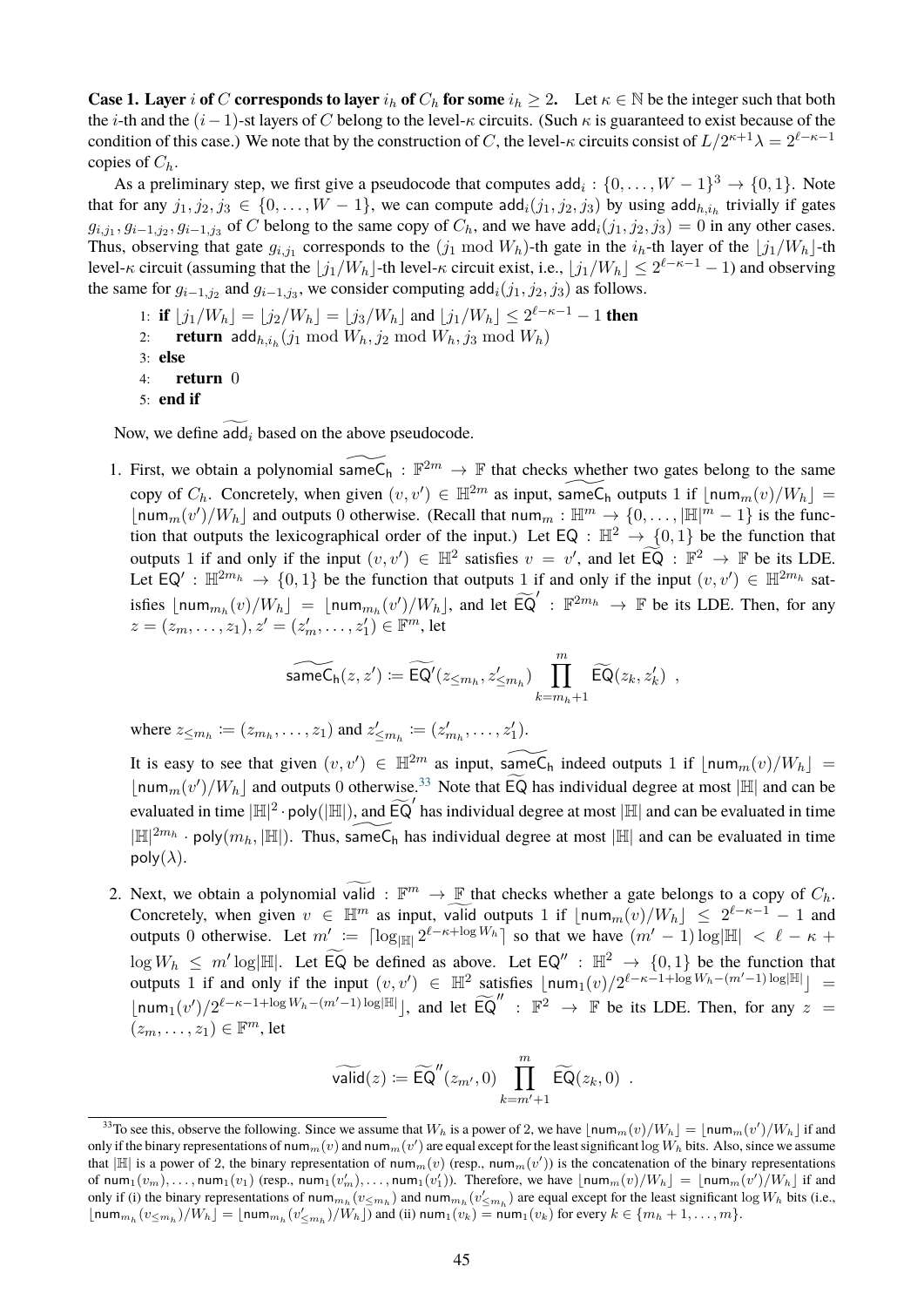It is easy to see that given  $v \in \mathbb{H}^m$  as input, valid indeed outputs 1 if  $\lfloor \text{num}_m(v)/W_h \rfloor \leq 2^{\ell - \kappa - 1} - 1$ It is easy to see that given  $v \in \mathbb{H}^m$  as in and outputs 0 otherwise.<sup>34</sup> Note that  $\widetilde{\mathsf{EQ}}^{\prime\prime}$ and outputs 0 otherwise.<sup>34</sup> Note that  $\widetilde{\mathsf{EQ}}''$  has individual degree at most  $|\mathbb{H}|$  and can be evaluated in time *|*H*|* 2 *•* poly( $|H|$ ). Thus, valid has individual degree at most  $|H|$  and can be evaluated in time  $\cdot$  *poly*( $|H|$ ). Thus, valid has individual degree at most  $|H|$  and can be evaluated in time  $\cdot$  *poly*( $|H|$ ). Thus, val

3. Next, we obtain a set of [po](#page-45-0)lynomials relative-index  $=$  (relative-index<sub>*m<sub>h</sub></sub>,...,* relative-index<sub>1</sub>) that take</sub> an index of a gate in  $C$  and convert it to the index that the gate has as a gate in  $C_h$ . Concretely, it holds relative-index<sub>k</sub> :  $\mathbb{F}^{m_h} \to \mathbb{F}$  for each  $k \in [m_h]$ , and for any input  $v = (v_m, \ldots, v_1) \in$  $\mathbb{H}^m$ , the output  $v' \coloneqq$  relative-index $(v) \coloneqq$  (relative-index $_{m_h}(v_{\leq m_h}), \ldots$ , relative-index $_1(v_{\leq m_h})) \in$  $\mathbb{H}^{m_h}$  satisfies  $\mathsf{num}_{m_h}(v') = \mathsf{num}_m(v) \bmod W_h$ . Let relative-index  $=$  (relative-index<sub>1</sub>,...,  $r$  relative-index $m_h$ ) be the set of the functions such that relative-index $k$  :  $\mathbb{H}^{m_h} \to \mathbb{H}$  for each  $k \in [m_h]$ , and for any input  $v = (v_{m_h}, \ldots, v_1) \in \mathbb{H}^{m_h}$ , the output  $v' :=$  relative-index $(v) :=$  ${\rm (relative-index}_{m_h}(v),\ldots,{\rm relative-index}_1(v))$   $\in$   $\mathbb{H}^{m_h}$  satisfies  ${\rm num}_{m_h}(v')$  =  ${\rm num}_{m_h}(v) \bmod W_h$ . Then, each relative-index<sub>*k*</sub> is the LDE of relative-index<sub>*k*</sub>.

It is easy to see that given  $v \in \mathbb{H}^m$  as input, relative-index indeed outputs  $v' \in \mathbb{H}^{m_h}$  such that  $\lim_{m_h} (v') = \lim_{m_h} (v) \mod W_h$ . Note that each relative-index<sub>*k*</sub> has individual degree at most  $|\mathbb{H}|$ and can be evaluated in time  $|\mathbb{H}|^{m_h} \cdot \text{poly}(m_h, |\mathbb{H}|) = \text{poly}(\lambda)$ . 4. Finally, we define  $\overline{\text{add}}_i$  as follows. For every  $z_1, z_2, z_3 \in \mathbb{F}^m$ ,<br>4. Finally, we define  $\overline{\text{add}}_i$  as follows. For every  $z_1, z_2, z_3 \in \mathbb{F}^m$ ,

and can be evaluated in time 
$$
|\mathbb{H}|^{m_h} \cdot \text{poly}(m_h, |\mathbb{H}|) = \text{poly}(\lambda)
$$
.  
\n4. Finally, we define  $\overline{\text{add}}_i$  as follows. For every  $z_1, z_2, z_3 \in \mathbb{F}^m$ ,  
\n $\overline{\text{add}}_i(z_1, z_2, z_3) := \overline{\text{sameC}}_h(z_1, z_2) \cdot \overline{\text{sameC}}_h(z_2, z_3) \cdot \overline{\text{valid}}(z_1)$   
\n $\times \overline{\text{add}}_{h, i_h}(\text{relative-index}(z_1), \text{relative-index}(z_2), \text{relative-index}(z_3))$ .  
\nIt is easy to see that  $\overline{\text{add}}_i$  is indeed an extension of  $\text{add}_i$  (cf. the above pseudocode). It has individual degree at

 $\text{most } 3m_h|\mathbb{H}|^2$  and can be evaluated in time  $\text{poly}(\lambda)$ .

**Case 2. Layer** *i* **of** C **corresponds to layer** 1 **of the level**-0 **circuits.** In this case, the *i*-th and the  $(i - 1)$ -st layers belong to the level-0 circuits. Therefore, it suffices to define  $add_i$  as in Case 1.

**Case 3. Layer** *i* of *C* **corresponds to layer** 1 of the level- $\kappa$  **circuits for some**  $\kappa > 0$ . As a preliminary step, we first give a pseudocode that computes  $add_i: \{0, \ldots, W - 1\}^3 \rightarrow \{0, 1\}$ . Note that the  $(i - 1)$ -st layer of *C* corresponds to the output layer of the level- $(\kappa - 1)$  circuits. Thus, for any  $j_1, j_2, j_3 \in \{0, \ldots, W - 1\}$ , we can compute  $\text{add}_i(j_1, j_2, j_3)$  by using  $\text{add}_{h,1}$  if the copy of  $C_h$  that the gate  $g_{i,j_1}$  belongs to is the parent of those that the gates  $g_{i-1,j_2}, g_{i-1,j_3}$  belong to (i.e., if  $\lfloor j_1/W_h \rfloor = \lfloor \lfloor j_2/W_h \rfloor/2 \rfloor = \lfloor \lfloor j_3/W_h \rfloor/2 \rfloor$ ). Also, by construction, each copy of  $C_h$  in the level- $\kappa$  circuits uses the  $\lambda$  output gates of its left-child  $C_h$  as the first  $\lambda$ gates of its input layer, and uses the  $\lambda$  output gates of its right-child as the next  $\lambda$  gates of its input layer. Thus, we consider computing  $add_i(j_1, j_2, j_3)$  as follows.<sup>35</sup>

1: **if** 
$$
|j_1/W_h| = \lfloor j_2/W_h \rfloor/2 \rfloor = \lfloor j_3/W_h \rfloor/2 \rfloor
$$
 and  $|j_1/W_h| \leq 2^{\ell - \kappa - 1} - 1$  then 2:  $j'_1 := j_1 \mod W_h$ \n3: **if**  $j_2 \mod W_h < \lambda$  then 4:  $j'_2 := j_2 \mod W_h + (\lfloor j_2/W_h \rfloor \mod 2) \cdot \lambda$ \n5: **else**\n6:  $j'_2 := W_h - 1$ \n7: **end if**\n8: **if**  $j_3 \mod W_h < \lambda$  then 9:  $j'_3 := j_3 \mod W_h + (\lfloor j_3/W_h \rfloor \mod 2) \cdot \lambda$ \n10: **else**\n11:  $j'_3 := W_h - 1$ 

 $34$ To see this, observe that we have  $\lfloor \text{num}_m(v)/W_h \rfloor \leq 2^{\ell - \kappa - 1} - 1$  if and only if each bit in the binary representation of num<sub>m</sub> $(v)$ is 0 except for the least significant  $\ell - \kappa - 1 + \log W_h$  bits.

<span id="page-45-0"></span><sup>&</sup>lt;sup>35</sup>This pseudocode relies on our assumption that the last gate of each layer of  $C_h$  (i.e., the  $(W_h - 1)$ -st gate) is guaranteed to be a dummy gate. In particular, it is used to force  $\text{add}_{h,1}$  to output 0 when  $j_2 \mod W_h \geq \lambda$  and  $j_3 \mod W_h \geq \lambda$ .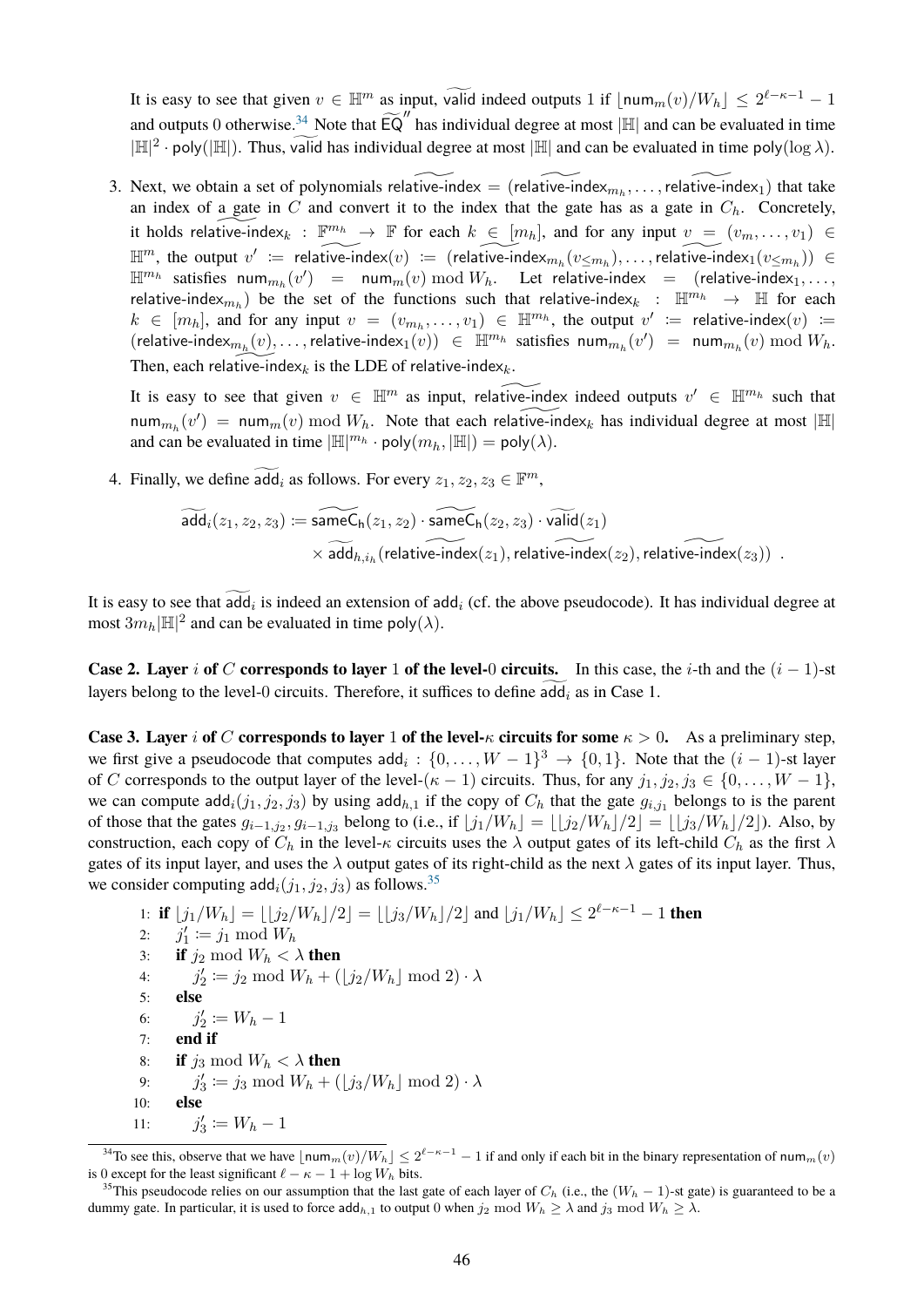```
12: end if
13: return \text{add}_{h,1}(j'_1, j'_2, j'_3)14: else
15: return 0
16: end if
```
Now, we define add, following the above pseudocode.

15: **return** 0<br>
16: **end if**<br>
Now, we define  $\overline{add}_i$  following the above pseudocode.<br>
1. First, we obtain a polynomial child :  $\mathbb{F}^{2m} \to \mathbb{F}$  that takes two gates as input and checks whether the copy of  $C_h$  that the second gate belongs to is a child of the one that the first one belongs to. Concretely, when book, we define  $\widetilde{\text{add}}_i$  following the above pseudocode.<br>First, we obtain a polynomial  $\widetilde{\text{child}}$ :  $\mathbb{F}^{2m} \to \mathbb{F}$  that takes two gates as input and checks whether the copy<br>of  $C_h$  that the second gate belongs otherwise. Let right-shift :  $\mathbb{H}^2 \to \mathbb{H}$  be the function such that when given input  $(v, v') \in \mathbb{H}^2$ , it outputs  $\bar{v}' \in \mathbb{H}$  such that num<sub>1</sub>( $\bar{v}'$ ) =  $\lfloor \text{num}_1(v')/2 \rfloor + (\text{num}_1(v) \bmod 2) \cdot |\mathbb{H}|/2$ , and right-shift be its LDE. Let sameC<sub>h</sub> be the polynomial that is defined in Case 1. Then, for any  $z = (z_m, \ldots, z_1), z' = (z'_m, \ldots, z'_1) \in$ F *<sup>m</sup>*, let that num<sub>1</sub><br>he polyno:<br>child  $(z, z^{\prime})$ 

$$
\widetilde{\text{child}}(z, z') := \widetilde{\text{sameC}}_{\text{h}}(z, \bar{z}'),
$$
\n
$$
\text{where } \bar{z}' := (\text{right-shift}(0, z'_m), \text{right-shift}(z'_m, z'_{m-1}), \dots, \text{right-shift}(z'_2, z'_1))
$$
\n
$$
\text{It is easy to see that given } (v, v') \in \mathbb{H}^{2m} \text{ as input, child indeed outputs 1 if } \lfloor \text{num}_m(v)/W_h \rfloor = 1 \text{ and } \text{if } \lfloor \text{num}_m(v)/W_h \rfloor = 1 \text{ and } \text{if } \lfloor \text{num}_m(v)/W_h \rfloor = 1 \text{ and } \text{if } \lfloor \text{num}_m(v)/W_h \rfloor = 1 \text{ and } \text{if } \lfloor \text{num}_m(v)/W_h \rfloor = 1 \text{ and } \text{if } \lfloor \text{num}_m(v)/W_h \rfloor = 1 \text{ and } \text{if } \lfloor \text{num}_m(v)/W_h \rfloor = 1 \text{ and } \text{if } \lfloor \text{num}_m(v)/W_h \rfloor = 1 \text{ and } \text{if } \lfloor \text{num}_m(v)/W_h \rfloor = 1 \text{ and } \text{if } \lfloor \text{num}_m(v)/W_h \rfloor = 1 \text{ and } \text{if } \lfloor \text{num}_m(v)/W_h \rfloor = 1 \text{ and } \text{if } \lfloor \text{num}_m(v)/W_h \rfloor = 1 \text{ and } \text{if } \lfloor \text{num}_m(v)/W_h \rfloor = 1 \text{ and } \text{if } \lfloor \text{num}_m(v)/W_h \rfloor = 1 \text{ and } \text{if } \lfloor \text{num}_m(v)/W_h \rfloor = 1 \text{ and } \text{if } \lfloor \text{num}_m(v)/W_h \rfloor = 1 \text{ and } \text{if } \lfloor \text{num}_m(v)/W_h \rfloor = 1 \text{ and } \text{if } \lfloor \text{num}_m(v)/W_h \rfloor = 1 \text{ and } \text{if } \lfloor \text{num}_m(v)/W_h \rfloor = 1 \text{ and } \text{if } \lfloor \text{num}_m(v)/W_h \rfloor = 1 \text{ and } \text{if } \lfloor \text{num}_m(v)/W_h \rfloor = 1 \text{ and }
$$

 $\lfloor \lfloor \text{num}_m(v')/W_h \rfloor/2 \rfloor$  and outputs 0 otherwise.<sup>36</sup> Note that right-shift has individual degree at most  $|\mathbb{H}|$ and can be evaluated in time  $|\mathbb{H}|^2 \cdot \text{poly}(|\mathbb{H}|)$ , and sameC<sub>h</sub> has individual degree at most  $|\mathbb{H}|$  and can be It is easy to see that given  $(v, v') \in \mathbb{H}^{2m}$  as input, child indeed out  $\lfloor \lfloor \text{num}_m(v')/W_h \rfloor/2 \rfloor$  and outputs 0 otherwise.<sup>36</sup> Note that right-shift has and can be evaluated in time  $|\mathbb{H}|^2 \cdot \text{poly}(|\mathbb{H}|)$ , and sam <sup>2</sup> and can be evaluated in time poly $(\lambda)$ .

2. Next, we obtain a set of polynomials relative-index<sup>*'*</sup> = (relative-index<sup>*'*</sup><sub>*m<sub>h</sub>*</sub>,..., relative-index<sup>*'*</sup><sub>1</sub>) such that it holds relative-index<sup>'</sup><sub>k</sub>:  $\mathbb{F}^{m_h+1} \to \mathbb{F}$  for each  $k \in [m_h]$ , and for any input  $v = (v_m, \ldots, v_1) \in \mathbb{H}^m$ , the output  $v':=$  relative-index' $(v)\coloneqq(\mathsf{relative\text{-}index'}_{m_h}(v_{\leq m_h+1}),\ldots,\mathsf{relative\text{-}index'}_1(v_{\leq m_h+1}))\in \mathbb{H}^{m_h}$ satisfies  $\widetilde{e}$  ive-ind<br>relativ<br> $\widetilde{e}$  =  $\begin{cases} 1 & \text{if } i \leq n \end{cases}$ 

$$
\mathsf{num}_{m_h}(v') = \begin{cases} \mathsf{num}_m(v) \bmod W_h + (\lfloor \mathsf{num}_m(v) / W_h \rfloor \bmod 2) \cdot \lambda & \text{(if } \mathsf{num}_m(v) \bmod W_h < \lambda) \\ W_h - 1 & \text{(otherwise)} \end{cases}
$$

Let relative-index'  $=$   $(\text{relative-index}_{m_h}', \ldots, \text{relative-index}_1')$  be the set of the functions such that it holds  $\mathsf{relative\text{-}index}'_k: \mathbb{H}^{m_h+1} \to \mathbb{H}$  for each  $k \in [m_h]$ , and for any input  $v = (v_{m_h+1}, \ldots, v_1) \in \mathbb{H}^{m_h+1}$ , the  $\text{output } v' \coloneqq \text{relative-index}'(v) \coloneqq (\text{relative-index}'_{m_h}(v), \ldots, \text{relative-index}'_1(v)) \in \mathbb{H}^{m_h} \text{ satisfies }$  $e$ -inde:<br>dex $'_{k}$  :<br>= rela<br>=  $\begin{pmatrix} 1 \\ 1 \end{pmatrix}$ 

$$
\operatorname{num}_{m_h}(v') = \begin{cases} \operatorname{num}_{m_h+1}(v) \bmod W_h + (\lfloor \operatorname{num}_{m_h+1}(v)/W_h \rfloor \bmod 2) \cdot \lambda & \text{(if } \operatorname{num}_{m_h+1}(v) \bmod W_h < \lambda) \\ W_h - 1 & \text{(otherwise)} \end{cases}
$$

Then, each relative-index<sup>*'*</sup><sub>*k*</sub> is the LDE of relative-index<sup>*'*</sup><sub>*k*</sub>.

It is easy to see that given  $v \in \mathbb{H}^m$  as input, relative-index<sup>*'*</sup> outputs the desired point in  $\mathbb{H}^{m_h}$ . Note that each relative-index<sup>'</sup><sub>k</sub> has individual degree at most  $|\mathbb{H}|$  and can be obtained and evaluated in time  $|\mathbb{H}|^{m_h+1} \cdot \text{poly}(m_h, |\mathbb{H}|) = \text{poly}(\lambda).$ 3. Finally, we define add<sub>*i*</sub> as follows. Let valid and relative-index be defined as in Case 1. Then, for every<br>3. Finally, we define add<sub>*i*</sub> as follows. Let valid and relative-index be defined as in Case 1. Then, for e

 $z_1, z_2, z_3 \in \mathbb{F}^m$ , we define  $\widetilde{\text{add}}_i$  as follows. Let valid and relative-index  $z_3 \in \mathbb{F}^m$ ,<br> $\widetilde{\text{add}}_i(z_1, z_2, z_3) := \widetilde{\text{child}}(z_1, z_2) \cdot \widetilde{\text{child}}(z_1, z_3) \cdot \widetilde{\text{valid}}(z_1)$ 

we define 
$$
\text{ad}a_i
$$
 as follows. Let  $\text{vand and feature-index } \in \text{defined as in } \text{Case 1. Then, for}$   
\n $23 \in \mathbb{F}^m$ ,  
\n $\text{add}_i(z_1, z_2, z_3) := \widetilde{\text{child}}(z_1, z_2) \cdot \widetilde{\text{child}}(z_1, z_3) \cdot \widetilde{\text{valid}}(z_1)$   
\n $\times \widetilde{\text{add}}_{h,1}(\text{relative-index}(z_1), \text{relative-index}'(z_2), \text{relative-index}'(z_3))$ .

<sup>&</sup>lt;sup>36</sup>To see this, observe that we have  $\lfloor \mathsf{num}_m(v)/W_h \rfloor = \lfloor \lfloor \mathsf{num}_m(v')/W_h \rfloor/2 \rfloor$  if and only if the most significant  $(m \log |\mathbb{H}| - \log W_h)$ bits of the binary representation of num<sub>*m*</sub>(*v*) are equal to the most significant  $(m \log |H| - \log W_h - 1)$  bits of the binary representation of  $\text{num}_m(v)$  with preceding 0.